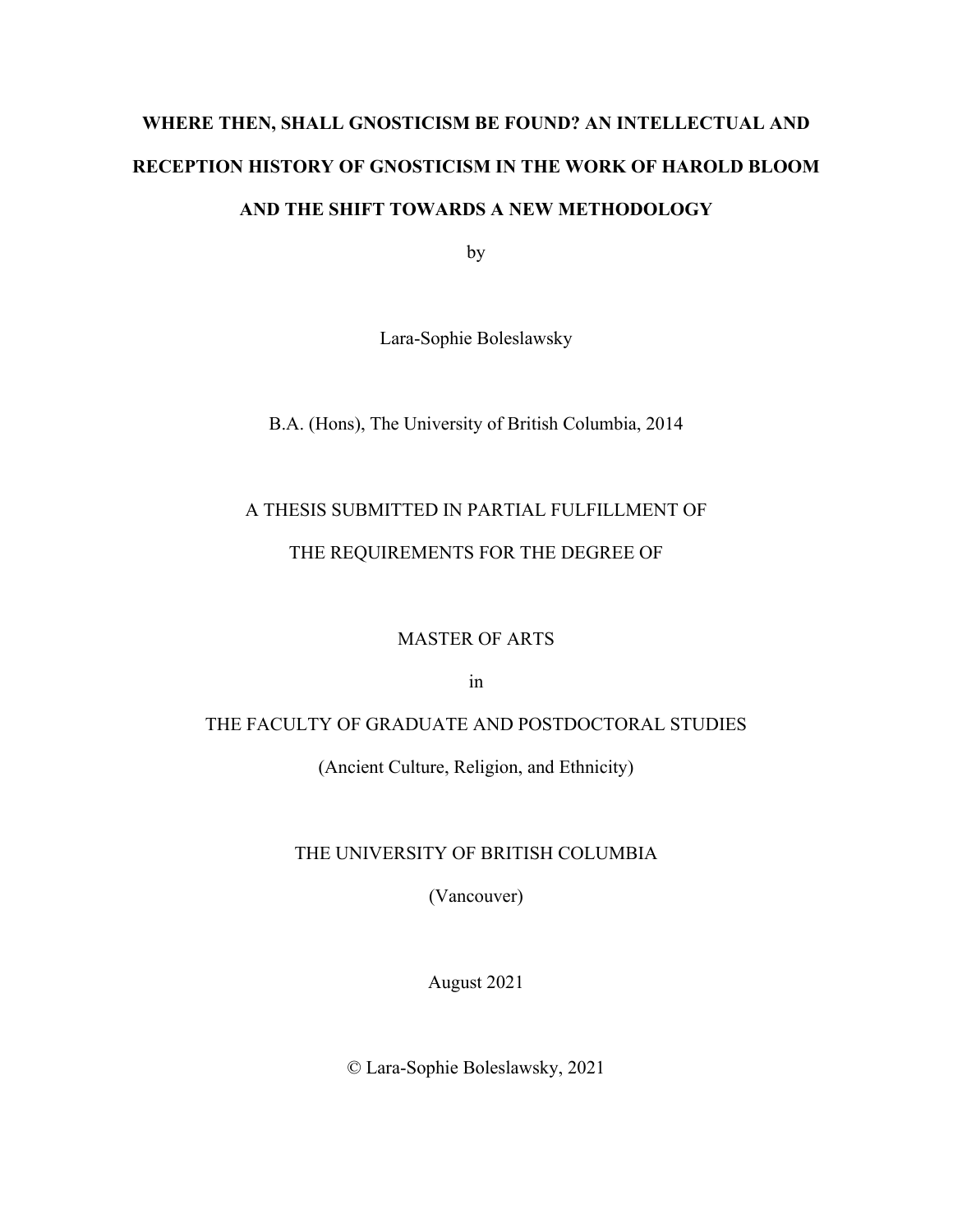The following individuals certify that they have read, and recommend to the Faculty of Graduate and Postdoctoral Studies for acceptance, a thesis entitled:

Where, then, shall Gnosticism be found? An intellectual and reception history of Gnosticism in the Work of Harold Bloom and the shift towards a new methodology

|    | submitted by Lara-Sophie Boleslawsky     | in partial fulfillment of the requirements for |
|----|------------------------------------------|------------------------------------------------|
|    | the degree of Master of Arts             |                                                |
| in | Ancient Culture, Religion, and Ethnicity |                                                |

### **Examining Committee:**

G. Anthony Keddie, Associate Professor, Classical, Near Eastern, and Religious Studies, UBC Supervisor

Robert Cousland, Associate Professor, Classical, Near Eastern, and Religious Studies, UBC Supervisory Committee Member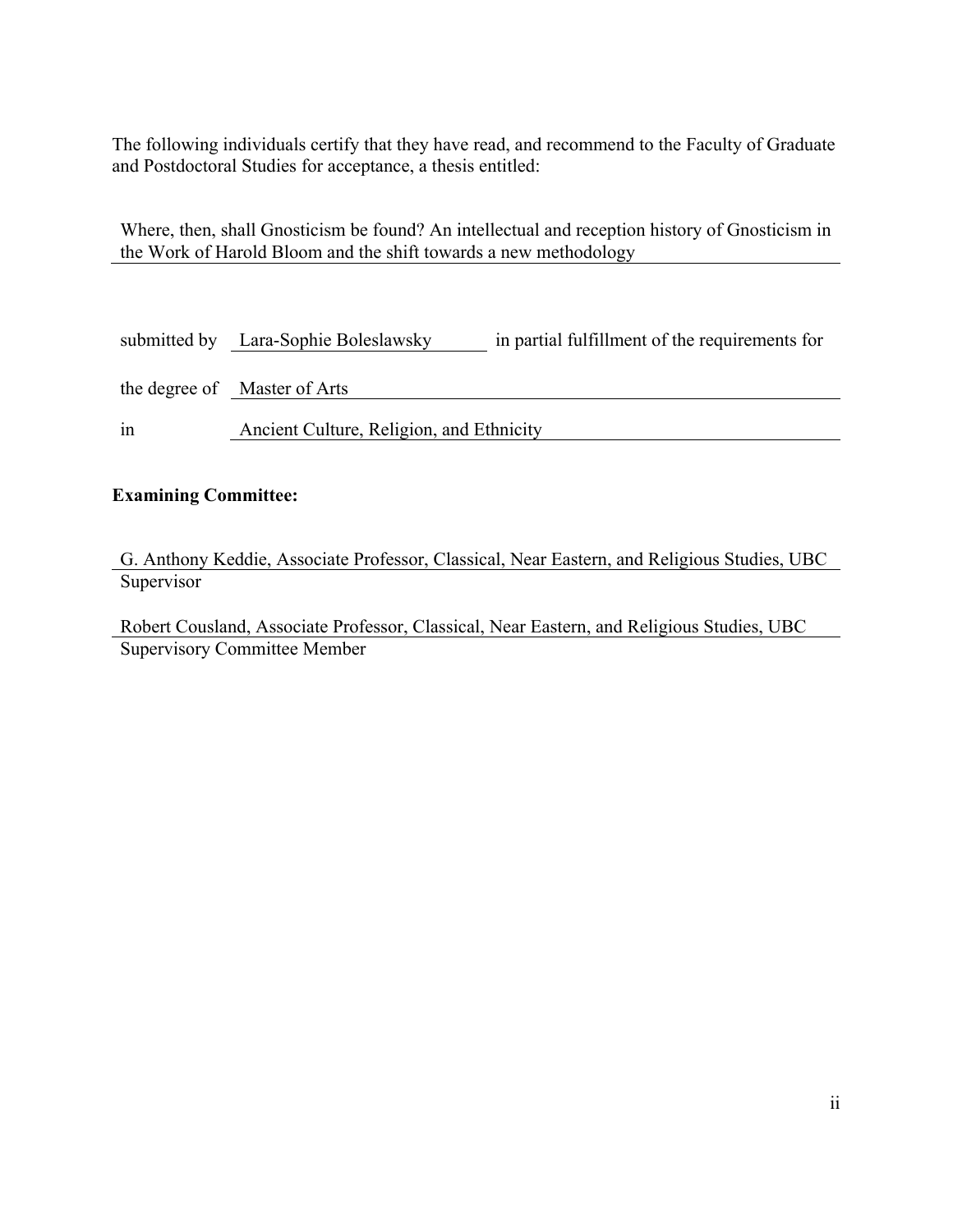### **Abstract**

Harold Bloom's self-professed "strong Gnostic tendencies" manifest themselves in the works that comprise this controversial literary critic's legacy. This project argues that to neglect Bloom's preoccupation with Gnosticism is to miss a profound opportunity to shift from the conception of Gnosticism as a static entity capable of study to a Gnosticism that takes the form of a methodology, or dynamic process. Bloom's early fascination with Gnosticism in the late 1970s offers a unique chance to understand Gnosticism through his most well-known theory of the anxiety of influence. Bloom's anxiety of influence offers a process of interpretation that foregrounds transgression and attempts to re-conceptualize authoritative traditions in a new light in order to draw from their authority, while attempting to reject the very principles that govern the precursor work. As such, the concept of "heresy" becomes a unique characteristic of Gnosticism, though the term "heresy" functions differently in Bloom than in the works of early Church Fathers such as Irenaeus (c. 180 CE).

This project isolates key works written by Bloom in the 1970s, subjecting them to a close reading in order to parse out how Bloom's literary theories and Gnosticism are intertwined. A reading of the Prologue in 1973's *The Anxiety of Influence*, for example, yields a striking relationship between Bloom's personal spiritual struggle, Gnosticism, and his theories of poetic anxiety and influence. What is uncovered here, however, does not seem to have been developed in the works of Gnostic scholars like Ioan Couliano and Michael Williams, both of whom offer unique facets of the reception history of Bloom in a field outside of Bloom's cherished Department of English Literature at Yale University. It is only in reading Bloom and holding this close reading up against his reception and use in Couliano and Williams that a deconstructive

iii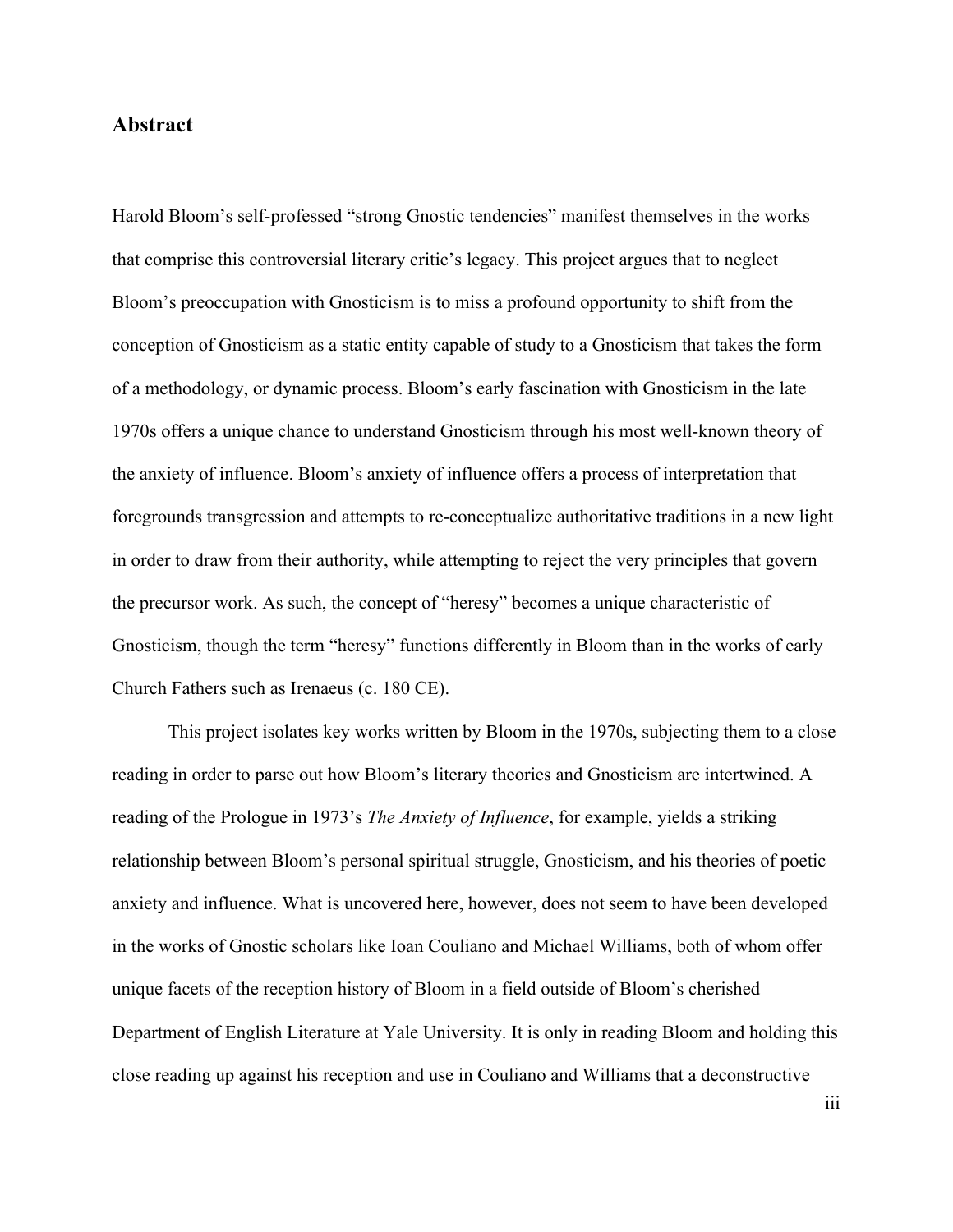'failure' can be perceived. This failure, fissure, opening, prompts further inquiry as to Bloom's significance in a field not his own, and seeks to break the aporia seen in debates surrounding the viability of "Gnosticism" as a category in future studies.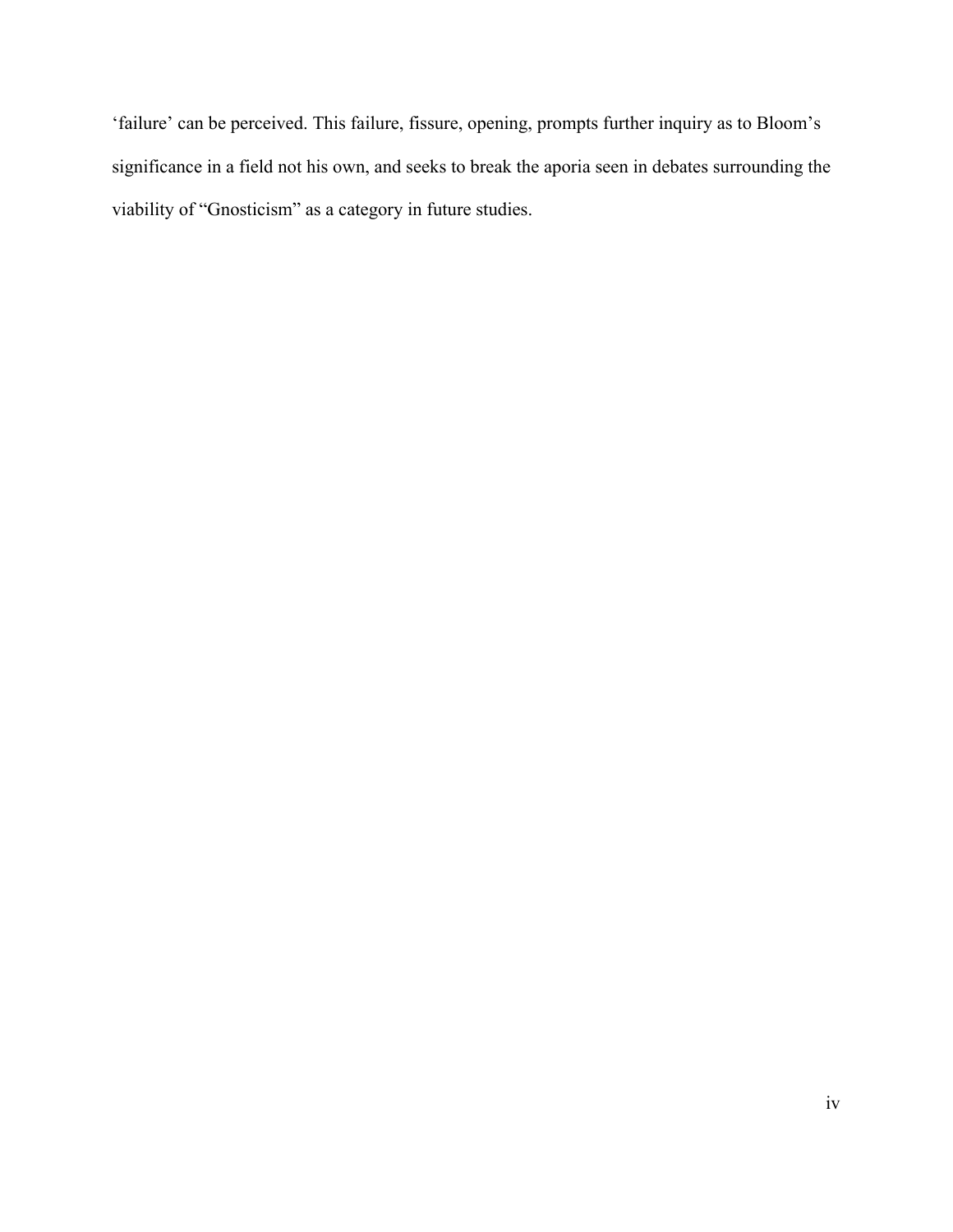### **Lay Summary**

Since the death of Harold Bloom in October 2019 numerous obituaries, commentaries, and analyses have brought to light several controversial aspects of the late literary critic's life and career. Harold Bloom's engagement with Gnosticism, however, has not been privy to the same attentive illumination. The project unpacks what Harold Bloom calls his "strong Gnostic tendencies", isolating crucial texts published during the critic's lifetime to trace how Bloom reads Gnostic texts and Gnosticism at large. This close reading is done with an eye towards understanding how closely Bloom's literary theory is intertwined with his lifelong curiosity and perception of Gnosticism, while simultaneously answering the question of how Bloom's work on Gnosticism might be helpful in the discipline of Religious Studies, and early Christian studies in particular.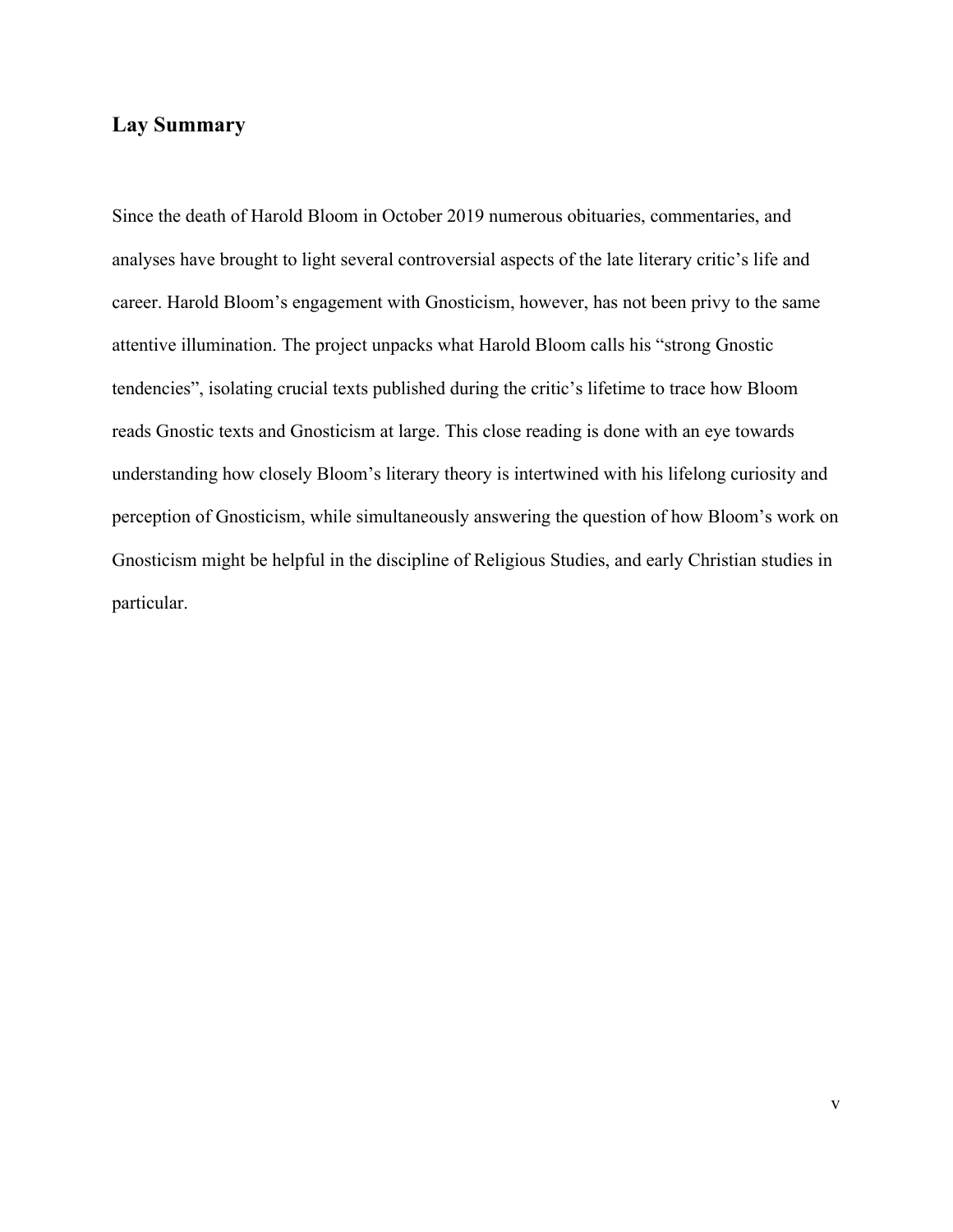### **Preface**

This thesis is an original intellectual product of the author, Lara-Sophie Boleslawsky. The research contained therein is unpublished, and was conducted independently by the author over the course of two years (2019-2021).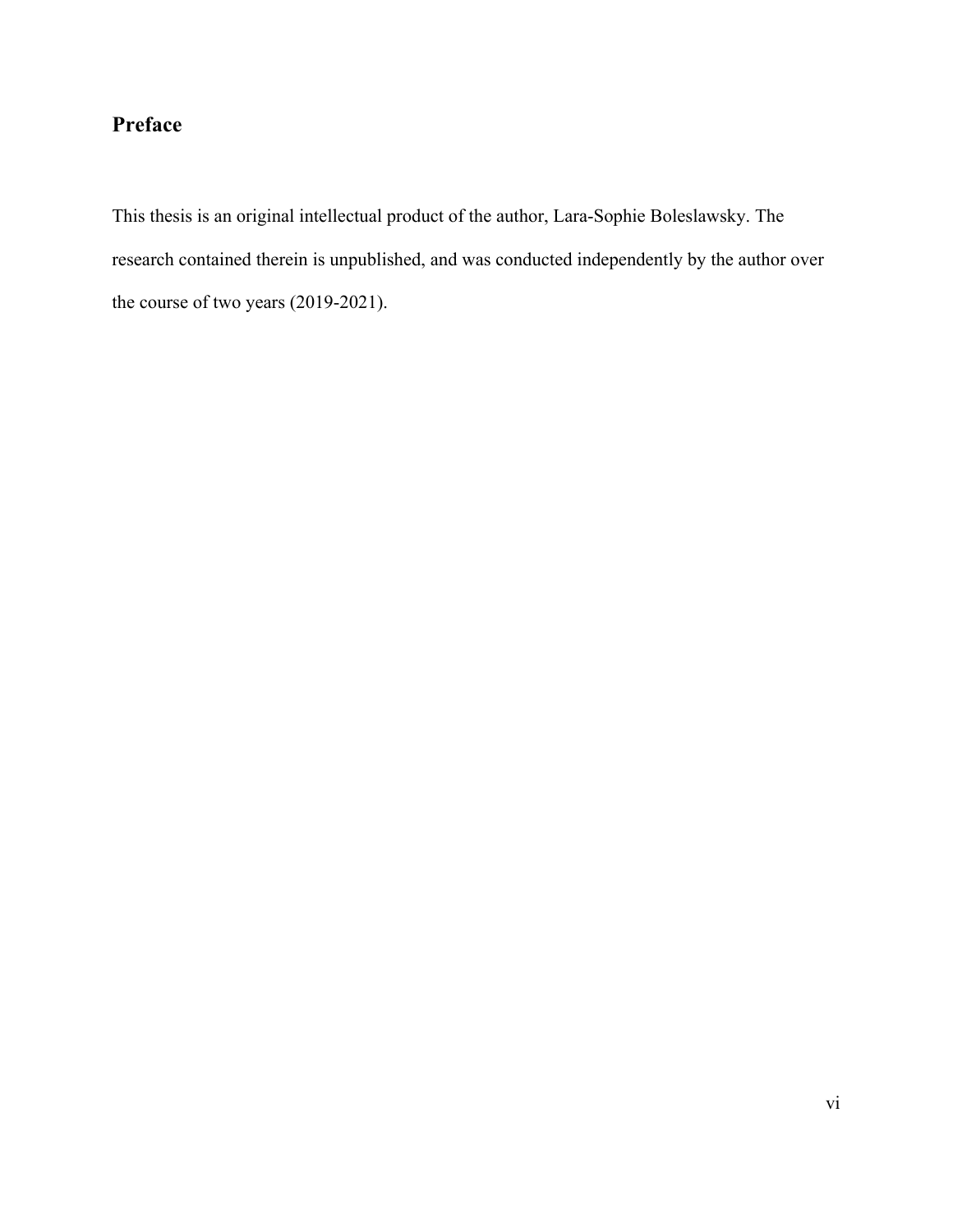### **Table of Contents**

| 1.1 |                                                                                         |
|-----|-----------------------------------------------------------------------------------------|
|     | <b>Chapter 2: Misreading Heresy: The Inauguration of Gnosticism as a Mode of</b>        |
|     |                                                                                         |
| 2.1 | The Flight to Yale: Gnosticism as a Mode of Interpretation in Bloom at the Turn of the  |
|     |                                                                                         |
| 2.2 | Anxiety and Influence: Bloom's "Gnostic" Precursors and Misreading in The Anxiety of    |
|     |                                                                                         |
| 2.3 | Bloom's Fantastic Voyage: Seth Valentinus, Transgressive Reading, and the Breaking      |
|     |                                                                                         |
|     | Chapter 3: Mere Gnosticism: Disentangling Bloom's Gnosticism from the Reception of The  |
|     | Anxiety of Influence in the Works of Ioan Couliano and Michael Williams43               |
| 3.1 | Bloom and Couliano Sitting in A Tree: Bloom's Influence and Misreading in The Tree      |
|     |                                                                                         |
| 3.2 | Considering Bloom Alongside Michael Williams's Biblical Demiurgical Typology  52<br>V11 |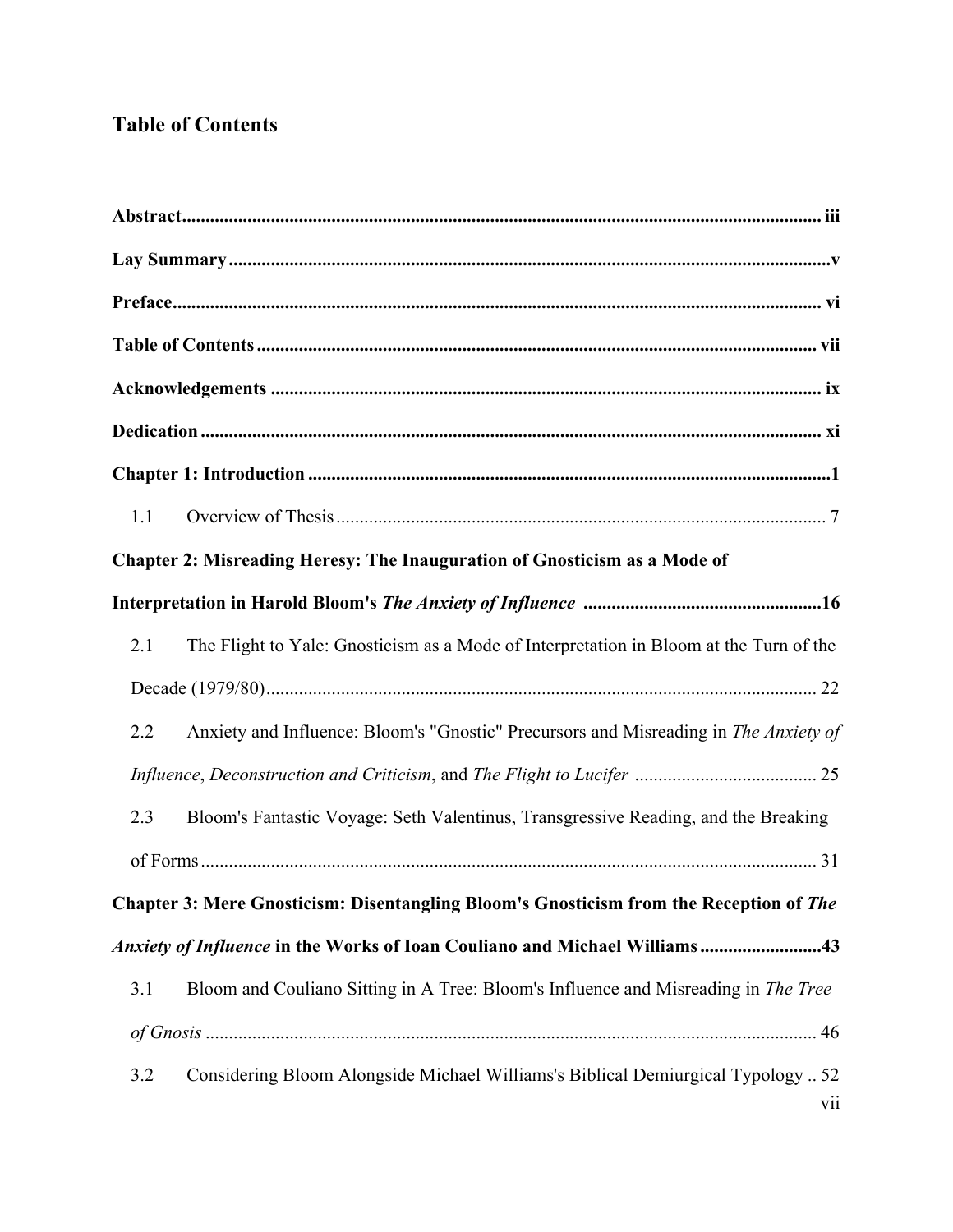| 3.3 | Misreading Omens: Bloom's Journey to the Distinction Between Gnosis and              |  |
|-----|--------------------------------------------------------------------------------------|--|
|     |                                                                                      |  |
|     | Chapter 4: Continuing the Journey: The Legacy and Application of Bloomian Gnosticism |  |
|     |                                                                                      |  |
|     |                                                                                      |  |
| 5.1 |                                                                                      |  |
|     |                                                                                      |  |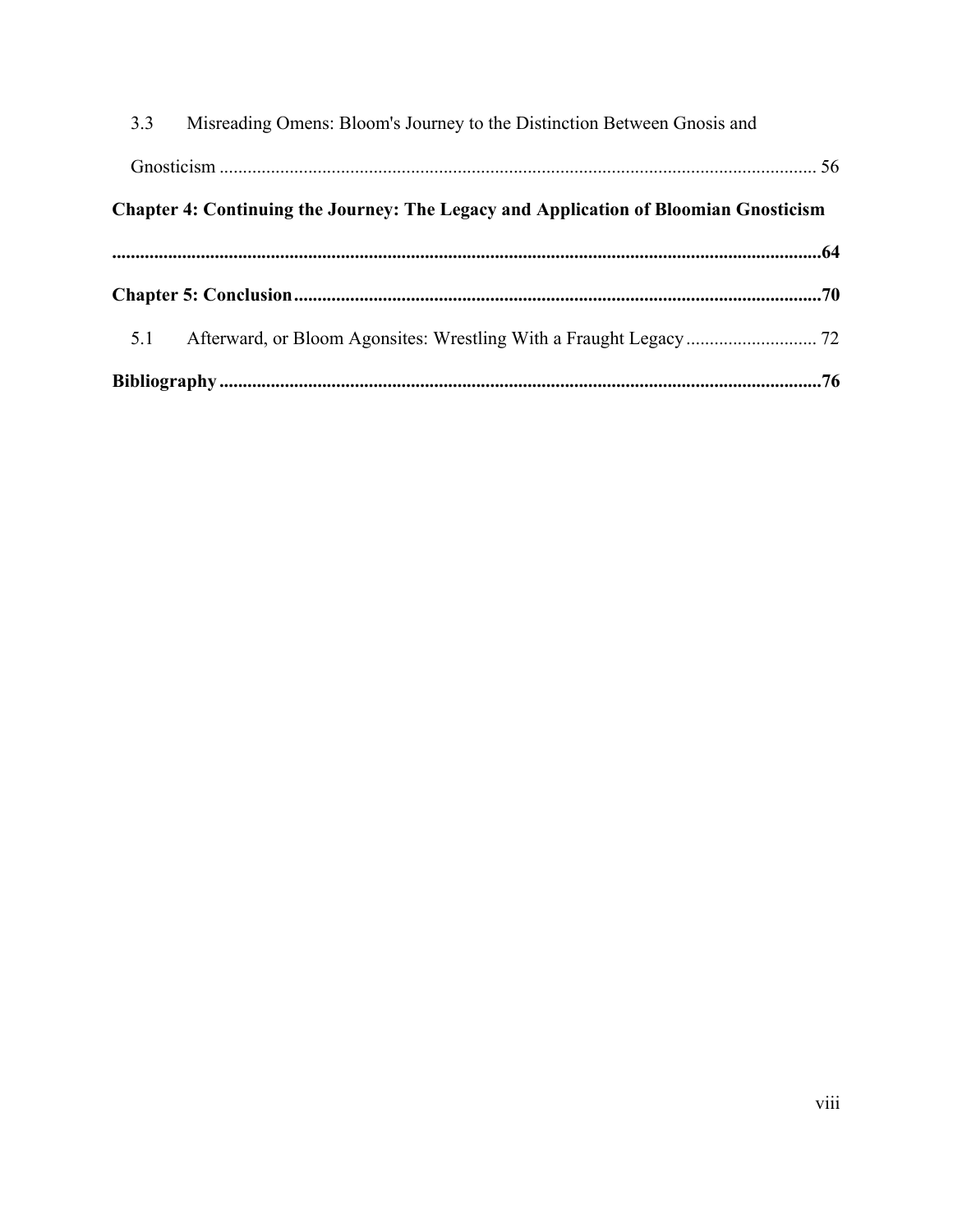### **Acknowledgements**

The years spent conceptualizing, researching, and writing this project were marked by constant transition, each shift bringing with it a new set of ideas, challenges, and the necessity to adapt one's carefully curated habits. As such, the author would like to extend her thanks to those colleagues, friends, and family members, whose steadfast support brought a whole set of influences, without the accompanying anxieties.

First, thanks are due to my close friends, Tina Saniee-Abadeh, Mahsan Shariat-Jaffari, and Patricia Kwan, all of whom continued to show interest despite the countless times I brought up Gnosticism and/or Harold Bloom in conversation. I appreciate their support and confidence in my ability to carry out a project of this magnitude for the first time. Thanks also to the most hard-working and intelligent young woman I know, Nasim Noroozbahari, for the nights spent listening, considering, and offering advice, in addition to excellently roasted espresso.

I owe further thanks to my fellow graduate students: Brianne Lynn and Liz Meshel, both of whom were invaluable sounding boards and who never questioned *why* I chose to dedicate three years of my life to Harold Bloom. To Brianne in particular I offer additional thanks for her support through the emotional toils of writing a graduate thesis for the very first time; I could not have asked for a better writing-partner throughout this process.

Profound appreciation is due to my mother who pushed me to be the best version of myself in any scenario, and who reminds me every day that Boleslawskys never quit. Thank you also to my father and my brother, who taught me to trust my gut instinct and that to feel profoundly is a blessing, not a curse.

ix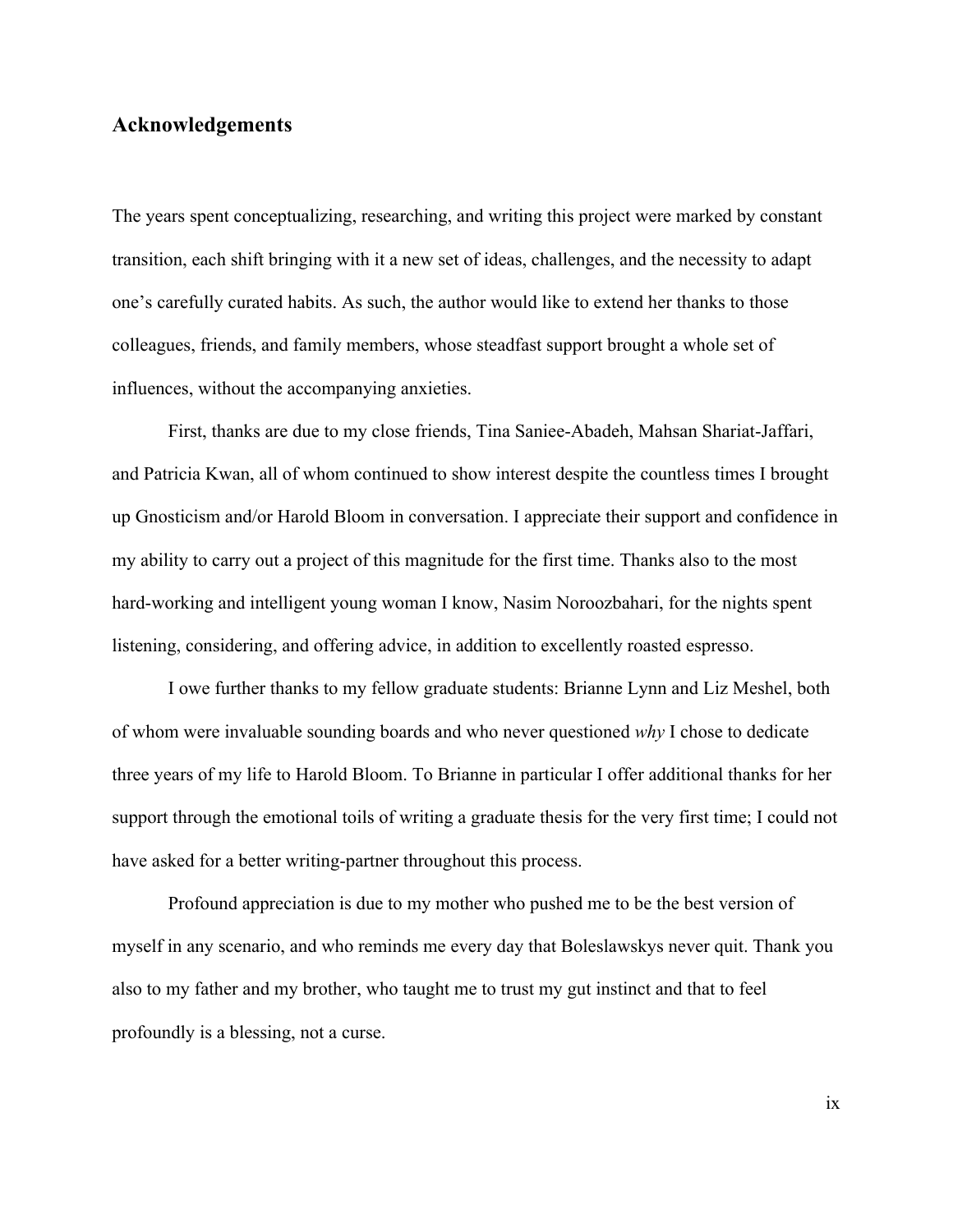I would also like to extend appreciation to the Social Sciences and Humanities Research Council for the providing me with a Canada Graduate Scholarship – Master's Award for financial support while writing this thesis.

And finally, I would like to express my deepest gratitude to my reader Dr. Robert Cousland and my supervisor Dr. Anthony Keddie. Their commitment and support for not only this project on Bloom, but my learning and growth in particular has made me into the scholar that I am today. One hopes only to repay the favor by one day setting an example for my students that echoes a fraction of their wisdom, support, and most importantly, compassion.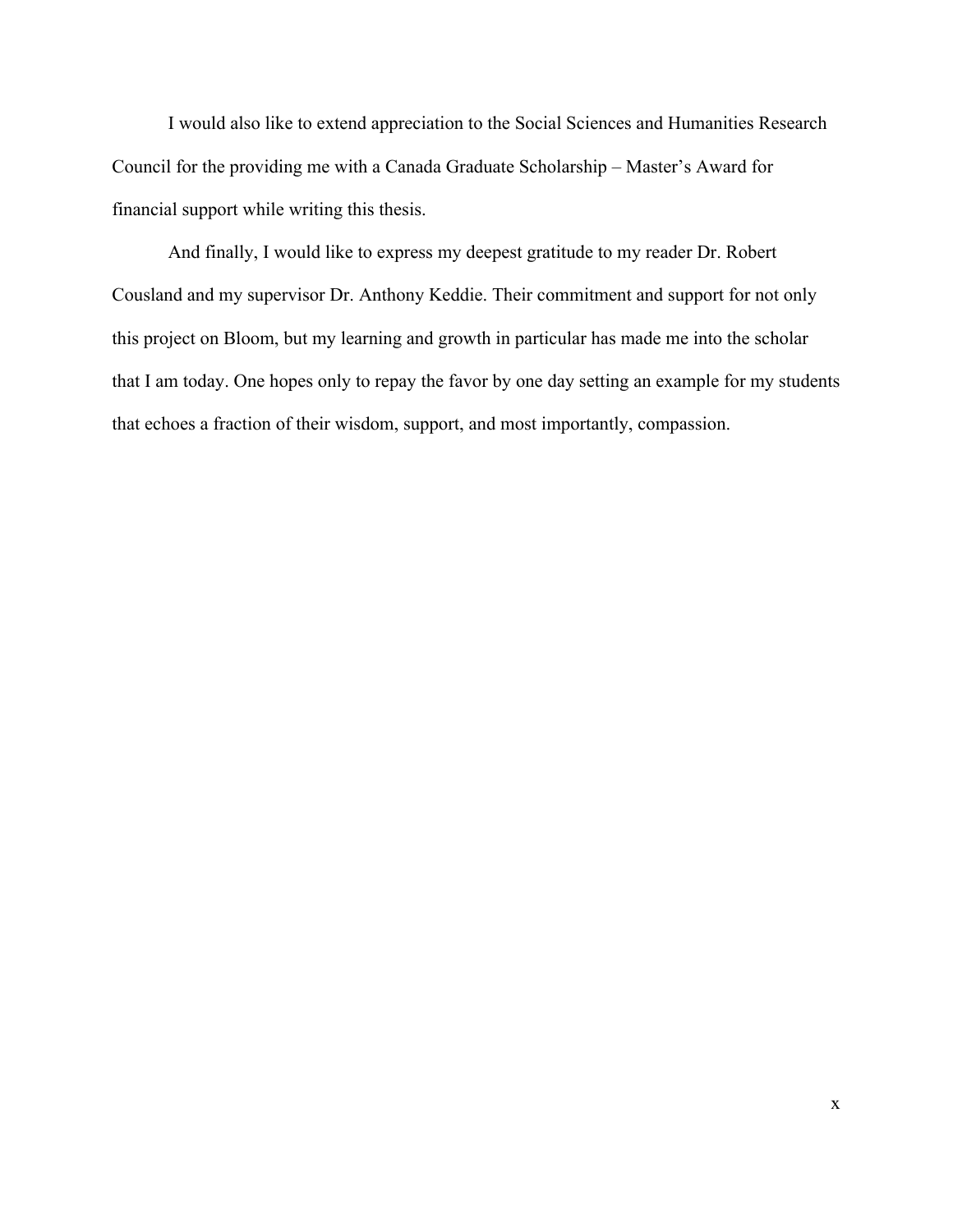*To my grandfather, who always said I could do it – and to Tony, for not saying no*.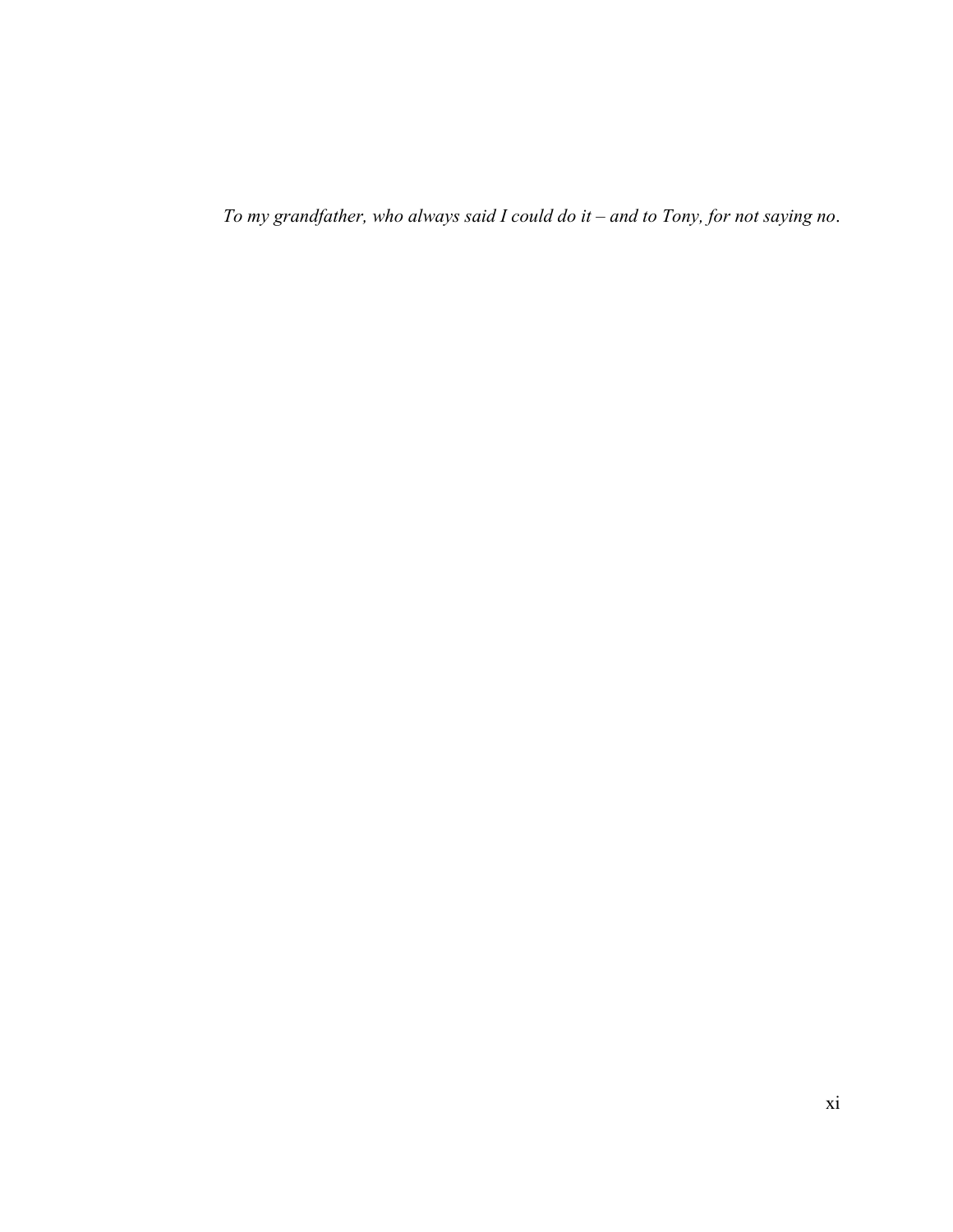### **Chapter 1: Introduction**

"Gnostic exegesis of Scripture is always a salutary act of textual violence, transgressive through-and-through."1

"I myself am an unbelieving Jew of strong Gnostic tendencies, and a literary critic by profession."2

"I venture, after a lifetime's meditation upon Gnosticism, the judgement that it is pragmatically *the religion of literature.*"3

What do transgression, literature, and Gnostic tendencies all hold in common, other than their

shared origin as utterances by the outspoken and singular literary critic Harold Bloom?

Expressed during various points of a decades-spanning career, these quotes signal a re-appraisal

of Harold Bloom as solely situated within the field of literary studies. When held closely in

apposition, the above statements are inextricably linked in the imagination of America's "most

notorious literary critic<sup>"4</sup> and they form a crucial, heretofore under-theorized, axis of Harold

<sup>3</sup> Harold Bloom, *Genius: A Mosaic of One Hundred Exemplary Minds* (New York: Warner Books, 2002), xviii. Emphasis original.

<sup>4</sup> Dinitia Smith, "Harold Bloom, Critic Who Championed Western Canon, Dies at 89," *New York Times*, October 14, 2019, accessed October 21, 2019, https://www.nytimes.com/2019/10/14/books/haroldbloom-dead.html; Justin Sider, "Dipping Our Knives Into Harold Bloom's Body," *The Chronicle of Higher Education*, October 14, 2019, accessed August 22, 2020,

https://www.chronicle.com/article/dipping-our-knives-into-harold-blooms-body/.

<sup>1</sup> Harold Bloom, Paul de Man, Jacques Derrida, Geoffrey Hartman, and J. Hillis Miller, *Deconstruction and Criticism* (London: Continuum Publishing, 1979), 6.

<sup>2</sup> Harold Bloom, *The American Religion: The Emergence of the Post-Christian Nation* (New York: Simon and Schuster, 1992), 48.

There are also earlier formulations such as Imre Salusinszky's, who attributes Bloom's status as "the best known of literary critics" to Bloom's "engaging and polemical style". See Imre Salusinszky, *Criticism in Society: Interviews with Jacques Derrida, Northrup Frye, Harold Bloom, Geoffrey Hartman, Frank Kermode, Edward Said, Barbara Johnson, Frank Letricchia, and J. Hillis Miller* (New York: Methuen, 1987), 47.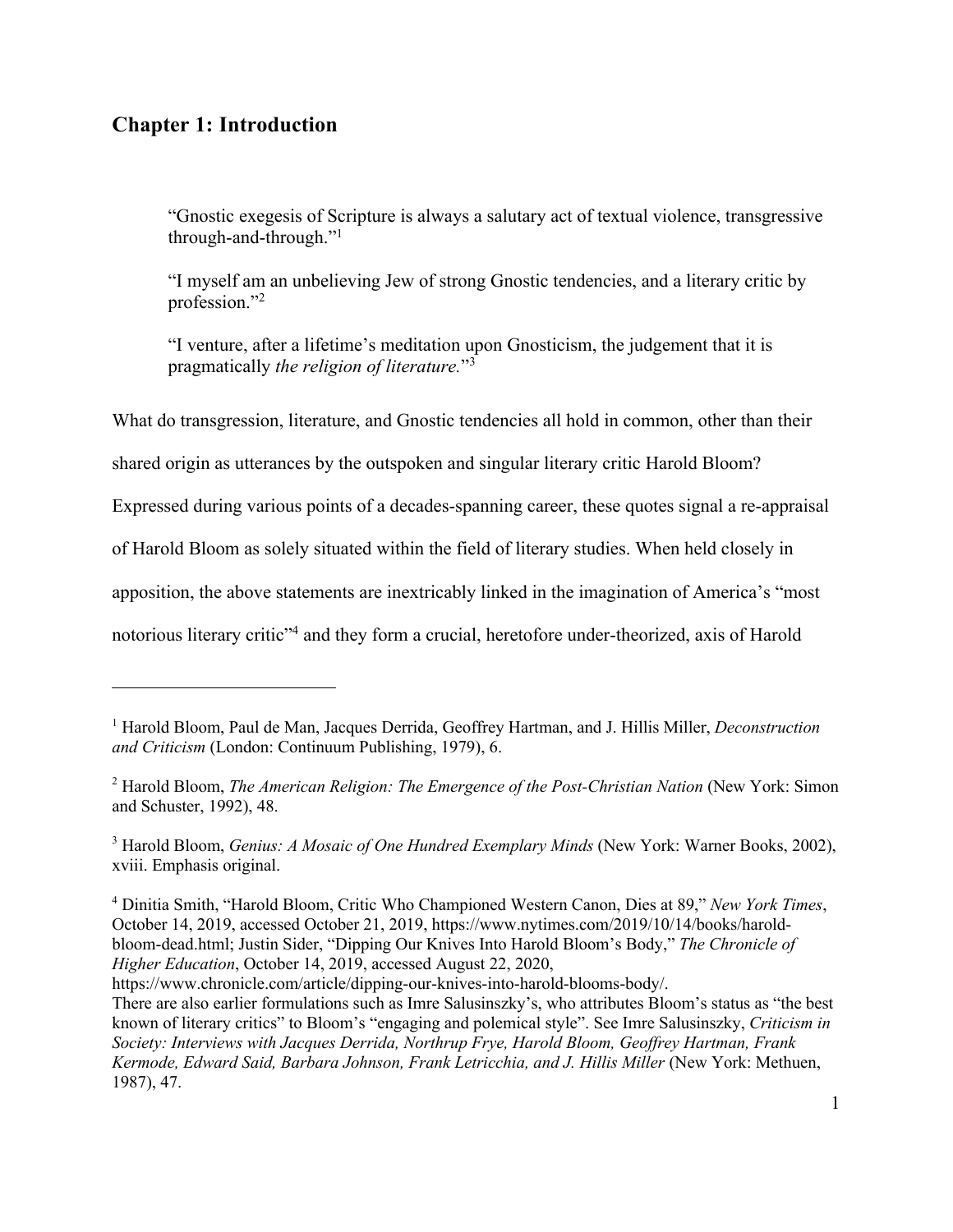Bloom's legacy. Hulking above the discipline of literary criticism, Harold Bloom's theory of poetic "anxiety of influence", the divisive "Western canon", and his procedural ratio of "misreading" are all remnants of a career that produced over fifty books, and one work of fiction.<sup>5</sup> Indeed, a small sampling of obituaries published after his death on October 14<sup>th</sup>, 2019, cite these three aforementioned ideas as foundational to understanding Bloom-the-critic.6 The obituaries that tend to highlight Bloom's foundational impact within the discipline of English literature and literary studies do indeed sow seeds of discontentment with the critic's elitist attitudes and controversial stance on who or what should be included in the so-called "Western canon"; and yet, scattered to the wind is Bloom's obsessive grappling with how to enact a criticism of literature in the wake of his own "strong Gnostic tendencies", and his lifelong preoccupation with Gnosticism, the apparent "religion of literature".7 To elide such a primal search for religious awakening in the life and times of America's "standard-bearer of western

<sup>5</sup> Bloom's only foray into fiction writing took the form of *The Flight to Lucifer: A Gnostic Fantasy* in 1979. Though initially enthusiastic regarding its prospects ("it reads as though Walter Pater was writing Star Wars"), by 2015, Bloom discredited his inaugural creative endeavor, stating to *Time*'s Daniel D'Addario, "If I could go around and get rid of all the surviving copies, I would." See Daniel D'Addario, "10 Questions With Harold Bloom," *Time*, April 30, 2015, accessed October 7, 2019, https://time.com/3841452/10-questions-with-harold-bloom/.

<sup>6</sup> See Stanley Fish, "Harold Bloom's Warning to the World," *The Atlantic*, October 19, 2019, accessed October 21, 2019, https://www.theatlantic.com/ideas/archive/2019/10/question-one-should-never-askabout-work-art/600337/; Graeme Wood, "Why Readers Resented Harold Bloom," *The Atlantic*, October 15, 2019, accessed October 21, 2019, https://www.theatlantic.com/ideas/archive/2019/10/harold-bloomread-everything/600022/; James Wood, "Misreading Harold Bloom," *The New Yorker*, October 16, 2019, accessed October 21, 2019, https://www.newyorker.com/culture/postscript/misreading-harold-bloom.

<sup>7</sup> Bloom, *American Religion*, 48; Bloom, *Genius*, vxiii.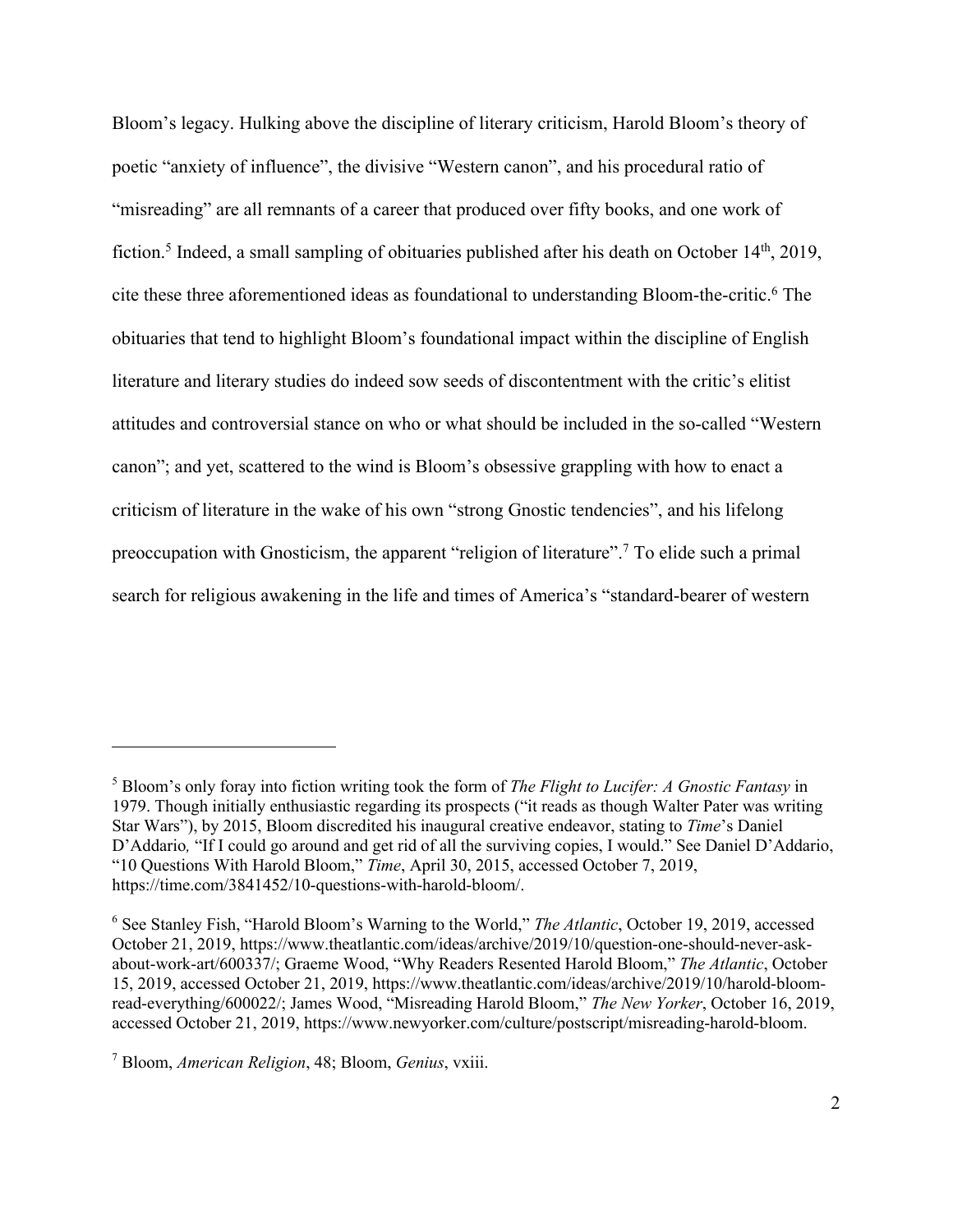civilization"8 provokes this author to ask, first, *where, then, shall Gnosticism be found*?9 As such, this question, in its broadest form, prompts further clarification based on the three quotes with which I first began.

But what *are* Bloom's "strong Gnostic tendencies"? To begin to answer this inquiry, one might gesture to the explicit reference and integration of "Gnosticism" in all but two of Bloom's fifty original academic monographs.10 This observation, in turn, leads to another important question, namely: Where and how does Bloom situate Gnosticism within his literary theory and how, if at all, is this received? The attempt to parse out how Gnosticism informs Bloom's literary theory takes up the concepts so salient in the minds of those writing his obituaries, namely: misreading, the Western canon, and the anxiety of influence. To return to these ideas is by no means prodigal, rather, in so doing, I seek to emphasize their inextricability both to one another *and* to the conception of Bloomian Gnosticism. I argue, in response to the question of where Gnosticism may be found in Bloom's works, that it is in fact the often-overlooked interpretive process, or methodology, that undergirds all of Bloom's influential concepts. Locating Gnosticism as Bloom's methodology in this way is predicated on reading Bloom as a critic with

<sup>8</sup> Fish, "Harold Bloom's Warning to the World."

<sup>&</sup>lt;sup>9</sup> An interrogative borrowed from Bloom's own question: where shall wisdom be found? The tantalizing (non)-answer is explored in Bloom's 2004 book, *Where Shall Wisdom Be Found?,* a title that is itself also a loan-phrase from the KJV translation of Job 28:12.

<sup>&</sup>lt;sup>10</sup> The necessity to be so explicit regarding Bloom's published works is due to the fact that the number of Bloom's publications is, in its broadest output, in the number of the hundreds. Having licensed his name to Chelsea House in the early 1980s Bloom's name adorns two series of "critical guides" to literature, including *Bloom's Modern Critical Interpretations,* and *Bloom's Modern Critical Views.* Bloom wrote an introduction to each and every edition.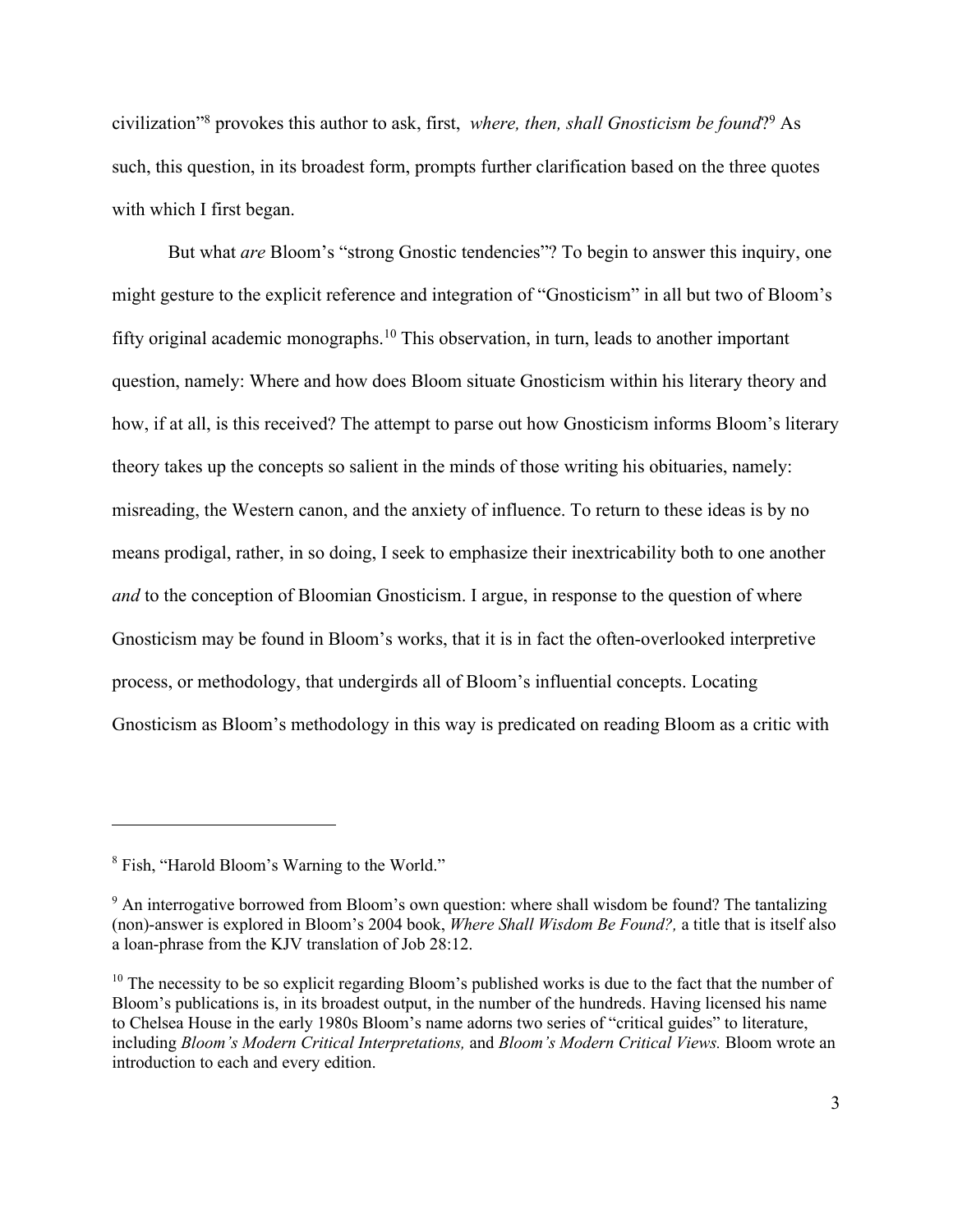"strong Gnostic tendencies"<sup>11</sup>, whose tendencies are worked out in his creation of a methodology that underwrites his entire literary criticism. Thus, answering first what constitutes Gnostic tendencies for Bloom facilitates the answer to the question of where to locate Gnosticism as a methodology in Bloom's work.

These interrelated inquiries form the precursor to another, and perhaps more pressing question: What does Bloom contribute to Gnostic studies moving forward? In one sense, Bloom can be cast as an interloper within the field of Religious Studies. His work in the 1990s, particularly, *The American Religion* (1992) and *Omens of Millennium* (1996) represent two works wherein Bloom sets aside the mantle of the literary, and becomes a self-designated religious critic. It is notable that these two works simultaneously facilitate the transition of Bloom as "America's most famous literary critic" to literary pundit, whose work straddles a fine line between the intellectual designs of a conservative man of belles-lettres and visionary ramblings of an aging "mouldy fig".<sup>12</sup> What is often overlooked when framing this trajectory is Bloom's conscious decision to write for a popular audience, rather than students and academics in the field of English literature. Bloom moves into a more accessible style and checks his academic prose, though his subject-matter is still decidedly geared towards vulpine debates encircling the classrooms and poorly-lit hallways of the humanities in academia. This shift in tone does not diminish Bloom's preoccupation with Gnosticism, and in fact, it is in *Genius: A Mosaic of One Hundred Exemplary Minds*, one of Bloom's most accessible works, that he

<sup>11</sup> Bloom, *The American Religion*, 48.

<sup>12</sup> See Graham Allen and Roy Sellars (eds.), *The Salt Companion to Harold Bloom* (Cambridge: Salt Publishing, 2007), 2; Smith, "Harold Bloom, Critic Who Championed Western Canon, Dies at 89." "Mouldy fig" is Bloom's own term, first coined in *The Poetics of Influence* in 1988.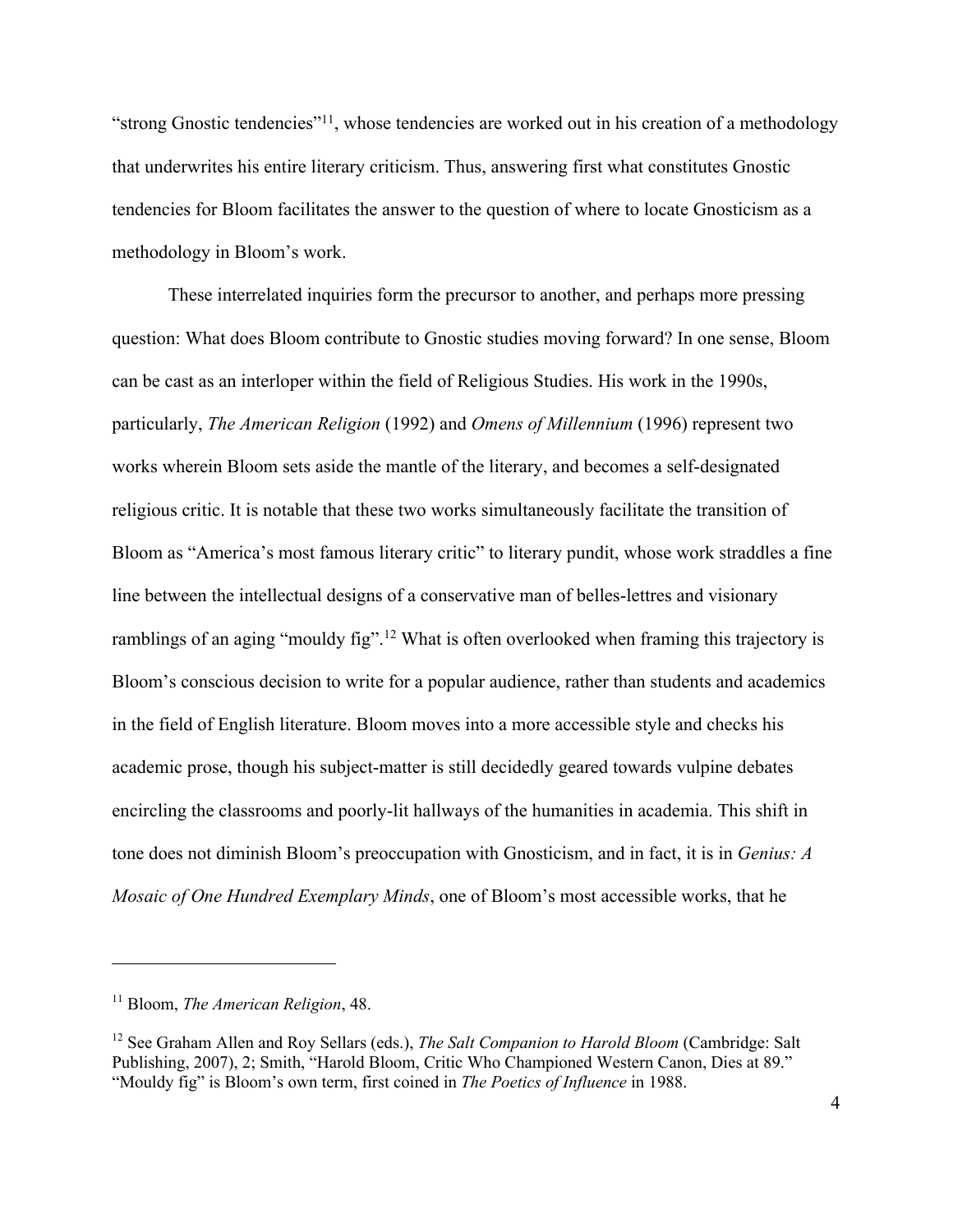designates Gnosticism as "the religion of literature"<sup>13</sup>, cementing the foundational place of his Gnosticism methodology within his own brand of literary criticism. But it is not the task of this project to situate Bloom's Gnosticism within the current epoch of literary post-modernism, as this has been attempted at least twice, though both of these studies could bear re-visiting in the wake of this literary giant's death in October of 2019.<sup>14</sup> Instead, this study seeks to answer that vital third inquiry, namely what Bloom might contribute to *Gnostic studies*, moving forward. Thus, I argue that Bloomian theory prompts a conceptual shift. Indeed, it is a shift where Gnosticism moves from an *object* of study to a methodology, a way of reading, or *mis*reading if your will, that facilitates looking at texts such as those found in the Nag Hammadi library as a constellation or network, rather than textual traces of early Christian groups who may or may not have self-identified as "Gnostic". The attempt to label these groups and the texts associated with them using the term "Gnosticism" is convenient, and yet this very expediency solicits the most strident criticism. That which is convenient agrees, as in the Latin *convenire* where the prefix *con*- meets its ambling partner *venire*, where both together signal a meeting, or an assembling, though in so doing, those who were not invited are left shifting restlessly on the other side. Thus, convenience leaves little room for complexity, ambiguity, and clashing contrasts, whose convolution denies convenience an easy and agreeable path to the generation of knowledge. This

<sup>13</sup> Bloom, *Genius*, xviii.

<sup>&</sup>lt;sup>14</sup> Though there are other studies that take a closer look at Bloom's literary theory, these two are the only major published works that make any mention of Gnosticism in relation to the critic. All were published prior to the critic's death in 2019. See Alistair Hays, *The Anatomy of Bloom: Harold Bloom and the Study of Influence and Anxiety* (London: Bloomsbury, 2014) and see also, Allen and Sellars (eds.), *The Salt Companion to Harold Bloom.*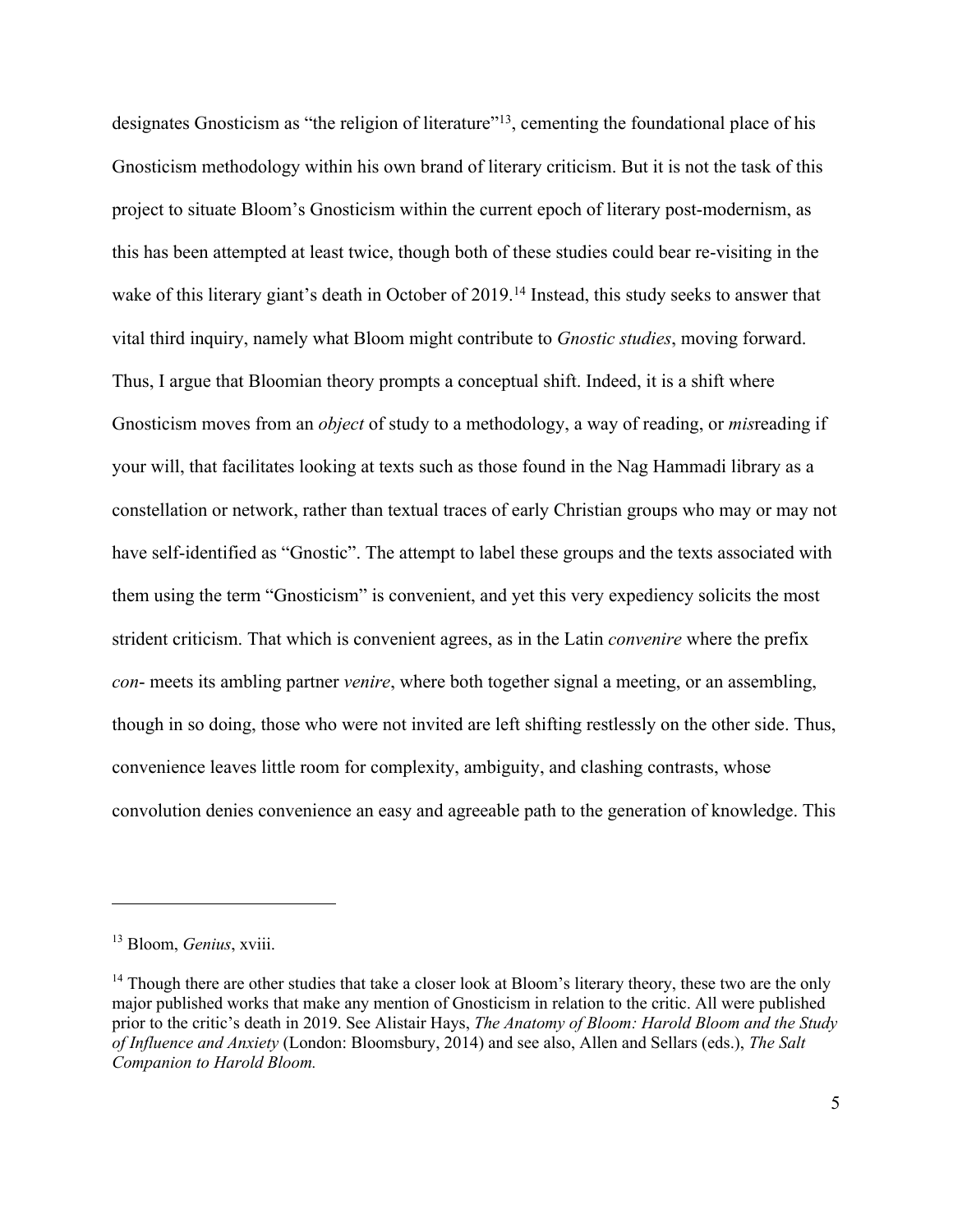issue persists in the field of Gnostic studies. Karen King summarizes it best in her introduction to *What is Gnosticism*?:

But what is Gnosticism? Although scholars have expended considerable effort on determining the origin and development of Gnosticism, delimiting its background and sources and defining its essence, *no consensus* had been established on any of these issues…Specialists are recognizing more and more that previous definitions of Gnosticism are inadequate *to interpret the new textual materials* without seriously distorting them.<sup>15</sup>

There is no *con*sensus, leading one to question whether convenience in using the term "Gnosticism" is an advantage, or an irreconcilable debate based on the rather *in*convenient rhetoric at play in its use. We will return to King in the final section, though there, her work on the thorny term "Gnosticism" will be read in apposition to Bloom's Gnosticism as a methodology. The conceptual shift prompted by Bloom does not, however, mean that Bloom's Gnosticism as methodology, nor any of his other literary theory for that matter, is without shortcomings or gaps. Nor, by that same token is this study without its limitations. To this, I enter a guilty plea, and state only that what is left open, or *fails*, in this study is a wholehearted invitation to future conversation, conversations which might move us beyond the irrevocable aporia or impasse facing the either/or rhetoric embedded in the question of whether

<sup>&</sup>lt;sup>15</sup> Karen King, *What is Gnosticism?* (Cambridge, MA: Harvard Unviersity Press, 2003), 1.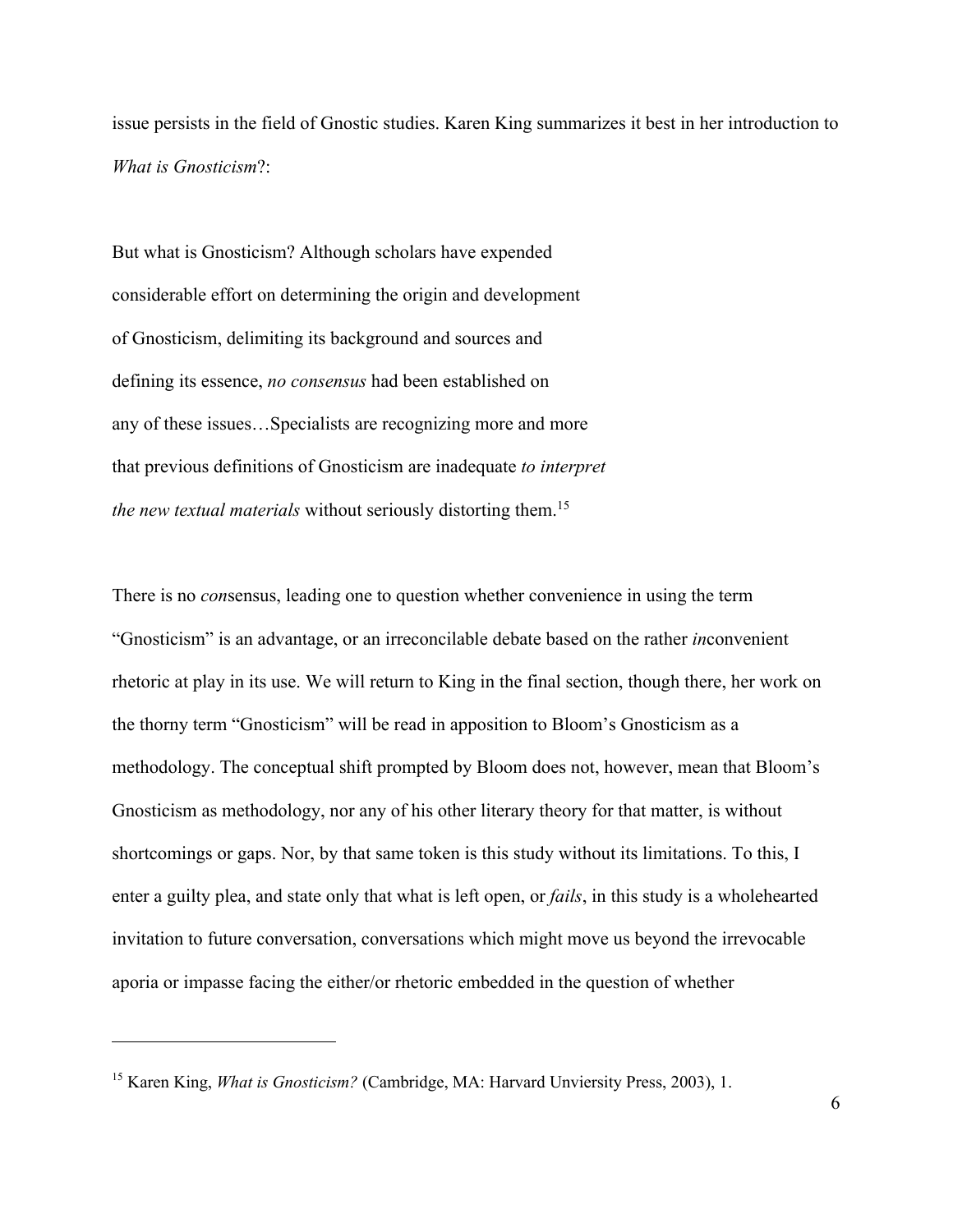"Gnosticism" is useful moving forward. It remains here in this introduction to re-iterate the three inter-related questions that frame this study, the incipient answers to which inform the three chapters that follow.

#### **1.1 Overview**

Here, within the scattered pools and eddies of Bloom's Gnosticism do I pause a moment before going on to state my own intervention and argument in this study. I am not attempting to write as a Bloom-apologist, nor, however, do I vilify him, despite his contrite adherence to an elite canon of writers, familiarly dubbed the canon of "Dead White Men". What is undertaken here is no biography, nor is it polemic, advocating for a wholesale use of Bloom in the sub-field of Gnostic studies; rather, what I do here might best be described as a re-articulation of Bloomian theory by situating it within the ethics and politics of the very methods proposed by those members of, to use Bloom's rather colourful term, the School of Resentment.<sup>16</sup> Though this may echo intellectually cacophonous to Bloom's ears, it does so *necessarily,* in that no rigorous analysis of Bloom's relationship to Gnosticism, nor its expansion outwards into the discipline of Religious Studies, is possible without contextualizing Bloom and his thought. As such, intellectual history becomes one of the most salient forms of uncovering Bloom's conception of Gnosticism as a

 $16$  The "School of Resentment" is a phrase used by Bloom throughout his career and is almost as omnipresent in his writing as Gnosticism itself. Coined in the early 1980s, Bloom's "School of Resentment" represents a 'catch-all', a vague, empty vessel into which Bloom pours his own contemporaneous resentment against theories that would seek to destabilize or engage his position as a white-male tenured Professor at Yale University. As such, the "School of Resentment" variably includes (but is not limited to) "Franco-Heideggerians" (aka Derrida), Marxists (vaguely defined), and Foucault. See Harold Bloom, *The Breaking of the Vessels* (Chicago: The University of Chicago Press, 1982), 29; Harold Bloom, *Agon: Towards a Theory of Revisionism* (New York: Oxford University Press, 1982), 23; and Harold Bloom, *The Western Canon: The Books and Schools of the Ages* (New York: Riverhead Books, 1995), 4,7, 22-24, 50, 96, 491.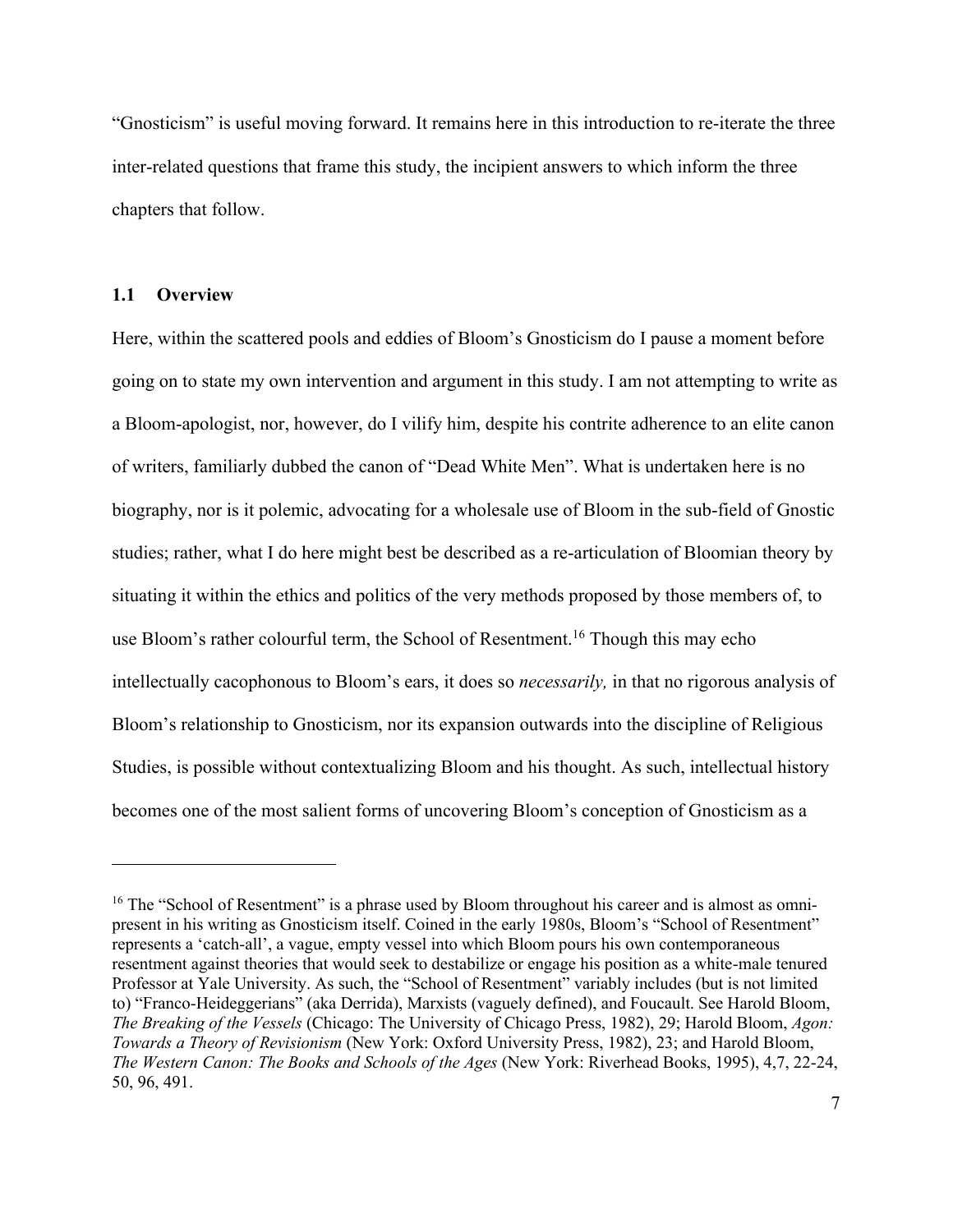mode of interpretation. Informing this intellectual history is a selection of works by Bloom, chosen due to their significance as signposts in a journey that spans Bloom's entire career. Beginning in 1973, with the publication of *The Anxiety of Influence* and continuing into the final work published in Bloom's lifetime, *Possessed By Memory*, Bloom's preoccupation with Gnosticism is just as prevalent in his works as Shakespeare, the Western canon, and Ralph Waldo Emerson. And yet, Bloom's Gnosticism is, without a doubt, the most undertheorized facet of his critical imagination. The goal here is to change that.

Any fresh take on Bloomian Gnosticism, or Bloomian theory in general for that matter, should begin with a brief reminder that a theorist is by no means a static entity, and that "theories, thus, emerge to some degree from attempts to make sense of the world and our place in it."<sup>17</sup> This prompt, taken from theorist of religion Ivan Strenski, is particularly important to think about in relation to Bloom, whose 'place in the world' was the intellectual climate of Yale's English literature department. Such a social location carried, and continues to carry, an extraordinary amount of power and privilege for the critic, whose tenure in the department began shortly after completing his doctoral studies in this self-same department in 1955. As such, throughout his life Bloom occupied a space of comfort and security and his ability to reach comfortably and indiscriminately into a field such as Gnostic studies emphasizes this very fact. However, Bloom's position of privilege at Yale does not preclude the critic's ability to alter, change, and adapt his own theories throughout the course of his career. According to Thomas Tweed, that the "theorist and the theorized are static" is one of the major presuppositions that

<sup>17</sup> Ivan Strenski, *Understanding Theories of Religion: An Introduction*, *2nd Edition* (Chichester: Wiley-Blackwell, 2015), 3.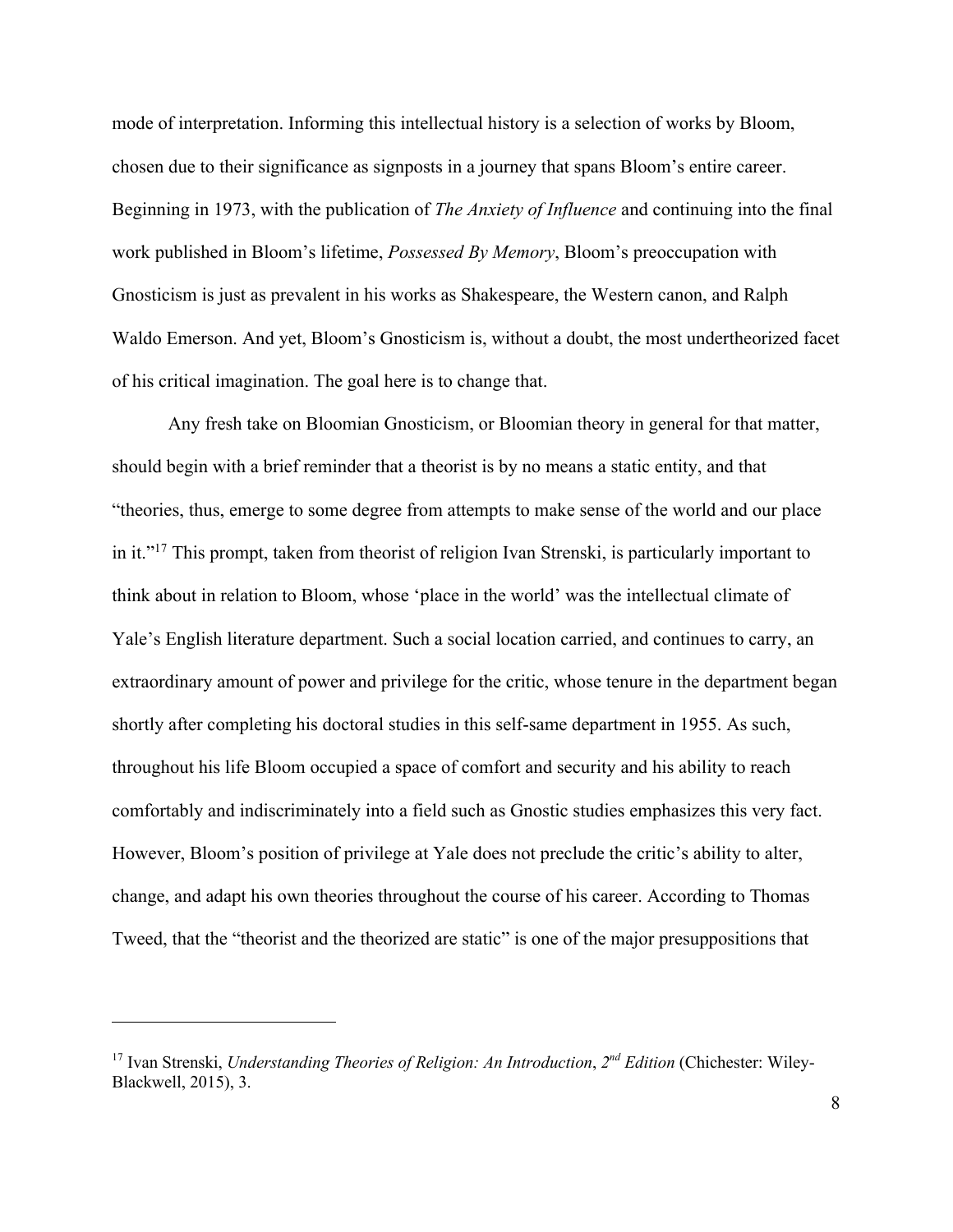frames many a metatheoretical study.18 Such an assessment plagues the theorizer of religion as much as it does the theorist of literature or cultural studies, and in thinking about Bloom, it is critical to remember that "theories move too."19 Thus, in thinking about Bloom, I follow Tweed's lead, considering Bloom's Gnosticism and his work thereupon as dynamic and prone to adaptability and change; in short, as travel. The employment of such a spatial metaphor to think about Bloom acknowledges that there are key concepts that Bloom holds onto throughout his life, such as misreading, anxiety, and influence. And yet, these ideas are not without their own journey, sliding in and out of Bloom's vocabulary as he refined, tapered, and crafted his very own Gnostic methodology.

The first chapter of this study follows from the inquiry as to what, exactly, Bloom's "strong Gnostic tendencies"20 are. In so doing, it simultaneously paves the way for understanding *how* Bloom conceives of Gnosticism as a methodology and how this Gnosticism might play out in Bloom's literary criticism. Thus, I begin my analysis of Bloom's "strong Gnostic tendencies"21 with the work most often cited in relation to Bloom, 1973's *The Anxiety of Influence*, a complex invocation to Bloom's literary theory that seemingly baffled its own author almost a decade after its initial publication.<sup>22</sup> It is here that we first see Bloom foregrounding his

<sup>18</sup> Thomas Tweed, *Crossing and Dwelling: A Theory of Religion* (Cambridge, MA: Harvard University Press, 2006), 8.

<sup>19</sup> Tweed, *Crossing and Dwelling*, 9.

<sup>20</sup> Bloom, *The American Religion*, 48.

<sup>21</sup> Bloom, *The American Religion,* 48.

 $^{22}$  In an interview with Imre Salusinszky in 1985, Bloom admits to 'liking' the book, though in the same breath adds, "I haven't read it in years, but I like the fact that even I, the last time I tried to read it, could not quite figure out what was going on in it." See Salusinszky, *Criticism in Society*, 51.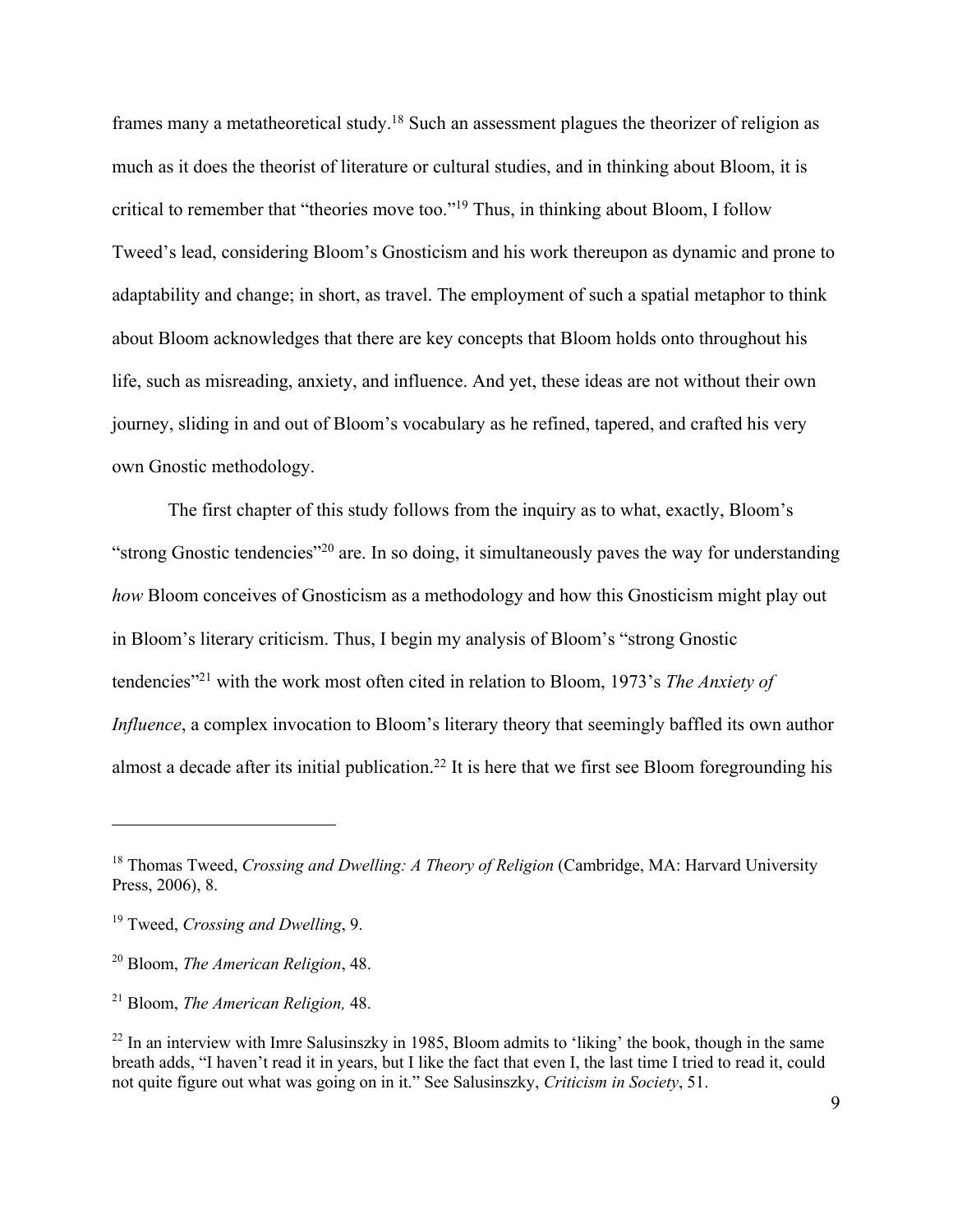gnostic tendencies in a published work, and foreground them he certainly does. *The Anxiety of Influence* begins with a Valentinian-inspired Prologue, a unique piece that sets the tone for what is to come. The Prologue itself becomes a set piece for understanding Bloom's concept of misreading, or the process of usurping influence from previous literary traditions or precursor poets while working out one's anxiety about doing so. The concept of misreading is embedded into Bloom's Gnosticism as a methodology, or mode of interpretation, and as such bears a closer look in order to highlight its significance moving forward.

Intellectual history heavily frames the first part of this study, wherein Bloom's early relationship to the emergent deconstructionist movement at Yale in 1979 forms a trajectory on a collision course with Bloom's publication of *The Flight to Lucifer: A Gnostic Fantasy*. An experimental novel, and the only work of fiction Bloom wrote in his lifetime, *The Flight to Lucifer* is a woefully inept piece of science fiction, though where it fails in divertissement, it succeeds in calcifying Bloom's own anxiety regarding the break-up and rupture of his beloved Gnosticism into diverse strains and historically-constituted distinctive movements. Thus, the year 1979 telescopes into an initial discussion of how Bloom integrates Gnosticism into his literary criticism. This first chapter thus performs a close reading, or perhaps what Bloom might deem a deep-reading, of two texts published in that same year, *Deconstruction and Criticism* and *The Flight to Lucifer,* while at the same time contextualizing those close readings, situating them within the conditions of American literary scholarship at the turn of the decade. Bloom's chapter "The Breaking of Form" in *Deconstruction and Criticism*, marks a seminal step in enshrining the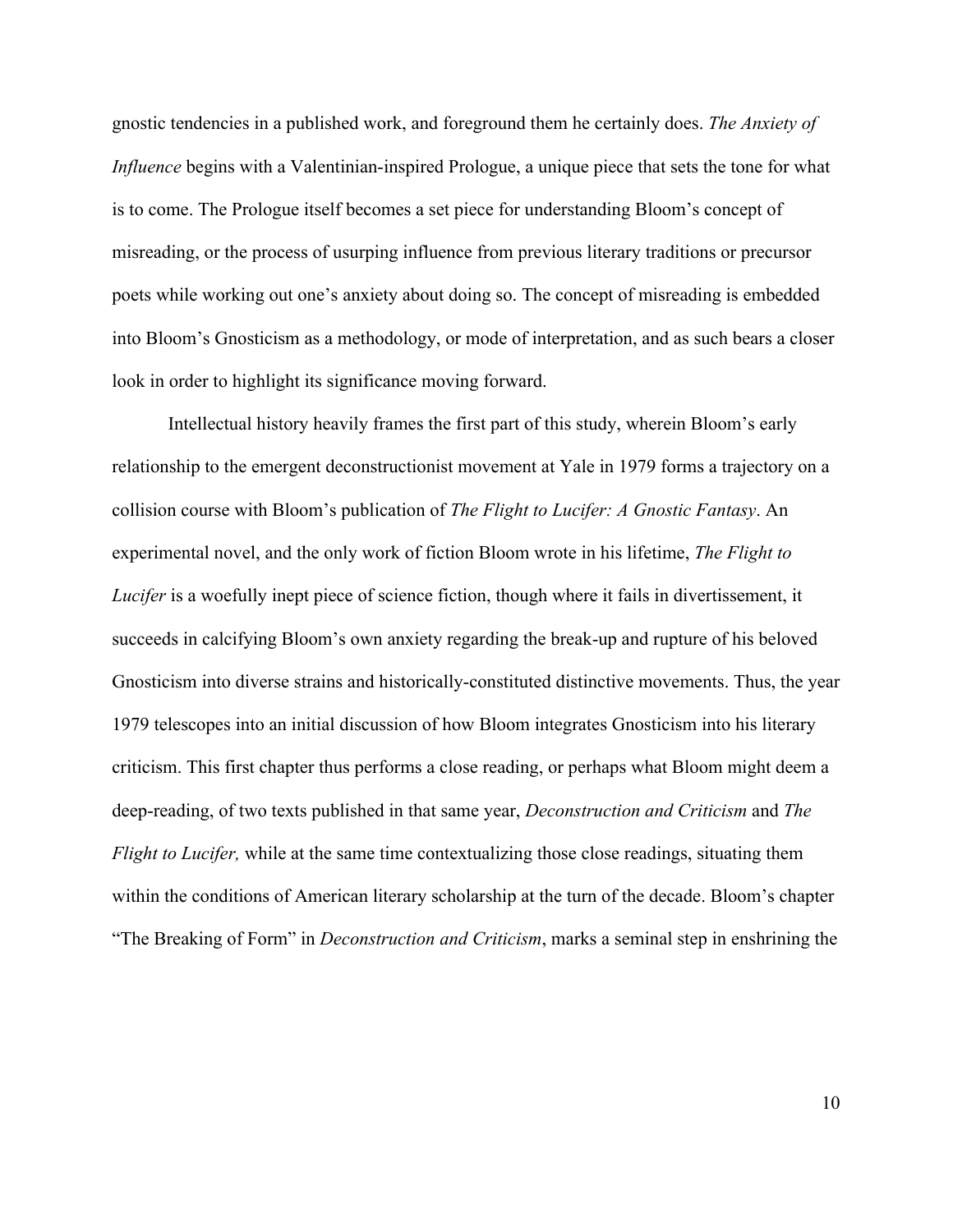Gnostic worldview in a text that still enjoys a manifesto-like status in seminars on literary and critical theory.23

As a corollary to Bloom's chapter in *Deconstruction and Criticism*, it is necessary to read *The Flight to Lucifer*, as this piece augments and articulates Bloom's Gnostic tendencies in order to illuminate Gnosticism as a methodology. If Bloom's chapter "The Breaking of the Forms" represents his attempt to generate Gnosticism as a methodology, then *The Flight to Lucifer* offers in turn those Gnostic tendencies; where the fictional setting of the planet Lucifer acts as Bloom's playground in which to reconcile his anxieties regarding the different cosmological systems found in diverse Gnostic texts. The novel depicts sustained violence perpetrated against groups like the Sethians and the Basilideans by the protagonist Thomas Perscors, a professor of English at an unnamed institution. Perscors thus becomes a stand-in for Bloom, whose own anxiety is displaced onto the forceful reading of Gnosticism as a singular entity, incapable of fragmentation, as the ultimate goal of *gnosis*, or knowledge holds strong enough a sway as to render all distinct sectarian divides (ancient and modern) moot. However, Bloom's *Flight to Lucifer* is not only a space in which to work out his anxieties, but also an example of the very misreading implicit in Bloom's Gnosticism as a mode of interpretation. Thus, this section serves as a node in Bloom's journey, preparing the reader for the second chapter, in which Bloom refines and adapts what he means by Gnosticism by clarifying how this 'ism' is different from the term "Gnosis" in his 1996 *Omens of Millennium.* 

<sup>&</sup>lt;sup>23</sup> This status is in spite of contributor Geoffrey Hartman's claim, in the very first sentence of the text, that "This is neither a polemical book nor a manifesto in the ordinary sense," See Bloom et al., *Deconstruction and Criticism*, vii. The reception and perception of *Deconstruction and Criticism* within English departments and critical theory remains underdeveloped, though curious, especially when brought up in conversation. Sadly, however, this reception history falls outside of the scope of this study.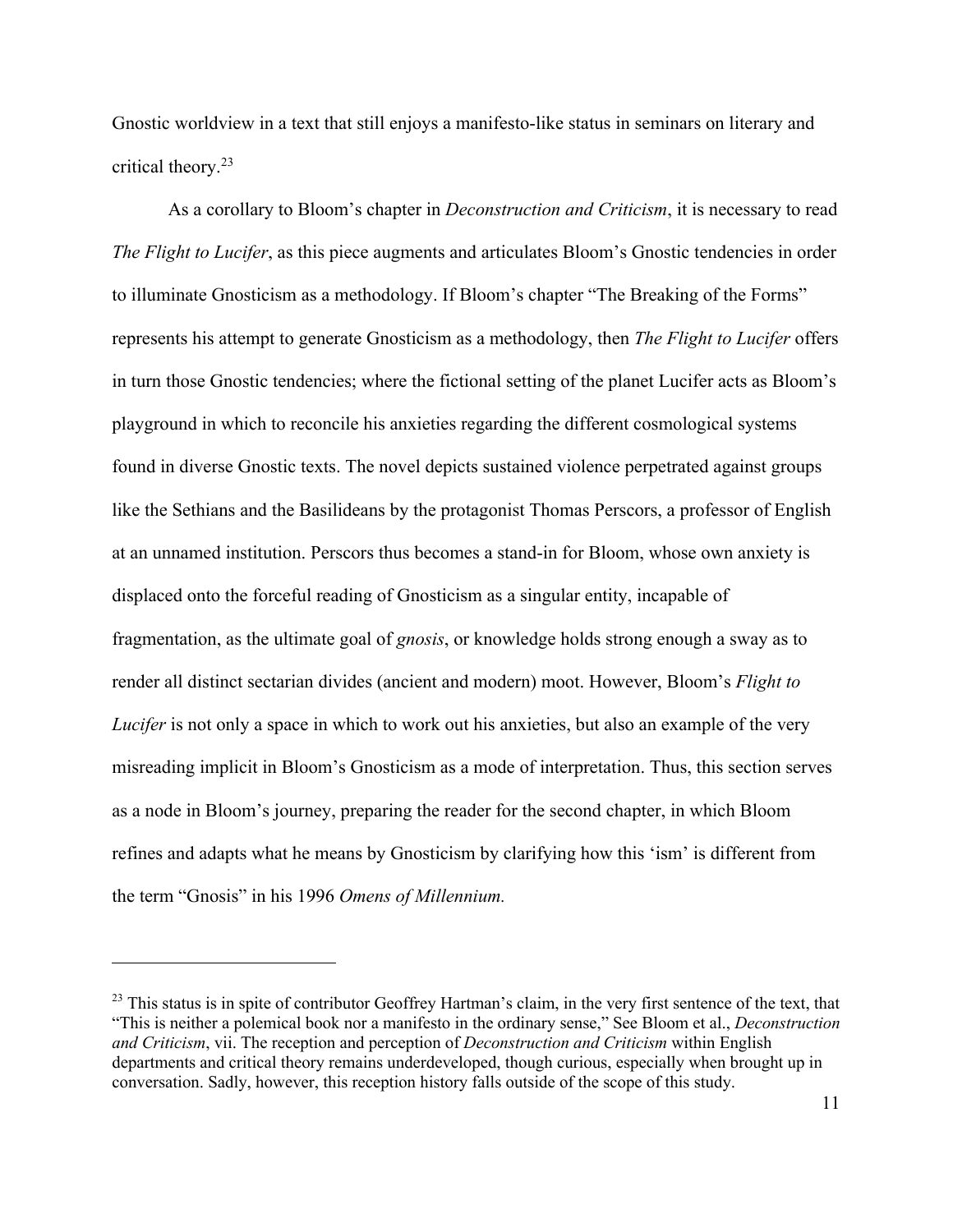The second chapter marks a transition; having located Bloom's Gnosticism in the first chapter, the discussion turns to how Bloom situates and adapts Gnosticism as a methodology in the late 1990s. Though Gnosticism forms a unique kernel of Bloom's theory of poetic "misreading" in 1996's *Omens*, one is hard-pressed to find any mention of the elusive Gnostics in later scholarship on the subject of Bloom. Scholars citing Bloom tend to pluck "misreading" out of the Bloomian apple-basket, polish it, and disregard that the very basket from which they have chosen their prize is interwoven and strengthened by Bloom's perception of Gnosticism as a mode of interpretation. Such crude and forgetful "apple-picking" is by no means limited to those scholars who produce knowledge claims within departments of English language and literature and it is also not this scholarship with which I am concerned. Rather, as emphasized in the preceding section, this is a study of Bloom that locates him within the discipline of religious studies, and more specifically, the sub-field of Gnostic scholarship. It thus becomes all the more striking to realize that the "apple-picking" process can also be found in studies on Gnosticism in the 1990s – manifestly in the Ioan Couliano's *The Tree of Gnosis: Gnostic Mythology from Early Christianity to Modern Nihilism24* and latently in Michael Williams's *Rethinking "Gnosticism": An Argument for Dismantling a Dubious Category*. <sup>25</sup> Both Williams and Couliano warrant a closer reading, as they offer 'apple-picked' Bloomian concepts, with little to no mention of

<sup>&</sup>lt;sup>24</sup> Originally published in French in 1990 and translated into English in 1992 by H.S. Wiesner and the author. It is this translation that I will be using throughout.

<sup>25</sup> Williams's *Rethinking Gnosticism* was published in 1996. I have elected not to use scare quotes around the term "Gnosticism" throughout this study in order to protract Bloom's argument that Gnosticism is an active process of interpretation, framed *in* and *by* modern context. However, when I reference the fraught category, as Couliano and Williams do, I use "Gnosticism" in quotes. I do so to emphasize the historicity of its dispensation as a fraught category under dispute, used and articulated by early scholars such as Hans Jonas and Elaine Pagels.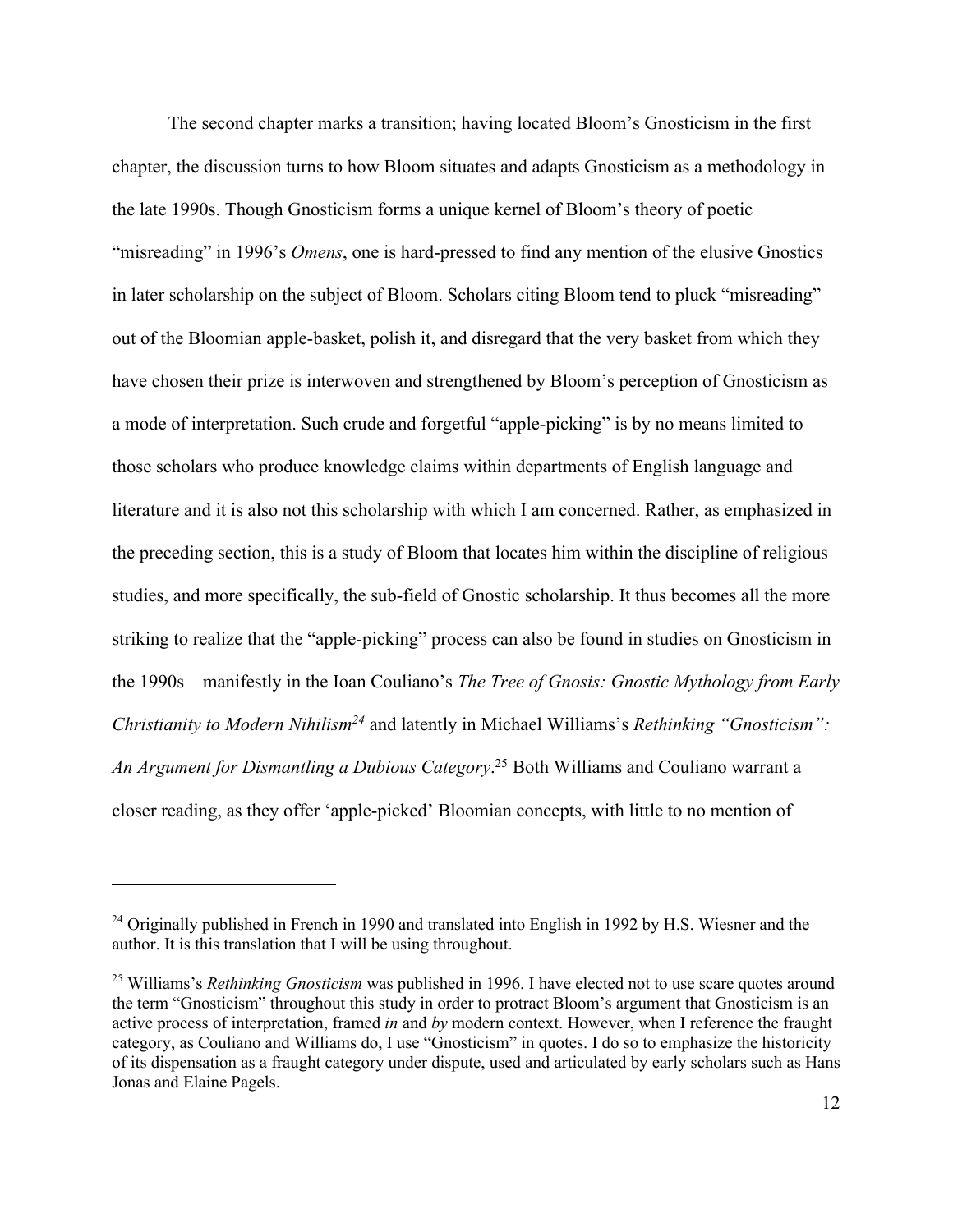Bloom's attempt to shift Gnosticism into a methodology. This 'failure' is of particular interest in relation to Williams, whose alternative typological approach to the issues plaguing the category of "Gnosticism" bears a striking similarity to Bloom's own Gnosticism as a methodology approach. Thus, it is in bringing Williams and Bloom together for the first time that each scholar underwrites the other, arguing for similar methodologies in Gnostic studies moving forward.

The shift toward alternative conceptions of Gnosticism marks a threshold as the second section melds into the third and final chapter. It is here where the experimentation begins, where Bloom is put to the test. This final section takes a closer look at a text close to Bloom's heart, the purportedly Valentinian *Gospel of Truth*, and applies Bloomian misreading in order to illuminate how Gnosticism might be of use as a methodology moving forward. The attempt to read this text as Gnostic is grounded in the conception of Gnosticism as a methodology, rather than a category that defines and confines this particular text. Supplementing the Bloomian misreading is a broader discussion of how Gnosticism is wielded in Karen King's influential *What is Gnosticism?* (2003), which addresses the issues implicit in the use of the modern term "Gnosticism". King offers a decidedly post-modern approach that links back early American deconstruction<sup>26</sup>, where the interrogative 'what is Gnosticism?' becomes an affirmative way to address the rhetoric of authority present in the very act of framing such a question. Beneath the act of asking such a question lie further questions, that is, questions that can and should challenge the position and epistemological assumptions that plague and shape the subject asking

<sup>&</sup>lt;sup>26</sup> Derrida, in a 1985 interview states that "Deconstruction is interrogative, but affirmative." See Salusinszky, *Criticism in Society*, 3. See also Paul de Man, "Semiology and Rhetoric," *Diacritics* 3, no.3 (1973): 29, https://doi.org/10.2307/464524.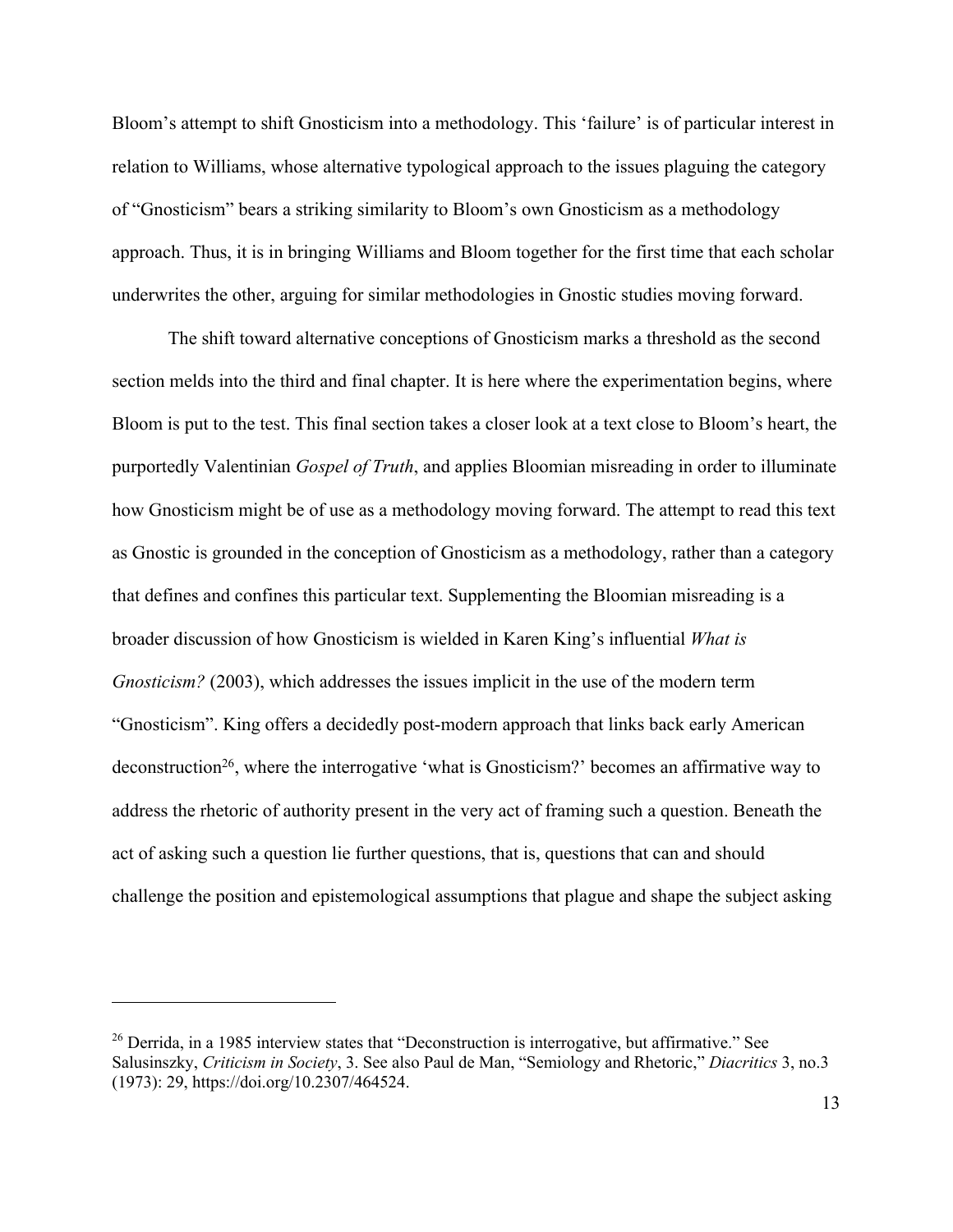the initial question. Writing in her conclusion that her "purpose is preeminently ethical" $^{27}$ , King's *What is Gnosticism?* thus offers an ethical counterpart to Bloom's methodology, and prompts an important movement away from the elitism and anti-historical prejudice baked into Bloomian theory.28 Once again, this section is an emphatically experimental exercise, though one that is necessary given the impasse reached in debates regarding the viability of the term "Gnosticism" in current scholarship. The shift towards thinking about Gnosticism as a methodology is probationary, yes, but a trial worth pursuing, especially in the wake of a postmodern shift in reading away from irreconcilable binaries in biblical and early Christian studies.29

Finally, in concluding this piece, the final moments of this project take up King's call for ethics and rounds out the discussion of Bloom and Gnosticism with a brief discussion of the sexual harassment allegations made against the critic during his life. Though never formally convicted or professionally sanctioned, Bloom was accused of misconduct by one of his former

<sup>27</sup> King, *What is Gnosticism*, 245.

<sup>28</sup> In addition, David Brakke's *The Gnostics*, published in 2012 offers one of the most recent takes on "Gnosticism", a "middle ground" in the debates regarding the viability of the term moving forward. Brakke's 'middle ground', suggests distinguishing between a 'religious' movement and a "school of thought", the latter of which he ascribes as the best way to think about "Gnosticism". Brakke also attempts to combat the issues plaguing the generalizing term "Gnosticism" by drawing a line between Valentinianism and what he calls the "Gnostic school". These labelling practices are similar to Bentley Layton, Brakke's professor at Yale. Layton in his translations and introductions to *The Gnostic Scriptures*, also attempts to avoid generalization by drawing a line between Valentinianism and what he calls "Classical Gnosticism". These approaches, however, do not offer a long term solution to the problematics plaguing a term like "Gnosticism", and instead provide only a temporary patch for a slowly deflating apparatus. See David Brakke, *The Gnostics: Myth, Ritual, and Diversity in Early Christianity* (Cambridge, MA: Harvard University Press, 2012), ix-x, and Bentley Layton, *The Gnostic Scriptures, A New Translation with Annotations and Introductions* (New York: Doubleday Publishing, 1987), 33-36.

 $29$  For a prominent example of how the post-modern and post-structural movement informs these disciplines, see especially the volume co-authored by the Bible and Culture Collective, *The Postmodern Bible* (New Haven: Yale University Press, 1997)*.*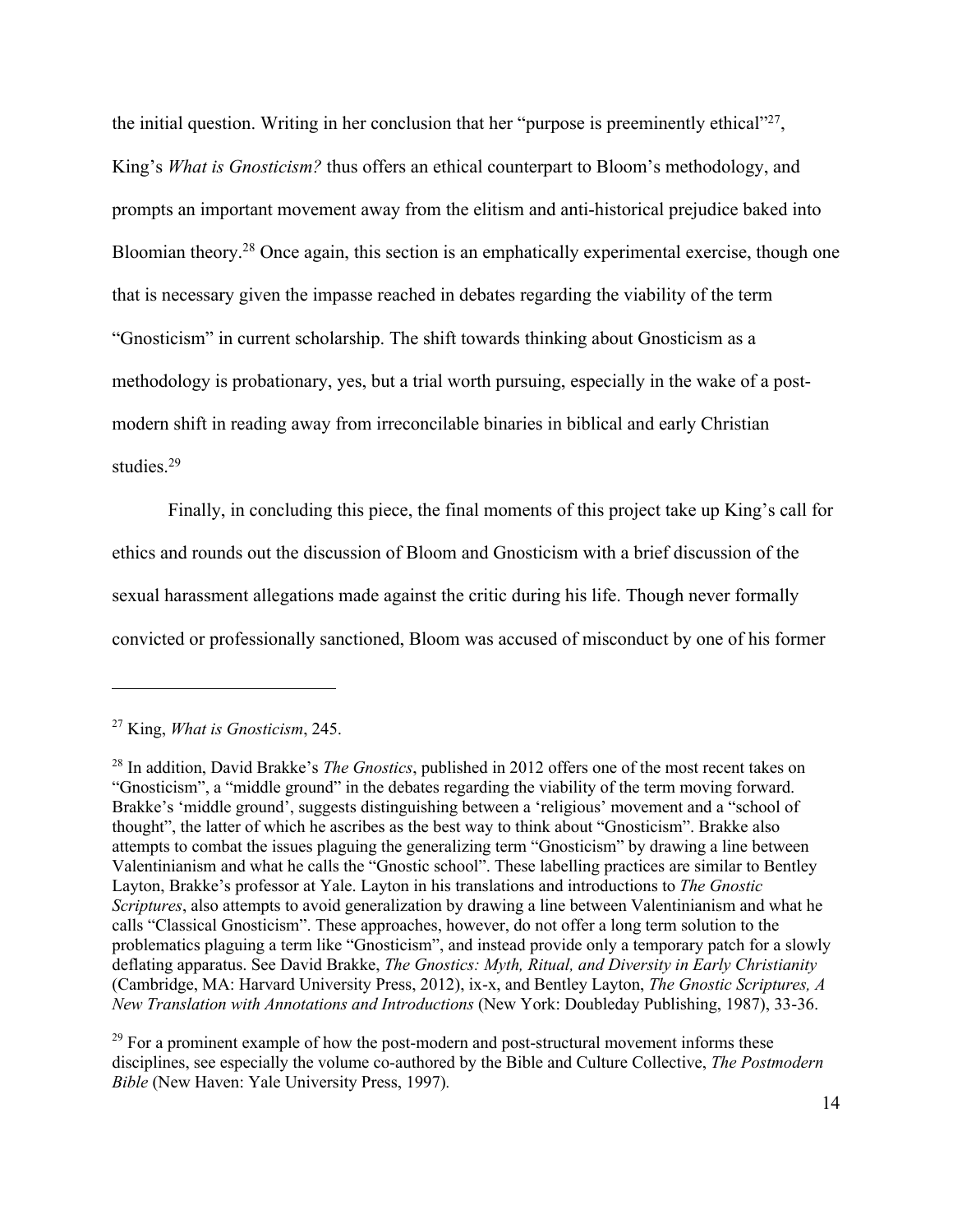students, Naomi Wolf. Demonized by Bloom and the press, Wolf represents a figure who was eclipsed by the machinations of an institution that chose to back a tenured, privileged male scholar, and the startling absence of any mention of this incident in the slew of obituaries and articles published following Bloom's death is an upsetting sanitization of a legacy that can and should be scrutinized. As such, I have elected to end this piece by putting myself in the uncomfortable position of having to reconcile Bloom's work with the problematic personhood of Bloom. Whether one can separate a controversial figure from his work is an issue that maintains a firm grasp on scholarship in the wake of the #MeToo and #Time'sUp movements. As a white woman I write in in a space of privilege, but I am also devastatingly aware of the challenges presented to women who bravely speak up on behalf of wrongs perpetrated upon their bodies, as well as the silencing of their voices in a fray of masculine-dominated spaces. As such, I realize my saying that the debate regarding the separation of a troubling figure from his work is complex and cannot be addressed in the space of this conclusion might be exasperating and read as an attempt at pushing aside an issue that can and should be addressed in the here and now. I acknowledge this reading, though I also acknowledge that by foregrounding this issue in the final moments of this project, that I want it to remain as deeply and profoundly embedded in the consciousness of my readers as anything I have to say about Bloom, Gnosticism, and methodology.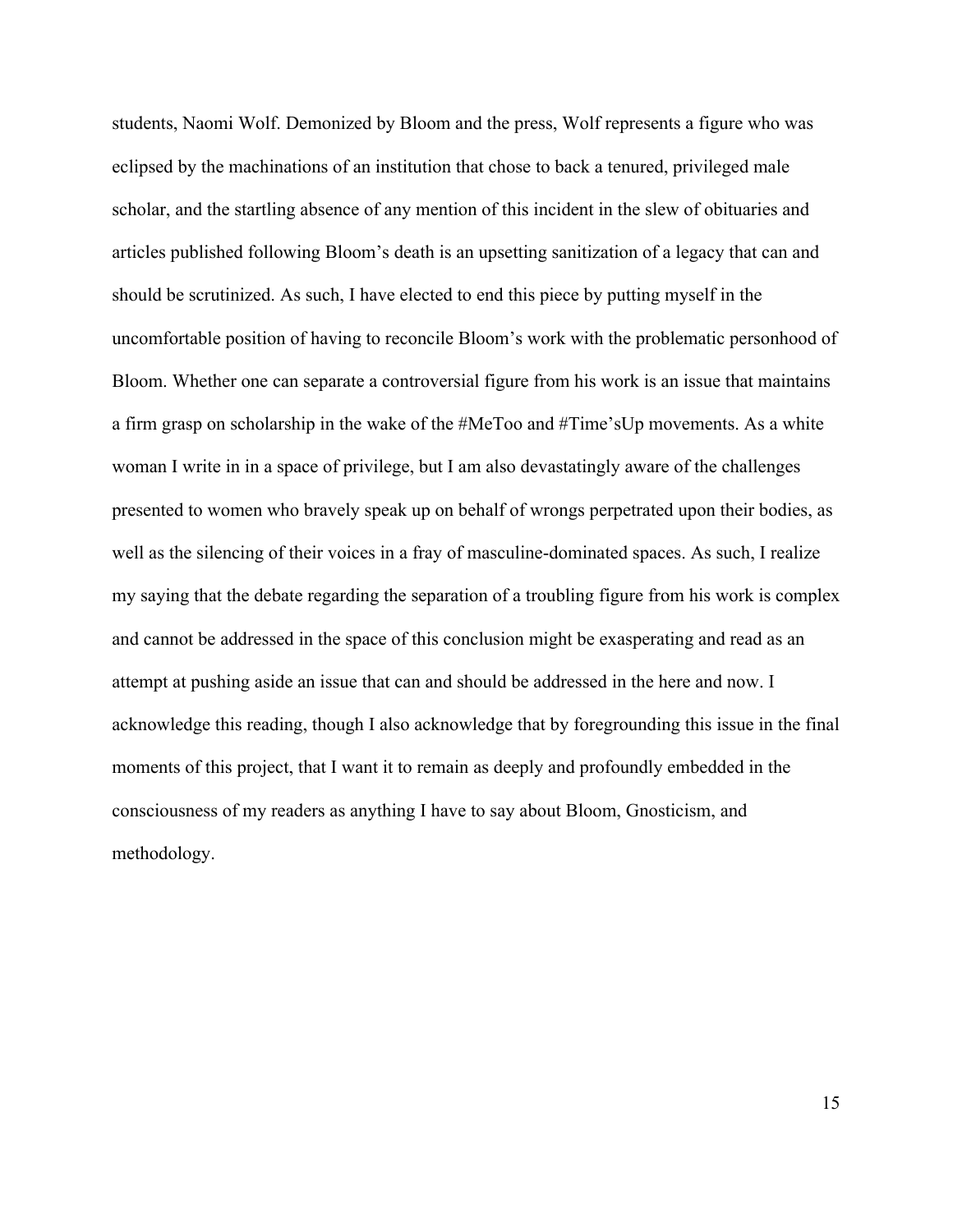# **Chapter 2: Misreading Heresy: The Inauguration of Gnosticism as a Mode of Interpretation in Harold Bloom's** *The Anxiety of Influence*

It came to him in a dream; a nightmare in fact. On the eve of his birthday in 1967, Harold Bloom had "a ghastly nightmare" in which "I had this sensation that I was being suffocated by some great winged creature which was pressing down on me."30 So taken by this winged creature was Bloom that upon waking he felt the urge to conquer this *daimonic* presence in what would become the first draft of his 1973 magnum opus, *The Anxiety of Influence*. <sup>31</sup> This dramatic aetiology of what is still considered Bloom's most poignant work points to an already burgeoning relationship between Bloom and the inexplicable divine. While there are no oppressive winged cherubs present in the final published text, 1973's *Anxiety of Influence* retains a hint of the somatic experience in its perplexing prologue "It Was A Great Marvel That They Were in The Father Without Knowing Him." The title itself can be traced back to an English translation from the Valentinian tractate *The Gospel of Truth*, though the remainder of the enigmatic prologue seems to have been of Bloom's own devising.<sup>32</sup> This strange Prologue invites

<sup>&</sup>lt;sup>30</sup> Bloom in an interview with Imre Salusinszky 1985. For a full transcript of the interview, see Salusinszky, *Criticism in Society,* 51.

<sup>&</sup>lt;sup>31</sup> The initial draft of *The Anxiety of Influence* was not initially titled or conceived as such; rather, what Bloom wrote in the summer of 1967 after his nightmare was a "long dithyramb called 'The Covering Cherub, or Poetic Influnece'. It was this sustained poetic free-flowing speech that would later become 1973's *The Anxiety of Influence.* See Salusinszky, *Criticism and Society*, 51.

<sup>&</sup>lt;sup>32</sup> The short Prologue reads:

<sup>&</sup>quot;After he knew that he had fallen, outwards and downwards, away from the Fullness, he tried to remember what the Fullness had been.

He did remember, but found he was silent, and could not tell the others.

He wanted to tell them that she leapt farthest forward and fell into a passion apart from his embrace.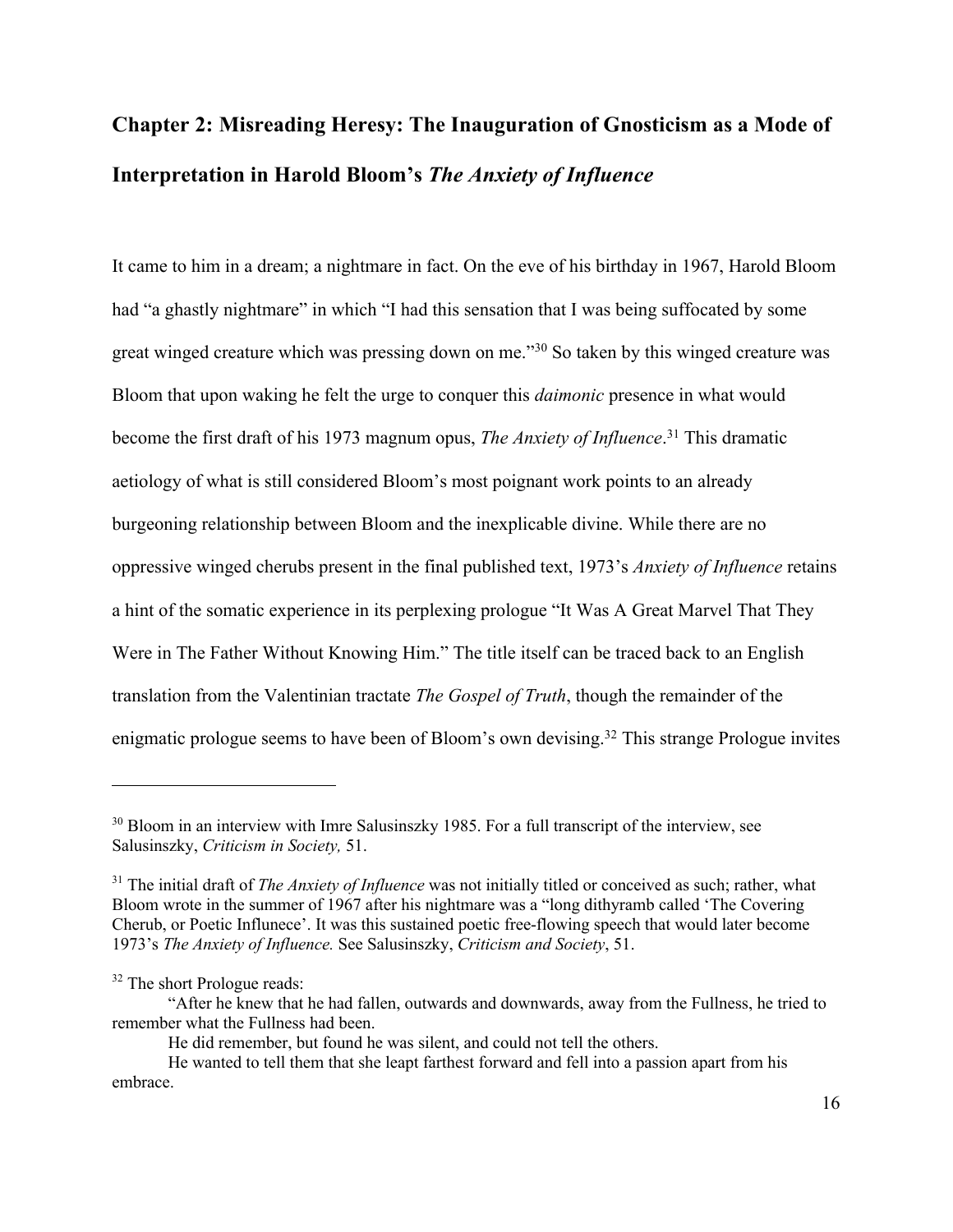Bloom's readers to experience a confusing descent into the recesses of the critic's esoteric imagination, as the subject 'he' in the Prologue collapses distinctions between Bloom-the-author, the poet setting out to create a lyrical masterpiece, and the Valentinian initiate into the secrets of the cosmos. As such, Bloom identifies the search for comprehension and understanding of the spiritual Fullness in Valentinian cosmology with the struggle of the poet to breach their own silence in the pursuit of a brilliantly written poem. Furthermore, the lines constituting an already blurred subject convene in the wake of Bloom's initial dream, as the 'silence' pressing down upon the ambiguous 'he' in the Prologue remarks upon Bloom's own oppressive suffocation by a divine entity. Bloom himself "tries to remember"<sup>33</sup> in order to fulfill his own creative endeavour, piecing together shards of an unconscious night terror in order to create a theory that will eventually become its own Fullness.

What then is the 'fullness' of Bloom's theory that snakes its way through *The Anxiety of Influence*? At its most fundamental, Bloom's 'anxiety of influence' theory can be described as "the story of intra-poetic relationships", where a poet asserts "strength" by "misreading" the works of the poet(s) who came before him.<sup>34</sup> The concept of "misreading" becomes the method

Sometimes he thought he was about to speak, but the silence continued.

She was in great agony, and would have been swallowed up by the sweetness, had she not reached a limit, and stopped.

But the passion went on without her, and passed beyond the limit.

He wanted to say: 'strengthless and female fruit'.

See Harold Bloom, *The Anxiety of Influence: A Theory of Poetry* (New York: Oxford University Press*,*  1973), 3.

<sup>33</sup> Bloom, *The Anxiety of Influence*, 3.

<sup>&</sup>lt;sup>34</sup> Bloom, *The Anxiety of Influence*, 5. Note: The masculine pronoun is used consciously here since Bloom does not include any female-identifying poets in the examples cited in throughout *The Anxiety of Influence*. Though Bloom does admit Emily Dickinson and the Bronte sisters into later conversations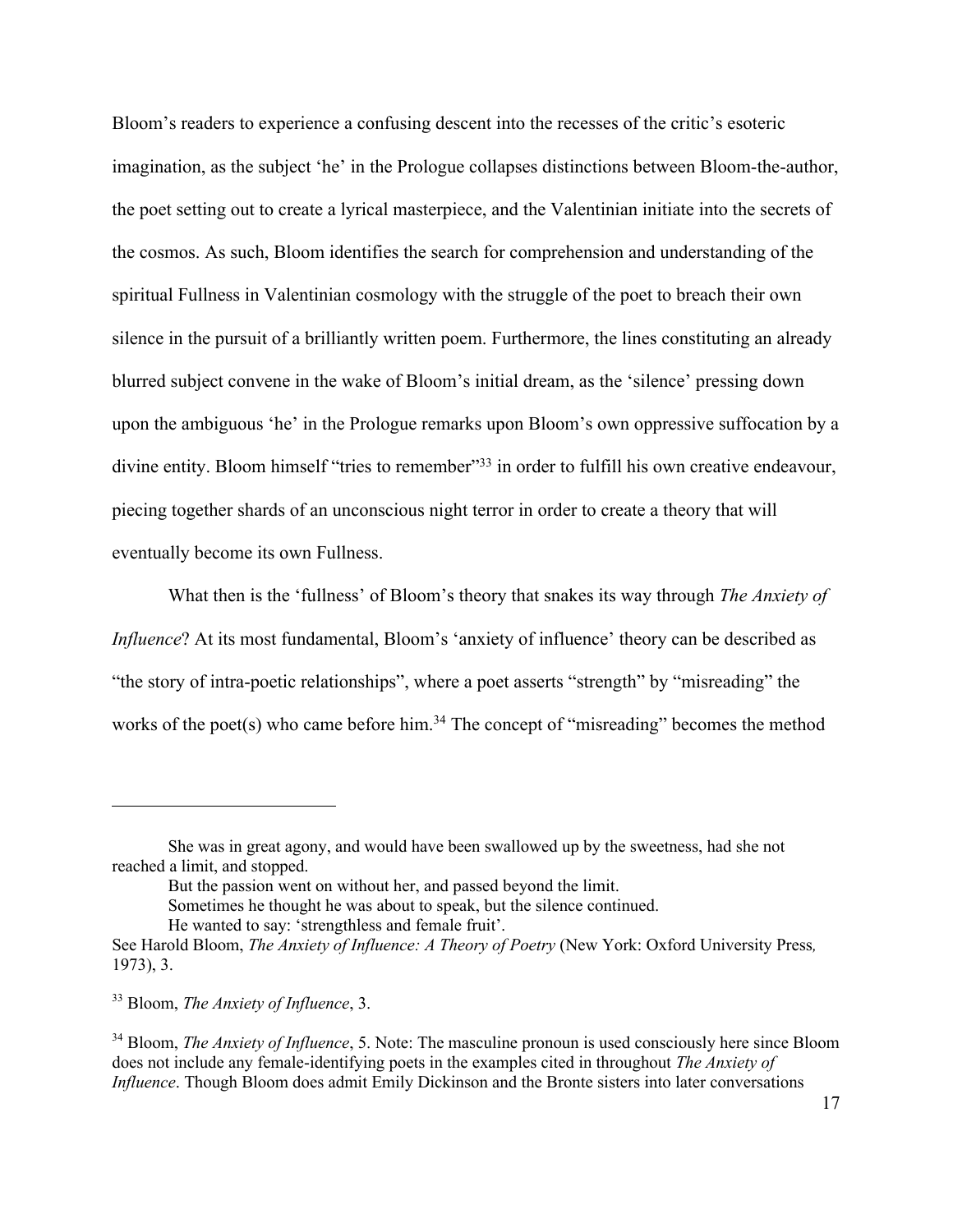for attaining the result of "strength", where "strength" represents those poets who have asserted themselves as dominant voices within a massive English literary tradition.<sup>35</sup> Thus, to "misread" represents a culmination of both "anxiety" and "influence". A poet, according to Bloom, cannot escape the influence of those who came before him; as such, the greatest source of inspiration to a poet also becomes the cause of a profound anxiety, as the poet seeks to usurp or move away from the grandeur of the precursor poet's work, while also acknowledging their indebtedness to its influence. The act of misreading then embraces traces of the precursor poem and simultaneously "clears imaginative space" for the anxious poet, who must successfully evade his predecessor in order to take their place amongst those standing strong in the English literary tradition.36 What this inevitably leads to is a chain of strong poetic misreadings, each predicated on an oscillating relationship between anxiety and influence, or what, for Bloom, is called the *canon*.

The dark underbelly of Bloom's canon, however, is the premise that the literary critic, whose task is to elucidate these intra-poetic relationships, becomes the standard-bearer of judgment. Inherent in the notion of a poet's "strength" is a value judgement as to the success of a poet's concomitant evasion and embrace of the precursor. This judgment, exercised not by those *within* the canon, but rather those standing *outside* of it, becomes the space wherein the literary critic asserts the power and will to create criteria of their own volition and tastes. This decidedly elitist foregrounding of the critic as the gatekeeper of the Western literary canon is no issue for

regarding the Western Canon in the early 1990s, this male-privileging trend, unfortunately, is not rectified in any meaningful way throughout his career.

<sup>35</sup> Bloom, *The Anxiety of Influence*, 5.

<sup>36</sup> Bloom, *The Anxiety of Influence*, 5.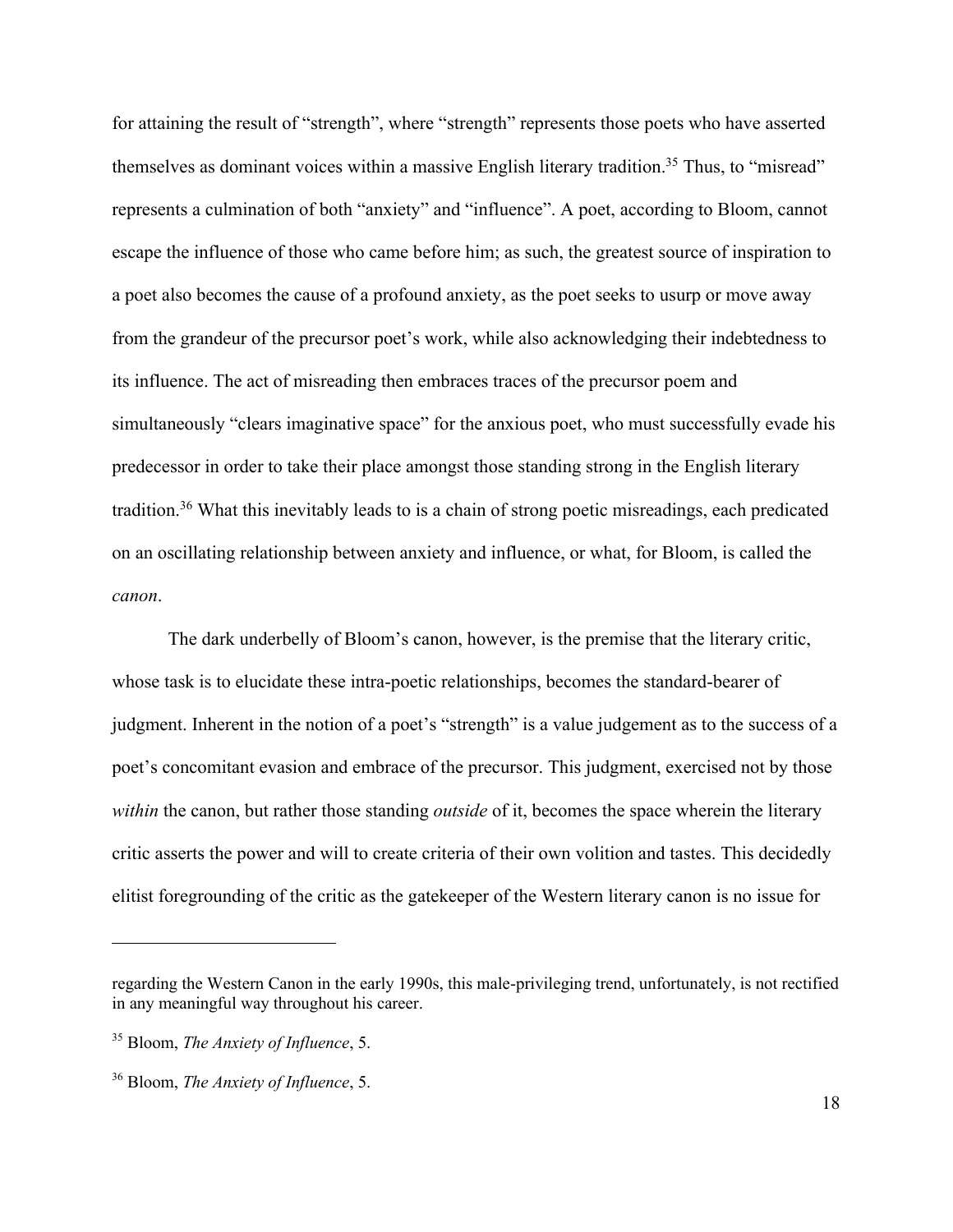Bloom, who readily admits that literary criticism is "a purely personal activity".<sup>37</sup> Elitism, for Bloom, is baked into the act of misreading: to be a misreader in Bloom's sense is to "be uncommon", making reading "a frightfully elitist activity."38

Elitism in Bloom is thus a way into the Gnostic mode of interpretation. The uncommon misreader is rendered uncommon, or rather is *elected*, through their disconnect from the very stable reality they inhabit in their daily lives. The Gnostic formulation of an 'elect' group who are able to parse out the true nature of the cosmos through teachings and practice is a constant refrain in *The Anxiety of Influence*. Thus, when Bloom observes that misreading is a "solitary and inward joy…an overwhelming joy…indeed a gnosticizing joy," one begins to see the contours of what Bloom considers the landmarks of Gnosticism as an active process of interpretation *and* self-realization.39 Interpretation and self-realization are two inextricable concepts that map onto the dual trajectory of Gnosticism in *The Anxiety of Influence* and beyond.

As a mode of interpretation, Gnosticism is necessarily heretical and transgressive. As "the ancestor of revisionism" heresy "tended to change received doctrine by an alteration of balances", transforming the emphasis of a tradition by *misreading* it, by swerving away from the precursor, by usurping authoritative traditions.40 In this sense, Gnosticism, for Bloom is the result of a proud tradition of heresy, wherein the misreading of Genesis in specific texts like *The Apocryphon of John*, *The Hypostasis of the Archons*, or *Tripartite Tractate* evade and re-

<sup>37</sup> Salusinszky, *Criticism in Society*, 49.

<sup>38</sup> Salusinszky, *Criticism in Society*, 58.

<sup>39</sup> Salusinszky, *Criticism in Society*, 65.

<sup>40</sup> Bloom, *The Anxiety of Influence*, 29.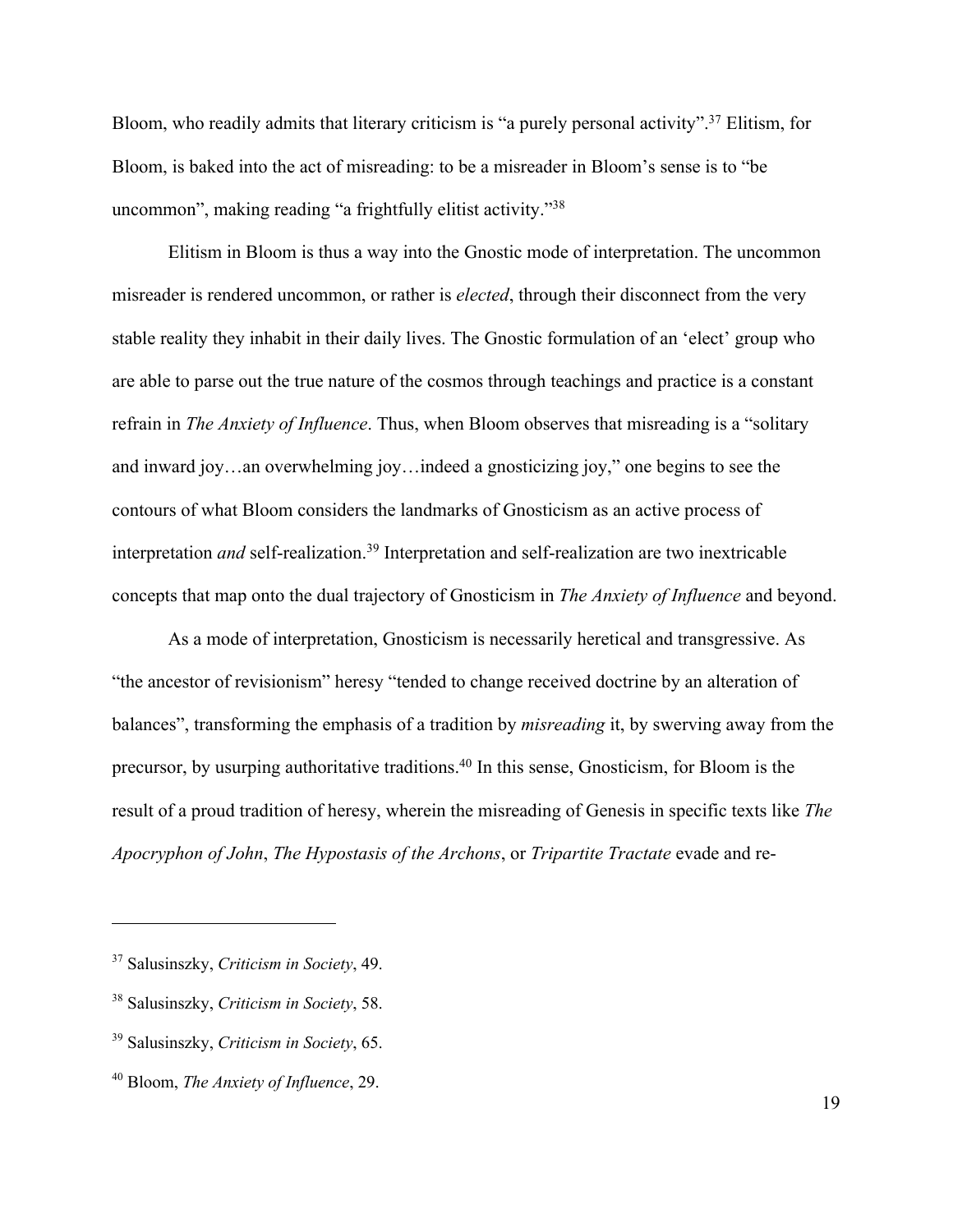constitute these texts within a literary tradition. In this way, Bloom subverts the connotation of "heresy"; still a marker of 'otherness', though an 'otherness' signifying literary excellence that consciously rivals the authoritative source texts from which they depart. If Gnosticism represents a distinct mode of *heretical* interpretation, it is the texts produced by this very *heretical* interpretation that results in self-realization, or what Bloom calls "the gnosticizing joy."41 Gnostic interpretive process and its result coalesce in *The Anxiety of Influence*, coming together to inform how Bloom deals with the Valentinian *Gospel of Truth* in the volume's prologue and introduction. The odd preamble in the prologue represents Bloom's *own* misreading of Valentinian Gnosticism, wherein Bloom elects to highlight key aspects of Valentinianism that suit his own purposes in his literary theorizing. The concepts of a Fall, the 'Fullness', and a female principle42 are combined into a Prologue of Bloom's own devising, only to be elucidated via a careful reading of the introduction. The subject of the Prologue-myth falls "outwards and downwards, away from the Fullness" and represents the poet, or misreader, who, "if he emerges from it...will be among the strong poets."<sup>43</sup> For Bloom, the fall is the creation; a poet must move away from the authoritative 'Fullness' of a precursor work in order to create his own work anew.44 Bloom's misreading of key features inherent in Nag Hammadi texts such as *The Gospel of Truth* and *The Tripartite Tractate* inserts the critic himself into the chain of intra-poetic

<sup>41</sup> Salusinszky, *Criticism in Society*, 65.

<sup>42</sup> See note 3 above. See also Bloom, *The Anxiety of Influence*, 3.

<sup>43</sup> Bloom, *The Anxiety of Influence*, 3, 14.

<sup>&</sup>lt;sup>44</sup> The female principle in the Prologue is a reference to Sophia (or Wisdom), a common figure in Gnostic cosmologies, who, according to Bloom acts as "each strong poet's Muse." See Bloom, *The Anxiety of Influence*, 13.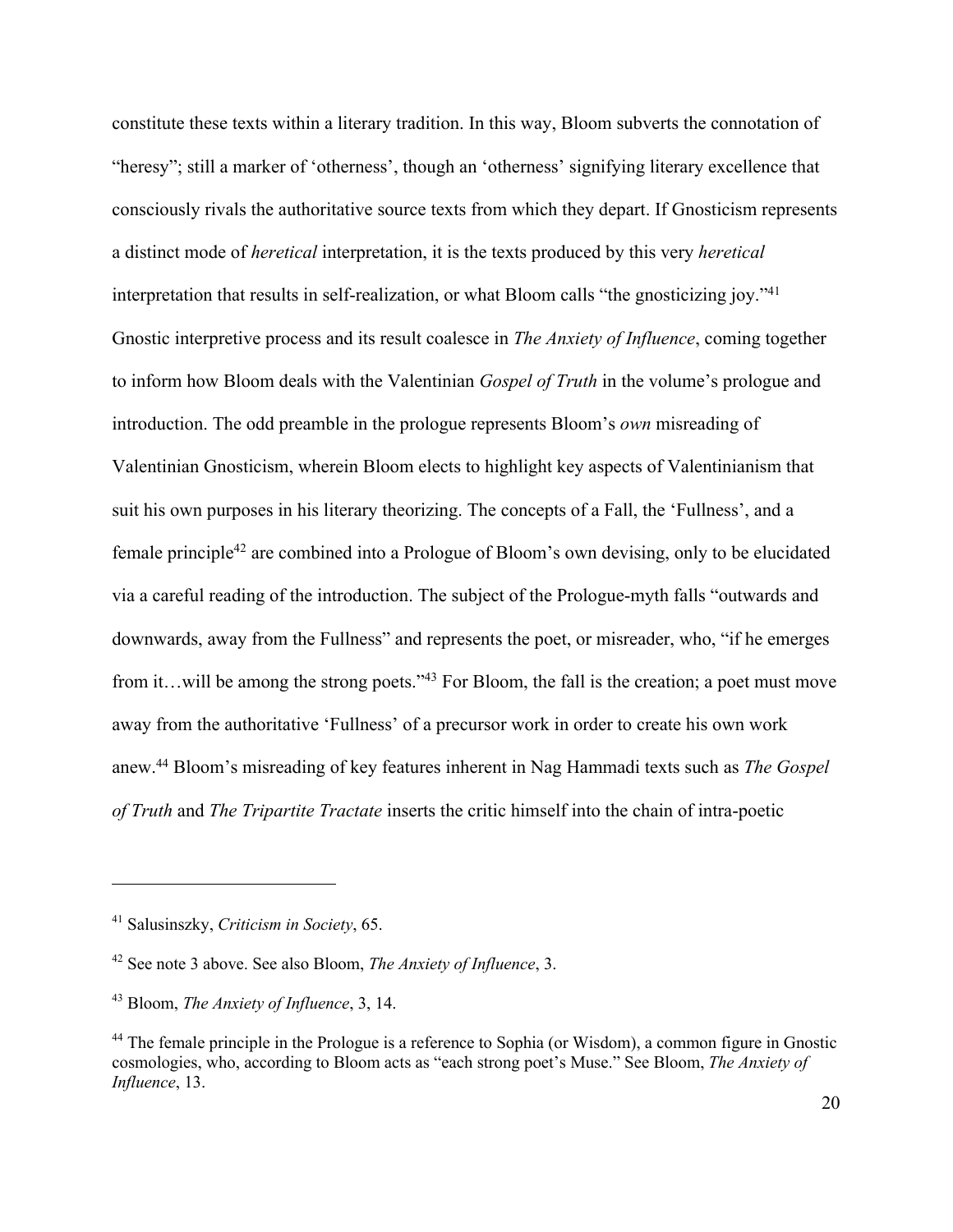relations that constitute the Western literary canon. As such, the heretical, transgressive mode of interpretation practiced by the Gnostic authors of texts such as *The Tripartite Tractate*, *The Gospel of Truth*, and *The Apocryphon of John* becomes the model for subsequent poets whose 'anxieties' and receptivity to 'influence' culminate in a process of misreading. Additionally, misreading, situated within those very Gnostic myths it engendered, also explicates the theory of literary production through the metaphor of the fall as a mode of literary creation. *The Anxiety of Influence* is thus Bloom's recasting of Gnosticism as an active interpretive process along the dual axes of transgressive reading and creative self-realization. Once cast, however, Bloom must prevent the fluid trajectories of his Gnosticism from seeping out of his unique mould. As such, the turn of the decade in 1979/80 sees Bloom 'doubling' down on the theories in *The Anxiety of Influence* in two key publications: his contribution to the influential literary critical manifesto *Deconstruction and Criticism* and his lesser-known novel *The Flight to Lucifer: A Gnostic Fantasy*. It is to both of these works that I now turn. This pairing of Bloom's works is by no means arbitrary; rather it is necessary in that Bloom utilizes the both his novel and his theoretical excursus to enshrine Gnosticism as an interpretive process, rather than as a genre marker or a contestable descriptor of semi-homogenous early Christian groups.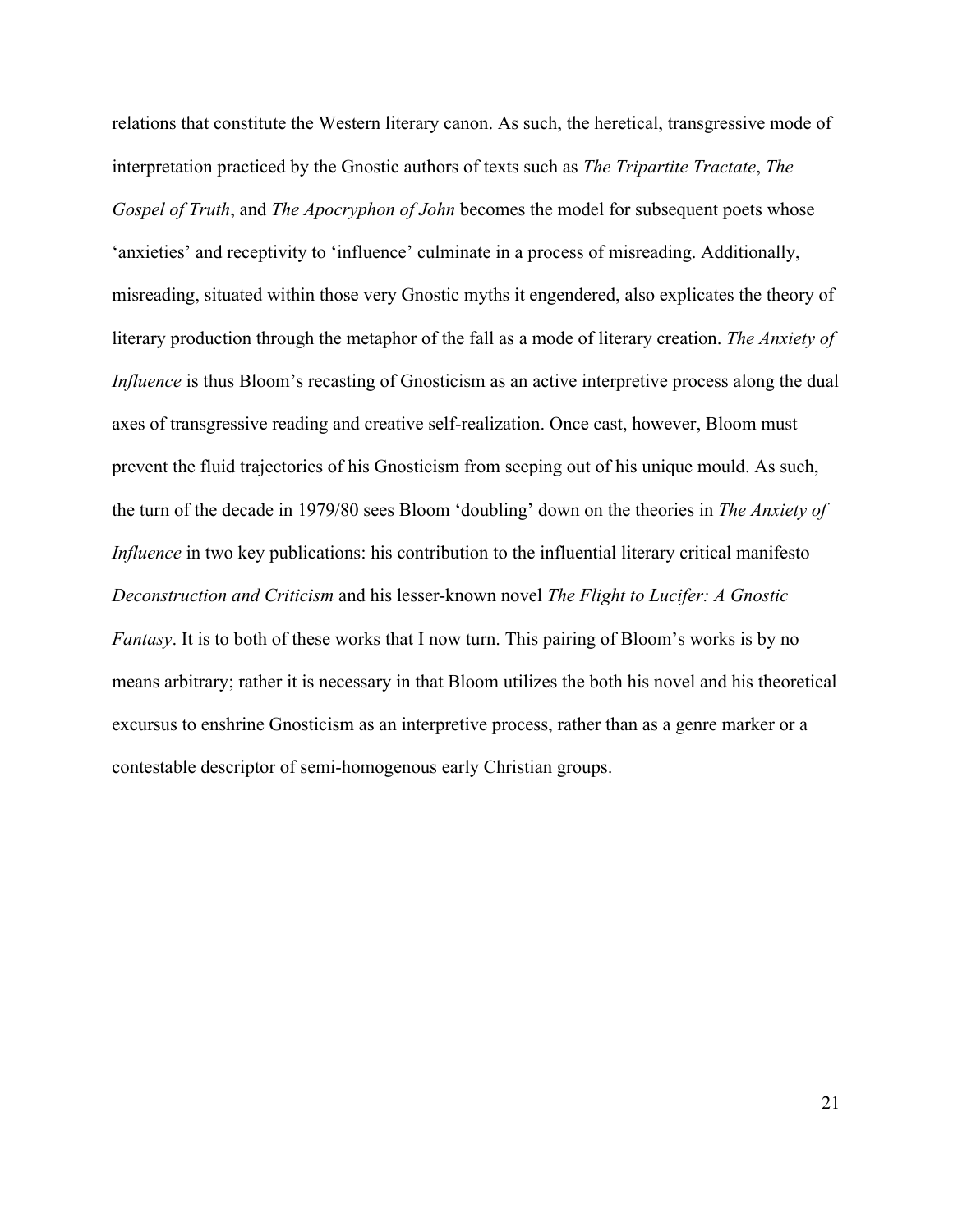## **2.1 The Flight to Yale: Gnosticism as a Mode of Interpretation in Bloom at the Turn of the Decade (1979/80)**

I don't believe that I am a mystic. I do believe that I am, in my Jewish gnostic way, religious.45

Nothing is more alien to me than deconstruction.<sup>46</sup>

In 1985, on a cold November day in New Haven, Harold Bloom sits in his home study. But rather than furiously cobbling together another mosaic of direct-from-memory poetic quotes, or scribbling down an exposition on the merits of reading Shakespeare as the inventor of the illdefined 'human', on this day, Harold Bloom is being invited to an interview. Bloom's house would become something of a personal *salon* in which many an interview regarding the critic's controversial and grandiose claims as to what constitutes aesthetic excellence in the field of literary studies would be conducted over the years.<sup>47</sup> But today, his intellectual sparring mate is Hungarian-Australian journalist Imre Salusinszky, and despite the slew of Bloomian "my dears" sprinkled throughout the interview,<sup>48</sup> the two are able to cover considerable ground. The interview wades through the dense undergrowth of Bloom's early career, with a large focus on Bloom's contribution to the *always already* non-manifesto *Deconstruction and Criticism*. The

<sup>45</sup> Salusinszky, *Criticism in Soiceity*, 65.

<sup>46</sup> Salusinszky, *Criticism in* Society, 68.

<sup>47</sup> See also, Bloom's interview with Antonio Weiss, "Harold Bloom, The Art of Criticism No.1," *The Paris Review*, May 2, 1991, accessed October 23, 2019,

https://www.theparisreview.org/interviews/2225/the-art-of-criticism-no-1-harold-bloom; Sam Tanenhaus, "Arts: Harold Bloom's Influence," *The New York Times*, May 23, 2011, video, 6:40, https://www.youtube.com/watch?v=cHGu11GL9qw.

<sup>48</sup> Salusinszky, *Criticism in Society*, 48, 66.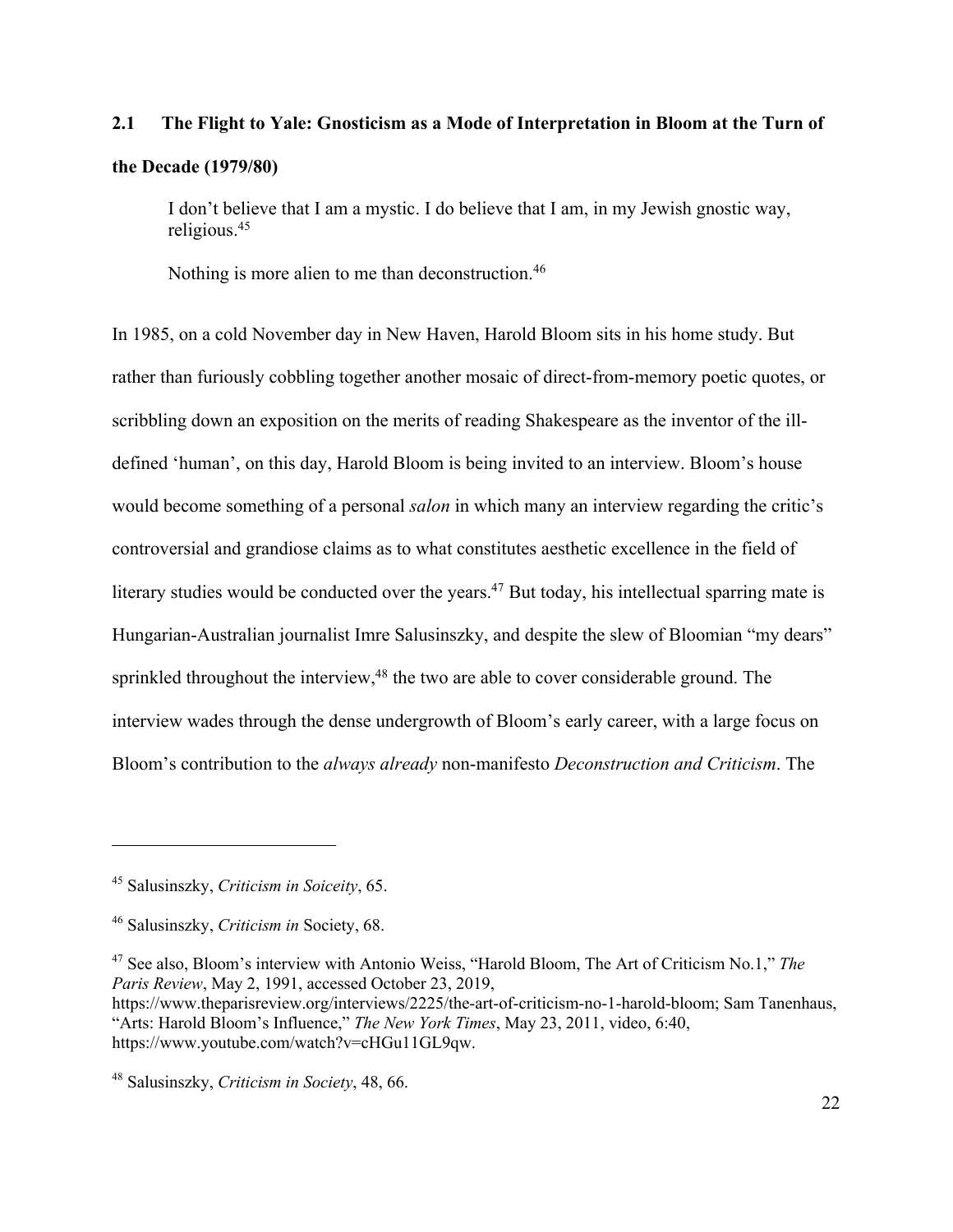absence of larger publications looming on the horizon<sup>49</sup>, Bloom's wistful contemplation of the success of 1973s *The Anxiety of Influence*, and the death of his "dear friend Paul de Man" one year prior - "the best critic and the best human being" Bloom has ever known – all coalesce in a deeply reflexive moment, a lucid example where Bloom is at his most clear.<sup>50</sup> The simple, direct answers provided by Bloom index a slew of Bloomian terminologies at play in the vast corpus of his work. Most notable, however, are two emergent topics, noteworthy not only for the clarity with which Bloom elucidates them, but also due to their apposition, so rarely attempted in any critical study of Bloom's legacy: deconstruction and Gnosticism.

As two sides of the same Bloomian coin, the relationship between deconstruction and Gnosticism is strikingly undertheorized in studies on and of Bloom. In what follows, I trace the trajectory of these concepts at the turn of the decade in 1979/80. While my preoccupation is firmly rooted in Bloom's conception of Gnosticism, especially as it might be developed in the discipline of Religious Studies, what has emerged after persistent close reading in Bloom is that there is no "Gnosticism" without an understanding of how Bloom integrates it into his own fraught relationship with literary deconstructionism. As I argue, Bloom is in fact re-moulding Gnosticism as an active process of interpretation, rather than as a category used to describe religious groups that is in tension with its historical antecedents. The conceptual shift from modern descriptor to active process which finds its modality in the interpretation process enacted

<sup>&</sup>lt;sup>49</sup> This period in Bloom's life (1985-87 in particular) saw Bloom writing copious introductory notes for his Chelsea House Series', *Bloom's Modern Critical Interpretations* and *Bloom's Modern Critical Views.* Bloom licensed his name to the publisher for the series in the early 1980s and as well as serving as the General Editor of the series, he also wrote introductions to every edition. There are more than 200 editions in this series to date.

<sup>50</sup> Salusinszky, *Criticism in Society*, 67.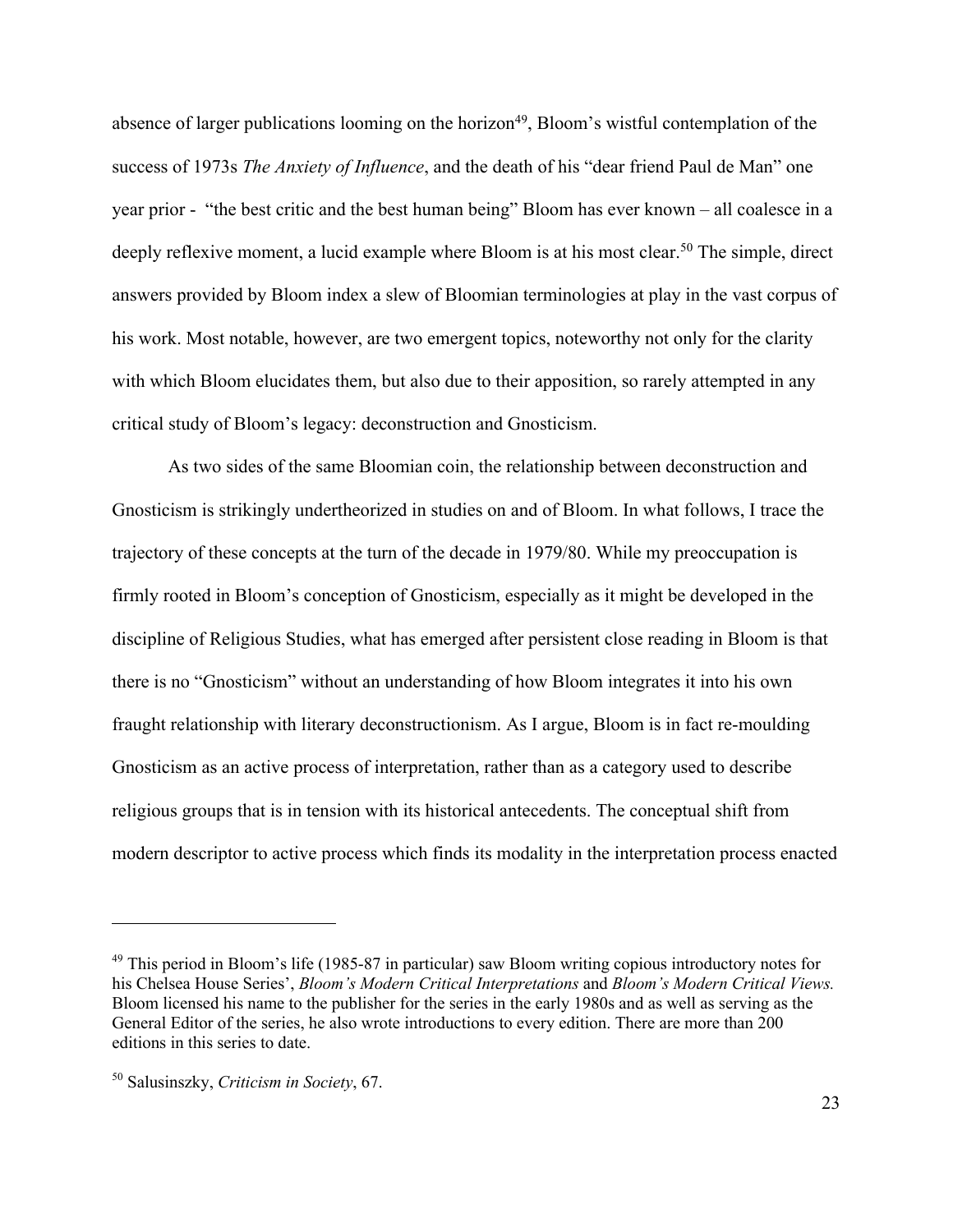upon texts (ancient and modern) is pre-figured in Bloom's intellectual output in 1979/80. Gnosticism takes centre stage in two of Bloom's texts published at this time: his chapter "The Breaking of Form" in *Deconstruction and Criticism* and his science-fiction novel *The Flight to Lucifer: A Gnostic Fantasy*. In what follows, I will bring these two texts into conversation with one another, effectively introducing them to one another for the very first time. That Bloom's chapter in *Deconstruction and Criticism* is much better known than his only foray into fiction has perhaps occluded any meaningful dialogue between the two; though the discussion that follows attempts to re-cast this distinction by arguing that the two texts are inseparable monuments that frame the parameters of Bloomian Gnosticism.

Never to be reconciled in the Bloomian figure of the critic, Gnosticism represents Bloom's departure *from* deconstruction, particularly that strand of deconstruction espoused by his "remote cousins" Paul de Man, Geoffrey Hartman, J. Hillis Miller, and the movement's 'crown' prince Jacques Derrida.51 And yet, echoing an almost de Manian rhetorical flourish, Bloom is also at his *most* deconstructive in his relationship to Gnosticism and at his most Gnostic when he is approaching his own brand of 'deconstruction' in the late 1970s. The reciprocity of this exchange belies Bloom's embrace and rejection of deconstruction, while simultaneously generating Gnosticism as a "mode of interpretation", a "critical reading" that must be "as transgressive as it is aggressive."52 It is this alliance that frames the way I use Bloomian theory to elucidate issues surrounding the term "Gnosticism" and gesture towards a new way of framing

<sup>51</sup> Salusinszky, *Criticism in* Society, 51.

<sup>52</sup> Bloom et al., *Deconstruction and Criticism*, 6-7.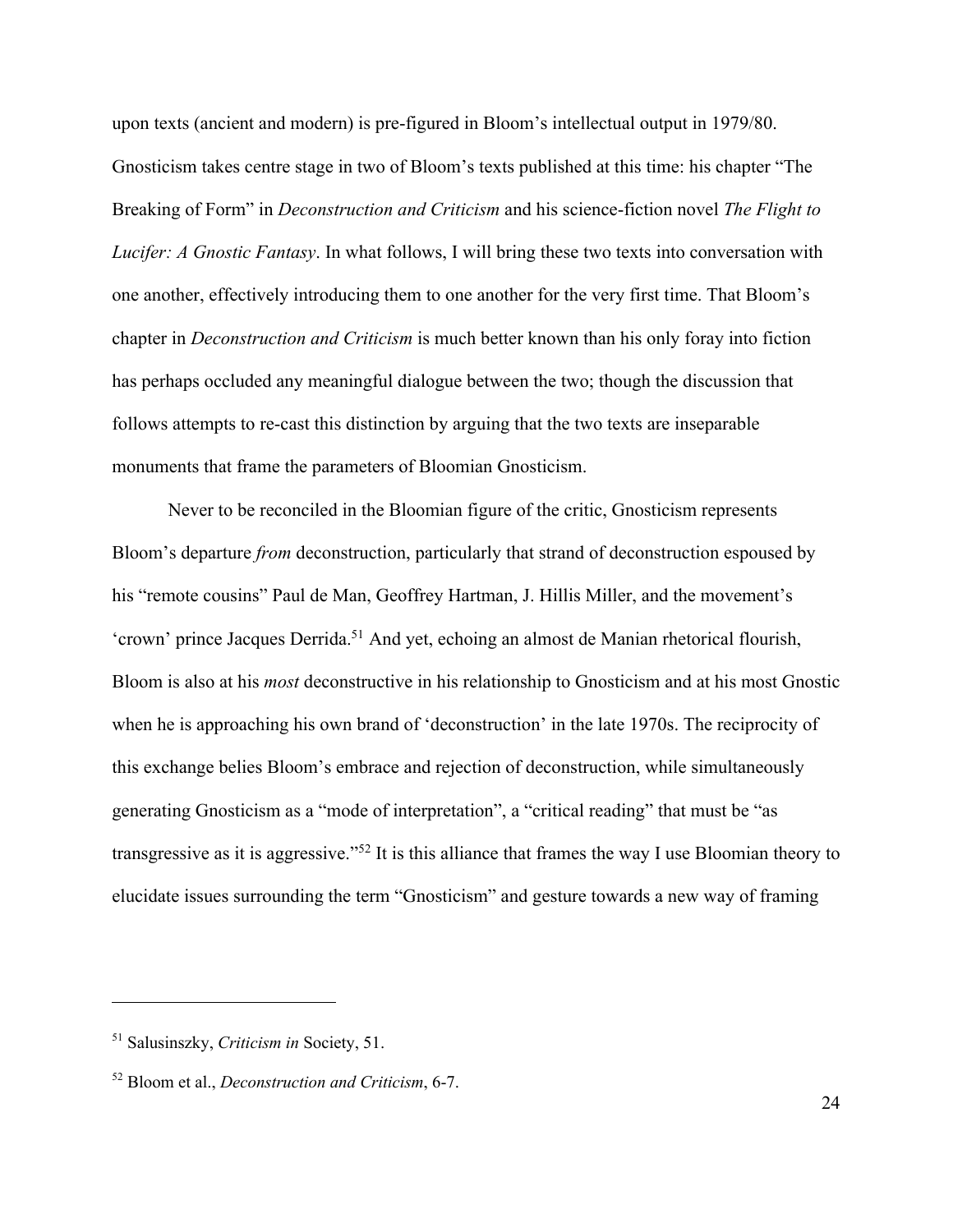this fraught term. Before doing so, however, one must parse out how this new Bloomian Gnosticism takes shape in the era and the texts I have outlined above.

## **2.2 Anxiety and Influence: Bloom's "Gnostic" Precursors and Misreading in** *The Anxiety of Influence***,** *Deconstruction and Criticism***, and** *The Flight to Lucifer*

"Nothing is more alien to me than deconstruction,"53 Bloom states in his interview with Salusinszky; and in reading such a statement, one might question whether there are traces of the 'alien' god so pertinent in Hans Jonas's treatment of the 'Gnostic religion' to which Bloom is here referring. Alienation from deconstruction becomes a gnostic modus operandi for Bloom, whose attempt to circumvent the very movement with which he is associated takes the form of a struggle to find his own voice within the estrangement he feels from the deconstructive other. As such, one begins to see the vestiges of Bloom's stalwart stance against his fellow 'Yale Critics',<sup>54</sup> where Gnosticism is Bloom's unique mode of interpreting texts. Thus, to unpack how Bloom arrives at Gnosticism as an active mode of interpretation by 1980, it becomes necessary to understand Bloom's *own* anxieties and influences. Bloom needs to be read in light of his own influential precursor, Hans Jonas, in order to illuminate how Jonas's *The Gnostic Religion* penetrates into the recesses of Bloom's imaginative consciousness, and in turn, how Bloom

<sup>53</sup> Salusinszky, *Criticism in Society*, 68.

<sup>&</sup>lt;sup>54</sup> The term "Yale Critics" became the prominent appellation for the group of theorists represented in *Deconstruction and Criticism* in the early 1980s: Jacques Derrida, Paul de Man, Harold Bloom, J. Hillis Miller, and Geoffrey Hartman. Though Derrida did not self-identify as a literary critic, but rather as a philosopher (in the *broadest* sense of the term), he is often included due to the impact of his work *Of Grammatology* in English literature curricula.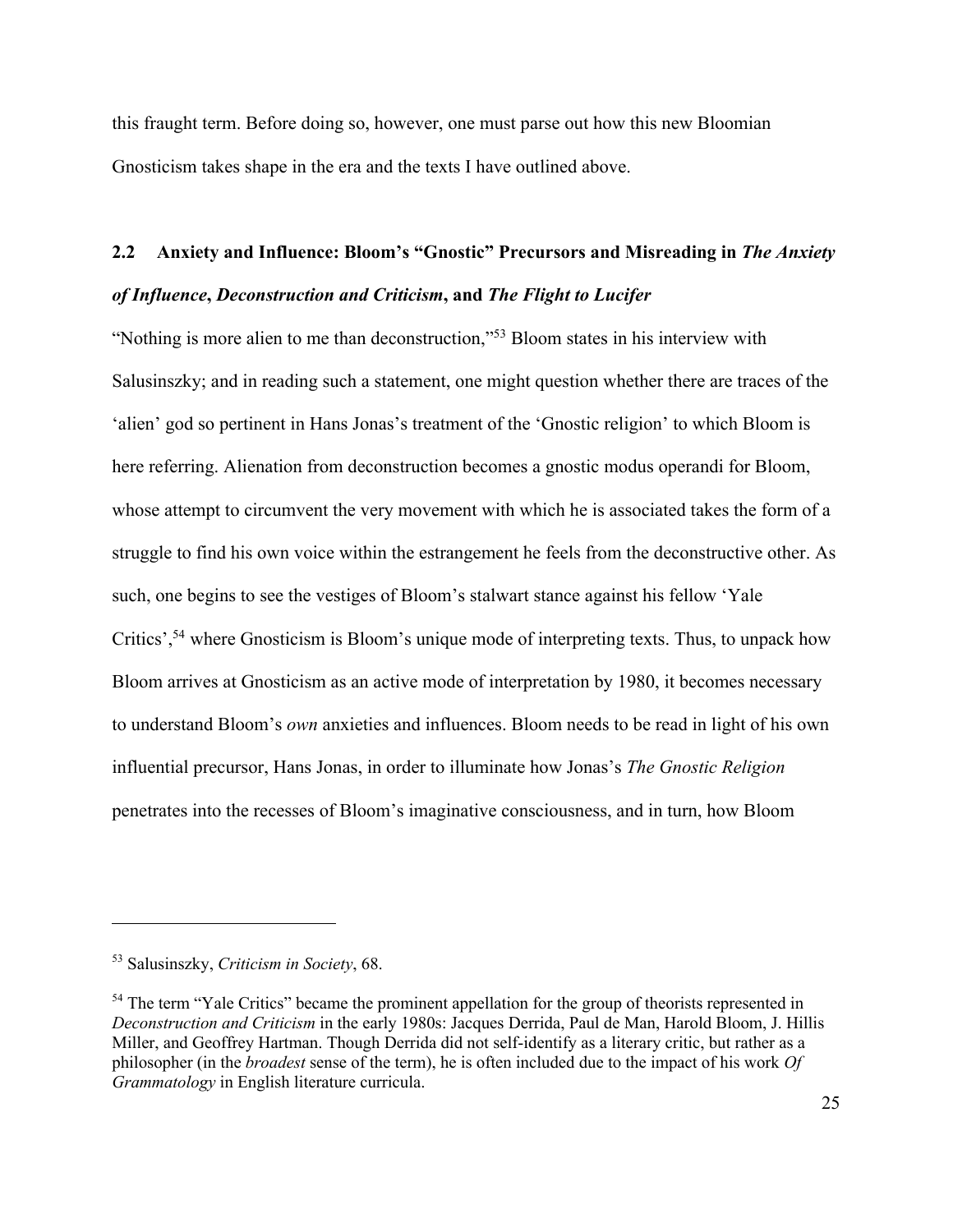integrates an emphasis on Valentinianism, the 'alien', and syncretism into his theory of Gnosticism as a mode of transgressive interpretation.

Jonas becomes one of Bloom's self-proclaimed instructors in the study of Gnosticism in the early 1980s, though any reading of Jonas's influence on Bloom must take into account the distinction Bloom makes between "Alexandrian" Christian Gnosticism and Jewish Gnosticism.55 Key to distinguishing the two Gnostic phenomena is Bloom's early split between Valentinianism, which he regards as representative of the former, and Kabbalah, representing the latter. Hans Jonas, whose work Bloom admits to having read and heeded as authoritative<sup>56</sup>, should be situated alongside Bloom's "personal mentors" Gersholm Scholem, whose influence permeates Bloom's 1975 *Kabbalah and Criticism*, a follow-up to 1973's *The Anxiety of Influence*.<sup>57</sup> What seems a clear divide in Bloom's writing, however, is muddied in his postpublication reflections, wherein he admits,

<sup>&</sup>lt;sup>55</sup> In his interview with Salusinszky, Bloom blatantly states, "Gnosticism is an Alexandrian" phenomenon." His fixation with Alexandria as the crucible from which Gnosticism emerges can be traced back to Hans Jonas as well, whose introduction "East and West in Hellenism" foregrounds Alexandria as key geographical nexus for the advent of the "gnostic principle." See Salusinszky, *Criticism in Society*, 54. See also Hans Jonas, *The Gnostic Religion: The Message of the Alien God and The Beginnings of Christianity* (Boston: Beacon Press, 1958), 18-26.

<sup>56</sup> Harold Bloom, *Omens of Millennium: The Gnosis of Angels, Dreams, and Resurrection* (New York: Riverhead Books, 1996), 3.

<sup>57</sup> See Harold Bloom, *Possessed By Memory: The Inward Light of Criticism* (New York: Alfred A. Knopf, 2019), 7. Bloom's claim that Gersholm Scholem is his "personal mentor" in the study of Kabbalah and Jewish Gnosticism remains unwavering. His collection of personal essays in the final work published in his lifetime, *Possessed By Memory* dedicates an entire chapter to Scholem wherein he doubles down on the his reading of Scholem's work in 1996's *Omens of Millennium.* According to Jonas, Scholem became interested in Jonas's work on Gnosticism in the mid-1930s and "had read parts of the manuscript [of *Gnosis und spätantiker Geist*]. See Jonas, *The Gnostic Religion*, xxi.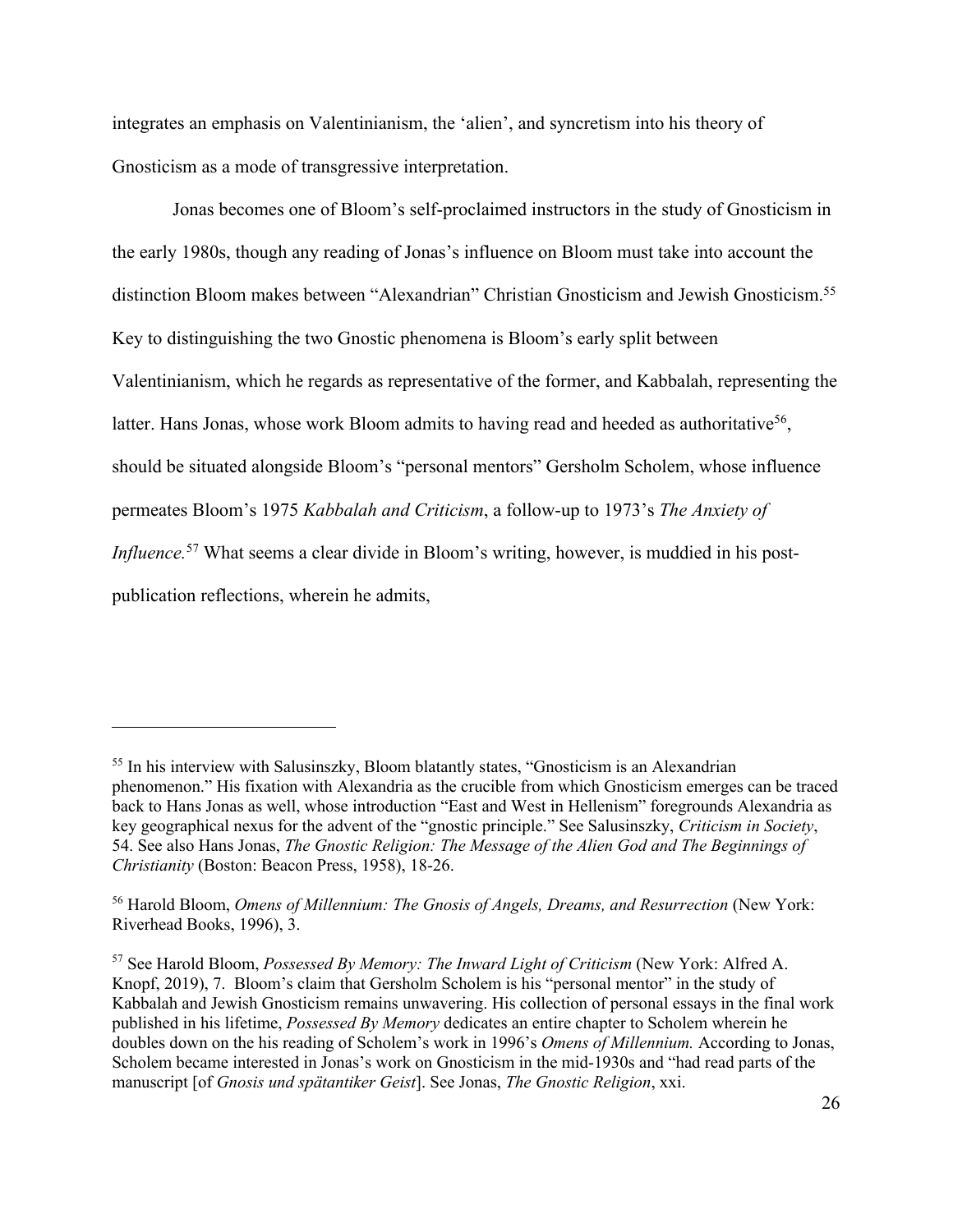But of course, to say what is Jewish or what is not Jewish is finally like saying what is Christian or what is not Christian. Every tradition is so powerfully syncretic that once you start to trace out its origins you run into all kinds of antithetical bewilderments.<sup>58</sup>

The admission here is one that holds the key to Bloom's self-professed claims that he is in his "Jewish gnostic way, religious"59 or that he is a "Jew with strong gnostic tendencies". Bloom revels in these kinds of vicissitudes, combining his "high" Jewish Orthodox upbringing with his undecisive oscillation between Kabbalah/Jewish Gnosticism and Valentinian/Christian Gnosticism.60 The 'Jewish' and the 'Gnostic' pieces of Bloom's religious self are always engaged in a syncretic rereading of one another, wherein each draws from the other and from whence Bloom draws imaginative power for his theories on literature. What might be better described as a discursive relationship, is what Bloom describes as a syncretic one, and it is here that Jonas shows his precursory hand. The "powerfully syncretic"61 traditions that Bloom sees at play are modelled on Jonas's own "religious syncretism" in *The Gnostic Religion*. <sup>62</sup> A slippery and often problematic term, syncretism in Jonas in inextricably linked to the phenomenon of

<sup>58</sup> Salusinszky, *Criticism in Society*, 53.

<sup>59</sup> Salusinszky, *Criticism in Society*, 65; Bloom, *The American Religion*, 45.

<sup>60</sup> Salusinsky, *Criticism in* Society, 52.

<sup>61</sup> Salusinszky, *Criticism in Society*, 53.

<sup>62</sup> Jonas, *The Gnostic Religion*, 20.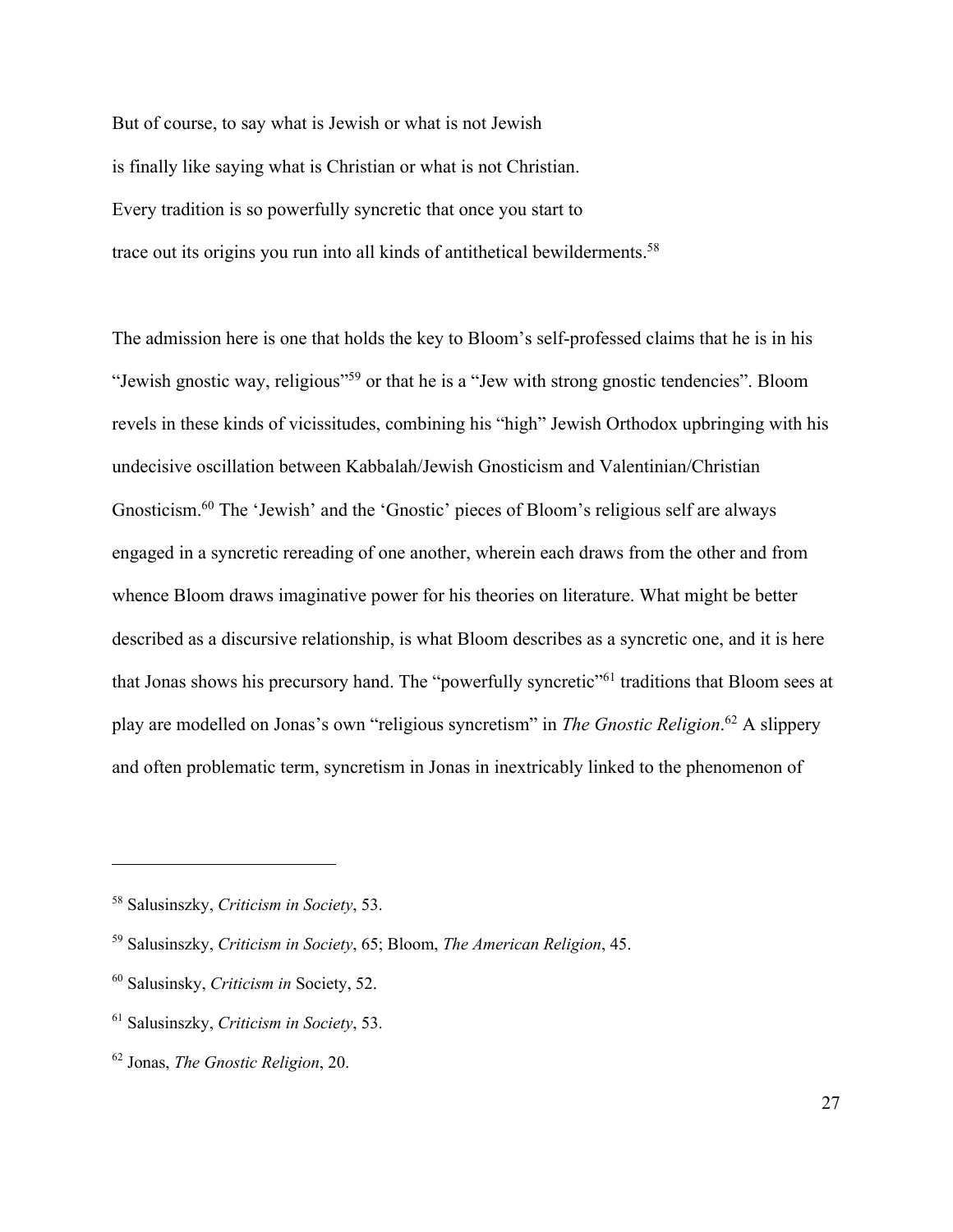religion.<sup>63</sup> Religion, in Jonas is a means of "giving account of oneself", echoes of which are found in Bloom's insistence that reading is a "gnosticizing joy" where the solitary reader is brought into closer communion with their own "authentic experience" of life.<sup>64</sup> As such, Bloom *mis*reads Jonas. More specifically, Bloom misreads a precursor, namely Jonas, by maintaining Jonas's methodology of syncretism, while swerving away from this self-same precursor by replacing Jonas's catch-all "religion" with "Gnosticism". Syncretism in Jonas is never explicitly defined; the closest Jonas comes to offering any clarity regarding the specifics of the syncretic process is through comparison with the term 'theocracy'. Theocracy, or the "mixing of gods" becomes a synecdoche for the larger process of "the intermingling of cultural ideas and values" in order to produce another new "religion and myth".65 For Jonas, this syncretism unfolds under what he calls the "Hellenistic era", a period beginning with Alexander the Great's "conquest of the East (334-323 BC)" and "which lasts roughly until the time of Christ".<sup>66</sup> The Hellenistic era sees the monolithic and abstract entities of East and West united under a common Hellenistic ideology, built up and maintained via syncretism's ability to amalgamate different religious

<sup>&</sup>lt;sup>63</sup> For Jonas, the division of religion into specific movements or creeds "is a secondary consideration." Religion, instead, is a concept that is "as indispensable an aspect in giving account of oneself and one's background as is the great tradition of philosophy starting with the Greeks, with Socrates, Plato, and Aristotle." Jonas also admits that this puts a decidedly Western slant on religion, but does little analytical work to rectify or unpack this slant. See Jonas, *The Gnostic Religion*, xiv. Compare Bloom, who takes a similar track, though he replaces Jonas's 'religion' with the term 'gnostiscism': "Nevertheless, it seems to me that all that all neo-Platonism and gnositicism…have in common is that they are both strong misreadings or misprisions of Plato." See Salusinszky, *Criticism in Society*, 53.

<sup>64</sup> Salusinszky, *Criticism in Society,* 65.

<sup>65</sup> Jonas, *The Gnostic Religion,* 20.

<sup>66</sup> Jonas, *The Gnostic Religion*, 3, 20.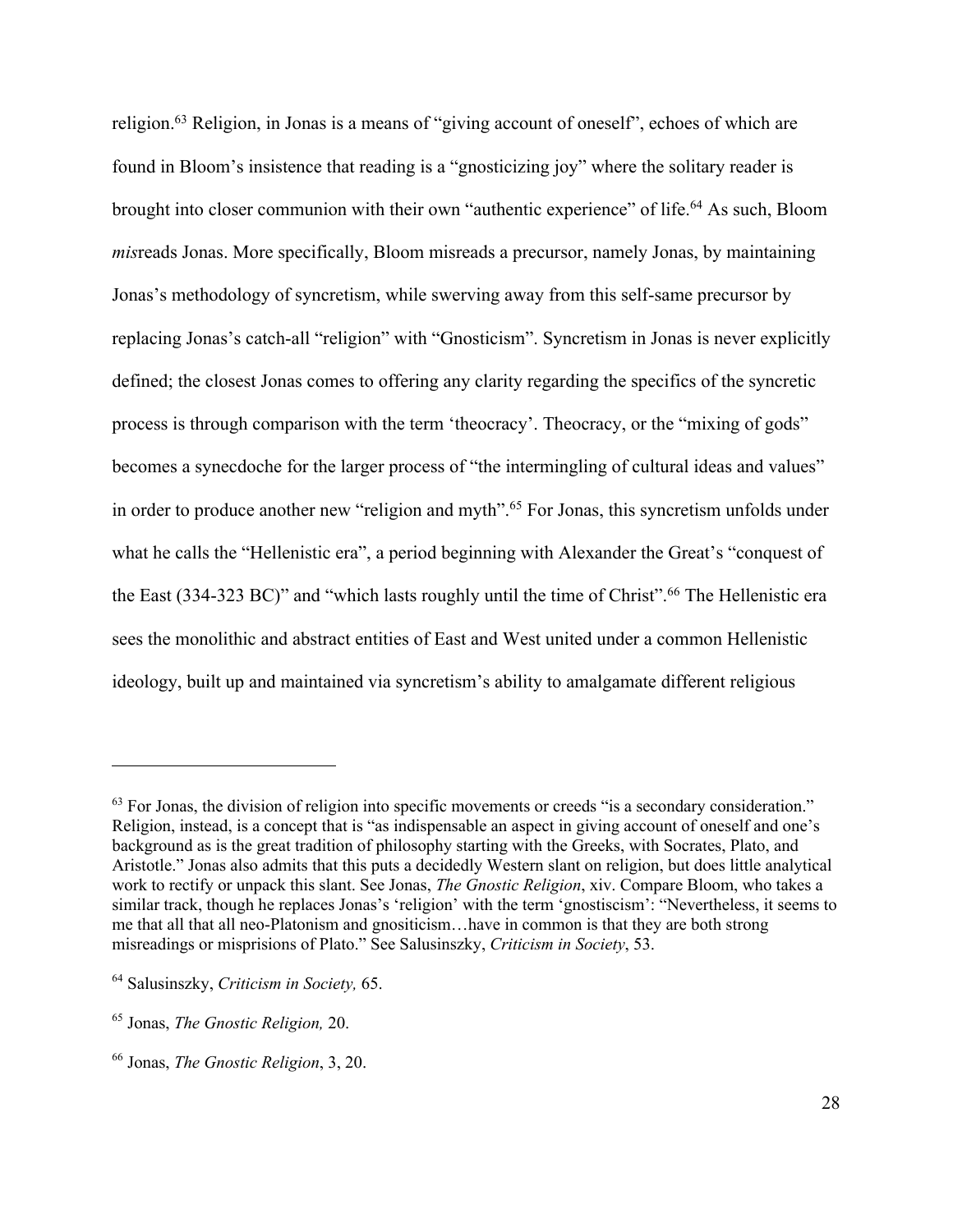ideas, values, myths, and doctrines stemming from both Eastern and Western communities.<sup>67</sup> Where Jonas tends to abstract historical contexts into dichotomous, though by no means equal, geographical entities, Bloom skews towards an abnegation of history entirely. Bloom's antihistorical approach, in his mind, liberates him from the "political distinctions" that call into question the colonial Western-privileging slant in Jonas's methodology.68 Bloom's refusal to contextualize holds firm throughout his entire career, wherein he often called those who engaged in socio-historical analysis members of the "School of Resentment."69 In Bloom's mind, his vehement anti-historical approach negates the need to address the problematics of Jonas's methodology. How then, does Bloom's misreading of Jonas relate to Bloom's conception of Gnosticism as a necessarily heretical and transgressive mode of interpretation?

The context surrounding Bloom's first contact with Jonas begins to answer the previous question. And so, before moving into the presence of Jonas's syncretic method in both *The Flight to Lucifer* and "The Breaking of Form", I want to move back to the year 1963 and pause on Bloom's own account of how he came to read this Jewish-German philosopher's work.70 At thirty-five years of age, Bloom "was immersed in acute melancholia,"71, described as a time wherein:

<sup>67</sup> Jonas, *The Gnostic Religion*, 14-20.

<sup>68</sup> Salusinszky, *Criticism in Scoiety*, 55.

 $69$  See n.13 above.

<sup>70</sup> This personal account is taken from 1996's *Omens of Millennium* (see Chapter II below) and it presents an autobiographical snapshot of the critic's own devising. Whether the account is embellished or not, the critic's own emphasis on the personal status of literature and poetry thus makes it worth pursuing *as it appears* according to the author.

<sup>71</sup> Bloom, *Omens of Millennium*, 24.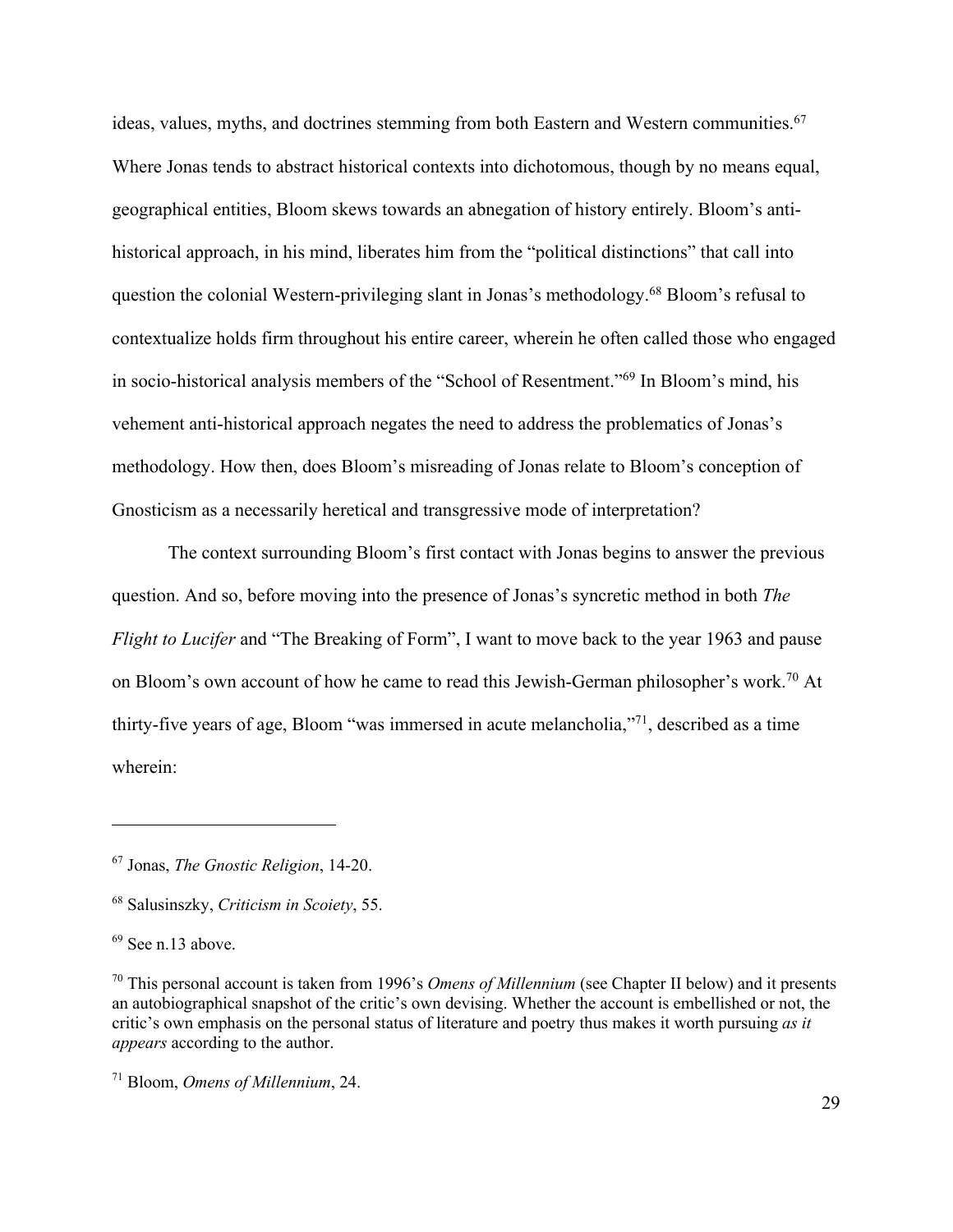Colours faded away, I could not read, and scarcely could look up at the sky. Teaching, my most characteristic activity, became impossible to perform. Whatever the immediate cause of my depression had been, that soon faded away in irrelevance, and I came to sense that my crisis was spiritual.72

This self-professed 'spiritual' crisis saw Bloom soliciting the aid of psychiatrists at Yale and abroad, though in a characteristic Bloomian twist, it was the act of reading that ultimately healed the depressive critic:

What rescued me, back in 1965, was a process that began as reading and then became a kind of 'religious' conversion that was also an excursion into a personal literary theory.73

Part of this reading-healing process is revealed to have been *The Gnostic Religion*, which "had a delayed impact" upon Bloom, who writes that it did not "kindle until I began to read endlessly in all of Emerson."74 The presence of Jonas in what Bloom describes as his 'religious' conversion also links up to the time during which many of the early passages of *The Anxiety of Influence*  were written. The Gnostic creation-fall that works so prevalently in the dream-like Prologue to

<sup>72</sup> Bloom, *Omens of Millennium*, 24-25.

<sup>73</sup> Bloom, *Omens of Millennium*, 25.

<sup>74</sup> Bloom, *Omens of Millennium*, 25.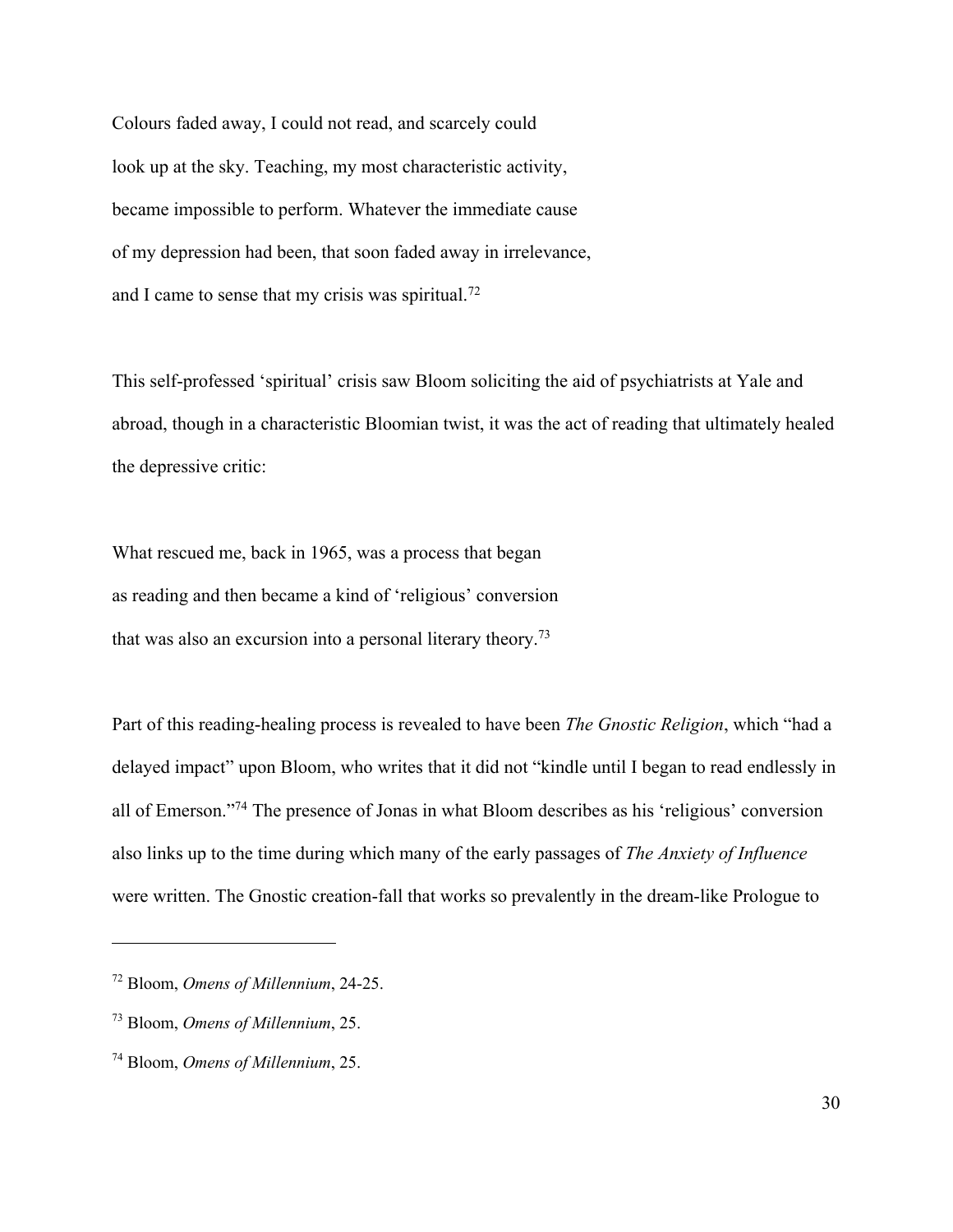*The Anxiety of influence* sees a corollary in how Bloom reads Jonas, the latter of whom "gives a catalog of affects that accompany the Gnostic sense of *having been thrown* into this existence: forlornness, dread, homesickness, numbness, sleep, intoxication."75 The sense of being 'thrown into existence' produces an alienation that gives way to the negative affects listed by Bloom. As such, *Bloom's misreading of* Jonas provides the critic a way through which to authorize and work through his own feelings of melancholia in the early 1960s. To see his own fall, or 'throwing into existence' as a necessary facet of the Gnostic creation-fall sees Bloom gazing hopefully into his own downward thrust as a means of creative endeavour. The composition of the kernels of *The Anxiety of Influence* during this time testifies to Bloom's ingestion and integration of his own misreading of Gnosticism in Jonas. Indeed, Bloom's sustained deference to Jonas as an authority on Gnosticism throughout his career can be traced back to the formative influence this Jewish-German scholar held over a melancholic Bloom. By framing the cure of his depression as a "religious" conversion and an "excursion into a personal literary theory",<sup>76</sup> Bloom reminds himself and his readers that his "strong Gnostic tendencies" are intrinsically linked to the joy of (mis)reading. This joy manifests itself as "a solitary and inward joy. It is an overwhelming joy. It is indeed a gnosticizing joy."77

<sup>75</sup> Bloom, *Omens of Millennium*, 26. Emphasis original.

<sup>76</sup> Bloom, *Omens of Millennium*, 25.

<sup>77</sup> Salusinszky, *Criticism in Society*, 65.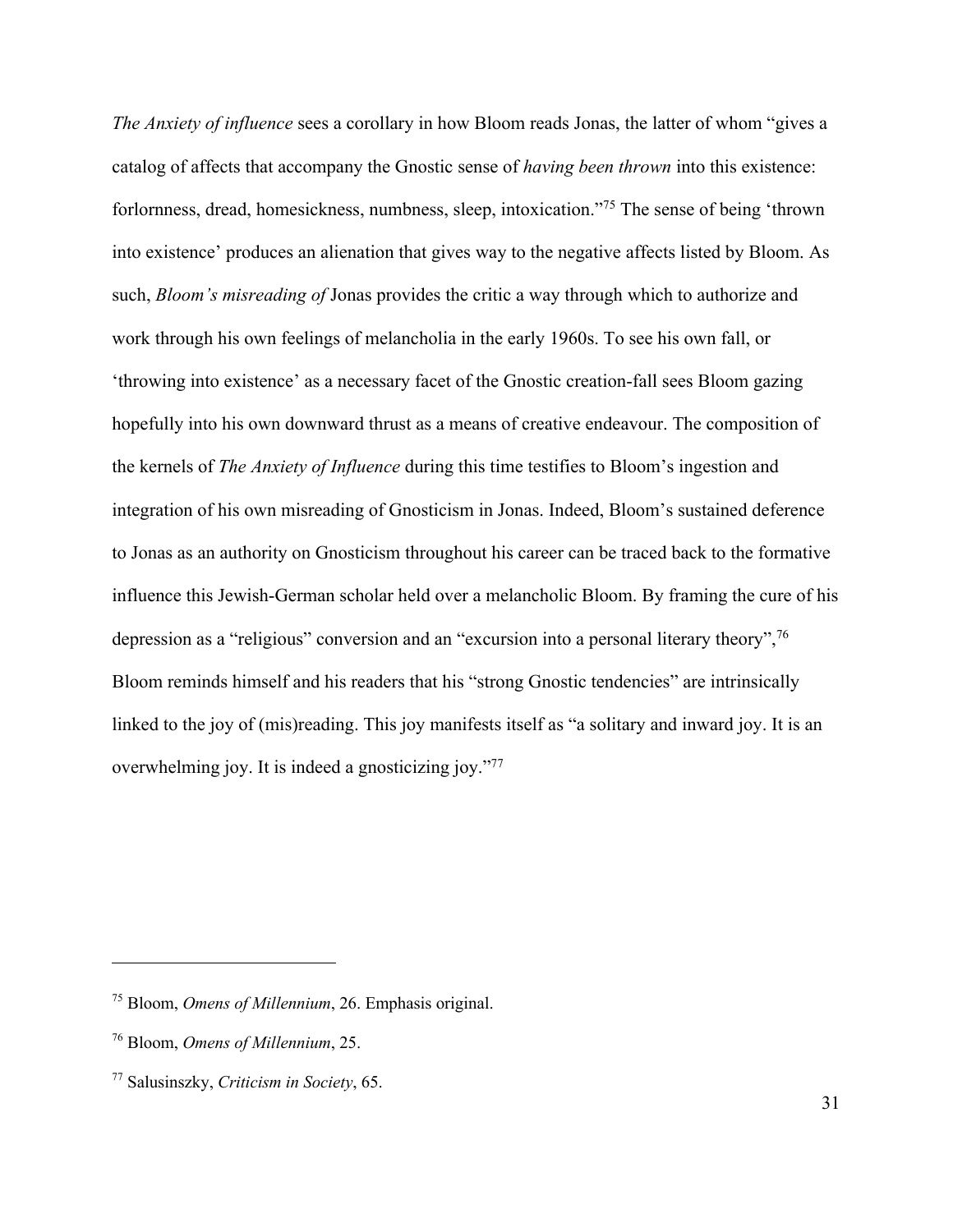### **2.3 Bloom's Fantastic Voyage: Seth Valentinus, Transgressive Reading, and the Breaking of Forms**

The figure of Jonas continues to loom large at the turn of the decade in 1979/80. This year sees the publication of Bloom's only novel, *The Flight to Lucifer* and his contribution to the volume *Deconstruction and Criticism*, where Bloom pens the first chapter, "The Breaking of Form."78 Drawing inspiration from the syncretism he sees at play in Jonas's own interpretation of Gnosticism, Bloom misreads Jonas, transposing the syncretic quality of Gnosticism into his own writing. Bloom utilizes syncretism as a method to bring together diverse influences in order to promote his own theory, namely that Gnosticism is a "mode of interpretation", rather than a descriptive term or category for a family of early Christian movements. Jonas's influence cuts both ways, however, as Bloom also defers to Jonas as an authority on second-century Gnosticism, and even incorporates Jonas's ancient sources wholesale into the plot of his novel. As Bloom syncretizes and adapts, one might also point out that the literary critic falls prey to his own 'anxiety of influence' theory, where 'anxiety' and 'influence' can be readily mapped onto the two works to be discussed below.

<sup>78</sup> *Deconstruction and Criticism*, a volume comprising four essays by leading members of the so-called Yale school (Bloom, Paul de Man, J. Hillis Miller, and Geoffrey Hartman) and an essay by the French pro-genitor of deconstruction, Jacques Derrida, was apparently Bloom's own brainchild. In his interview with Salusinszky, Bloom states: "I devised the volume, I created the volume, I thought it up, got the publisher, brought everybody together and gave the book its title, *Deconstruction and Criticism*…The title was my personal joke, which no one can ever understand: I meant that those four were deconstruction, and I was criticism." See Salusinszky, *Criticism in Society*, 68.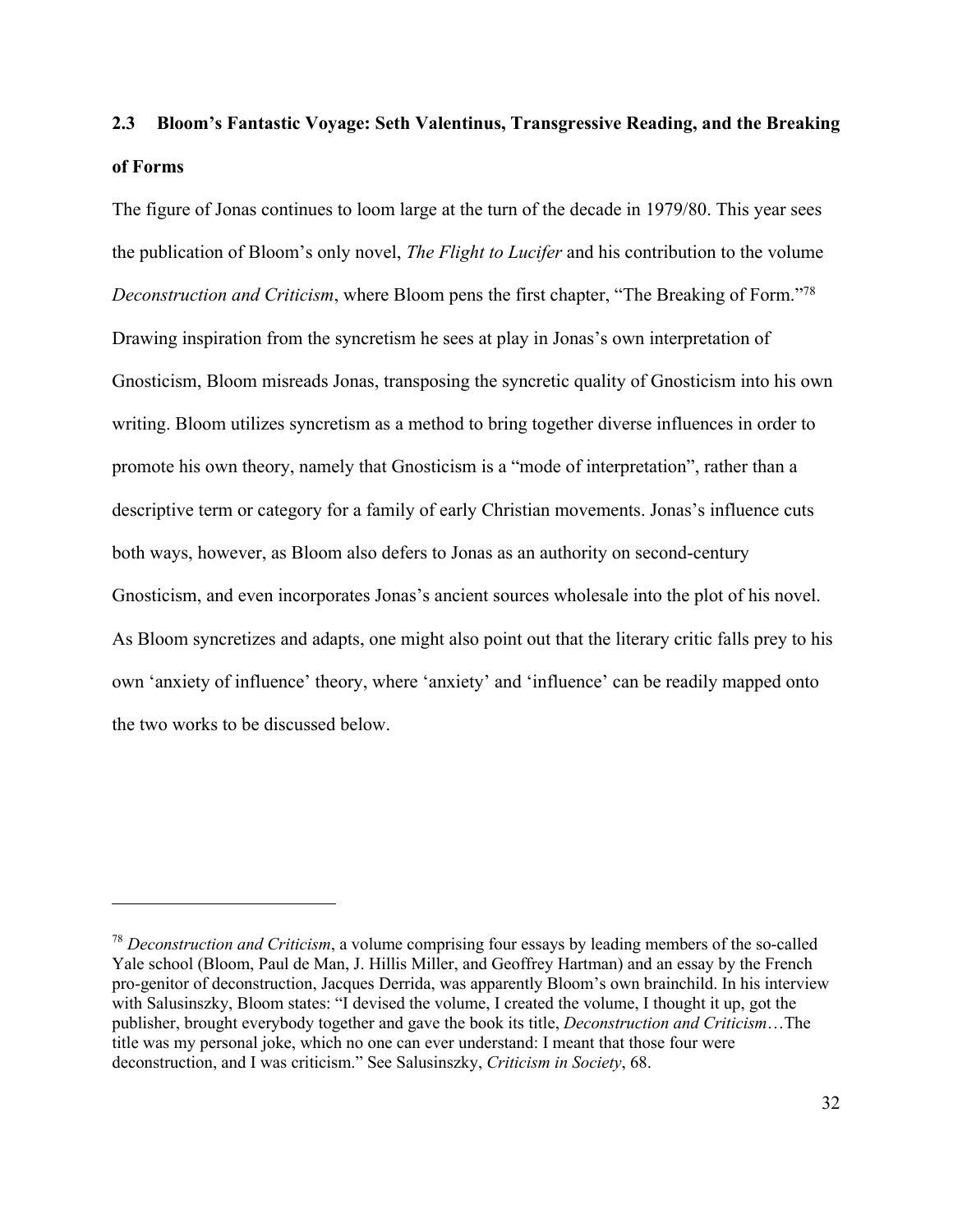In "The Breaking of Form" and *The Flight To Lucifer*, Bloom's references to Gnosticism skew heavily toward the teachings attributed to Valentinus.79 Indeed, Bloom's fascination with this particular strand of Gnostic texts maintains a thematic stranglehold on his novel, wherein he rather tellingly names one of his protagonists, the mystic sage-turned English professor, Seth Valentinus.<sup>80</sup> While the appellation itself has much to say about how Bloom reads Gnosticism as a syncretic entity, capable of elucidating his theory of poetics, it is notable that throughout the majority of the novel, the appellation Seth Valentinus is shortened to simply, Valentinus. The trope of the Valentinian 'guide', whose own spiritual journey is a foil to that of Thomas Perscors (also implied to be an English professor), is also a prominent feature of the introduction to 1973's *The Anxiety of Influence*. The adoption of the Bloomian concept of 'influence' as the methodology for this section carries with it a dizygotic twin, namely, the affect of anxiety. In Bloomian theory, influence cannot exist without the corresponding anxiety, wherein the "battle between strong equals", the author and the precursor(s), is played out within the former's work.<sup>81</sup> *The Flight to Lucifer* is this battleground, and its status as the only work of fiction Bloom ever undertook during his lifetime is telling of how fundamental a front this novel was for Bloom's burgeoning anxieties. The space of fiction and fantasy, the acts of violence and vehemence, in this "gnovel"82 are where Bloom works out his anxieties, ultimately freeing himself to construct

<sup>79</sup> See Bloom, *The Anxiety of Influence*, 3, 13-14; Harold Bloom, *The Flight to Lucifer: A Gnostic Fantasy* (New York: Farrar Straus and Giroux, 1979), 7. The epigram at the beginning of the novel is a quote from Theodotus, himself thought to have been a part of the Valentinian school of "Gnostics".

<sup>80</sup> Bloom, *The Flight to Lucifer*, 7-9.

<sup>81</sup> Bloom, *The Anxiety of Influence*, 11.

<sup>82</sup> This term was coined by British literary critic Marilyn Butler in her 1980 review of *The Flight to Lucifer* (which gave the novel a relatively negative review, noting that the plot "lacks suspense, pace, and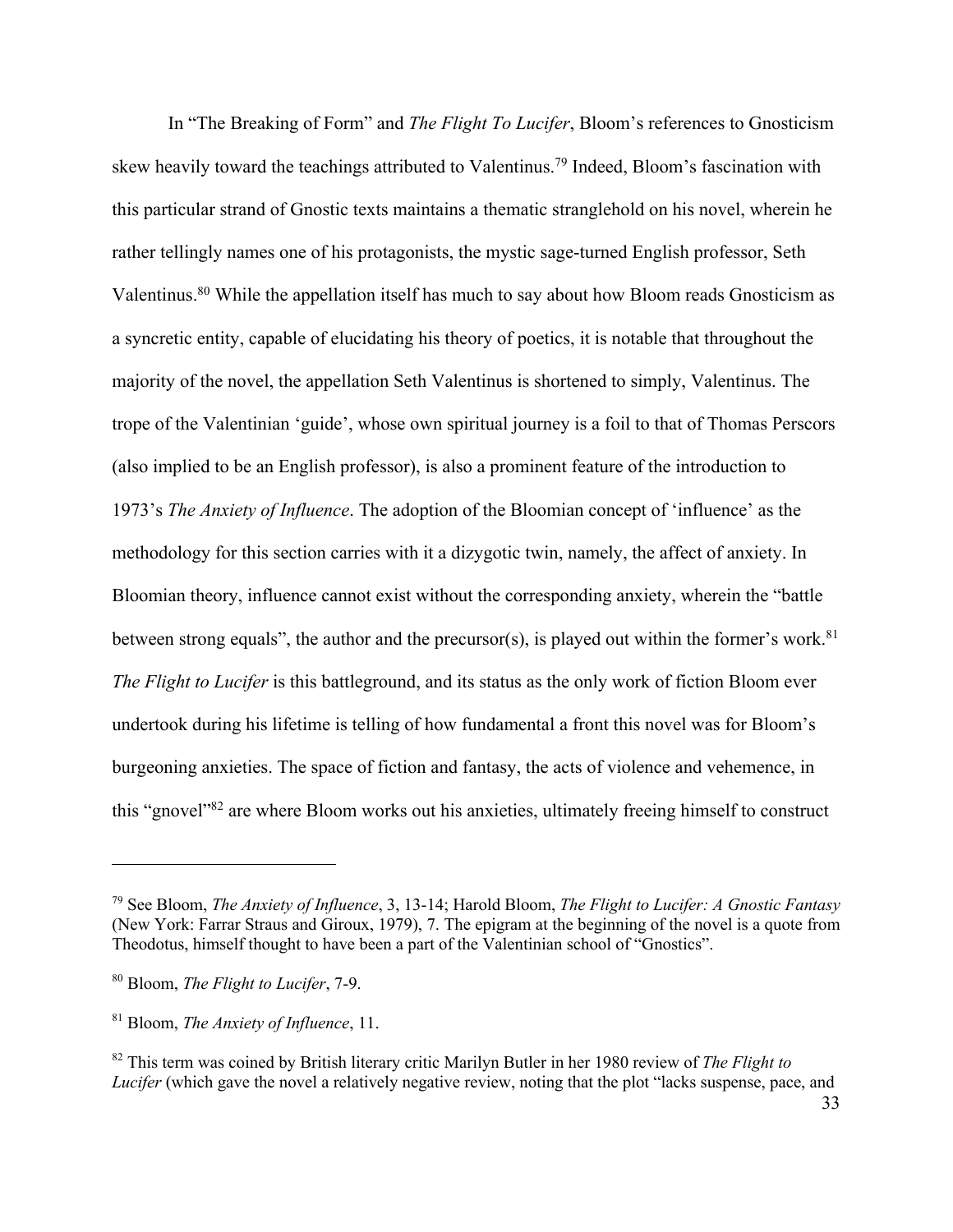a theory of reading that privileges Gnosticism as a mode of interpretation in *Deconstruction and Criticism.* In other words, the reciprocity between Gnosticism and deconstruction seen in "The Breaking of Form" is the culmination of Bloom's own anxiety *and* influence.

Bloom's *Flight to Lucifer* blasts off with a slight variation on a familiar refrain: *In the beginning was the Pleroma*. <sup>83</sup> From this point on, Bloom takes his readers on a dizzying journey through the cosmos to a planet named Lucifer. <sup>84</sup> The novel introduces readers to two protagonists, Thomas Perscors and Seth Valentinus, the latter of whom it is revealed has undertaken the journey to Lucifer before.<sup>85</sup> Both men are shuttled to Lucifer in a spacecraft owned by an Aeon named 'Olam', or 'Eternity', who seeks "a prophet" or "the true seer of the knowing called the Gnosis".<sup>86</sup> Who Olam is really seeking is Seth Valentinus, as is made clear by the final passages in the novel, where Valentinus finds freedom in the Pleroma, only to return to Earth in order to continue teaching others about the mysteries on Lucifer.<sup>87</sup> Perscors, "a giant of a man, good-natured but easily provoked to violence" follows a different path than his friend, and ends up consumed by fire due to wounds sustained in hand-to-hand combat against the

variety"). The term, may have been familiar to Bloom, according to his colleague Geoffrey Hartman, who cited a conversation he had with Bloom regarding the review. See Marilyn Butler, "Bloom's Gnovel" *London Review of Books,* July 3, 1980, accessed October 7, 2019, https://www.lrb.co.uk/thepaper/v02/n13/marilyn-butler/bloom-s-gnovel. See also, Salusinszky, *Criticism in Society*, 91. <sup>83</sup> Bloom, *The Flight to Lucifer: A Gnostic Fantasy*, 4.

<sup>84</sup> Note, one can only get to Lucifer by crossing "the cosmos through black holes." Bloom, *The Flight to Lucifer*, 25.

<sup>85</sup> Bloom, *The Flight to Lucifer*, 8-10.

<sup>86</sup> Bloom, *The Flight to Lucifer*, 4.

<sup>87</sup> Bloom, *The Flight to Lucifer*, 240.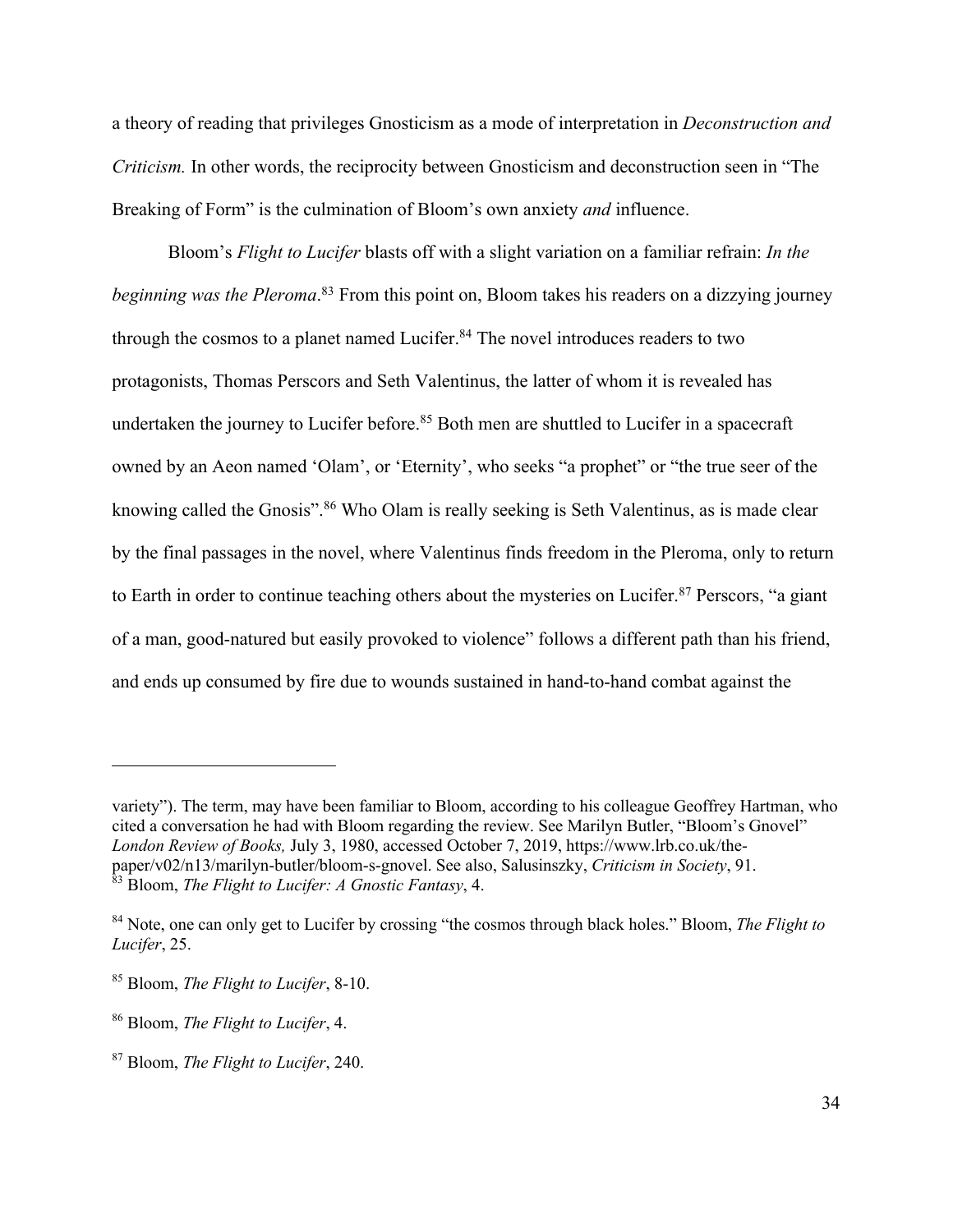demiurge named Saklas.<sup>88</sup> Along the way, readers encounter the planet Lucifer through the eyes of Perscors, and it is during his journey that readers are introduced to Lucifer's inhabitants; bellicose communities called Mandaeans, Sethians, Manichees, Marcionites, Mithraians, Arimaneans, and Shamans. All of these groups are locked in a series of infinite civil wars, as the leader of the Mandaeans, Enosh, explains: "We are surrounded by the Sethians…And *they* have enemies to both sides of them, and so it goes, on to their enemies' enemies, and ever soon to the end of this world."89 The eruption of violence amongst these groups is a common occurrence in this novel, with the protagonist Perscors often trapped in the middle of these violent episodes (though he himself is no stranger to violent outbursts of his own). As such, the fictionalized space of the battlefield becomes a metaphorical outpouring of Bloom's own anxieties regarding the splintered labelling of groups that would fall under his rubric of heretical Gnostics.

Notably, the term "Gnosticism" does not appear once throughout the entire novel,<sup>90</sup> an absence that becomes noticeable due to Bloom's specific naming of the sectarian groups engaged in limitless intra-planetary infighting. Though one might wonder why Bloom elects not to mention Gnosticism in a novel clearly geared towards the critic's self-professed "religious stance,"91 the absence of the term is unsurprising. *The Flight to Lucifer* is not a novel about Gnosticism – it is a gnostic *fantasy*. Bloom's decision to write a fantasy novel renders visible the phantasms of Bloom's imaginative consciousness. Bloom here is preoccupied with combining,

<sup>88</sup> Bloom, *The Flight to Lucifer*, 10; 230-231.

<sup>89</sup> Bloom, *The Flight to Lucifer*, 28.

<sup>&</sup>lt;sup>90</sup> Though the term "Gnosis" does. See Bloom, *The Flight to Lucifer*, 5; 192. The term "Gnostic" only appears in the sub-title: "A Gnostic Fantasy".

<sup>91</sup> Salusinszky, *Criticism in Society*, 52.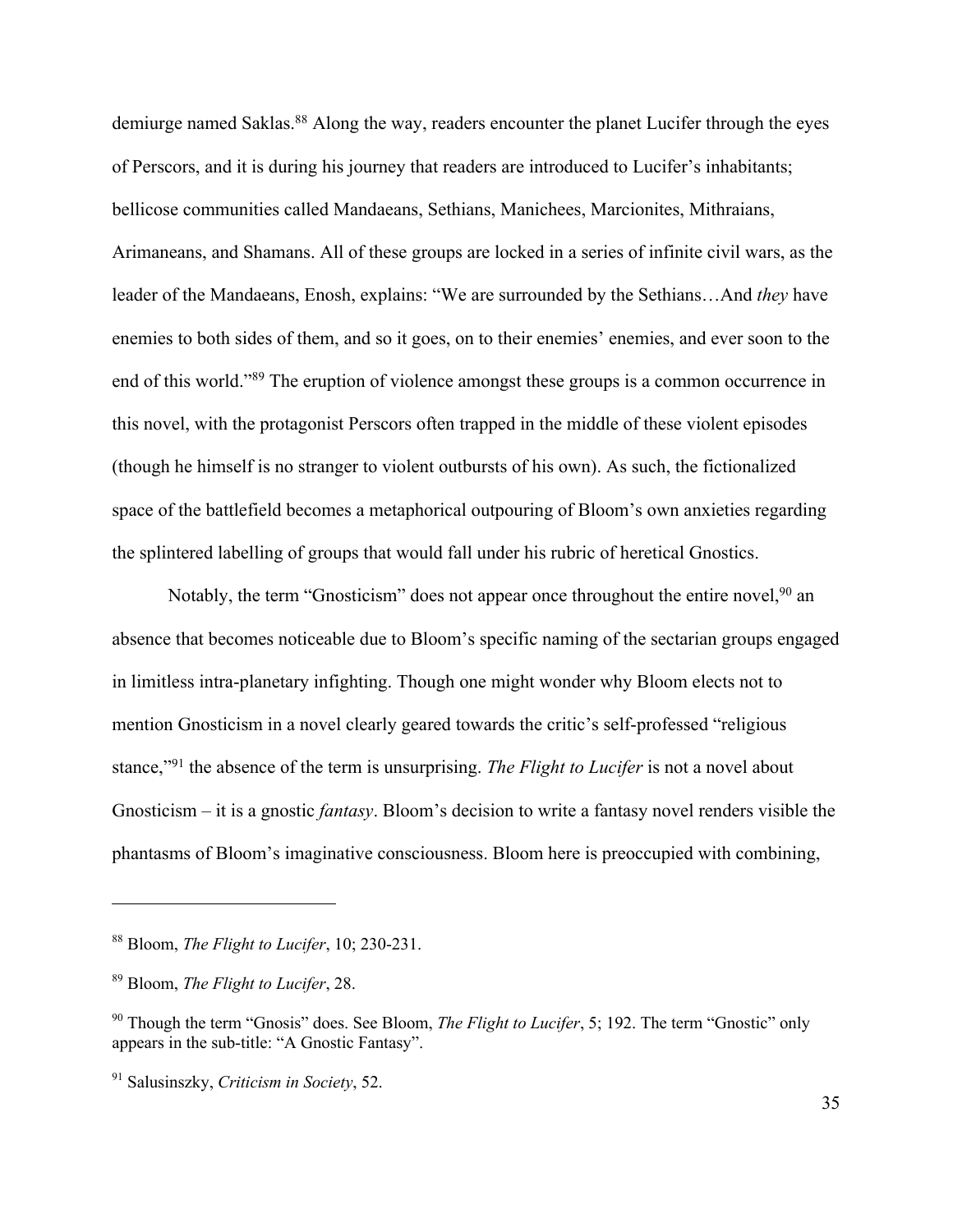harmonizing, synthesizing, a process personified in the figure of Seth Valentinus. The combination of the names "Seth" and "Valentinus" is itself a process of harmonization where Bloom merges two figures from distinct Gnostic movements in order to create a singular protagonist who is capable of navigating the conflict-ridden planet Lucifer. The "Seth" prefigures the salvific aspect of the teacher Valentinus's journey, who upon reaching the Pleroma, decides to return to Earth in order to impart wisdom to its inhabitants. The surname "Valentinus", by which this character is referred to throughout the majority of the novel, fuses the Sethian soteriology with the Valentinian pedagogue, onto whom Bloom perhaps projects some of his own aspirations as a tenured professor in the English literature department at Yale. In addition to personifying Bloom's anxiety to amalgamate distinct strands of discrete Gnostic groups, Seth Valentinus serves another unique purpose as the narrative of the novel unfolds; namely, that of the Bloomian Gnostic heretic. Settling down to sleep, Valentinus hears a voice in his dream, speaking directly to him: "Heresiarch, be warned against returning to old ways...The flight to Lucifer is an impiety…"92 Waking up from the disgruntling nightmare, Valentinus continues to hear an "alien murmur" saying,

…Since through Ignorance came about Deficiency and Passion, therefore the whole system springing from Ignorance is dissolved by Knowledge.<sup>93</sup>

<sup>92</sup> Bloom, *The Flight to Lucifer*, 9, 75, 114. See also Bloom, *Omens of Millennium*, 43.

<sup>93</sup> Bloom, *Omens of Millennium*, 9-10. Ellipsis original.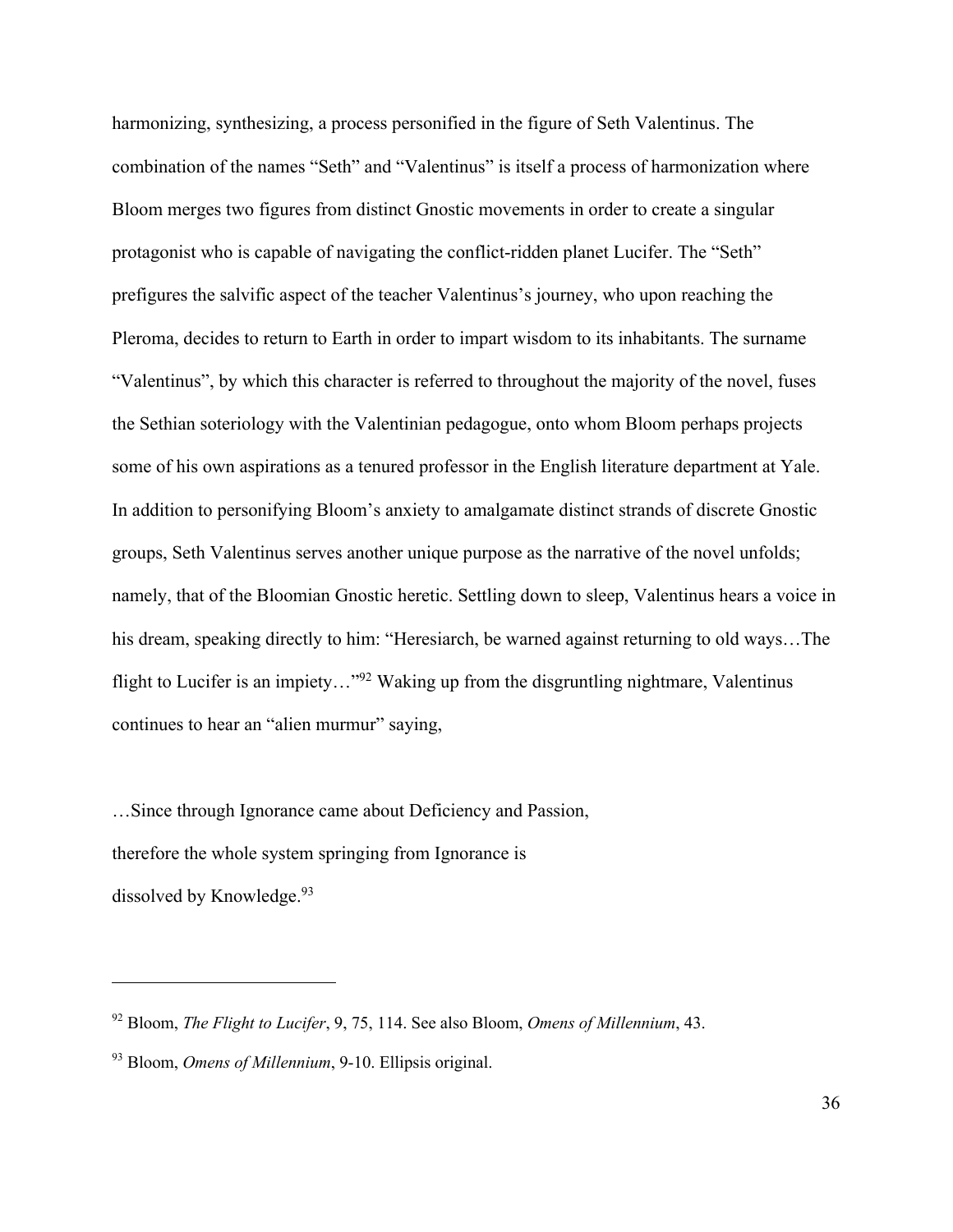The passage, divorced from its context, seems as alien to readers as it does to Valentinus, as it is taken from an English translation of Irenaeus's *Adversus Haereses* in Hans Jonas's *The Gnostic Religion.*<sup>94</sup> While it is not outside the realm of possibility that Bloom read and borrowed from Irenaeus directly, Bloom's preservation of the sentence structure and wording, as well as Jonas's known influence on Bloom make it highly likely that Bloom uses this moment as yet another opportunity to reflect, usurp, and re-interpret the work of this German precursor. Indeed, this somnambulant episode in the novel acts as a synecdoche for what Bloom outlines in *The Anxiety of Influence*.

The synecdoche functions at two levels: first, at the level of the narrative proper. Valentinus, the 'heresiarch' is privy to the words and teaching that fuel his designation as a 'heretic' by an early Church Father like Irenaeus. The implication that the entire material universe has been created by an Ignorant creator-god gives way to the suggestion that there is another, spiritual, transcendent God, whose position is occluded by Ignorant readings of the creation account in Genesis 1-3. Taking issue with the precedent that there is more than one God and that the creation of the universe is steeped in Ignorance and deficiency, Irenaeus brands those that adhere to such teachings as "heretics". The particular strand of heretics under fire in this particular passage of *Adversus Haereses* are the Valentinians; thus, Seth Valentinus is here confronted with what are supposedly his own words. And yet, the words that are assumed to be Valentinus's own are only assumed to be so *according to Irenaeus*. And yet, Bloom is not content to allow this heresiologist to put words in his heresiarch's mouth; instead, the narrative

<sup>94</sup> *Adversus Haereses* I.24.4. See Jonas, *The Gnostic Religion*, 65.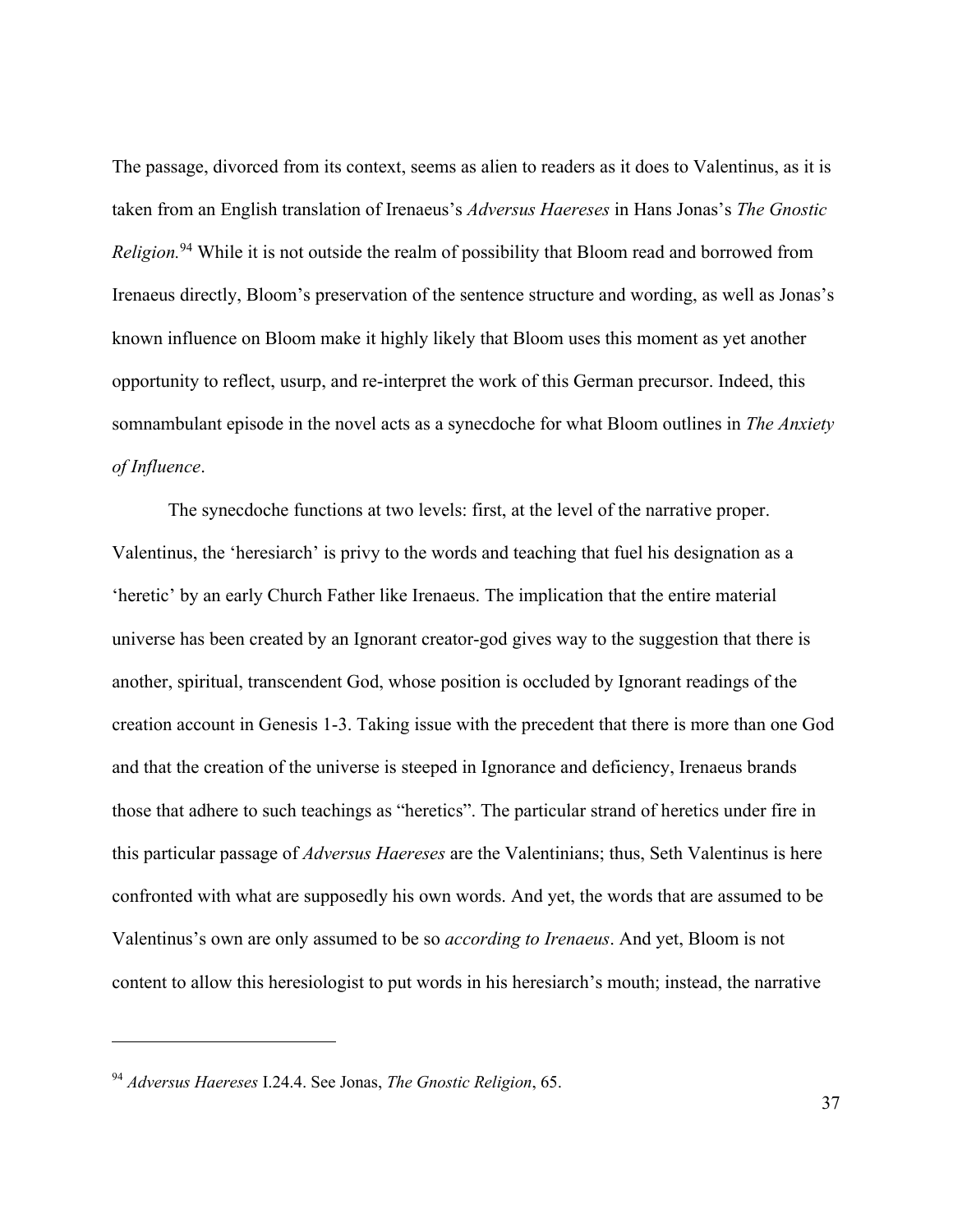continues, as Valentinus "felt a shock of memory, for it had been his own voice, and he had read or heard the formulation before."95 Bloom thus misreads Irenaeus, as mediated through Jonas, enabling Seth Valentinus to claim words that he did not utter in the first place, and to *re*claim the designation of 'heretic'.

Transgressive as it is aggressive, the dream-Valentinus speaks his mode of interpretation into existence, leaving readers, and the newly-awoken and confused Valentinus with whom they identify, to try to understand how Gnosticism as a mode of interpretation works within the narrative. On a secondary level, the passage functions as a synecdoche for Bloom's own approach to writing the novel, as he selects his influences and misreads them in order to usurp their position and claim some of their authority. The anxieties that plague the author of *The Flight to Lucifer* are rivalled only by the slew of influencing precursors who are subject to a syncretism that would find a happy home in Jonas's *The Gnostic Religion*. Bloom's misreading of Irenaeus is facilitated by the quote's presence in Jonas, and the fact that Bloom copies it wholesale from the English translation of Jonas's *The Gnostic Religion* indicates a layered schema of influences that is brought to bear on the characters in the novel. Seth Valentinus's reclamation of a quote attributed to him for the purposes of his own refutation indicates a subversion, as does Bloom's own decision to perform a mediated misreading of Irenaeus via Jonas. Thus, the synecdoche functions on two levels, both of which coalesce to frame this moment in the novel as an example of 'Gnosticism as a mode of interpretation' at work. It is within the ludic parameters of a fantasy novel that Bloom is able to fictionalize an account of a

<sup>95</sup> Bloom, *The Flight to Lucifer*, 10.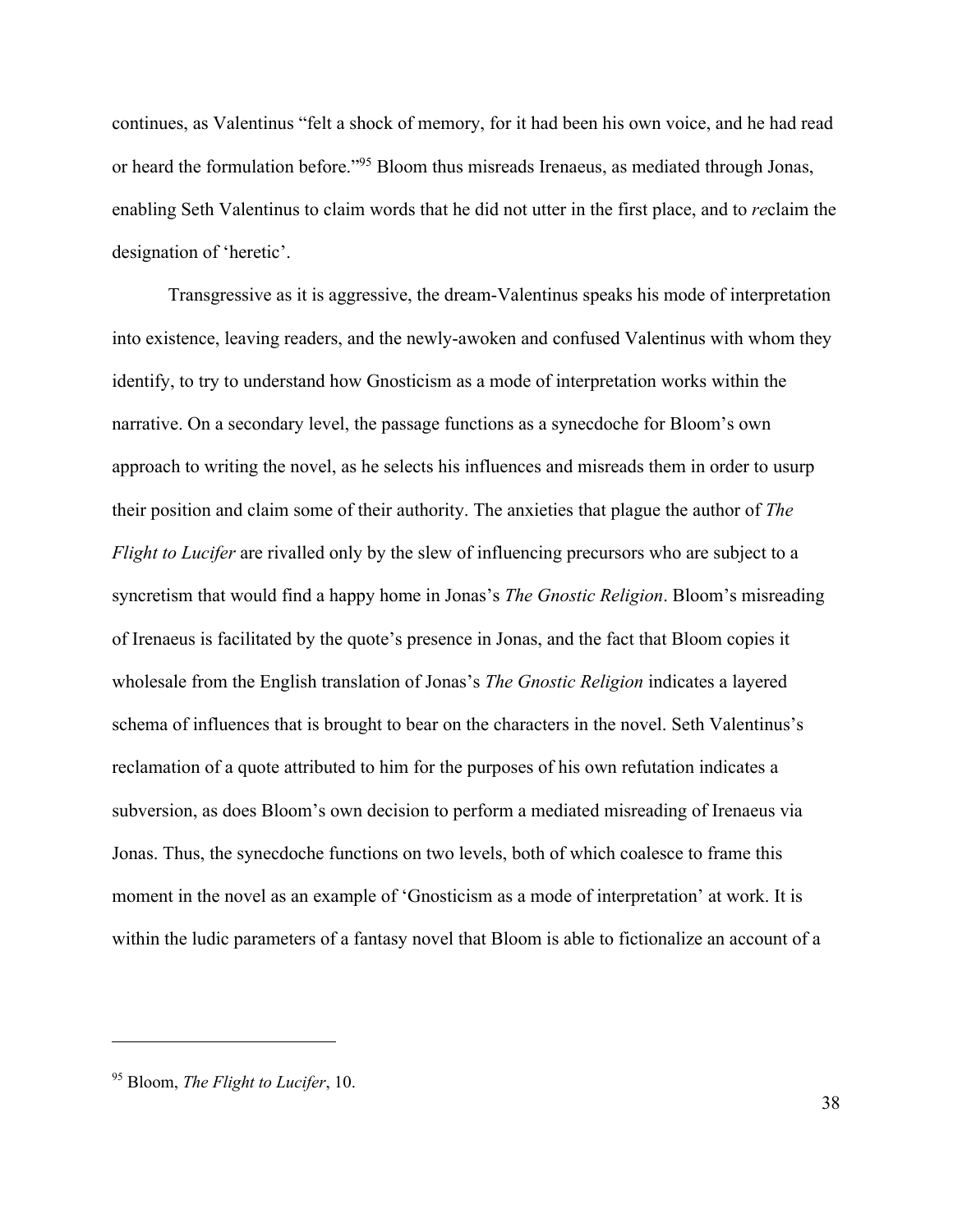'heresiarch' who is in all senses Bloomian, in that the figure of Seth Valentinus engages in the same form of Gnostic interpretive transgression as his intellectual progenitor.

While *The Flight to Lucifer* offers a creative space for Bloom to work out his 'anxieties' and 'influences', his chapter in *Deconstruction and Criticism* is decidedly less fantastic. Perhaps in an attempt to ease readers into the Derridean semiotic iconoclasm to come, Bloom's chapter, "The Breaking of Form" opens the volume with an avowedly Bloomian close reading of John Ashbery's *Self-Portrait in a Convex Mirror.* In the course of his 35-page essay, Bloom eschews 'breaking new ground' in the field of literary criticism, and instead states that he will "clarify what I have been trying to say about poetry and criticism in a series of books published during the last five years. By 'clarify' I partly mean 'extend'…".96 This 'extension' applies not only to Bloom's *The Anxiety of Influence*, undoubtedly the most popular in the "series of books published during the last five years,"97 but also to the way Gnosticism functions within Bloom's theoretical framework. At its core, "The Breaking of Form" argues that "the lustres of poetic meaning come rather from the breaking apart of form, from the shattering of a visionary gleam."98 This essay sees Bloom dabbling in a sort of deconstructive *ludus*, as he plays with the meaning of the word 'form', where "the word *form* goes back to a root meaning 'to gleam' or 'to sparkle'", thus emphasizing that for Bloom, poetic form – or that which comprises the poem proper – is linked to what he calls a "visionary gleam".99 The other-worldly vision acts as a

<sup>96</sup> Bloom et al., *Deconstruction and Criticism*, 2. He goes on to add, "My aim is not to demystify myself, which would bore others and cause me despair…".

<sup>97</sup> Bloom et al., *Deconstruction and Criticism*, 2.

<sup>98</sup> Bloom et al., *Deconstruction and Criticism*, 1.

<sup>99</sup> Bloom et al., *Deconstruction and Criticism*, 1.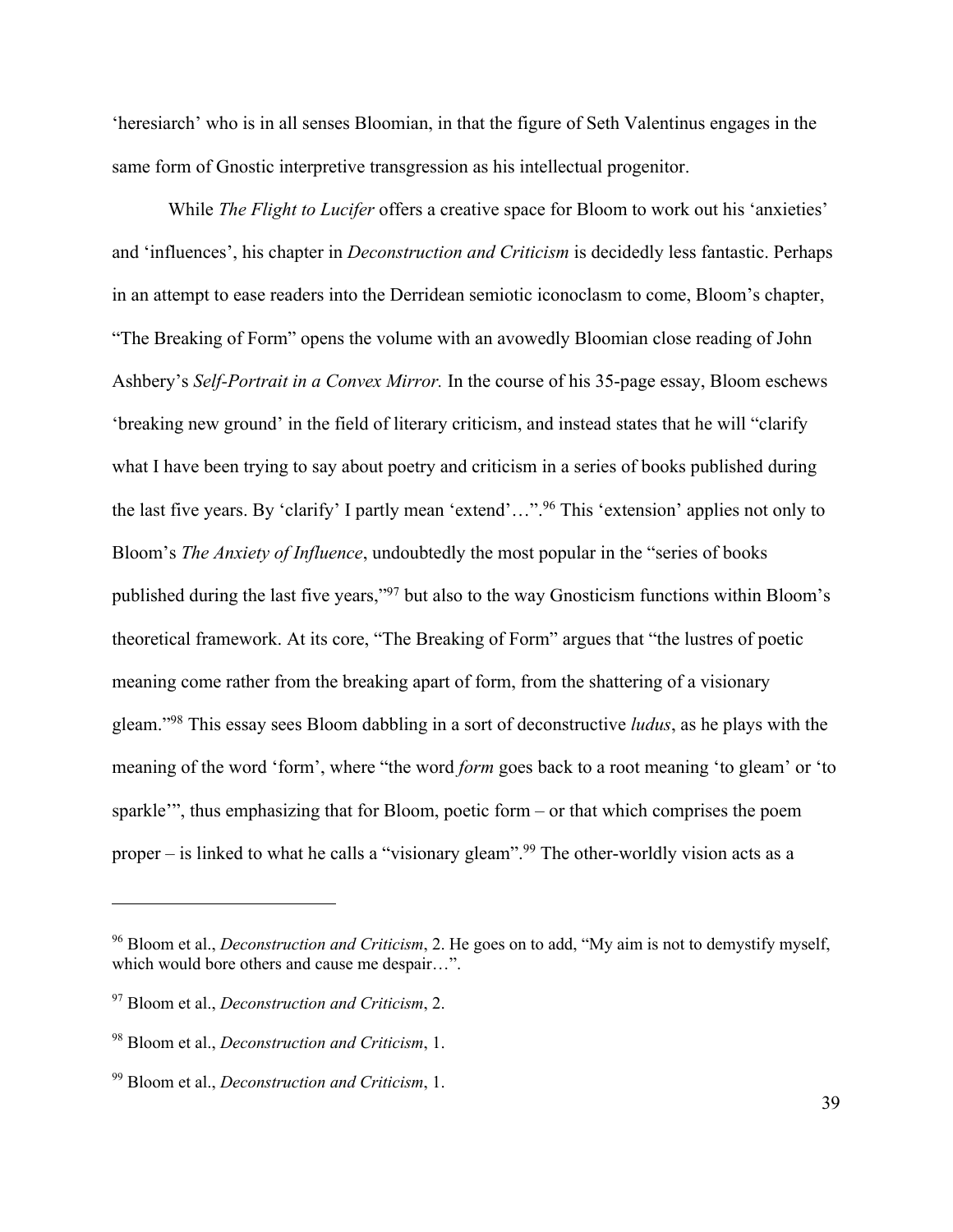waystation for where Bloom ends up, namely that poetic 'meaning' has an esoteric spiritual quality, tempered and well-demonstrated by the so-called "Gnostic exegesis of Scripture".<sup>100</sup> The fact that the meaning of a poem is wrought by its destruction, or 'breaking apart', overlaps with his assertion that Gnosticism, as a mode of interpretation, is "as transgressive as it must be aggressive."101 The aggressive 'break' from form comes from a transgressive reading of a precursor or influencer, culminating Bloom's controversial conclusion that "there are *no* texts, but only interpretations."102 While Bloom is quick to defend this declaration from the charge of "extreme subjectivism", there is no denying that the privileging of the interpretation in this way simultaneously privileges those who are in positions of power, and whose voices have historically contributed to the erasure of those who are not in the same financial or social circles as Bloom, a white-tenured male in the Department of English at Yale. Unqualified, the statement that there are "*no* texts, only interpretations"<sup>103</sup>, implies that those who scream loudest can win, and often do.

Does, then, this elitist strain rippling through "The Breaking of Form", and other works throughout Bloom's storied career, preclude any tabulation of his Gnosticism from participating in the debates regarding the fraught term's future? In other words, is there a kernel of usefulness beyond the elitism permeating a large part of Bloom's own works? That the answer is a resounding yes, given what has already been stated, and what is yet to come, might initially be

<sup>100</sup> Bloom et al., *Deconstruction and Criticism*, 6.

<sup>101</sup> Bloom et al., *Deconstruction and Criticism*, 6-7.

<sup>102</sup> Bloom et al., *Deconstruction and Criticism*, 7. Emphasis original.

<sup>103</sup> Bloom et al., *Deconstruction and Criticism*, 7.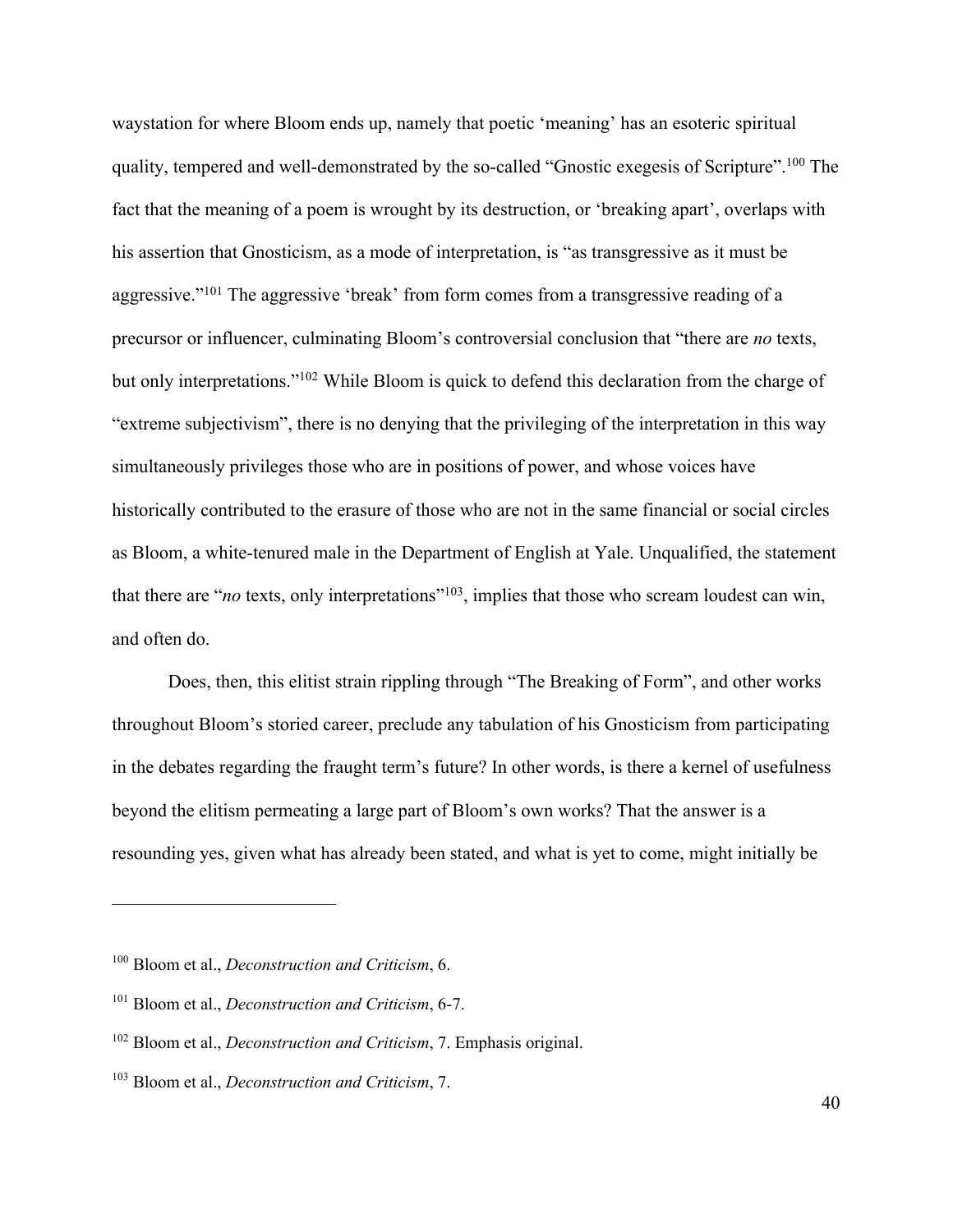taken by the reader as a moment of self-aggrandizement on behalf of this current author; and yet, to climb out of the fissured aporias that result from debates regarding the usefulness of "Gnosticism" as a term and/or category might very well require a Bloomian intervention, though not one that is without its qualifications and sincere commitment to historical contextualization.

As a construction of modernity, "Gnosticism" will always remain anachronistic, and as such might be wielded with more care than it has in the past. Bloom's Gnosticism presents a shift, a move away from the static descriptor "Gnosticism" into thinking about Gnosticism as a process and a mode of interpretation<sup>104</sup> – in other words, a methodology. In so doing, the goal is not to dissuade scholars from contextualizing texts such as *The Apocryphon of John* or *The Gospel of Truth*, but rather to encourage a conceptual shift, taking into account Bloom's work on Gnosticism in tandem with rigorous historical contextualization. To do so would take the form of thinking actively about how tropes and symbols taken from other texts, authoritative or otherwise, are actively re-imagined within a given space and time. In order to facilitate Bloom's integration with other Gnostic scholarship, it is important to recognize how Bloom is *already* received and integrated into the works of scholars on Gnosticism such as Ioan Couliano or Michael Williams. Of particular note is Williams's *Rethinking Gnosticism*, which calls for the complete dismantlement of the category "Gnosticism". However, when read closely, William's solution closely parallels Bloom's Gnosticism as a mode of interpretation, or methodology. The movement towards Williams simultaneously calls for a transition between this era of Bloomian

<sup>&</sup>lt;sup>104</sup> In so doing, I am trying to avoid the pitfalls of so crucially pointed out by scholar of religious ritual studies, Catherine Bell. Bell sagely warns that, "many attempts to produce a paradigm shift end up simply repackaging older problems in new jargon." See Catherine Bell, *Ritual Theory, Ritual Practice* (New York: Oxford University Press, 1992), 7. The argument outlined above is by no means a perfect or airtight solution, but it is in these very gaps that I hope to open up a fruitful conversation regarding a debate that has become so institutionally internalized and the subject of a rather unproductive impasse.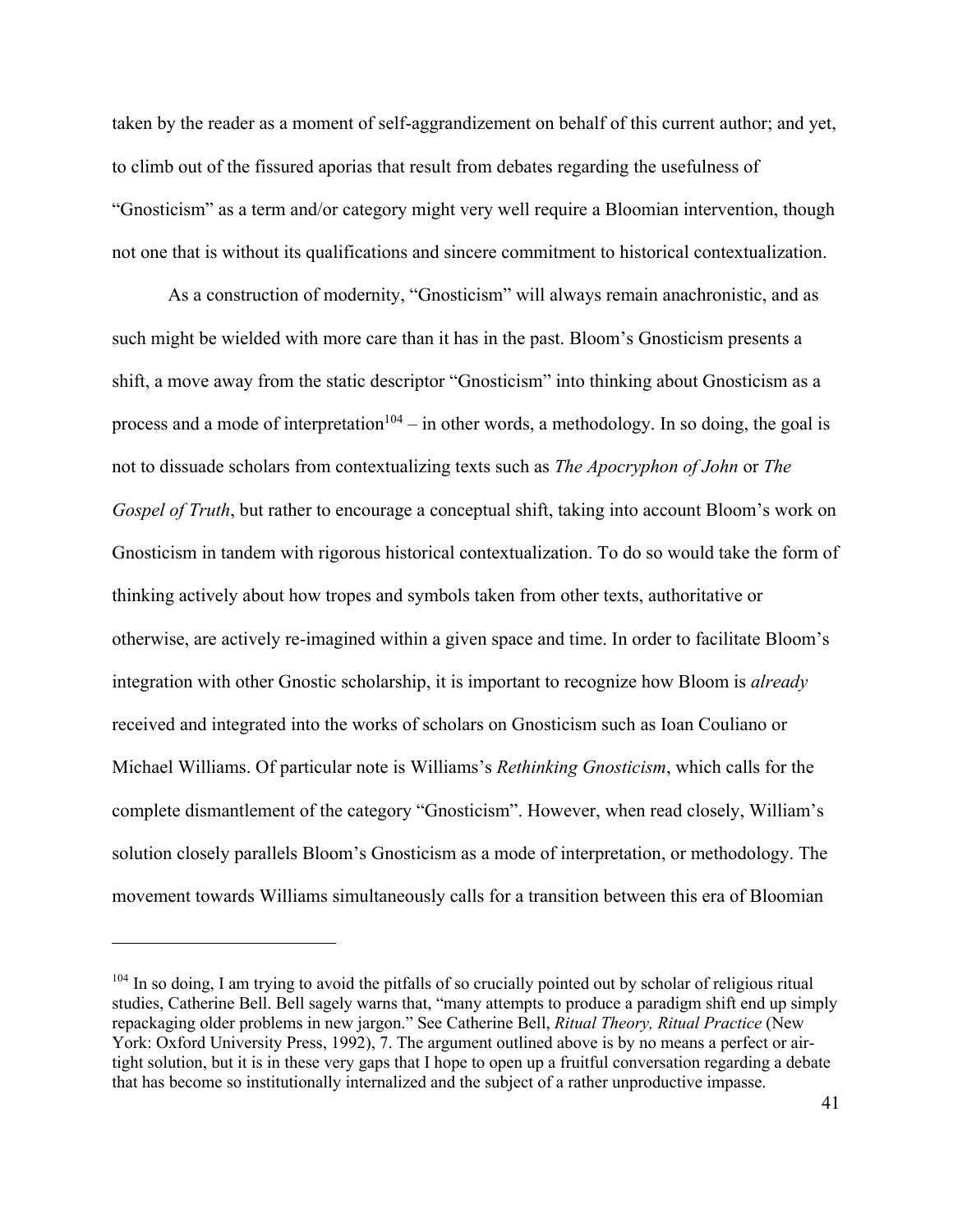theory to the theories present in Bloom's later works in the 1990s. Before doing so, I want to clarify that I am not advocating for the rejection of a term like "Gnosticism", nor, however, do I consider it to have any viability in its current status as a fixed category or term. The signifier "Gnosticism" is instead a dynamic process, one that oscillates between polarities of 'lesser' and 'more so' based on how a given text might be adapting or re-imagining the previous tropes into a cohesive cosmology, creation myth, or revelatory discourse. In this wake of this dynamic signified, the signifier "Gnosticism" comes to, in a phrase borrowed from Catharine Bell, "ensure that we do not forget where we [came] from."105 As such, in what follows, "if this work seems so threatening…this is because it isn't simply eccentric or strange, but competent, rigorously argued, and carrying conviction."106

<sup>105</sup> Bell, *Ritual Theory, Ritual Practice*, 7.

<sup>&</sup>lt;sup>106</sup> Quote taken from a 1995 interview with Jacques Derrida.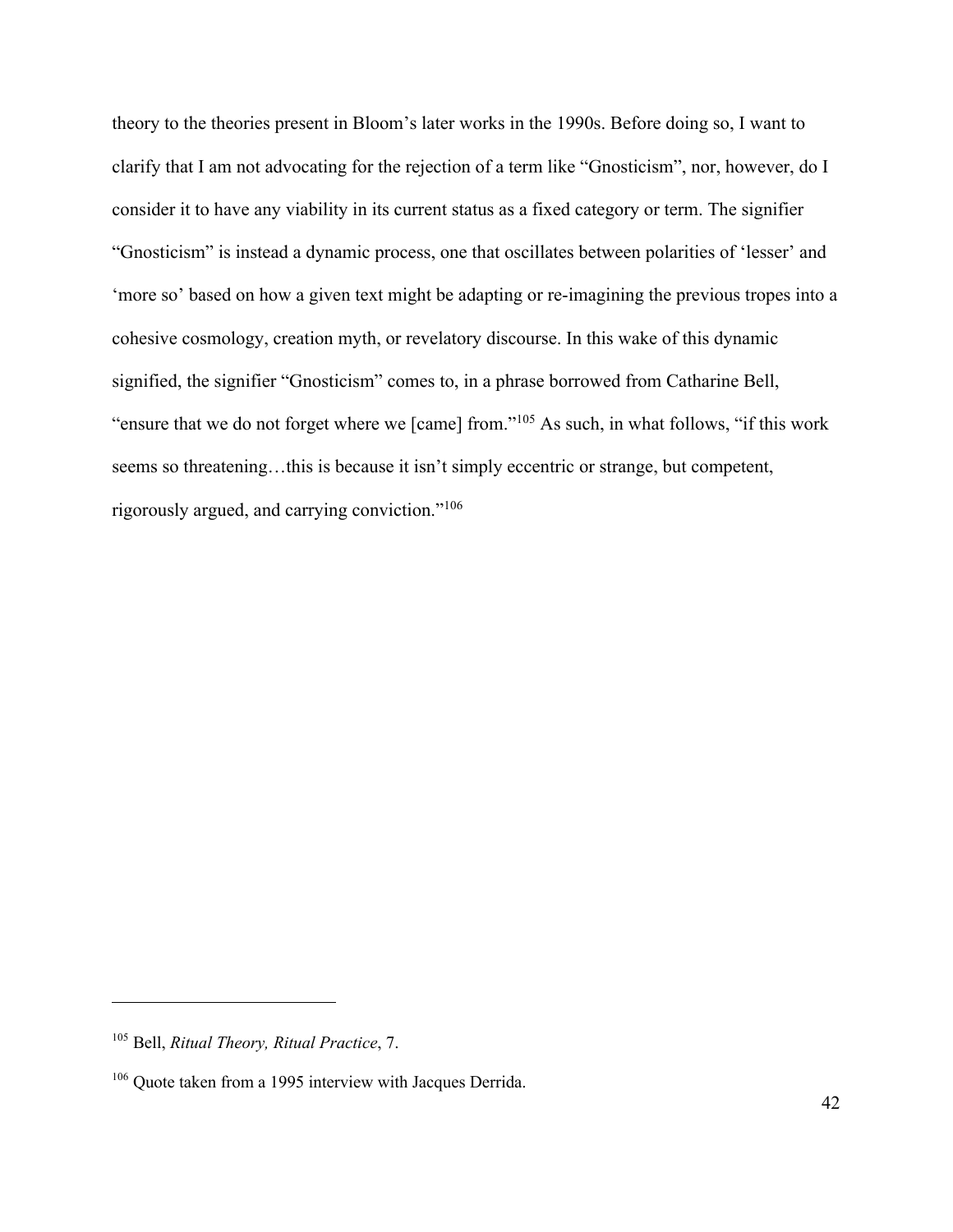# **Chapter 3: Mere Gnosticism: Disentangling Bloom's Gnosticism from the Reception of** *The Anxiety of Influence* **in the Works of Ioan Couliano and Michael Williams**

What began as a targeted case study of influence and anxiety in Bloom's work now shifts towards Bloom's own influence in the sub-field of Gnostic studies. Though Bloom might be classified as a kind of interloper in the discipline of religious studies, or what he might call "religious criticism",107 Bloom's Gnosticism as a mode of interpretation approach nonetheless stands as a useful alternative framework moving forward. However, before addressing how Bloom might be of use in the future, it is important to isolate a particular moment in this intellectual history, to unpack how the trajectory of Bloom's thought in the early 1970s and 80s finds its way into two major works in the final decade of the  $20<sup>th</sup>$  century. Three texts in particular serve as the pillars for this section, each of which offers one piece of the conversation taking place between Bloom's work and the debates concerning the value of maintaining "Gnosticism" as a heuristic category to describe a disparate and unique set of texts. For the sake of clarity, this section is organized chronologically, and will begin in 1992 with Ioan Couliano's<sup>108</sup> *The Tree of Gnosis: Gnostic Mythology from Early Christianity to Modern Nihilism*, before moving to the year 1996, which sees the publication of Michael Williams's pivotal work *Rethinking Gnosticism: An Argument for Dismantling a Dubious Category*, as well

<sup>107</sup> See Bloom, *The American Religion*, 30-31, 37, 43-45.

<sup>&</sup>lt;sup>108</sup> Originally from Romania, Ioan Couliano's name is also often anglicised as Culianu.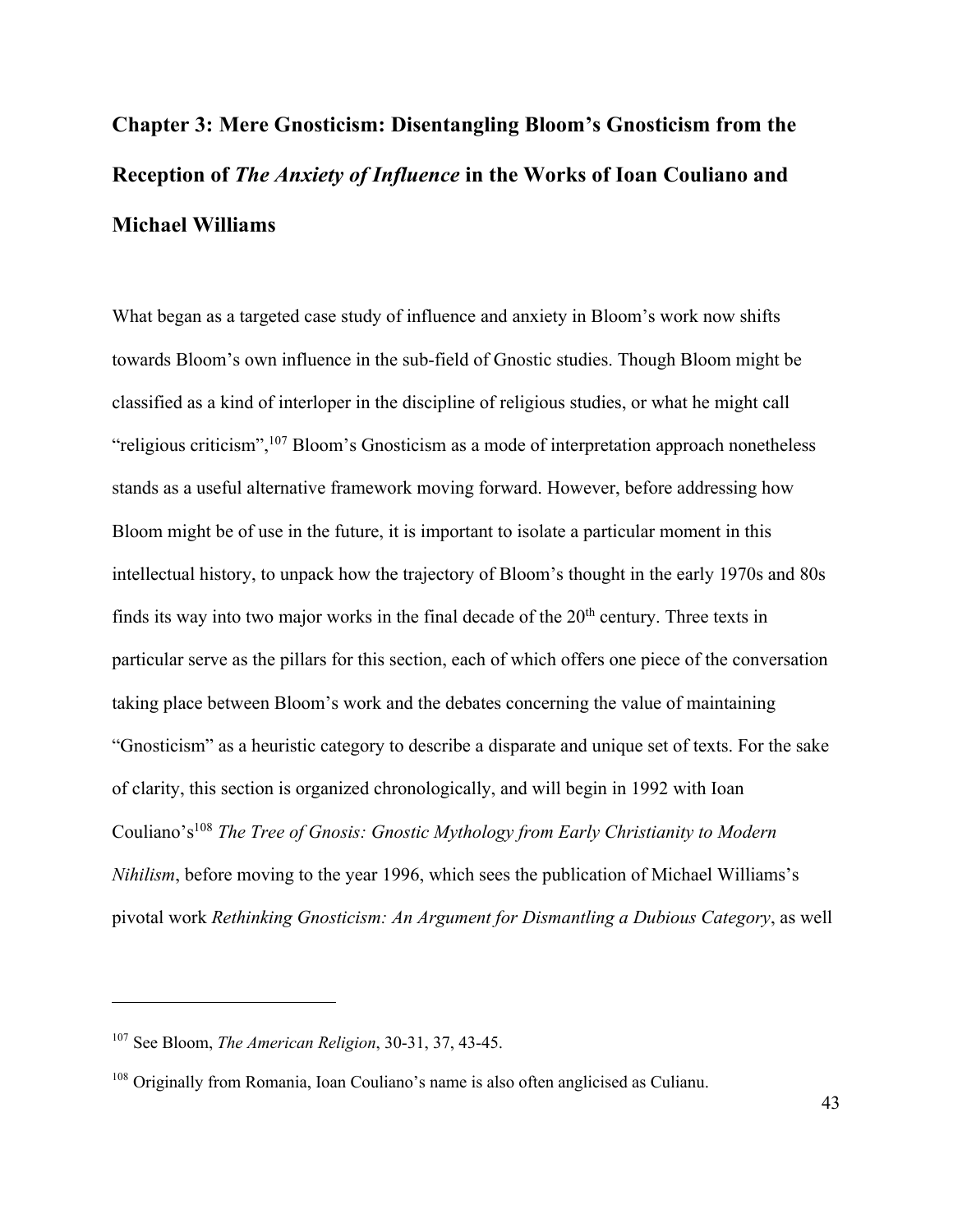as Bloom's own *Omens of Millennium: The Gnosis of Angels, Dreams, and Resurrection.* A brief note on each of these texts in turn illuminates their overall significance, as together they weave a unique tapestry that depicts how Bloom views Gnosticism, how he is received, and what this might mean in studies of so-called Gnosticism moving forward. Couliano's *Tree of Gnosis* offers a unique insight in that it is the only work in Gnostic scholarship to date that explicitly integrates Bloom into its analysis of the ancient texts that inform "gnostic mythology".<sup>109</sup> What is striking about Couliano's approach, however, is that the Romanian-American historian of religion moulds Bloom in his own image, casting the literary critic as a 'high' structuralist, all while electing to use the literary critic's concepts of 'misreading' and 'anxiety of influence' throughout the work. Given how prominently Bloom's own conception of Gnosticism in relation to *deconstruction* informs *The Anxiety of Influence* and "The Breaking of Form", Couliano's silence on the unruly first-born of the post-structural genus opens a fissure through which the silence itself becomes an affirmative utterance of presence. It is worth deconstructing how Couliano uses Bloom in order to then understand how he does *not* use Bloom. As has been pointed out by many an American deconstructionist, "nothing, in deconstruction, succeeds like failure,"<sup>110</sup> and here too, this failure is a marker of affirmative success. The 'success' here points to the authoritative rhetoric underlying Couliano's approach to "Gnosticism"111 and how

<sup>109</sup> Ioan Couliano, *The Tree of Gnosis: Gnostic Mythology from Early Christianity to Modern Nihilism*  (San Francisco: Harper Collins Publishers, 1992), xiv.

<sup>110</sup> Salusinszky, *Criticism in Society*, 211. Quote taken from an interview between Salusinszky and J. Hillis Miller, another American deconstructive literary critic at Yale University. See also The Bible and Culture Collective, *The Postmodern Bible*, 120: "To deconstruct is to identify points of failure in a system, points at which it is able to feign coherence only by excluding and forgetting that which it cannot assimilate, that which is 'other' to it."

<sup>&</sup>lt;sup>111</sup> For the distinction between "Gnosticism" and Gnosticism, see note 19 above.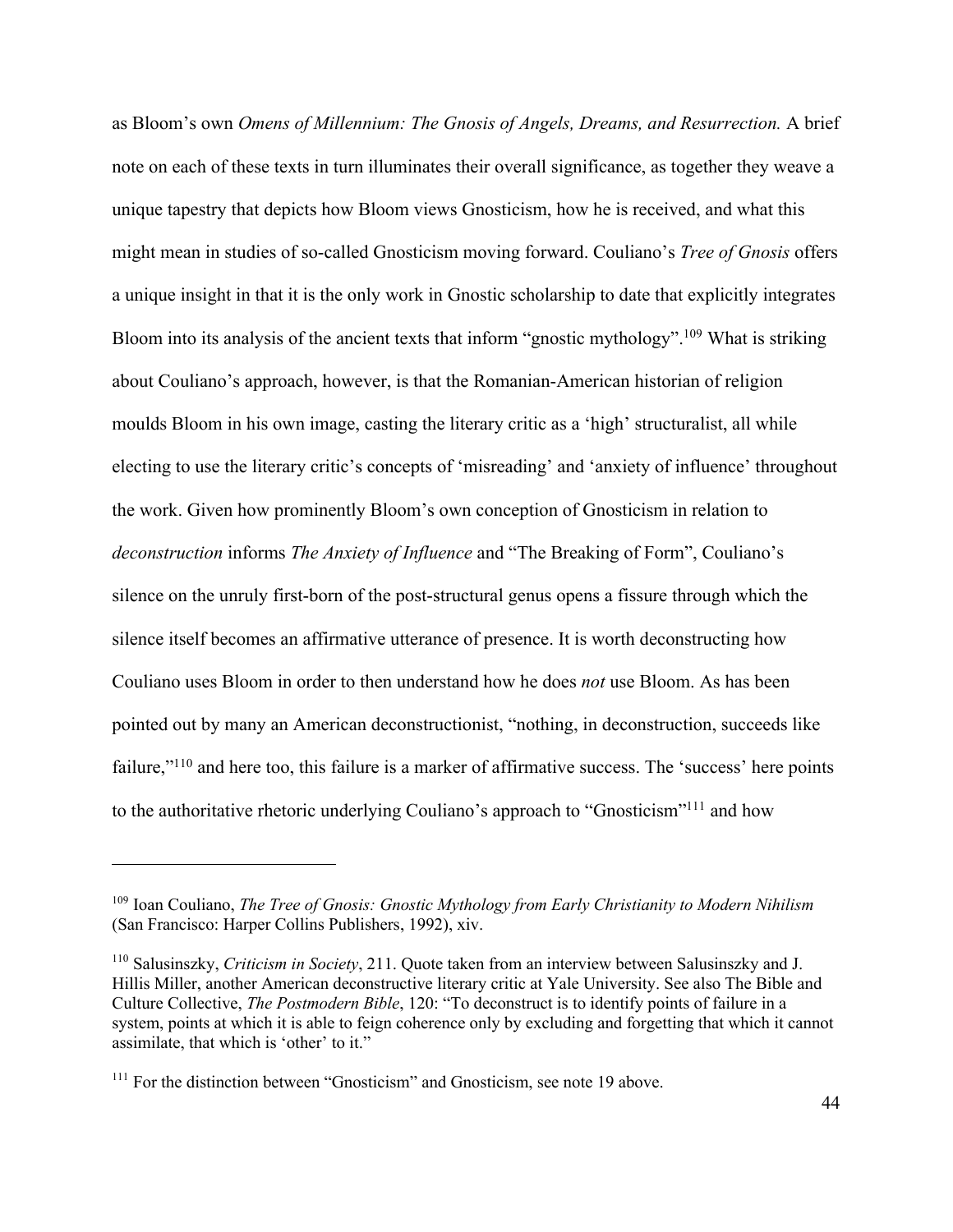Bloom's work has been subject to 'cherry-picking', a fallacy that this paper is seeking to circumvent by contextualising Gnosticism in Bloom.

Following the discussion of Couliano, this section moves on to the year 1996, placing Williams's *Rethinking Gnosticism* in apposition to Bloom's *Omens of Millennium*. Where Bloom is an explicitly hulking personality in Couliano, in Williams, Bloom is a spectre, lingering at the margins of the printed word. Bloom's Gnosticism as a mode of interpretation approach overlaps considerably with Williams' 'biblical demiurgical' typology, an alternative to the category of "Gnosticism" that is introduced in the conclusion of *Rethinking Gnosticism*. <sup>112</sup> The close affinity between the two scholars's frameworks prompts one to begin rethinking Bloom, and in particular the benefits his mode of Gnosticism might have on future discourse on the fraught term's future. Finally, Bloom's own *Omens of Millennium* is read in apposition to the analysis of Couliano and Williams, both of whom 'fail' in relation to Bloom in some way. Failure here indicates a breakdown, an occlusion, a neglect, all of which culminate in an absence that is productive, in that it seeks to affirm the boundaries of these two scholars's discourse. Where Williams and Couliano draw the boundaries of their inquiries in relation to Bloom complicates the conversation between Bloom's work and their own. In *Omens of Millennium*, Bloom is himself interested in distinguishing "between Gnosis and Gnosticism, a pragmatic difference that underlies my own experiential path to mere Gnosticism."113 Seeking to clarify his own theoretical terminology and concepts, Bloom begins to separate out unique semantic differences between 'Gnosis',

<sup>112</sup> Michael Williams, *Rethinking Gnosticism: An Argument for Dismantling a Dubious Category* (Princeton: Princeton University Press, 1996), 265-66.

<sup>113</sup> Bloom, *Omens of Millennium*, 21.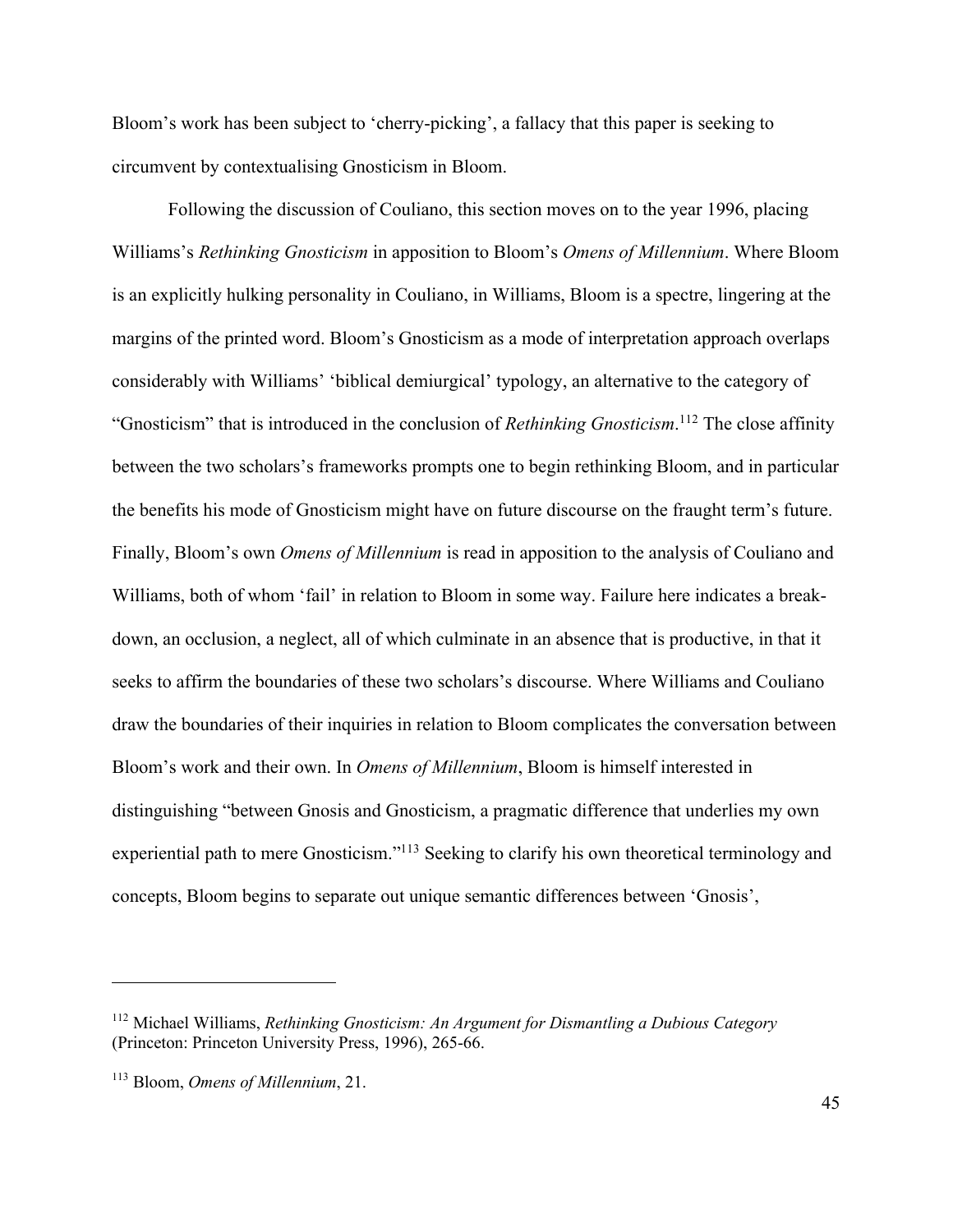'Gnosticism', and 'mere Gnosticism' and effectively builds on his work in 1979's "The Breaking of Form". Bloom's *Omens of Millennium* thus stands at the threshold of where Couliano and Williams draw their boundaries around Bloom's previous work. In bringing these three texts into conversation, it is my hope that those boundaries will begin to dissolve, gesturing towards a place for Bloom's Gnosticism in future interdisciplinary studies.

### **3.1 Bloom and Couliano Sitting in a Tree: Bloom's Influence and Misreading in** *The Tree of Gnosis*

The English language edition of *Les Gnoses Dualistes d'occident* (rendered into *The Tree of Gnosis* in English) appeared in print one year after Couliano's murder in a bathroom at the University of Chicago Divinity School. The sudden and mysterious death of Couliano warrants a closer look at how his criticism of right-wing Romanian national groups might have impacted the works leading up to his death, as well as his public break from Mircea Eliade, for whom Couliano acted as a posthumous literary executor. This investigation, however, rather unfortunately falls outside of the scope of this current project. Though one might catch traces of Eliade's concept of 'shamanism' in *Omens of Millennium,*<sup>114</sup> Bloom remains maddeningly opaque regarding the former's influence in this 1996 "personal religious testimony,"115 electing instead to cite Couliano as a "major authority…for Christian Gnosticism".116 And yet, despite Bloom's overt 'name-dropping', any overt reference to Couliano is limited to this brief

<sup>114</sup> See Mircea Eliade, *Le Chamanisme et les techniques archaïques de l'extase* (Paris: Payot Publishers, 1951), xvii. See also Bloom, *Omens of Millennium*, 46.

<sup>115</sup> Bloom, *Omens of Millennium*, 2.

<sup>116</sup> Bloom, *Omens of Millennium*, 3.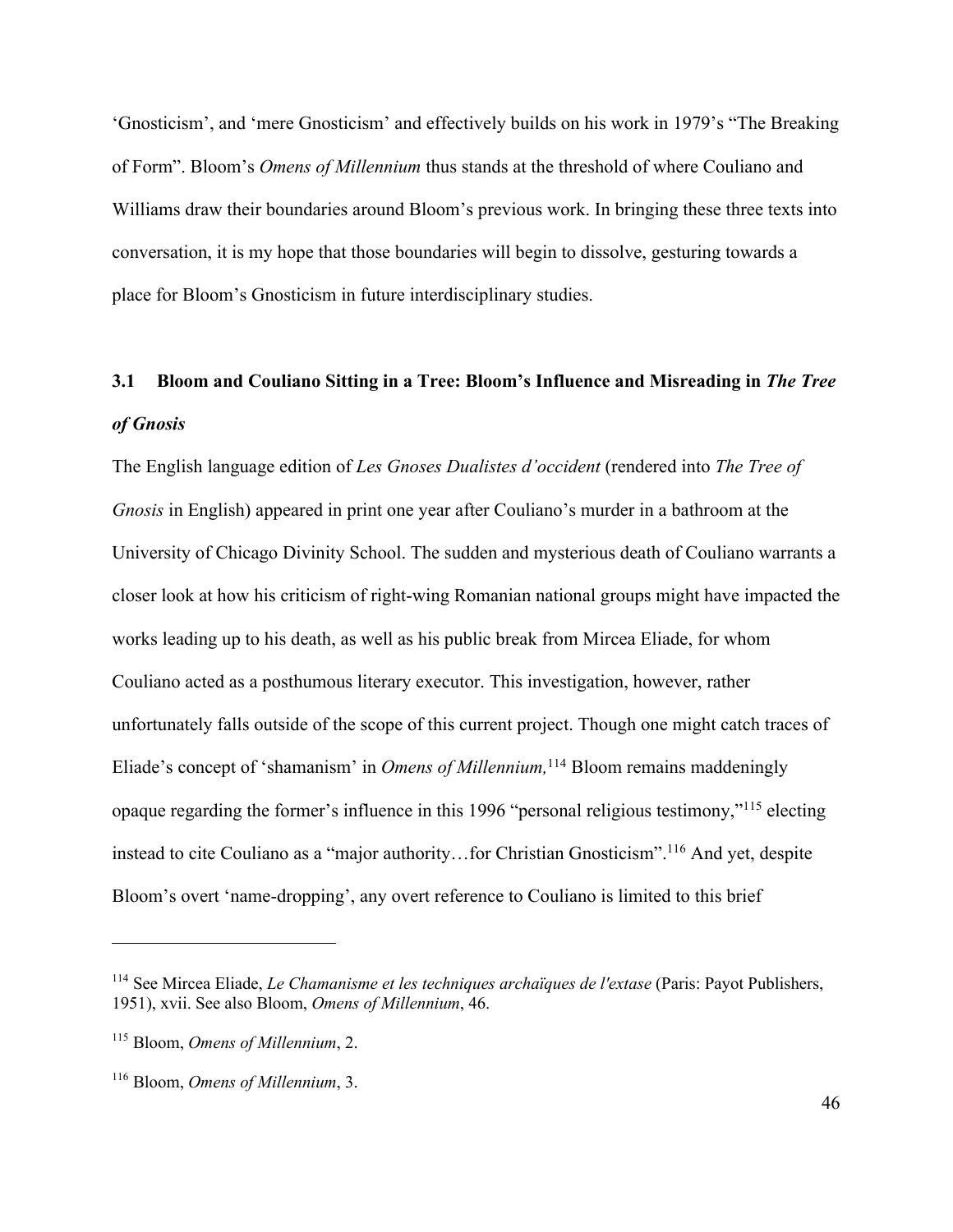introductory statement. What remains far more overt, however, is Couliano's citation of Bloom in *The Tree of Gnosis*, a fact that does not escape Bloom, who, venturing out of Yale's English department, dares to trespass upon the field of Religious Studies. The cover of the 1992 English translation of *The Tree of Gnosis* is stamped with Bloom's approval, front-and-centre for all to see. Praising *The Tree of Gnosis*, the literary critic states that it is "A profound study of Western religious dualism: an immensely learned chronicle of Gnosis and the varieties of Gnosticism."117 Cited as the "author of *The Book of J*",<sup>118</sup> Bloom cements his place as an interloper in the field, as his quote sits parallel to the author's name, found in only a slightly larger font at the bottom of the cover. The book cover, thus functions as a microcosm, where the title, as a representation of the content, is sandwiched between two figures whose ideas frame the text. The eye may be drawn to the title and its accompanying visuals first, however, there is no escaping the two scholars who frame the discourse that ensues – Bloom and Couliano.

This relationship, however, works both ways. As mentioned, Bloom does not shy away from crediting Couliano as one of the "major authorities" in his 1996 *Omens of Millennium*, nor should his brief statement adorning the top of Couliano's cover be thrown out as a callous intervention in a field wherein he does not officially belong. In the midst of praising Couliano, Bloom tips his hand when he writes "an immensely learned chronicle of *Gnosis* and the *varieties* 

<sup>117</sup> See the cover of 1992's *The Tree of Gnosis*.

<sup>118</sup> Note, Bloom was not the "author" of *The Book of J*, rather the "interpreter". *The Book of J* is not a unique academic monograph, rather a translation and commentary of purported "J" tradition in the Hebrew Bible, stitched together in a single volume. In his introductory comments, Bloom himself states that "an unknown author" composed the work, and that "Scholarship, however deeply grounded, can reach no agreement upon the dating of what I am calling the Book of J, or upon its surviving dimensions, or even upon whether it ever had an independent existence at all." See Harold Bloom and David Rosenberg (trans.), *The Book of J* (New York: Grove Weidenfeld, 1990), 9.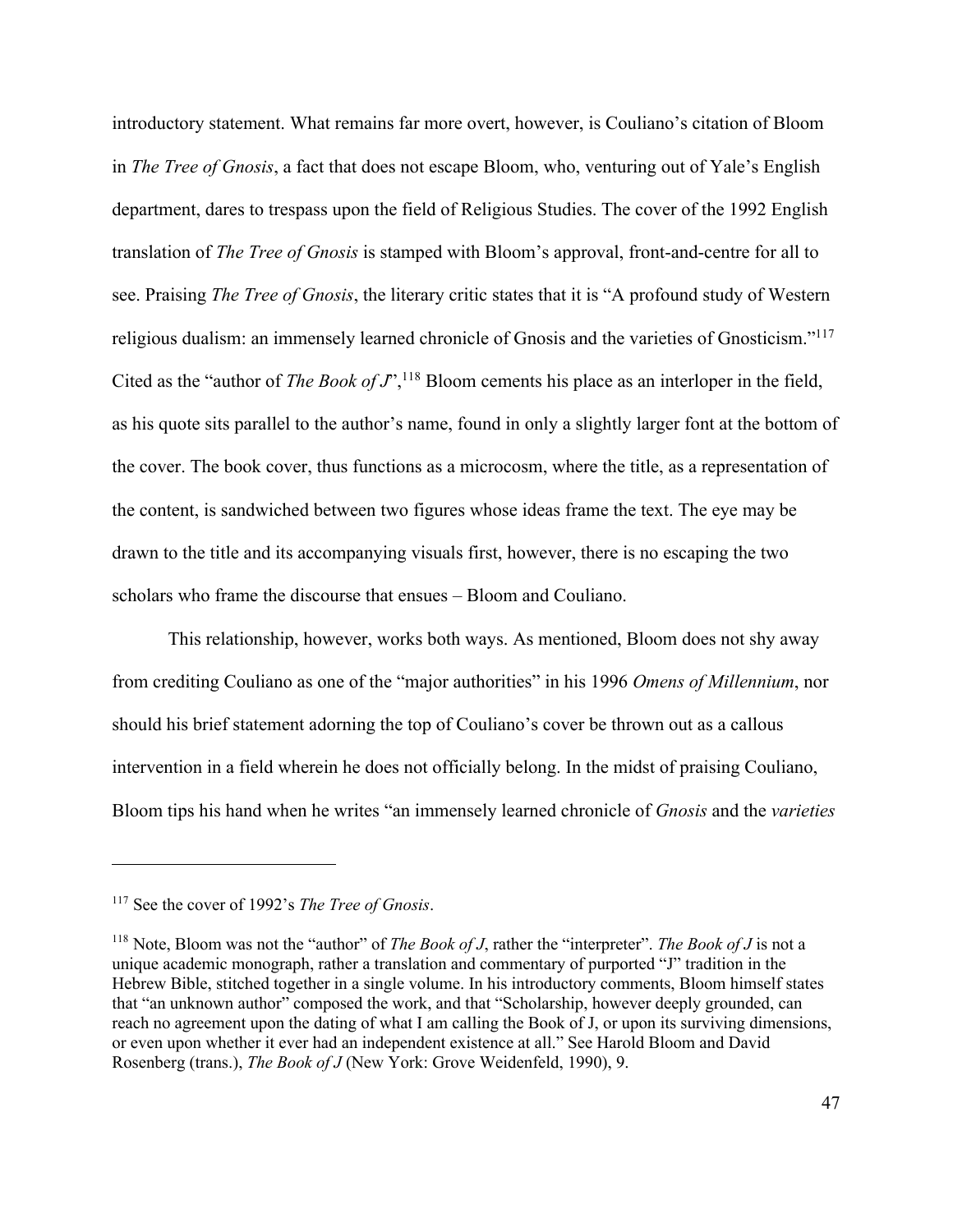*of Gnosticism.*"119 Already, before the publication of *Omens*, Bloom is preoccupied with the distinction between "Gnosis" and "Gnosticism", even going so far as to state that there are indeed "varieties" of so-called "Gnosticism". Couliano, then, acts as more than a "major authority" for Bloom, he becomes a Bloomian *influence*, whose work triggers Bloom to work out the anxieties regarding the variations on Gnosticism; an anxiety, it seems, that Bloom did not successfully conquer in his earlier *The Flight to Lucifer* in 1979*.* Nonetheless, a brief comment made in the midst of a book review might not be the space in which to work out major anxieties regarding influence and Bloom's *Omens of Millennium* fills that gap, offering the distinction between "Gnosis" and "mere Gnosticism" as a way out of the vicissitudes of the slippery term and category of "Gnosticism". How Bloom works this out in the course of *Omens* will be addressed more precisely below.

It is to Couliano that I turn to now, addressing his use of Bloom in *The Tree of Gnosis* in order to fill out the contours of the two scholars' reciprocal relationship. As mentioned in the introduction to this section, Couliano's application and interpretation of Bloom might best be characterized as a 'failure', wherein it is the cherry-picked aspects of Bloom's Gnosticism that tell us the most about how Couliano has received and built upon the literary critic's work. Remarkably, Couliano reads Bloom as a "great observer of dualism,"120 gesturing towards Bloom's confession that to misread, one must transcend the common and proffer an uncommon reading in order to circumvent the influence of a precursor.<sup>121</sup> Thus, Bloomian dualism takes the

<sup>119</sup> See the cover of 1992's *The Tree of Gnosis*, emphasis mine.

<sup>120</sup> Couliano, *The Tree of Gnosis*, 24.

<sup>&</sup>lt;sup>121</sup> See Chapter 2 above.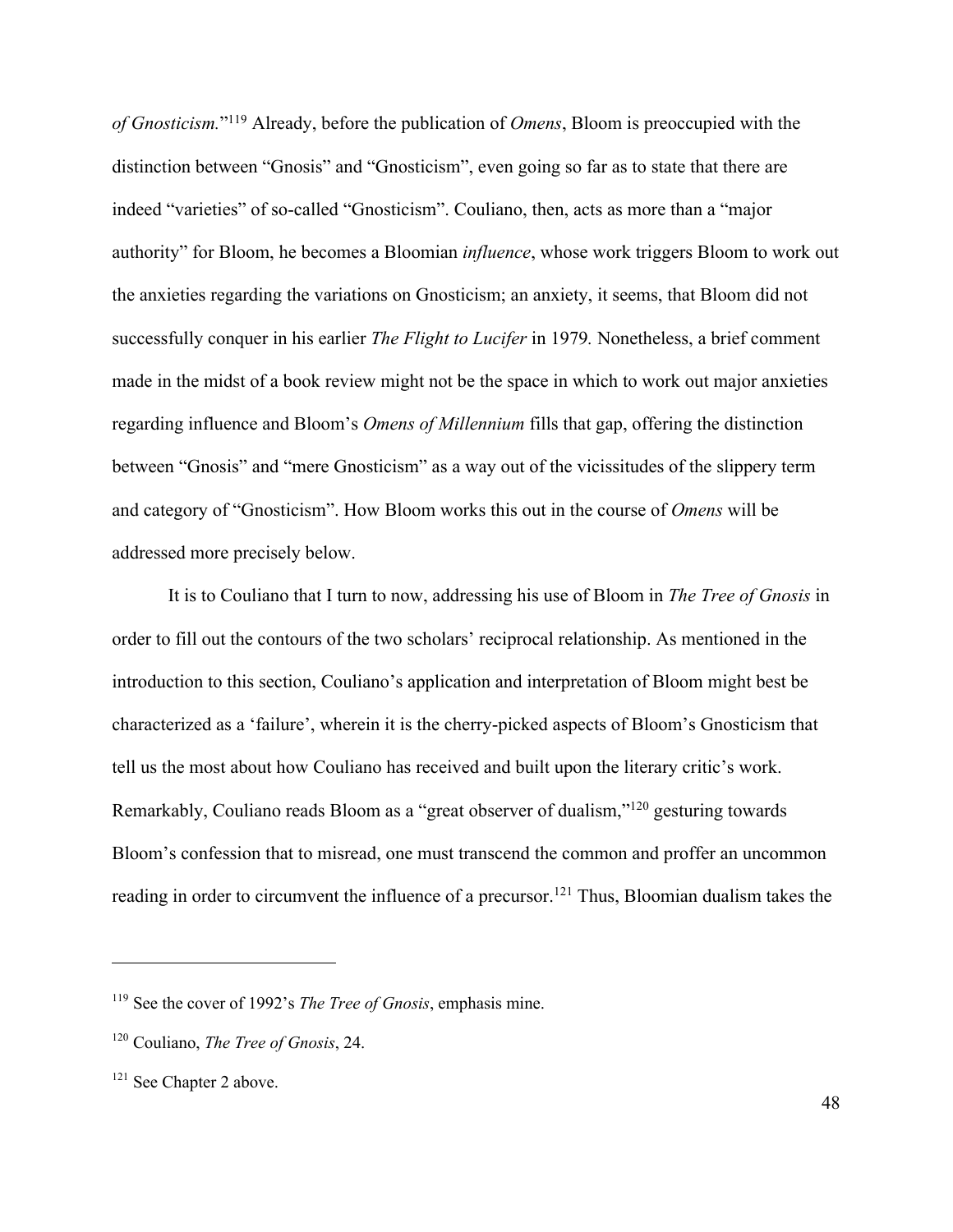form of a severe juxtaposition between an elite misreader and his 'common' counterpart, whose reading Bloom has zero interest in pursuing any further.<sup>122</sup> It is the strong reader who is graced by Bloom's 'great' observation, though it is fascinating that Couliano does not seem interested in parsing out the elitist implications of Bloom's dualism, opting instead to situate Bloom's dualism in apposition to his own remarks on dualism as "a device serving theodicy, which is the attempt to reconcile the existence of a good Creator with the patent imperfections of the world and of human existence."<sup>123</sup> This particularly theodicy-minded definition of dualism represents a distillation of the presence of two God-figures in many Gnostic creation myths, a trope that Couliano argues is an attempt to circumvent the paradox of evil presence in a God who is viewed as wholly benevolent.

The preoccupation with locating the source of evil leads Couliano to the Gnostics, who split the aspects of 'good' and 'evil' between two creator-figures: one spiritual, immortal, and irreproachable, the other, ignorant, corrupt, and injurious. Couliano's approach in locating the mythology underlying Gnosticism takes what might be called a 'high' structuralist approach, referring back to interlocking Levi-Straussian systems of meaning that coalesce to form a coherent Gnostic mythology. Couliano himself admits this, writing,

Some may object after reading this book that it does not actually go much beyond the methodology of structuralism, in so far as its greatest achievement can be said to consist in showing that the ideas

<sup>122</sup> Harold Bloom, *How to Read and Why* (New York: Scribner, 2001), 34.

<sup>123</sup> Couliano, *The Tree of Gnosis*, 23.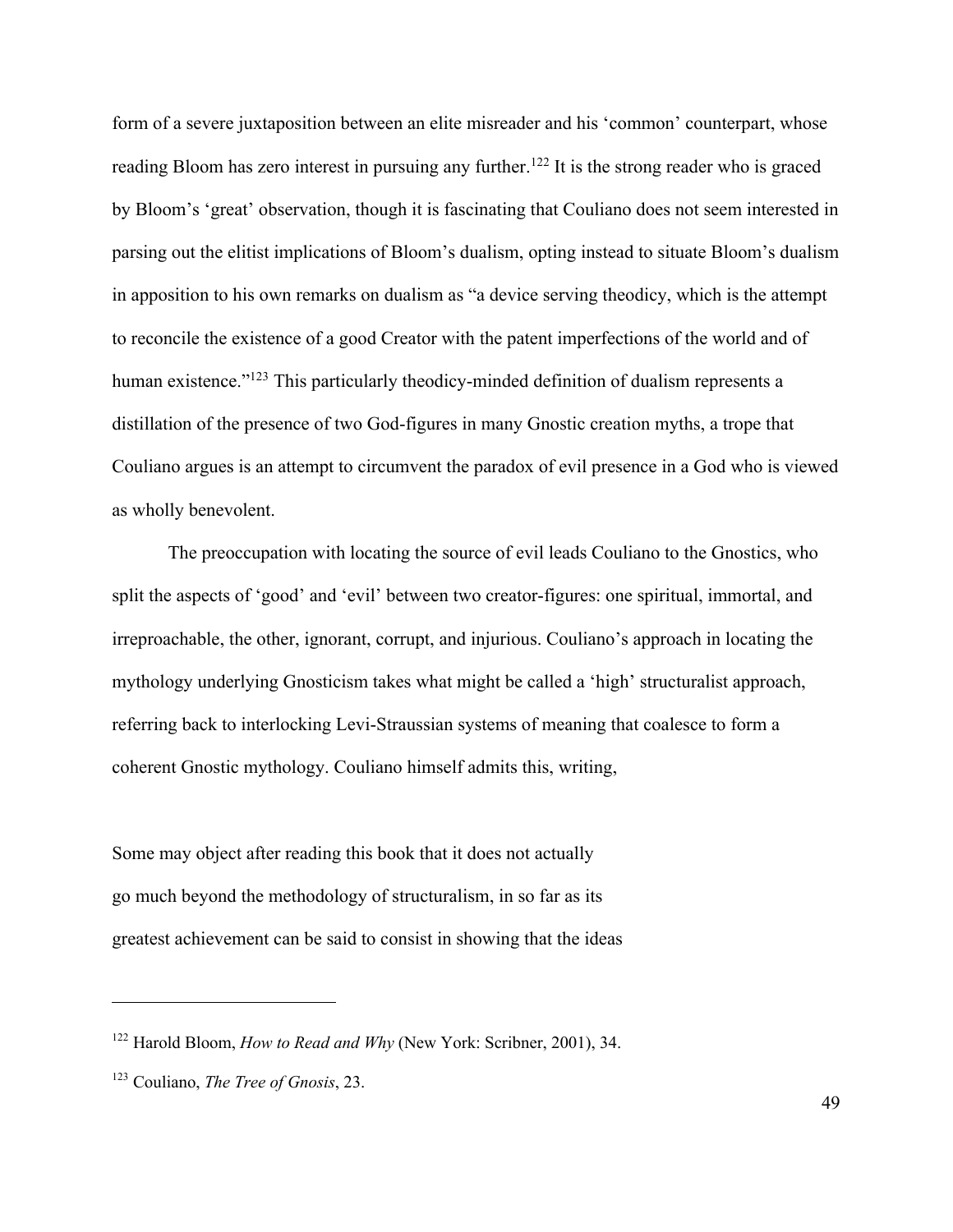of different trends of dualistic Gnosis – from Gnosticism to the Cathars to the Romantic poets and the XXth-century philosophers and biologists – hold together by virtue of belonging *to the same system*, generated by similar premises.124

Couliano's project is one of uncovering these 'same systems' and 'similar premises', in short, a universalizing project, wherein one of the most significant premises is that a text exerts an autonomous authority based on its very participation in the homogenous systems to which it belongs. This assumption is a convenient one, given that many of the texts found in the Nag Hammadi codices have no clear author from whom to trace that self-same authority.

The implicit privileging of the text in Couliano, over and against the historical context, the reader, and the perceived tradition of authorship or composition clarifies an issue also present in Bloom. The anxiety of influence assumes that there is a tradition of authors and interpreters, or a precursor and a poet, each engaged in a literary *agon* as one attempts to usurp the position of the former. In this sense, Bloom's heuristic would seem to favour the authority of the writer/author, and yet, in the absence of clear authorship, Gnostic texts for Bloom continue to follow along this trajectory, even serving as a "necessary model for any contemporary theory of influence as being a creative misunderstanding."<sup>125</sup> Thus, in the absence of any clear author, in Couliano's reading of Bloom it is the text that asserts authority in the system, a system

<sup>124</sup> Couliano, *The Tree of Gnosis*, xi. Emphasis original.

<sup>125</sup> Harold Bloom, *Kabbalah and Criticism* (New York, Continuum, 1975), 62. This quote also appears as an epigraph at the beginning of Couliano's fourth chapter in *The Tree of Gnosis*.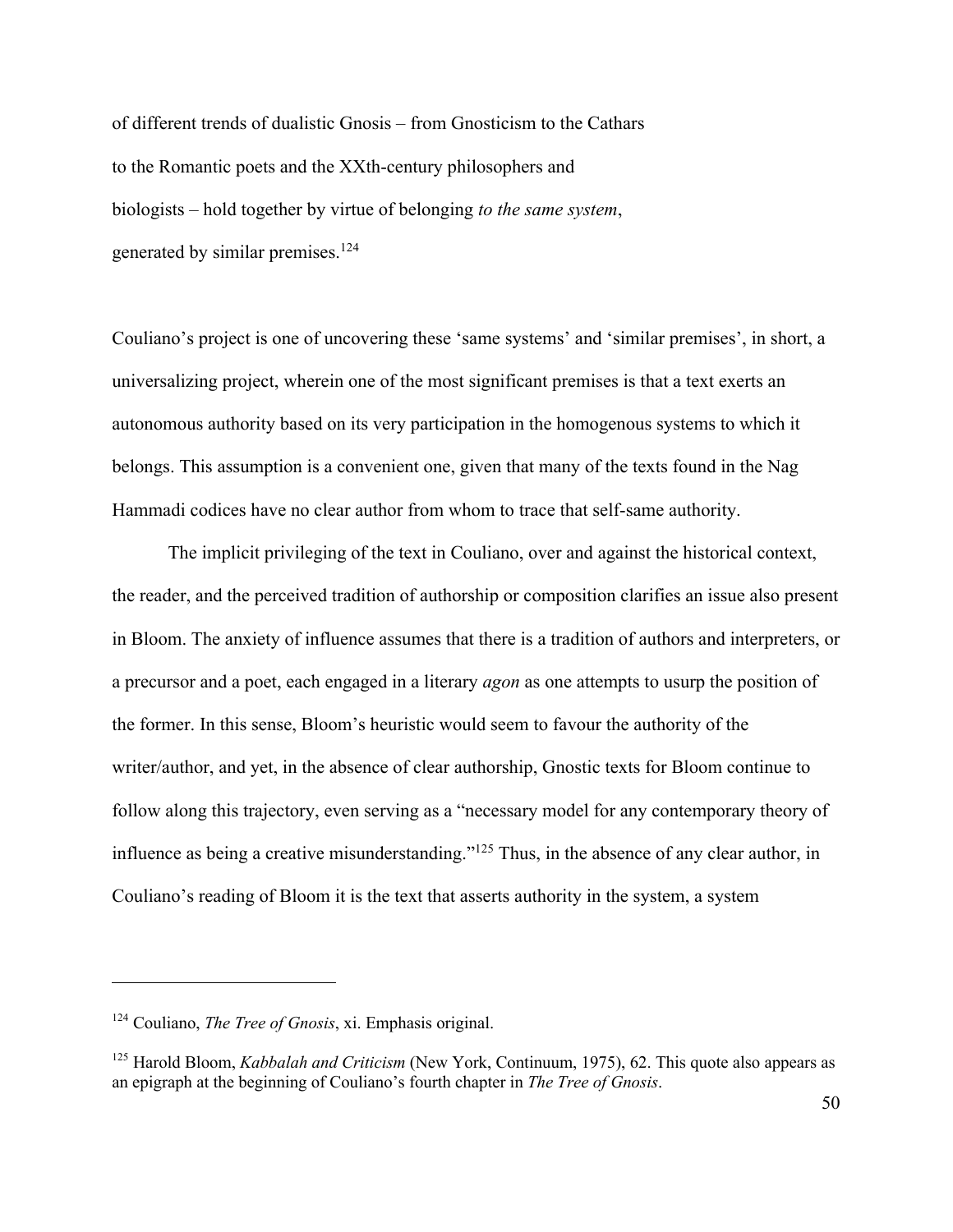generative of its own tradition based on the anxieties and influence of previous textual traditions. As such, Couliano situates Bloom in a conundrum of his own making, where a text is necessarily imbued with the most authority in the triadic struggle waged amongst the vying contenders of reader, author, and text. This underlying but significant aspect of Bloom's methodology is rather ironically clarified by Couliano's cherry-picking of Bloomian theory as a way to venture forth in his structuralist mode. Throughout *The Tree of Gnosis*, Couliano sprinkles in bits of Bloom as best suited for his argument, as in this particular laudatory moment:

It is interesting to note that a historian and theorist of literature like Harold Bloom understood better than any other scholar the generative processes of Gnosticism…Indeed, Gnosticism is Platonic hermeneutics so suspicious of tradition that it is willing to break though the borders of tradition, any tradition, including its own. Conversely, regarded through the lens of tradition, any tradition, it appears as 'misprision'.126

Beyond the rather peculiar reference to Bloom as a 'historian', especially given Bloom's antihistorical bent throughout his work, Couliano reads Bloom in the vein of structuralist epistemology, wherein uniform traditions, or cohesive systems of symbols, tropes, and

<sup>126</sup> Couliano, *The Tree of Gnosis*, 125. Note, in Bloomian theory, the terms "misreading" and "misprision" represent the same phenomenon of subversive interpretation. Bloom himself was never clear on why he opted for the former in texts like *The Anxiety of Influence*, *Omens of Millennium,* and "The Breaking of Form", and the latter in texts such as *Kabbalah and Criticism*. Couliano quotes heavily from *Kabbalah* and is thus using "misprision" in lieu of "misreading".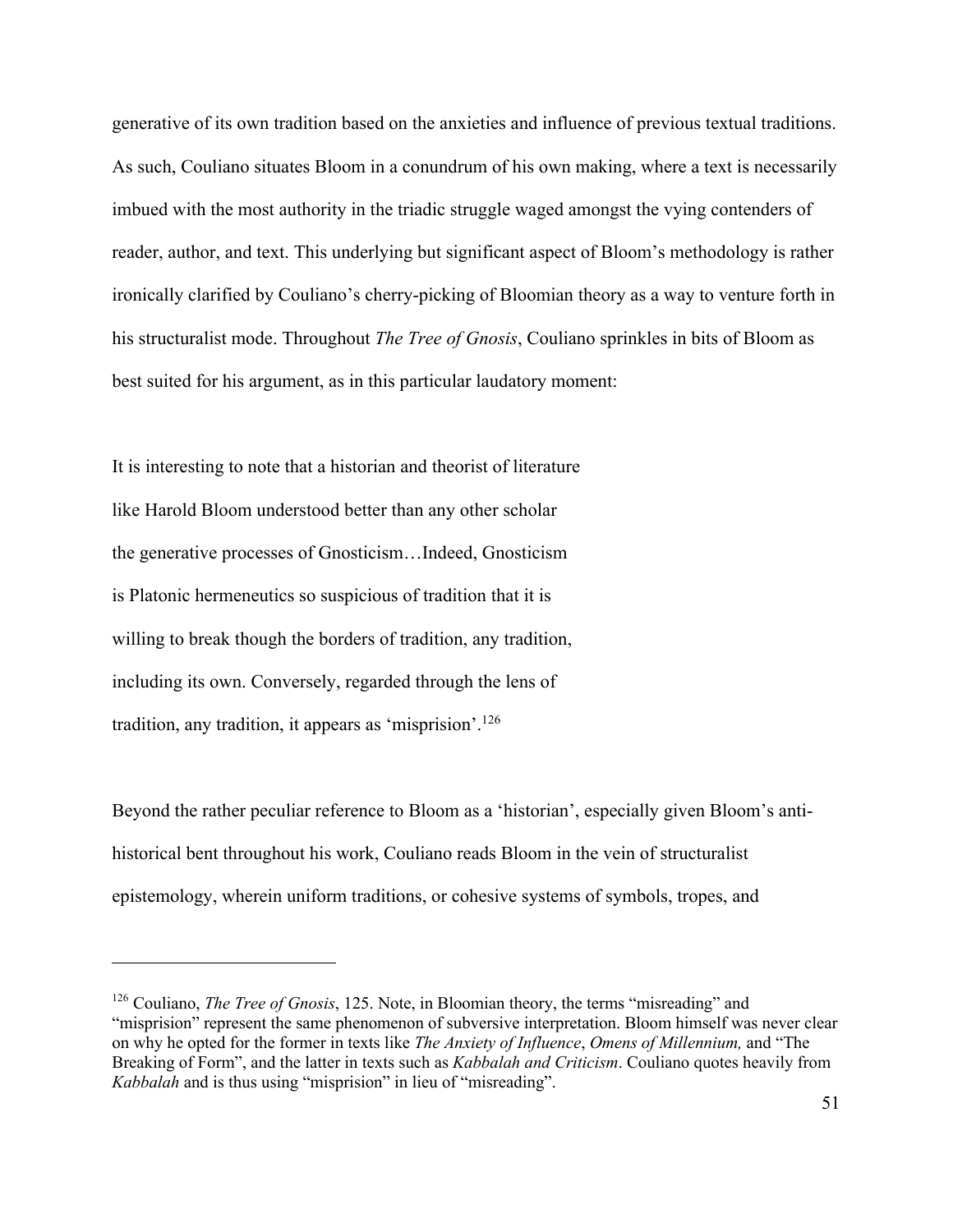metaphors, generate and are generated by the text as authority. In other words, the text contains within it the key to unlocking the tradition of which it is a part, all while remaining folded within that very tradition. Just as the text exerts the highest authority in Couliano's system, so too does it in Bloom. Couliano thus *mis*reads Bloom into his structuralist system. The implicit misreading inherent in Couliano is ultimately one of failure, as it does not take into account Bloom's key distinction that "there are *no* texts, but only interpretations."127 As cosily as Bloom's misreading fits into Couliano's structuralist paradigm, what Couliano's work *fails* to take into account is that for Bloom, the text may inform the tradition, but the interpretation *governs* it. For Bloom, it is the poet, the reader, the critic whose interpretation informs how a tradition is perceived and how a given work might be misread against another. Thus, the absence of any clear author that so preoccupies Couliano's analysis of "Gnosticism" does not hinder Bloom's own Gnostic method, as it is the *interpreter* that consolidates the authoritative position. Couliano, though somewhat misleading in his use and transposition of Bloomian theory in *The Tree of Gnosis*, represents a unique moment of failure, the gaps of which proffer further insight into the rhetoric of authority underwriting Bloom's Gnosticism as a methodology. Couliano, however, is not alone in his failure.

#### **3.2 Considering Bloom Alongside Michael Williams's Biblical Demiurgical Typology**

In the final years of the  $20<sup>th</sup>$  century, the question of whether the term "Gnosticism" was a useful heuristic category to describe the now published and translated texts of the Nag Hammadi library reared its head and rested itself upon discourse in early Christian studies. A major proponent for

<sup>127</sup> Bloom et al., *Deconstruction and Criticism*, 7.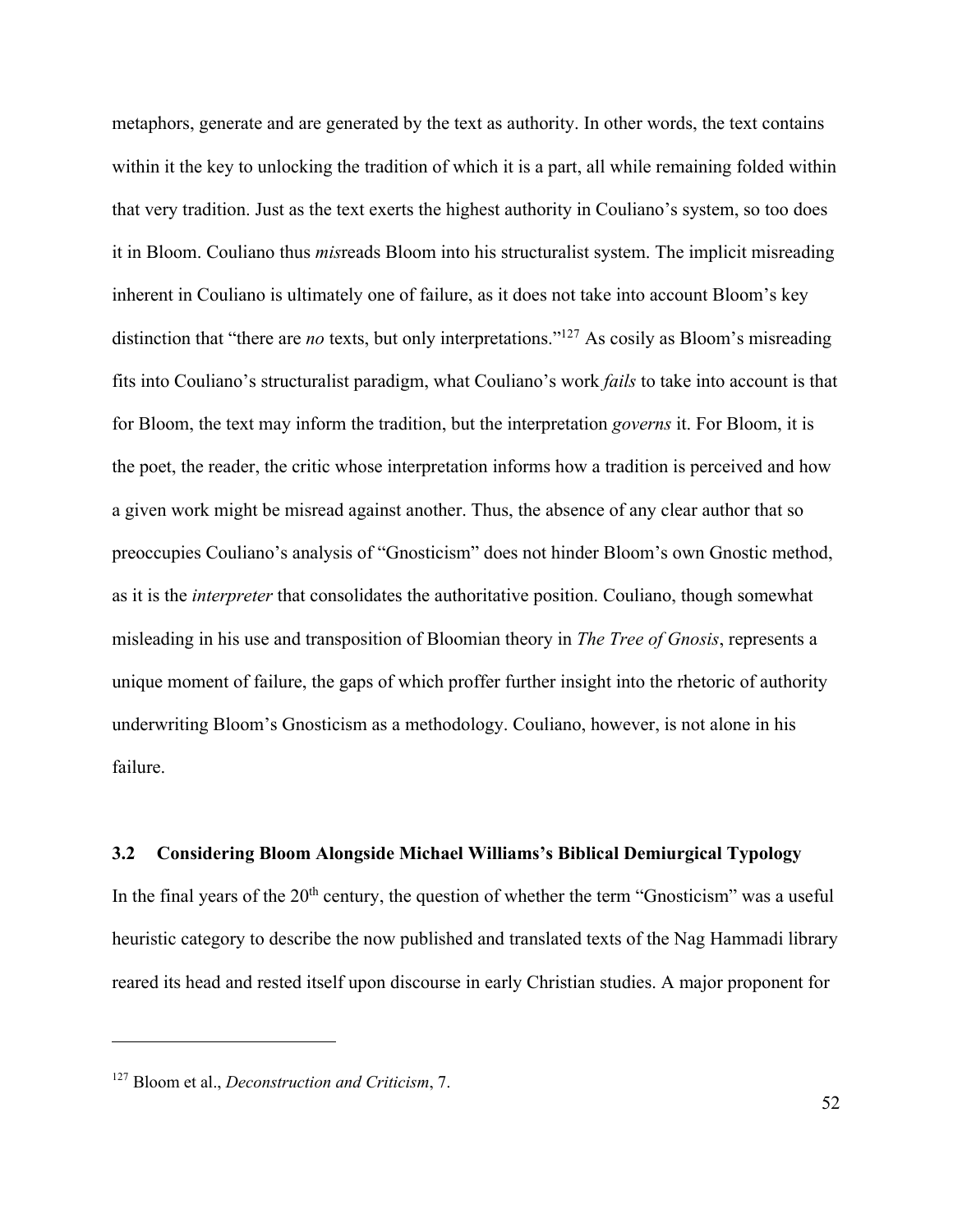its dismantlement was Michael Williams, whose *Rethinking Gnosticism: An Argument for Dismantling a Dubious Category* appeared in print in 1996. Here Williams argued that the category of "Gnosticism"128 had little-to-no future in early Christian scholarship, due to the diverse strains of thought present in numerous texts and discernable so-called Gnostic movements.129 In very fact, fictionalized Bloomian conflicts amongst the Manichees, Sethians, Marcionites, and Mandaeans on the planet Lucifer, are echoed here, though Williams is more careful in his analysis, electing to replace Bloom's anxious imaginary approach with a decidedly more careful historical textual analysis. By the end of *Rethinking Gnosticism,* Williams calls for the dismantlement and disuse of the category "Gnosticism", advocating for the alternative category "biblical demiurgical", which according to him can be "fairly clearly defined."130 Biblical demiurgical sources, then, would include those that "make a distinction between the creator(s) and controllers of the material world and the most transcendent divine being", and whose source material for doing so "made use of Jewish or Christian scriptural traditions."<sup>131</sup> Williams admits that his biblical demiurgical category would admit many of the texts now called "Gnostic" because they also "happen to contain or assume some biblical demiurgical myth,"<sup>132</sup>, but makes clear that his new category "cuts free" the baggage surrounding the old category of

<sup>&</sup>lt;sup>128</sup> See note 19 above.

 $129$  Williams is careful to distinguish between the term "Gnosticism" and the category "Gnosticism", arguing that "the problem is deeper than simply the word 'gnosticism'. It is not a mere choice of terminology but the category itself that needs rethinking and, I believe, replacement." See Williams, *Rethinking Gnosticism*, 3, 263.

<sup>130</sup> Williams, *Rethinking Gnosticism*, 265.

<sup>131</sup> Williams, *Rethinking Gnosticism*, 265.

<sup>132</sup> Williams, *Rethinking Gnosticism*, 265.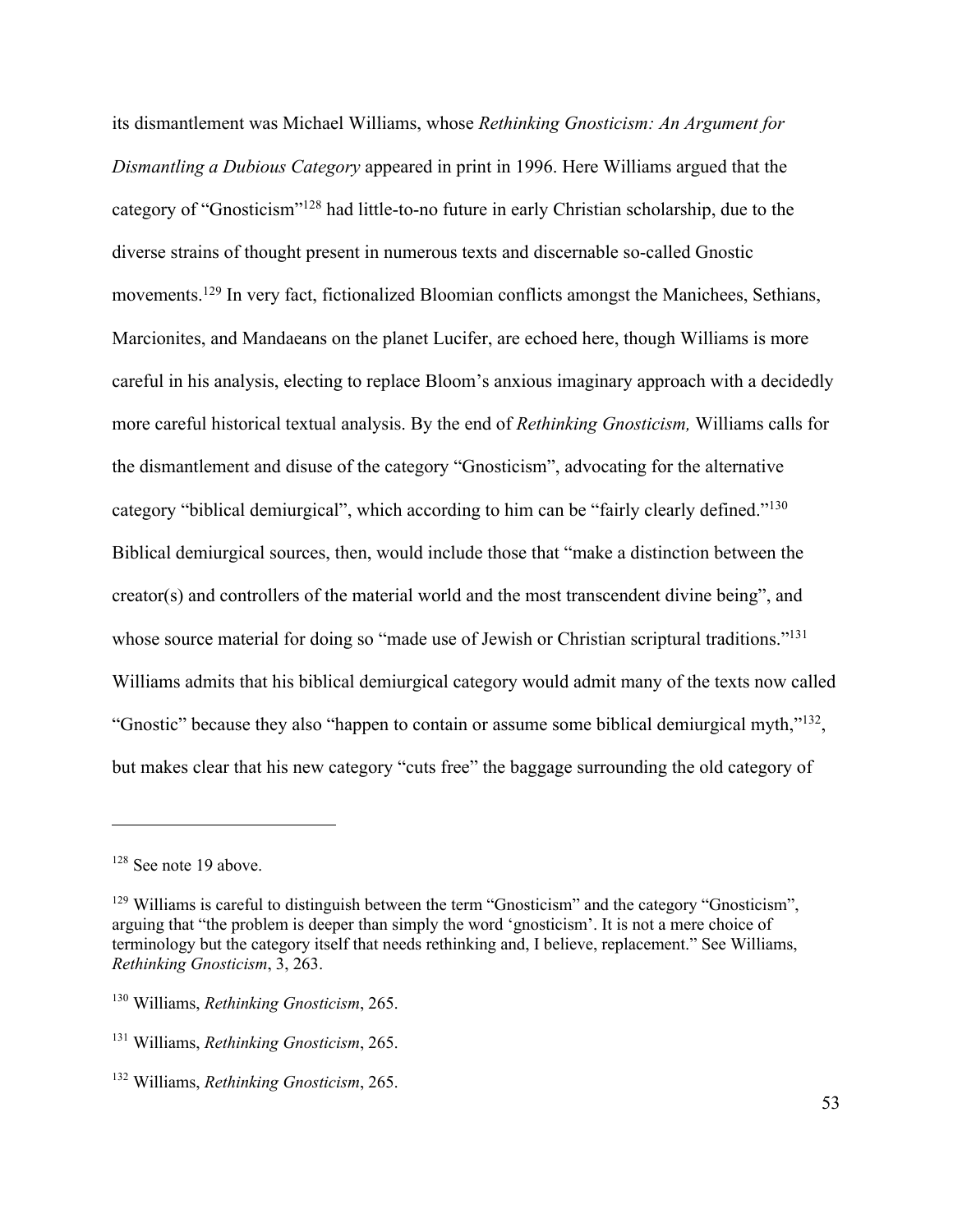"Gnosticism".133 The critique found in David Brakke's review of Williams charges that Williams is simply replacing one problematic category with another, newer, shinier synonym is a useful one, though it should not obscure another facet of Williams's argument, namely, the active methodological process inherent in his approach.

Adding to his proposal for the adoption of the category biblical demiurgical, Williams states that "the category 'biblical demiurgical' would certainly not involve the assumption that we are speaking of a single 'religion', but would rather be a simple typology for organizing several religious innovations and new religious movements."<sup>134</sup> It is in this concept of typology, I argue, wherein one can see the spectre of Bloom.

Bloom makes only a brief appearance in Williams's text, and it is only as a secondary referent in order to clarify the contours of Ioan Couliano's *The Tree of Gnosis*. Where Bloom's voice booms in Couliano, it is significantly muted in Williams, who even critiques Couliano for evoking the "misleading formulations" of the literary critic.<sup>135</sup> And yet, Williams's typology has more in common with Bloom than the scholar might indeed have recognized. Returning to Williams's alternative 'biblical demiurgical' category, what is striking about the way he outlines it is that it correlates quite well with Bloom's active Gnosticism as a mode of interpretation approach, as outlined in "The Breaking of Form."136

<sup>133</sup> Williams, *Rethinking Gnosticism*, 265.

<sup>134</sup> Williams, *Rethinking Gnosticism*, 265-66.

<sup>&</sup>lt;sup>135</sup> Williams's critique of Couliano in full reads: "Culianu would have done better to avoid the misleading formulations altogether since in the end they really have no justification but are a residue of the very menu of clichés about 'gnosticism' that Culianu was in his own way criticizing and seeking to avoid." See Williams, *Rethinking Gnosticism,* 57.

<sup>136</sup> Bloom et al., *Deconstruction and Criticism*, 6-7.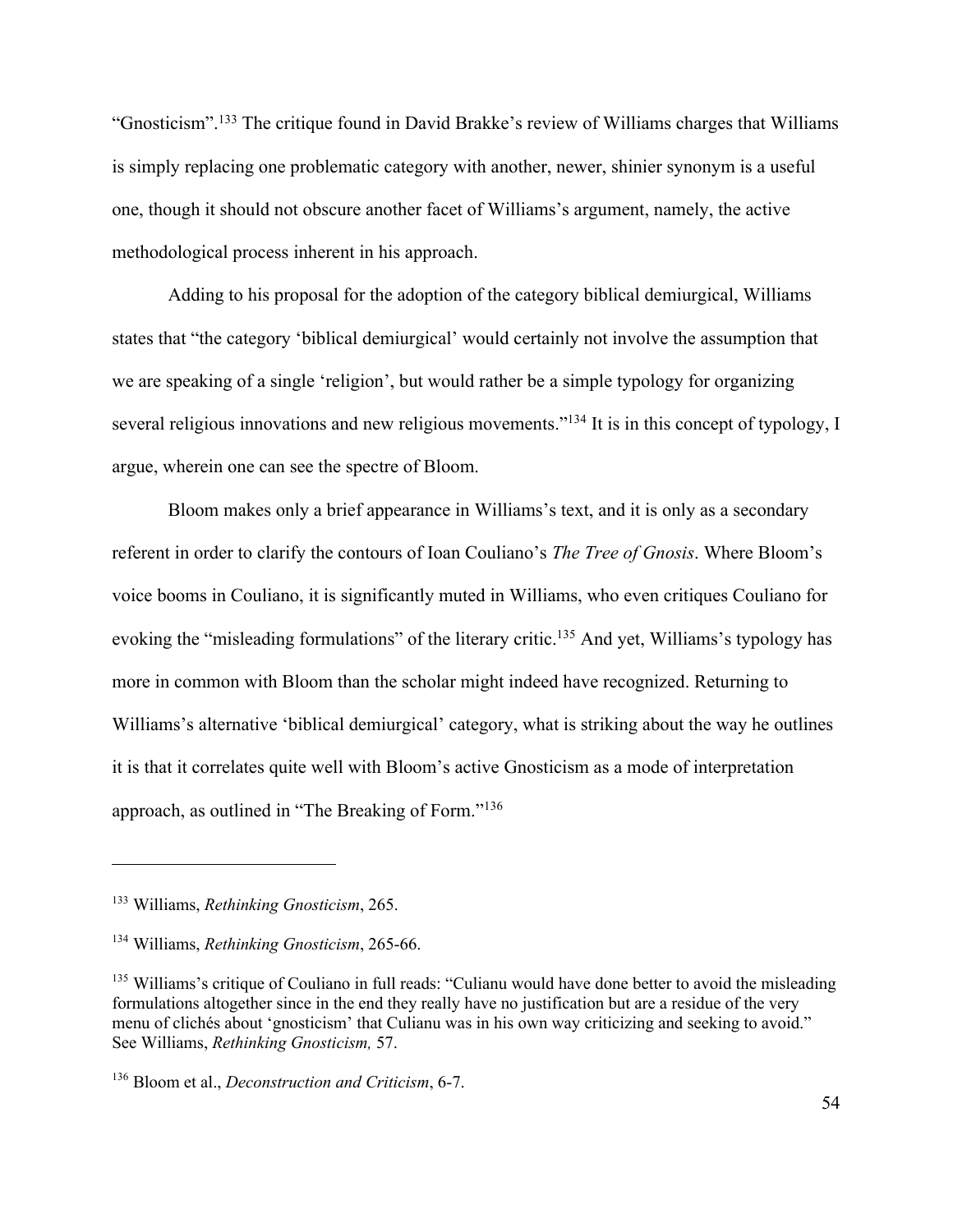Recall that for Bloom, Gnosticism is a transgressive and aggressive misreading of tropes found in authoritative texts, where the transgressive facet of this misreading is a swerve away from the tropes present in a precursor or influencing text that is deemed *heretical*. <sup>137</sup> Misreading here involves active interpretation of the precursor text, where tropes are re-inscribed with new meaning in order to assuage the poet/author's anxieties about the influence of their precursor. For Bloom, Gnosticism is the paradigm of the misreading process, and represents an active interpretative process that can be traced in texts such as *The Gospel of Truth* and *The Apocryphon of John*, texts that Bloom himself *mis*reads and integrates into early theoretical texts such as *The Anxiety of Influence* and "The Breaking of Form." Williams's 'biblical demiurgical' typology bears a striking similarity to Bloom's formulation in that a major trope, "the distinction between the creator(s) and controllers of the material world and the most transcendent divine being" is influenced by precursor "Jewish or Christian scriptural traditions". In this sense, what is described as a typological process in Williams is analogous to a Bloomian *mis*reading, where tropes are interpreted and re-inscribed in an attempt to differentiate a 'biblical demiurgical' text from precursor texts such as Genesis, the Gospel of John, and certain Pauline epistles. As such, Williams's attempt to replace the category "Gnosticism" with the alternatively-named 'biblical demiurgical' only pours new wine into old wineskins, as he does not clearly distinguish between 'biblical demiurgical' as a category *and* as a mode of interpretation. It is the latter that really liberates Williams from the critique that he has only provided a temporary patch on an issue that

<sup>137</sup> Bloom et al., *Deconstruction and Criticism*, 6-7.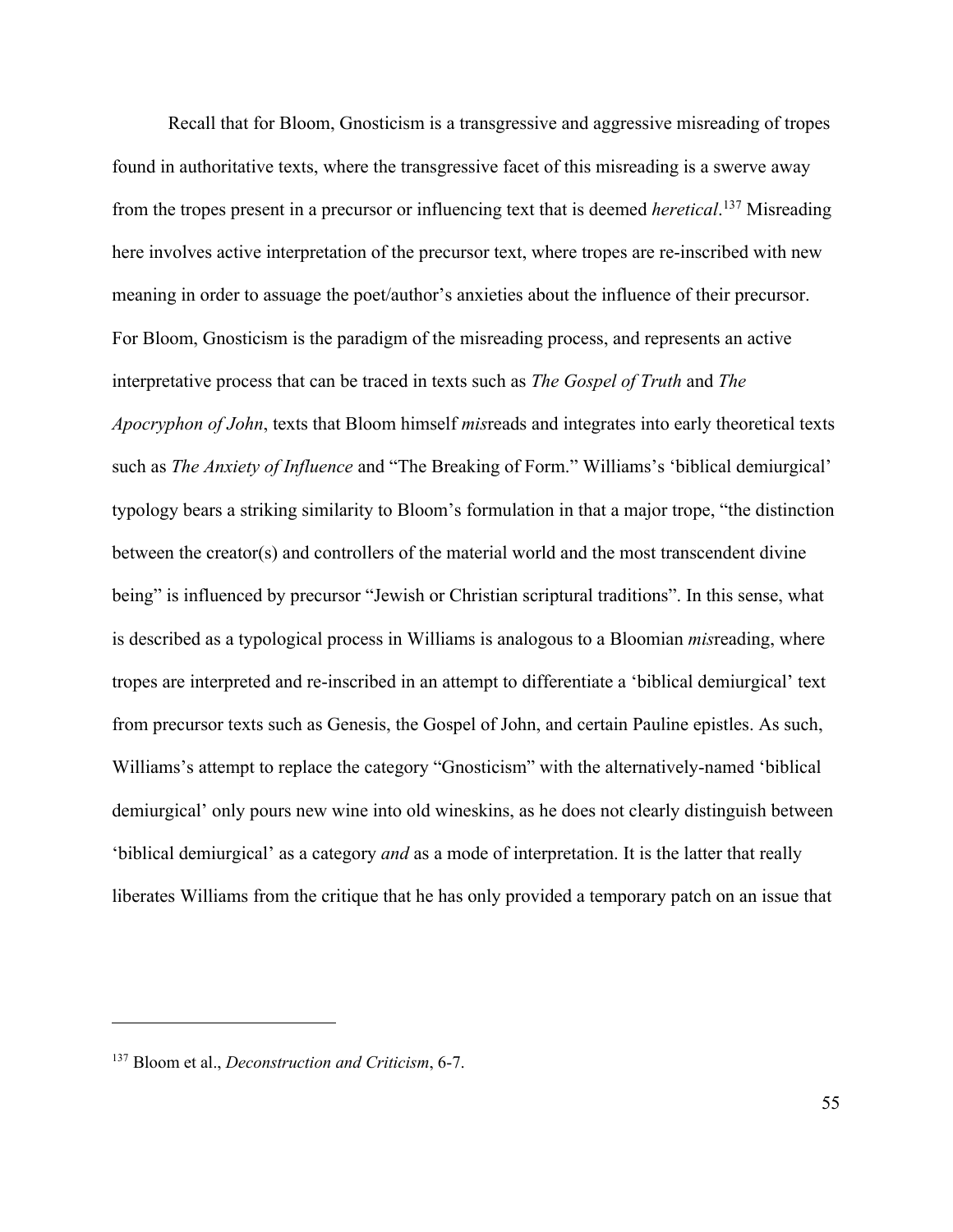continues to seep into studies on so-called Gnostic texts.<sup>138</sup> Though not consciously invoked, Harold Bloom's Gnosticism as a mode of interpretation haunts Williams's typology and while Bloom himself is by no means a benevolent apparition, there is something distinctively useful in his proposal of Gnosticism as a mode of interpretation. Reading Bloom in apposition to Williams indicates that there is no need to shift away from the word "Gnosticism", but rather a distinct need to shift the *conceptualization* thereof. Often encased in scare quotes in order to distinguish its tentative feature as a term that is problematic, "Gnosticism" might find liberation from these syntactic confines in Bloom's Gnosticism, which as a mode of interpretation does not work as a label, a category, or a designation, but rather a procedural, active process – a way of reading, rather than an anachronistic cohesive cognomen for what are agreed upon as being distinctive early Christian movements.

## **3.3 Misreading Omens: Bloom's Journey to the Distinction Between Gnosis and**

#### **Gnosticism**

Not to be outdone, in the same year that Williams published *Rethinking Gnosticism,* Bloom's *Omens of Millennium* appeared on bookshelves all over North America. The full title of the 1996 text is worth stating, as *Omens of Millennium: The Gnosis of Angels, Dreams, and Resurrection* is Bloom's only academic monograph to include the term "Gnosis" in the title. A bizarre text, it is best summarized by Bloom himself when he writes, "this book, though informed by

 $138$  David Brakke, in his review of Williams puts it rather more poetically when he writes, "A veritable 'tree of biblical demiurgical traditions' appears as formidably overgrown as any 'tree of gnosis' cultivated by other scholars," before adding, "What is needed is pruning,". See David Brakke, "Review of *Rethinking 'Gnosticism: An Argument for Dismantling a Dubious Category,'*" *Church History* 67, no.1 (1998): 121, https://doi.org/10.2307/3170779.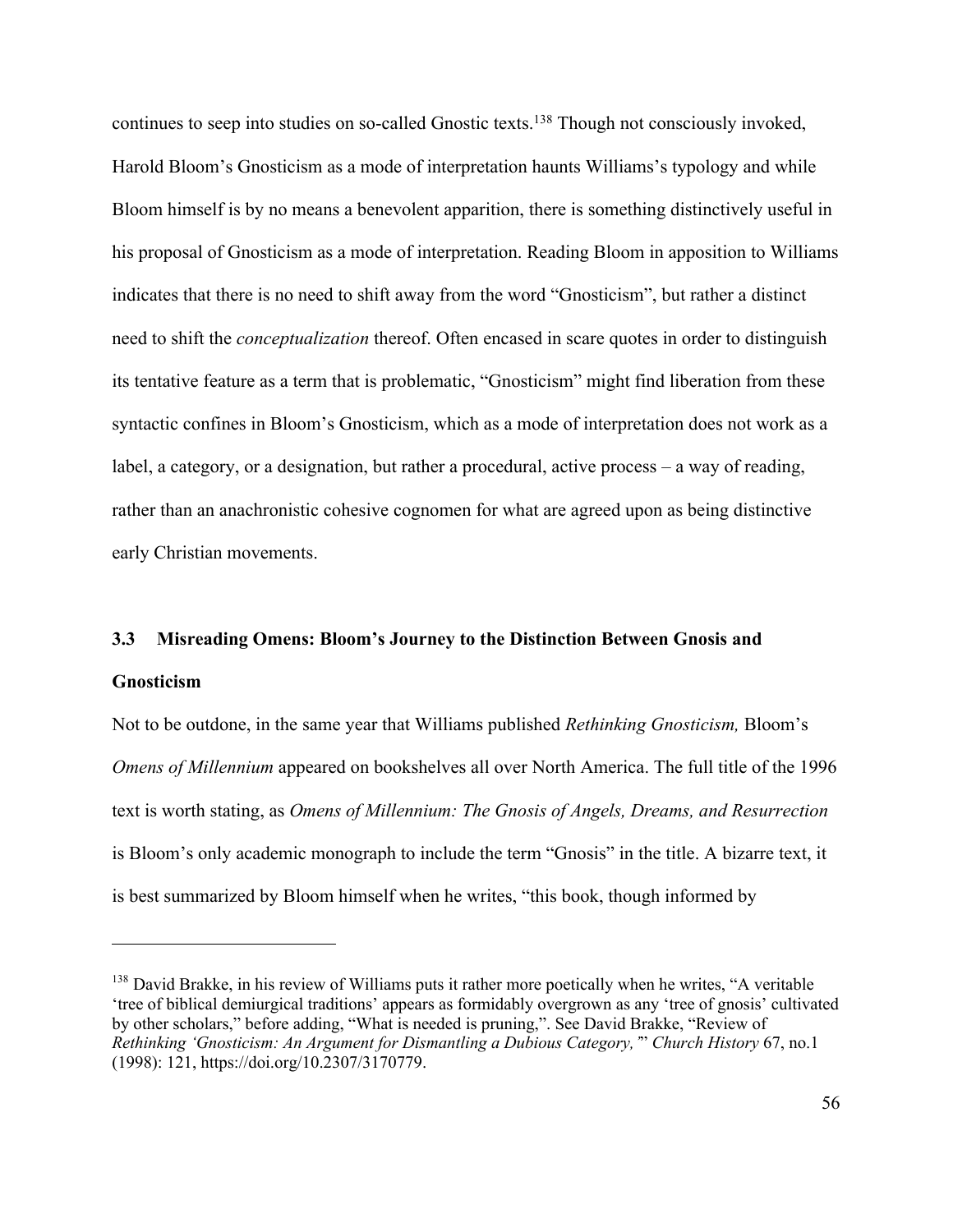scholarship, is not a scholarly work, but a personal religious testimony that reaches out to our common concerns as Millennium approaches."139 *Omens of Millennium*, "personal religious testimony"140 though it may be, is also one of the only moments within Bloom's corpus wherein the literary critic promotes what Thomas Tweed would call "a theory that [is] not only dynamic, but relational."141

Though Bloom's anxiety of influence is still readily traceable throughout the course of *Omens*, this approach seeks to counter the literary critic's troubled preoccupation with the terms 'Gnosis' and 'Gnosticism', both of which he had previously used almost synonymously and left without clarification as to their relationship to his process of 'Gnosticism as a mode of interpretation'.

Despite Bloom's stubborn adherence to the Western canon, the course Bloom charts for Gnosticism in *Omens* is decidedly more fluid, arguably cementing *Omens* as one of Bloom's most experimental and radical works. In particular, the introductory section of *Omens*, entitled, "Prelude: Self-Reliance or Mere Gnosticism" lives up to the musical metaphor that bears its namesake, as this introduction sees Bloom at his most playful, creative, and yet still firmly rooted within a tradition of anxiety and influence. In his "Prelude", Bloom cites from a slew of precursors, misreading them into his "crucial distinction between Gnosis and Gnosticism, a pragmatic difference that underlies [his] own experiential path to mere Gnosticism."142 The key

<sup>139</sup> Bloom, *Omens of Millennium*, 2.

<sup>140</sup> Bloom, *Omens of Millennium*, 2.

<sup>141</sup> Tweed, *Crossing and Dwelling*, 6.

<sup>142</sup> Bloom, *Omens of Millennium*, 21.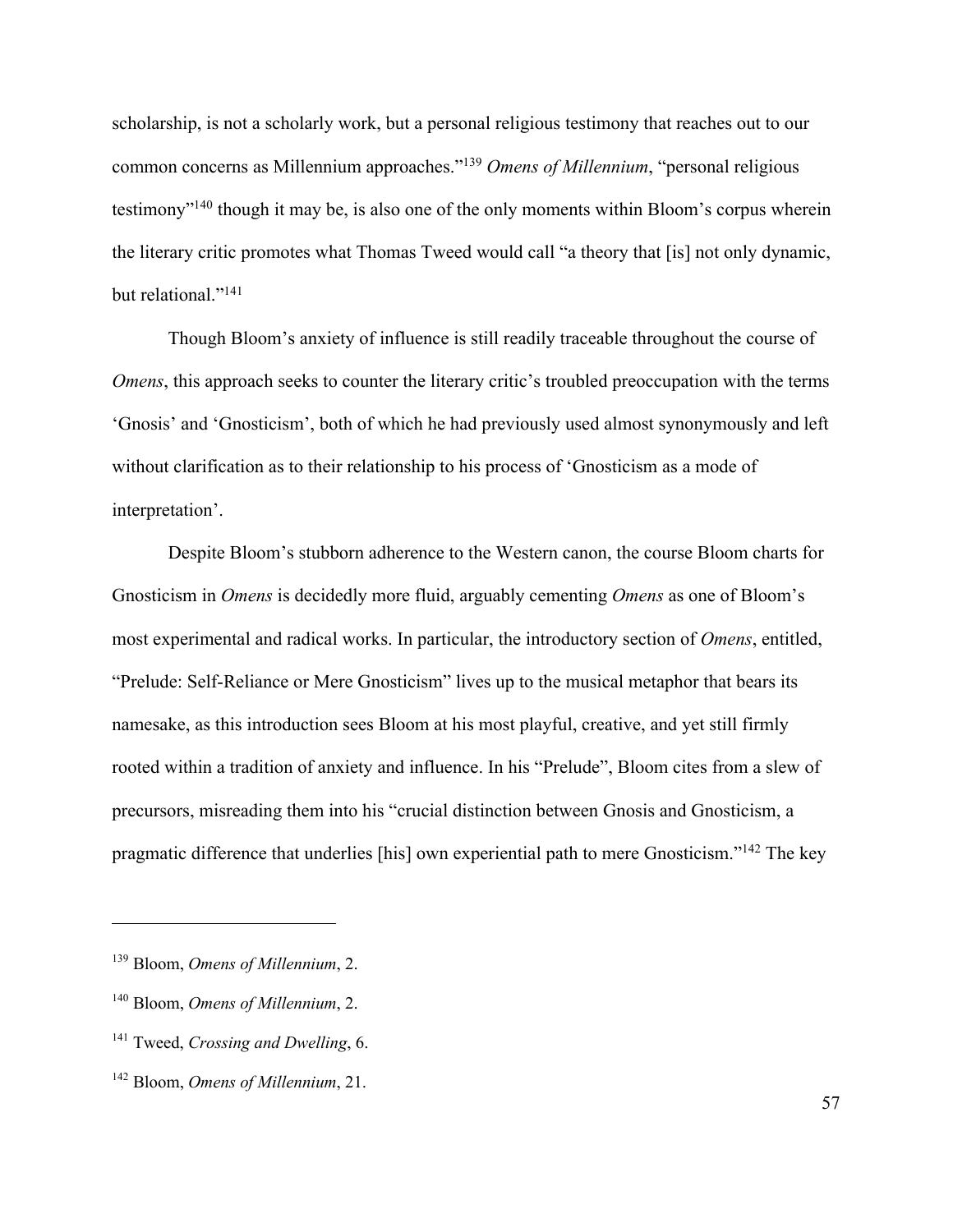word here is "experiential", which sees Bloom acknowledging that the elapsed time between this work and those studied in chapter one leads to the Tweedian supposition that "theories move too."143 How then, does Bloom's Gnosticism travel? And who informs and influences Bloom's journey in *Omens of Millennium*? The answer to these questions will begin to form a nexus from which Bloom emerges as a unique partner to the framework of typology outlined by Michael Williams. As such, the limitations of Bloom's reception in Couliano's *The Tree of Gnosis*, and the deconstructive failure to acknowledge what Bloom can do to expand and adapt Williams's typology for future Gnostic studies is supplemented by Bloom's own deconstructive failure to continue his theoretical travel in the works following *Omens of Millennium*.

As they travel through the text of *Omens,* the reader is faced with a dense amalgamation of references to Enochic literature, Catholic angelology, Eliadean shamanism, Sufisim, Kabbalah, Zoroastrianism, and the American "Gingrichian Establishment."144 The one factor uniting all of these disparate and offbeat concepts is Bloomian Gnosis, or that "which makes us free".145 Gnosis, then, is for Bloom a way of knowing, an "inward knowledge" that uplifts, redeems, and liberates, though for Bloom, all three of these processes are "at once experiential and intellectual."146 The condition that Gnosis be intellectual is no surprise given Bloom's unflinching elitism and conservativism in regards to the Western canon, a canon

<sup>143</sup> Tweed, *Crossing and Dwelling*, 9.

<sup>144</sup> Bloom, *Omens of Millennium*, 34.

<sup>145</sup> Bloom, *Omens of Millennium*, 235.

<sup>146</sup> Bloom, *Omens of Millennium*, 238.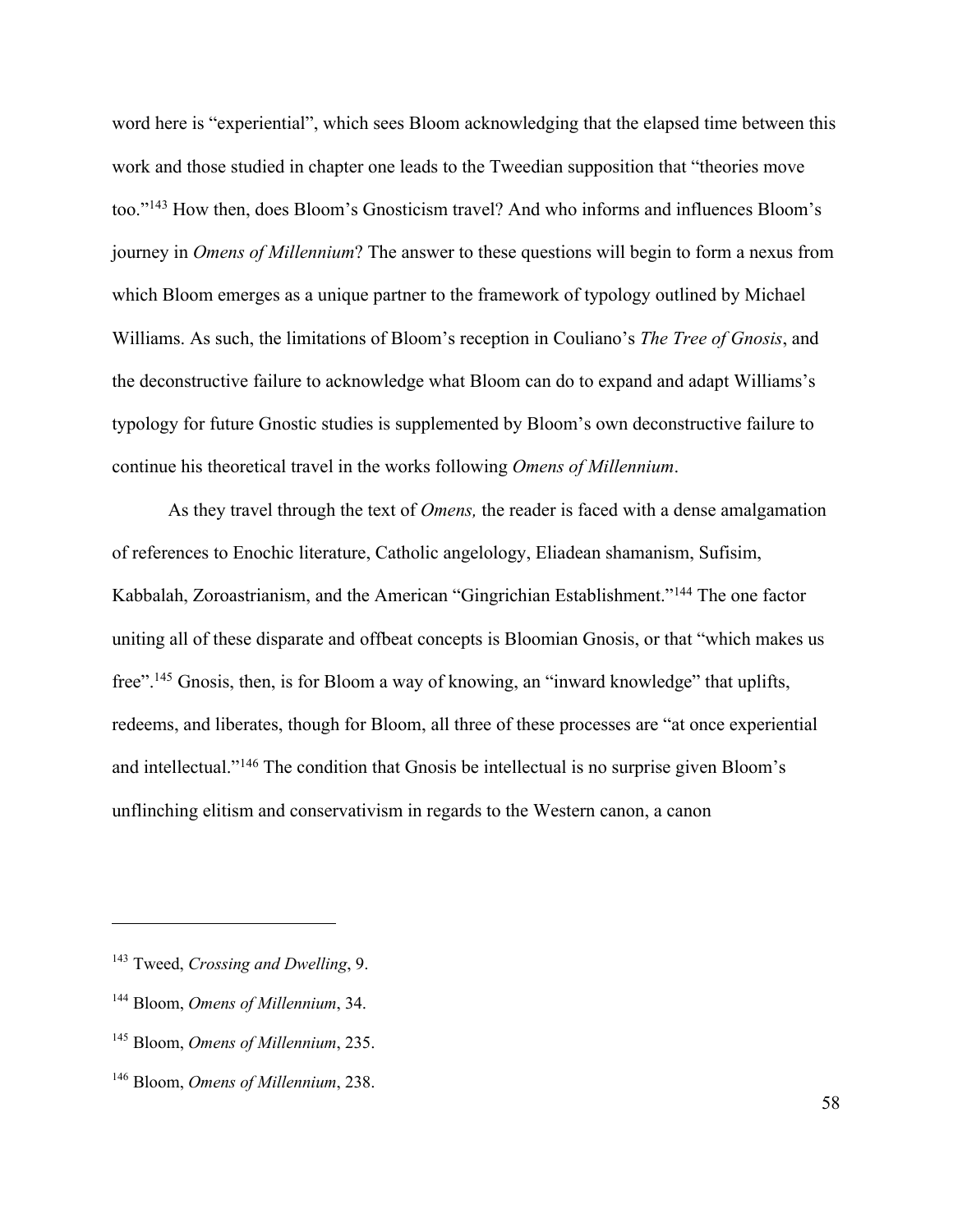unapologetically comprised of predominantly white male authors.<sup>147</sup> Bloom's championing of *his* Western canon has been rooted in the literary critic's work from the conception of *The Anxiety of Influence*. This fact did not escape Bloom's early colleague, and fellow "boadeconstructor"148 J. Hillis Miller, who, in 1986, pointed out that the authors cited as pillars of the Western canon in *The Anxiety of Influence* parallel the syllabus of authors examined in Yale's introductory English 125 course.<sup>149</sup> The English 125 figures of Chaucer, Spenser, Shakespeare, Milton, Wordsworth, and Pope loom large not only in *The Anxiety of Influence*, but also in subsequent works such as *A Map of Misreading, Kabbalah and Criticism, Agon: Towards a Theory of Revisionism*, and *The Western Canon*. Hillis Miller's observation grounds the "intellectual" and "experiential" facets of Bloom's Gnosis, wherein his experience as a graduate student and tenured professor of English at Yale shapes his position as an intellectual whose pen gives way to not only *Omens*, but also the aforementioned earlier works. For Bloom, Gnosis is personal, in the same way that literary criticism must also be personal<sup>150</sup>, shaped by an inward

<sup>&</sup>lt;sup>147</sup> In relation to Bloom's literary conservativism, one of Bloom's colleagues J. Hillis Miller in an interview in 1986, remarked, "To be concrete about this, one could say that one of the really conservative things about Bloom…in his work generally, is that it's deeply rooted in the Yale English Department. His canon *is* the Yale English department canon." See Salusinszky, *Criticism in Society,* 219. See also Bloom et al., *Deconstruction and Criticism*, 13, where Bloom doubles down on his canon when he remarks, "French poetry lacks not only early giants of the dimension of Chaucer, Spenser, and Shakespeare, but also is devoid of any later figures whose strength could approximate Milton and Wordsworth, Whitman, and Dickinson."

<sup>148</sup> Bloom et al., *Deconstruction and Criticism*, ix.

<sup>149</sup> Salusinszky, *Criticism in Society,* 219.

<sup>&</sup>lt;sup>150</sup> See Bloom's previous remark to this effect in Salusinszky: "Since I am convinced that literary criticism is a purely personal activity, that it has the same status as lyric poetry or narrative writing, why should I care about the response to it, one way or the other?" In particular, Bloom is reflecting on the reception of *The Anxiety of Influence* in 1985, thirteen years after its release in 1973. See Salusinszky, *Criticism in Society*, 49.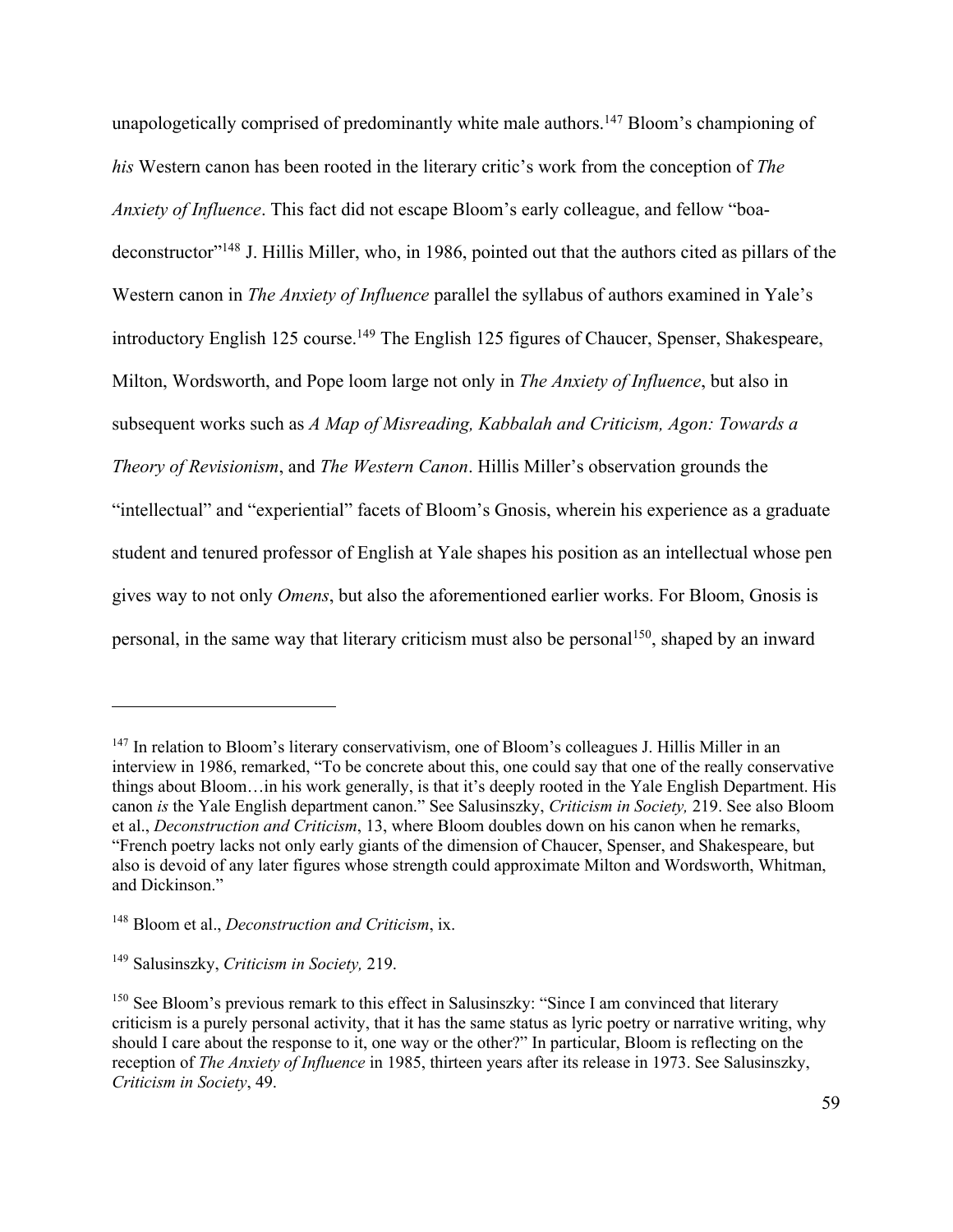turn that seeks a "direct acquaintance of God within the self".151 The figure of the inward God here represents an apotheosis of the imaginative self, the figure of "capable imagination,"<sup>152</sup> whose artistic ability supersedes the work of those who came before him in order to cement their place in a specific tradition of texts.153 As such, Bloom's Gnosis in *Omens* represents yet another culmination of the critic's anxiety, this time geared towards his own legacy in a field that "resents" the Western canon. Gnosis, for Bloom, is necessarily rooted in his own anxiety regarding the preservation of the Western canon, *as he conceives it*.

The experiential intellectualism undergirding Gnosis in *Omens* thus splinters what was a dual-pronged Gnosticism in texts like *The Anxiety of Influence*, *The Flight to Lucifer*, and "The Breaking of Form." Where Gnosticism in these texts functioned both a mode of interpretation founded in heretical misreading, and a resulting self-realization, now, in *Omens* sees Gnosis parading forward to claim the latter function. As a self-realization, grounded in locating a Godlike imaginary authority, Gnosis allows Bloom to bestow this very authority upon the work of *Omens* as well as retroject it back towards his previously published works. In a sense, Gnosis in *Omens* is worked out via Bloom's misreading of himself, though with an eye to preserving aspects of his work that are problematic elitist and idealized generalizations.

As troublesome as Bloomian Gnosis may be, it does rather helpfully uncouple Gnosticism from the issues plaguing Bloom's previous muddled claim that Gnosticism is both a

<sup>151</sup> Bloom, *Omens of Millennium*, 10.

<sup>152</sup> Harold Bloom, *Figures of Capable Imagination* (New York: Seabury Press, 1976), 7.

<sup>&</sup>lt;sup>153</sup> The "God within the self" is also a metaphor for the "self's potential as power", where power stems from "a knowledge of something in the self that cannot die," and that is responsible for activating the imagination of an artist, author, poet, scholar, etc. See Bloom, *Omens of Millennium*, 16.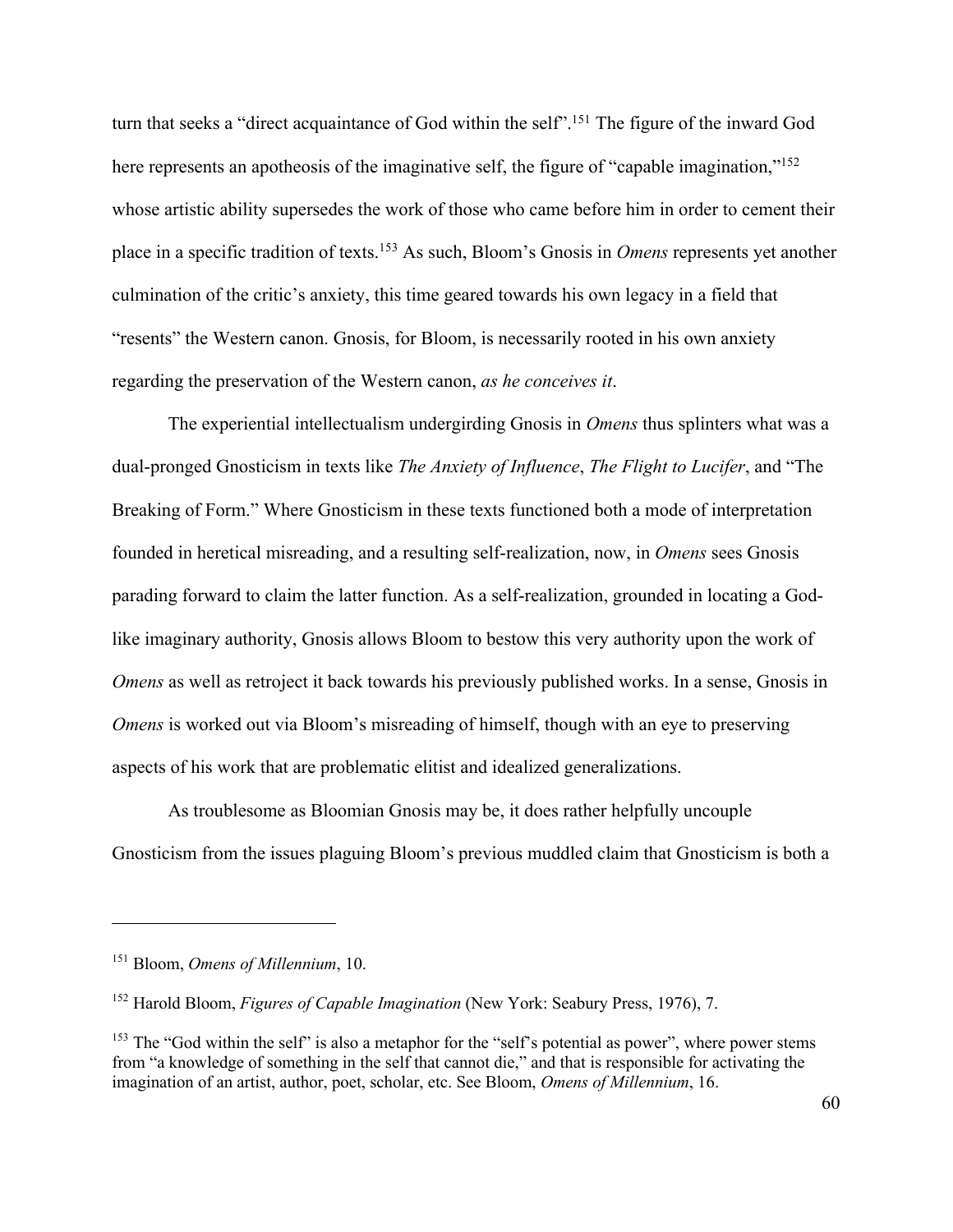mode of interpretation *and* a form of self-realization. The distinction works to Bloom's benefit, in that Gnosticism is now fully able to function as an active process, where heretical misreading gives way to texts whose literary precursors and influences can be traced, evaluated, and even, perhaps to Bloom's own dismay, contextualized. What constitutes Gnosticism in *Omens* is "a quality of unprecedentedness" and "an atmosphere of originality that disconcerts the orthodox of any faith."154 Though he replaces 1979's "transgressive" and "aggressive"155, with the terms "unprecedented" and "originality", Bloom nonetheless points out that the creativity and imagination present in Gnosticism's interpretive method presents a "danger" to "dogmatic religion".156 The implication here is that Gnosticism is still transgressive, in that it presents a misreading that subverts or adapts key tropes from a precursor in order to appropriate its authority. The resulting new work is original, though unprecedented, in that it swerves away from the precursor, building new meanings upon those of its predecessor. The 'danger' inherent in Gnosticism's misreading stems from the 'heretical' interpretation, or "a deliberate, strong revision of Judaism and Christianity," though Bloom falls short in his ability to parse out exactly what he means by second-century Christianity, as his aversion to historical contextualization continues in *Omens* and beyond.<sup>157</sup>

As was the case in 1979's *The Flight to Lucifer*, in *Omens*, Bloom is also forced to reconcile his 'anxieties' concerning the diverse movements all categorized under the rubric of

<sup>154</sup> Bloom, *Omens of Millennium*, 24.

<sup>155</sup> See Bloom et al., *Deconstruction and Criticism*, 7.

<sup>156</sup> Bloom, *Omens of Millennium*, 24.

<sup>157</sup> Bloom, *Omens of Millennium,* 24.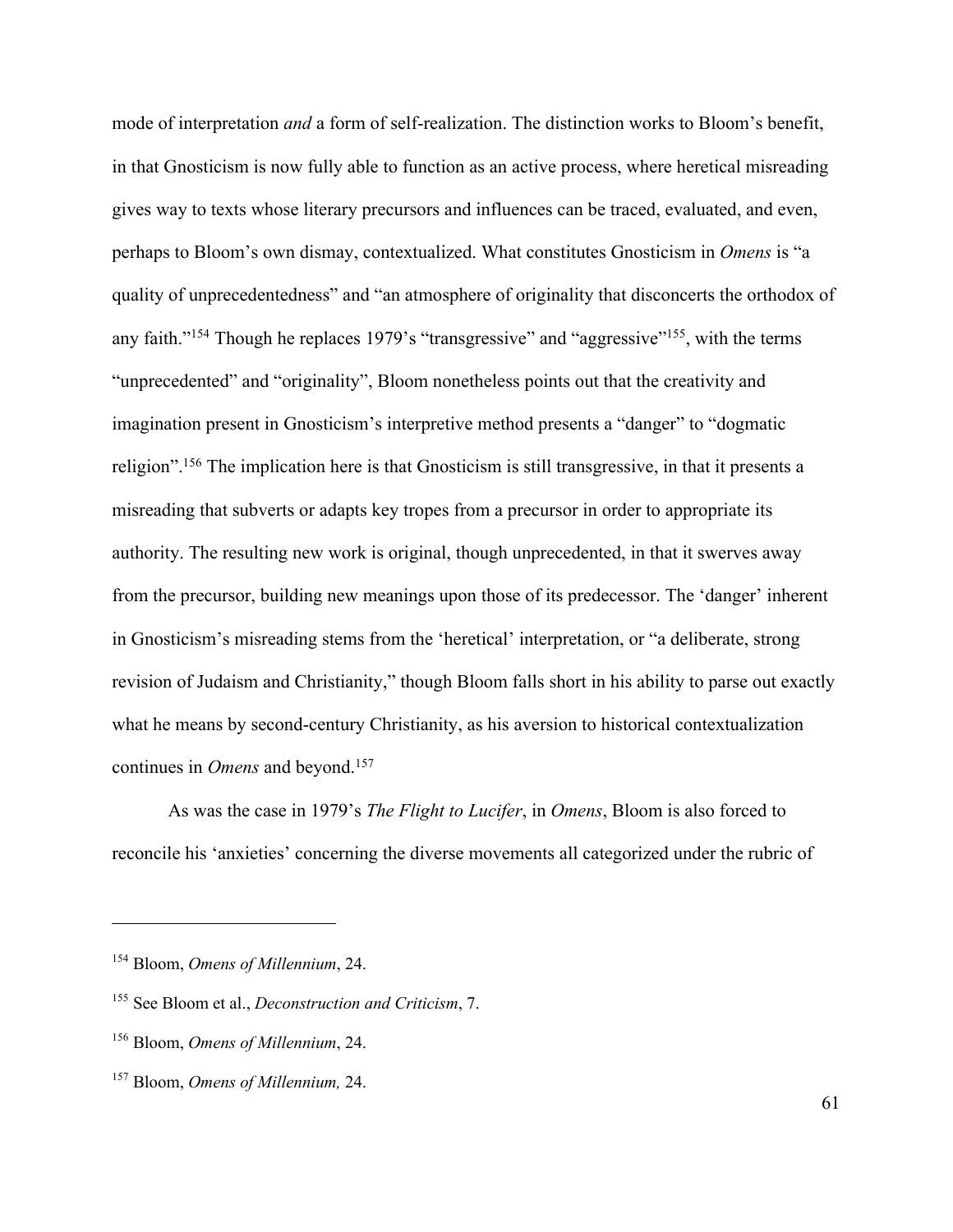"Gnosticism", an essentializing tactic critiqued by Williams in *Rethinking Gnosticism*. That both *Omens* and *Rethinking Gnosticism* were published in the same year indicates that Bloom was probably not familiar with Williams's work while writing the bulk of *Omens* in the mid-1990s, and yet, as mentioned previously, there are striking parallels between Bloom and Williams, who to borrow a term from Bloom, are plagued by a similar 'anxiety': both Williams and Bloom attempt to circumvent the issues plaguing "Gnosticism". Where Williams, however, attempts to clarify the muddied waters by a recourse to in-depth textual analysis and historical contextualizing, Bloom, on the other hand, takes it upon himself to dig a deeper wellspring, tunneling deep beneath the nuances of precise historicity in order to find a purer source, and ultimately landing upon what he calls "mere Gnosticism".158 A direct allusion to C.S. Lewis's *Mere Christianity, which Bloom admits is "one of my least favorite books",*<sup>159</sup> "mere Gnosticism" is Bloom's attempt to liberate his Gnosticism from the sectarian divides that map out contrasts and unique emphases amongst Valentinians, Sethians, Basilideans, and Carpocratians, to name a few. Bloom's misreading of Lewis is limited here to the appropriation of a syntactic shell, where the attributive "'mere' takes its original meaning of 'pure' or 'unmixed'".160 As 'pure' or 'unmixed', Bloom's Gnosticism is now able to function as an idealized process, "something ongoing"<sup>161</sup>, where the "quarrel between elitist intellectuals"<sup>162</sup>

<sup>158</sup> Bloom, *Omens of Millennium*, 16.

<sup>159</sup> Bloom, *Omens of Millennium*, 22.

<sup>160</sup> Bloom, *Omens of Millennium*, 16.

<sup>161</sup> Salusinszky, *Criticism in Society,* 60.

<sup>162</sup> Salusinszky, *Criticism in Society*, 70.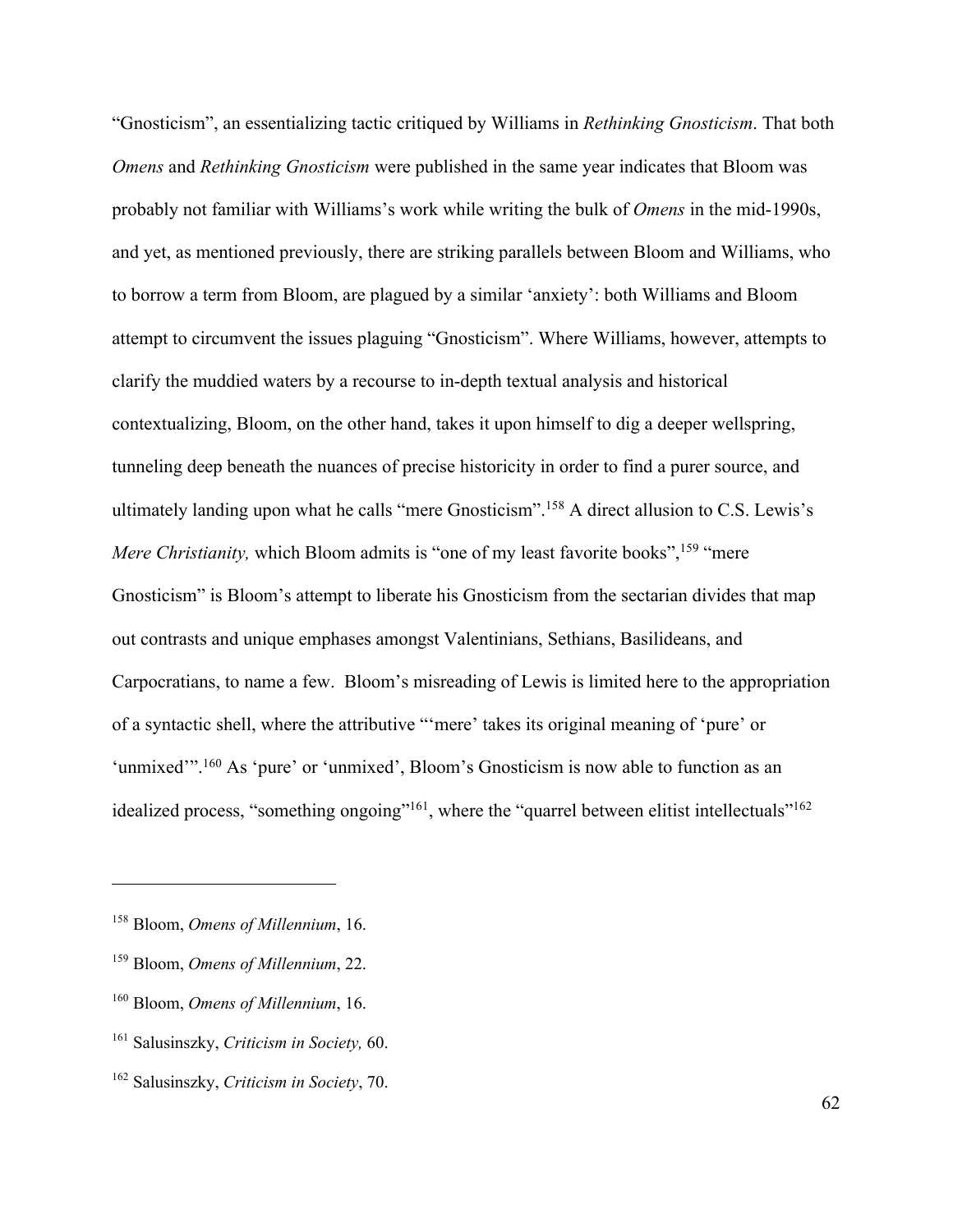can play out in an arena that floats outside of history, politics, and the dynamics of power and resistance that crystallize in localized contexts.

Just as I began this journey with Tweed, I would like to return to him as the coda for this section. *Omens of the Millennium* offers a glimpse into Bloom's journey, as his theories pertaining to Gnosticism develop and crystalize into clear currents, each with its own source and direction. Bloom's misreading of Lewis prompts the evocation of a pure 'mere Gnosticism' over and against the highly personal nature of Gnosis and offers yet another instance of Bloom's syncretism, as adapted and influenced by Jonas. As a bridge between what was and what is to come, this second section indicates how a *failed* reading of Bloom in Williams and Couliano opens up new crossroads upon which a new path might be trodden. Couliano's integration of Bloomian misreading showcases the potential for overlap between Bloom's literary theory and Gnostic studies, though it ultimately falls short in the ways in which it meaningfully integrates, or fails to integrate, Bloom's Gnosticism into the analysis as a whole. Williams, on the other hand, relegates Bloom to the status of a referent, an opening into the mind and work laid out by Couliano himself. It is thus all the more remarkable that Williams's proposed 'biblical demiurgical' typology fits so neatly alongside Bloom's Gnosticism as a methodology, ultimately gesturing towards a future wherein Gnosticism shifts from contested category to viable methodological process of interpretation. It is in this final section that we pluck this ripened fruit from the verdurous tree of Gnosis.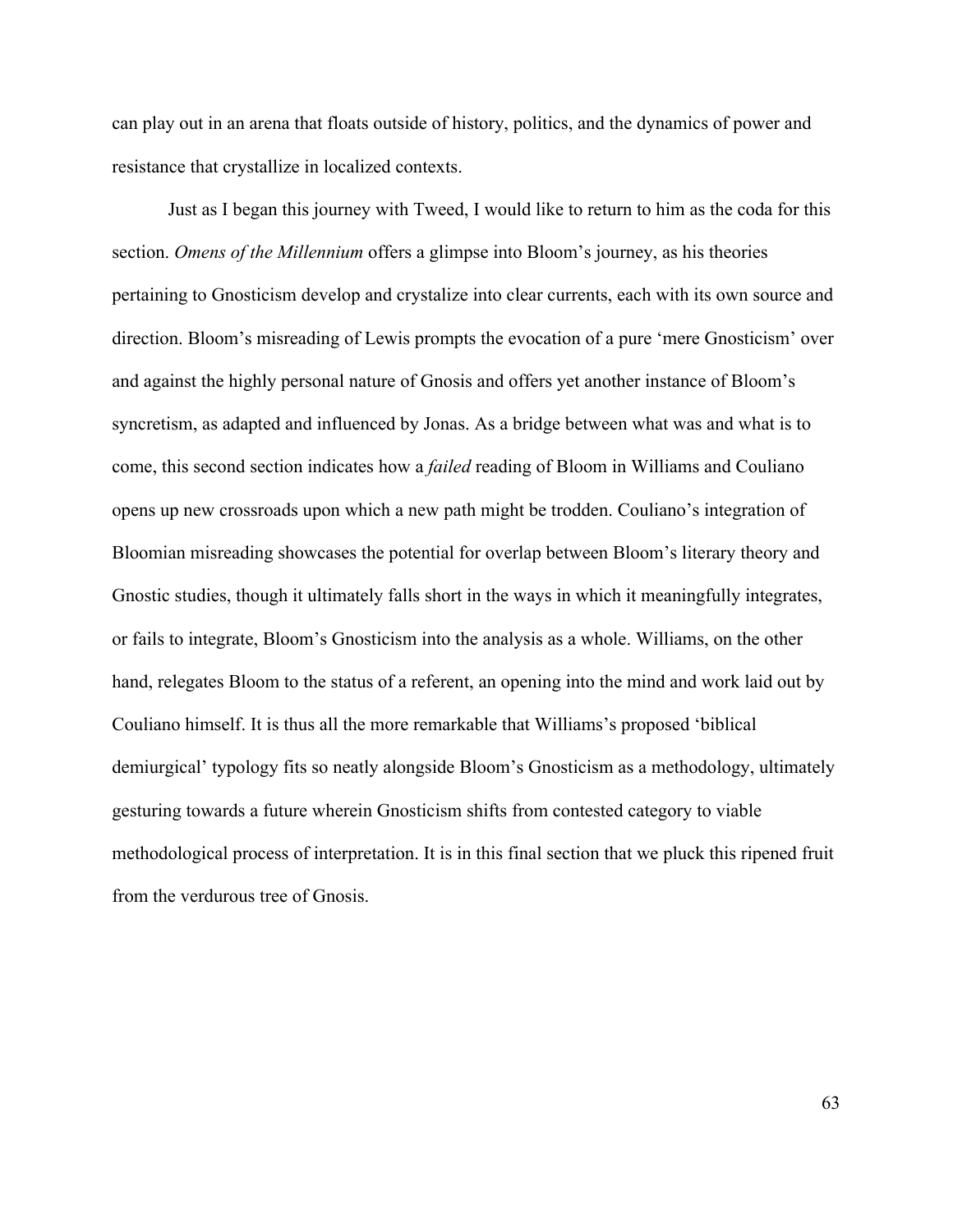## **Chapter 4: Continuing the Journey: The Legacy and Application of Bloomian Gnosticism**

If there is a danger of a confusion of realms, it is a danger worth experiencing. – Geoffrey Hartman<sup>163</sup>

Valentinus the Gnostic sage concluded his "Gospel of Truth" by telling his congregation that it did not suit him, having been in the place of rest, to say anything more. – Harold Bloom164

In the final book published before his death in October of 2019, Harold Bloom asks "What is it to be 'possessed by memory'?"165 The question, posed in part to the reader and to the author himself acts as a subtle guide, leading one through the serpentine contemplations of a critic nearing the end of his life. "As I near the end of my eighties, I am aware of being in elegy season," Bloom writes,<sup>166</sup> and *Possessed By Memory* is indeed an elegiac couplet, terminating Bloom's career though his wistfully mournful reflections on dual aspects of the Western canon he holds so dear, as well as the Gnosticism so prominently featured throughout his work. One is, then, 'possessed' by the memory of Bloom's previous work, as well as those 'precursors' whose influence Bloom so tellingly misread. Hans Jonas is the only Gnostic "mentor" still in play in *Possessed By Memory's* introductory preface<sup>167</sup>, though 'mere Gnosticism', as worked out in

<sup>163</sup> Bloom et al., *Deconstruction and Criticism*, ix.

<sup>164</sup> Bloom, *Possessed By Memory,* 7.

<sup>165</sup> Bloom, *Possessed By Memory*, xx.

<sup>166</sup> Bloom, *Possessed By Memory*, 3.

<sup>167</sup> Bloom, *Possessed By Memory*, xx.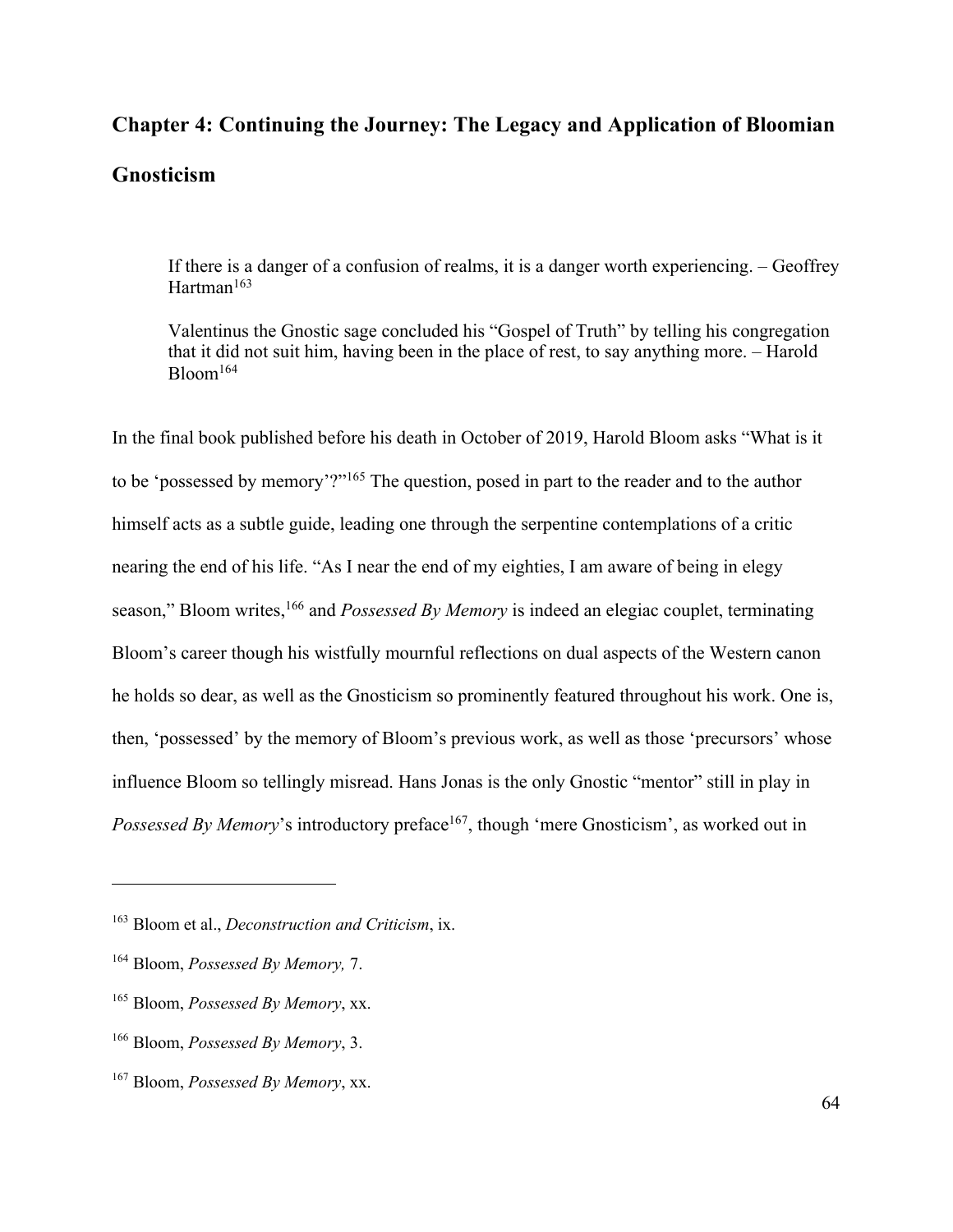*Omens* is still very much at play. In a moment of rare reflection regarding the fraught state of "Gnosticism" in the field of religious studies, Bloom remarks,

Everything about Gnosticism is disputable; some recent scholars wish to abrogate the term. From a literary critic's perspective, that is not a useful view.168

Bloom's observation that everything about Gnosticism is 'disputable' makes an affirmative action out of the question posed by early Christian scholar Karen King in *What is Gnosticism*? in 2003. In introducing the readers to her own guiding question, namely the eponymous "what is Gnosticism?", King remarks that "no consensus" exists regarding the origins, development, and "essence" of Gnosticism.169 King goes on, asking, "Why is it so hard to define Gnosticism?", only to answer that "the problem…is that a rhetorical term has been confused with a historical entity."170 This distinction becomes useful throughout King's work, as she clearly delineates the differences and conflicts between an approximated lived historical reality and the modern invention of the term "Gnosticism" to "aid in defining the boundaries of normative Christianity".171 However, though "no religion called Gnosticism existed in antiquity," King reminds her readers that there are distinctive phenomena found in the writings of polemicists and

<sup>168</sup> Bloom, *Possessed By Memory*, 16.

<sup>169</sup> King, *What is Gnosticism*?, 1.

<sup>170</sup> King, *What is Gnosticism*?, 1.

<sup>171</sup> King, *What is Gnosticism*?, 2.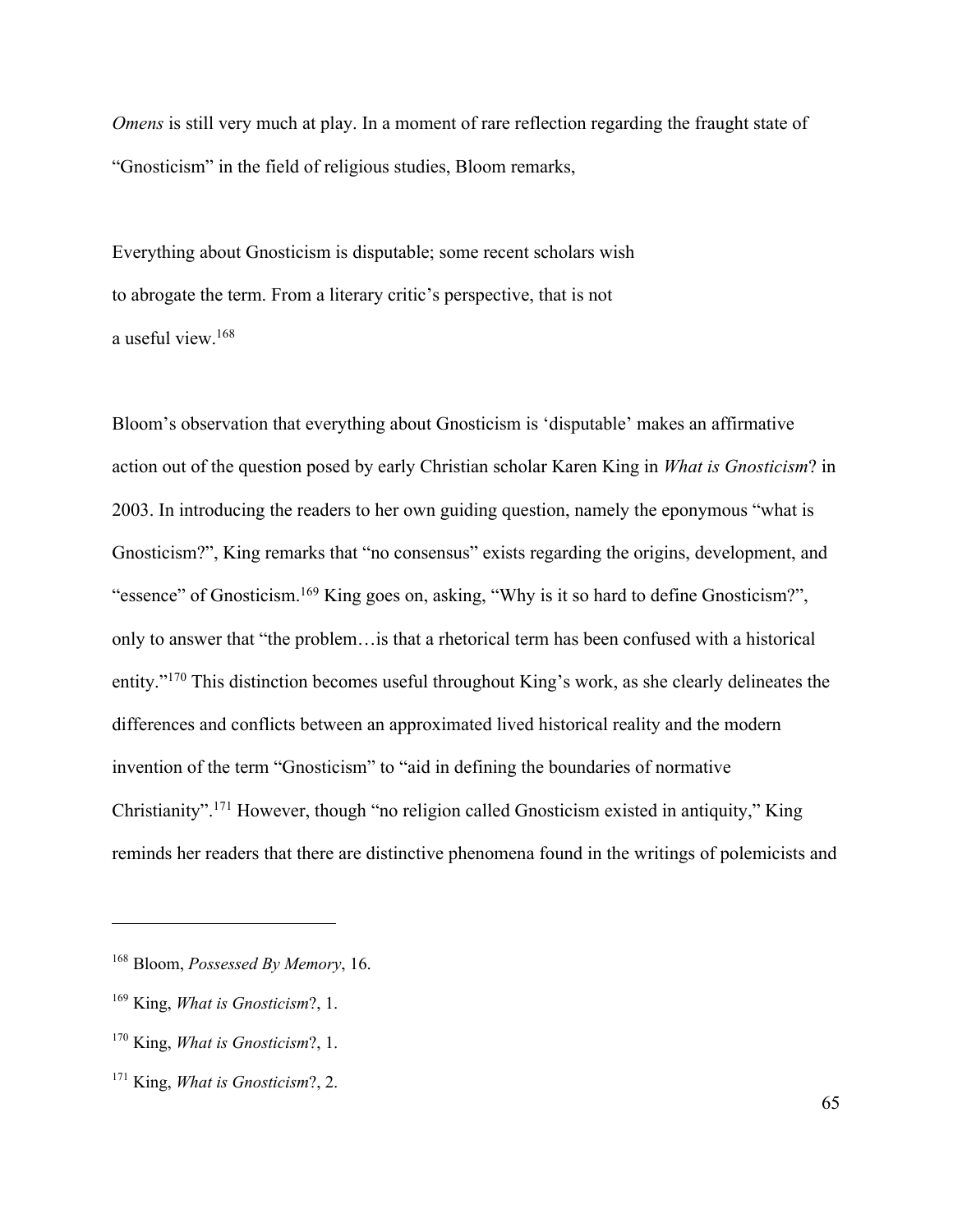in the texts comprising the Nag Hammadi library that beg the question, "If they are not Gnostic, what are they? How are we to locate them historically and interpret them?"<sup>172</sup> King's *What is Gnosticism?* is one of the most nuanced and useful in the treatment of the problem-child "Gnosticism", and it is the latter question of how to locate these texts historically *and* interpret them that adds a final ethical flourish to Bloomian Gnosticism as a methodology. In a sense, Bloom and King's approaches are hands mutually drawing each other into existence, with King's careful historical contextualization framing Bloom's subversive Gnostic misreading as interpretation. What remains is to read *how* this might be of use in looking at specific texts moving forward, and it is to Bloom's favoured *The Gospel of Truth* that we now turn.

The beginning of a Bloomian approach to *The Gospel of Truth* might begin by identifying influence. The complicating factor of unreliable and anonymous authorship requires that the text and its interpretation be foregrounded, as already discussed in the second chapter. The interpretation itself might be filtered through multiple vectors, only to converge in a sustained moment of modern-day analysis. Thus, a specialist in a given field, or as Bloom would call this, a critic, must interpret what they read, whilst also considering the vast network of interpretations that governed potential authors, compilers, translators, as well as students or ancient readers of this self-same text. For *The Gospel of Truth,* a figure included in this latter category could be the early heresiologist Irenaeus, whose claim in *Adversus Haereses* that a Fall or revolt from the original Godhead resulted in the creation of the material world, is potentially informed by the teachings found in *The Gospel of Truth*. <sup>173</sup> Irenaeus's reading, in turn, informs the modern

<sup>172</sup> King, *What is Gnosticism*?, 2.

<sup>173</sup> See Irenaeus's *Adversus Haereses* 1.11.1 and The Gospel of Truth 17:4 – 18:11 and n.176 below.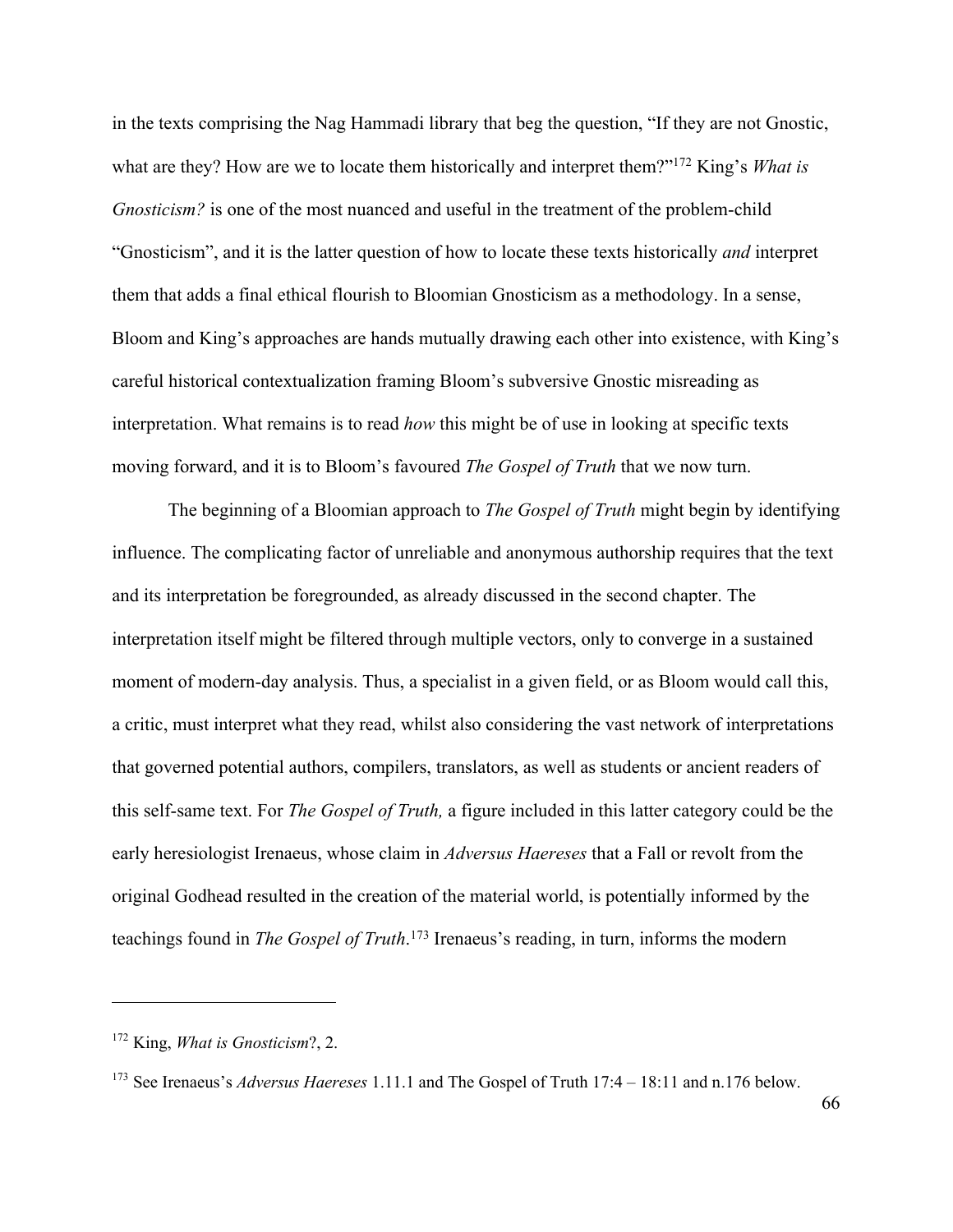reader, whose exposure to Irenaeus may or may not have preceded their reading of *The Gospel of Truth*. These lines of interpretation are tenuous, especially the further one ventures into the past, and yet, one can read into how these relationships inform continued *mis*readings of a text. The propensity for subversion as embedded in the act of misreading, however, is what Bloom distinguishes as a specifically Gnostic methodology.<sup>174</sup> What is equally as significant is the understanding that Gnosticism is by no means a static label, but rather a dynamic process, one that oscillates between polarities of 'lesser' and 'more so' based on how a given text might be adapting or re-imagining the previous tropes into a newly re-imagined cosmology, creation myth, or revelatory discourse.175 What follows is a sampling of characteristics in *The Gospel of Truth* that might inform the way a text is transgressively read away from the texts preceding it. That these are only a beginning in the wake of the conceptual shift advocated by Bloom will hopefully prompt further study into not only *The Gospel of Truth*, but others that have traditionally been labelled "Gnostic".

*The Gospel of Truth* opens with the phrase "the good news of truth is a joy" before going on to explicate that this 'gnosticizing' joy is present for those who have knowledge of the Father through "the power of the Word".<sup>176</sup> The Coptic πεγλειτελιον, rendered in Smith's translation as "good news" rather than "gospel" might be read as just such a subversive misreading, given its prominent position at the beginning of this so-called gospel. In relation to the semi-authoritative

<sup>174</sup> See Bloom et al., *Deconstruction and Criticism*, 6-7.

<sup>&</sup>lt;sup>175</sup> See Chapter 1 above.

<sup>176</sup> Gospel of Truth 16:31,34. Coptic text and translation taken from Geoffrey Smith, *Valentinian Christianity: Texts and Translations* (Berkeley, University of California Press, 2020), 326.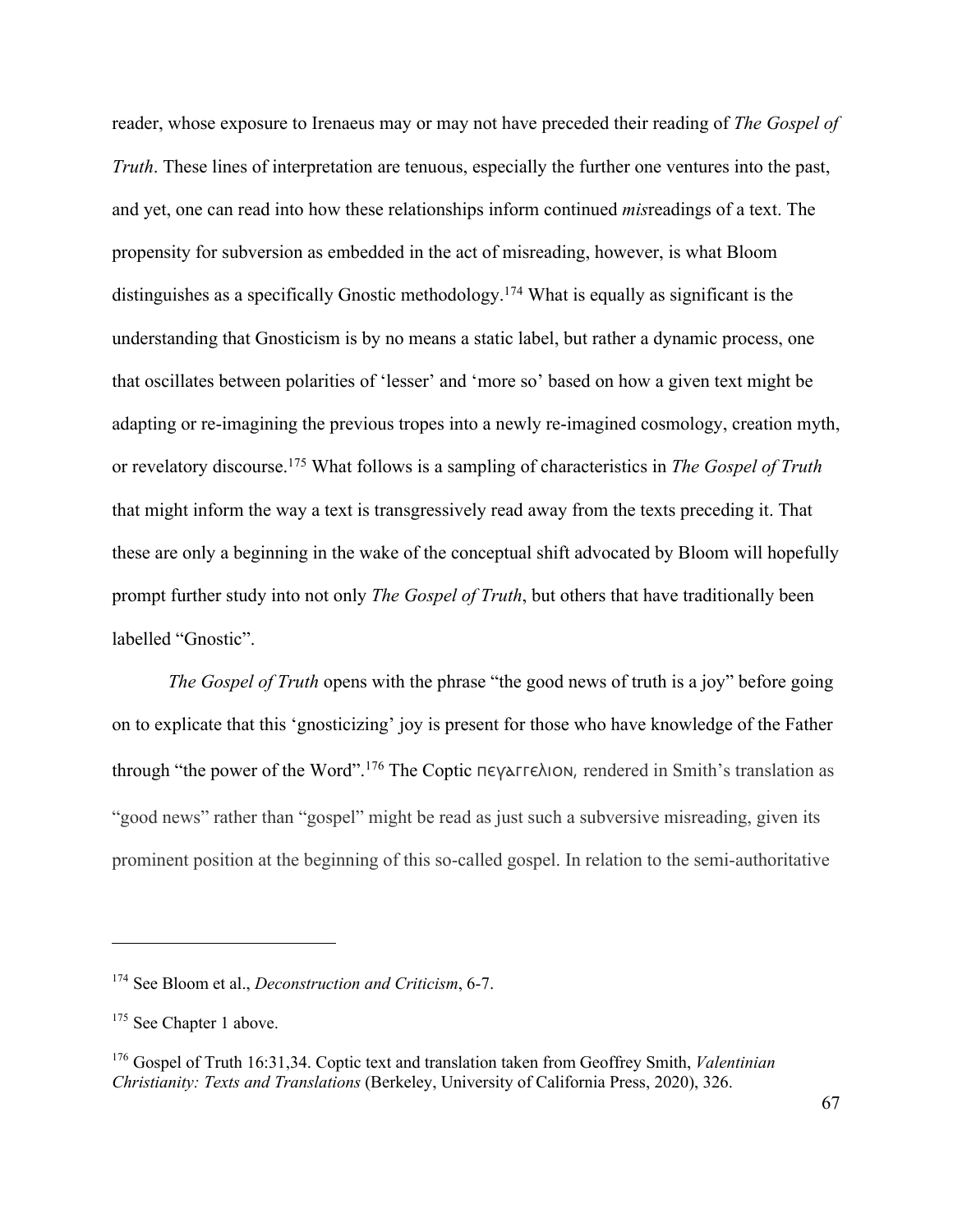synoptic gospels, the gospel of truth presents little information about the life and teachings of Jesus, electing instead to focus on the more anonymous dyad of Father and Son. As such, the 'good news' here is rendered into an exposition on the structures of the cosmos, emphasizing the ineffability of the Son due to the rebellion and "forgetfulness of Error".177 Indeed, it is relatively difficult to trace any distinctive narrative arc in *The Gospel of Truth*, so unlike the accounts in Matthew, Mark, and Luke that tend to follow along from the early days of Jesus's ministry up to his resurrection, structuring his teachings around clusters of events therein. As such, to access the "good news" is to wade through disparate sections, moving from primordial creation myth, to cosmology, to references to the death and resurrection of Christ, to numerous parables, all of which are stitched together under the auspices of this esoteric gospel. Thus, rather than foreground a narrative, this πεγλητελιο occludes the easy transition from beginning, middle, and end, as any passage of the gospel is subject to a re-imagination of its part to a complete whole. What makes such an enterprise Gnosticism, according to Bloom, would be its transgressive misreading *as well as* its promotion of the individual to a position wherein the experience of 'joy' and enlightenment stems from their own experience interpreting the text. *The Gospel of Truth* offers little to no account of plural subjects; there are few mentions made of the community or group, placing the onus of experience upon the individual subject whose interpretation of the text is scaffolded by readings upon readings that form palimpsestic layers as the text is read throughout history. It is these that the modern day scholar of Gnosticism must contend with in their own treatment of these ancient texts, and it is with a careful understanding of each subsequent context that any Bloomian methodology should proceed.

<sup>&</sup>lt;sup>177</sup> Gospel of Truth 17:37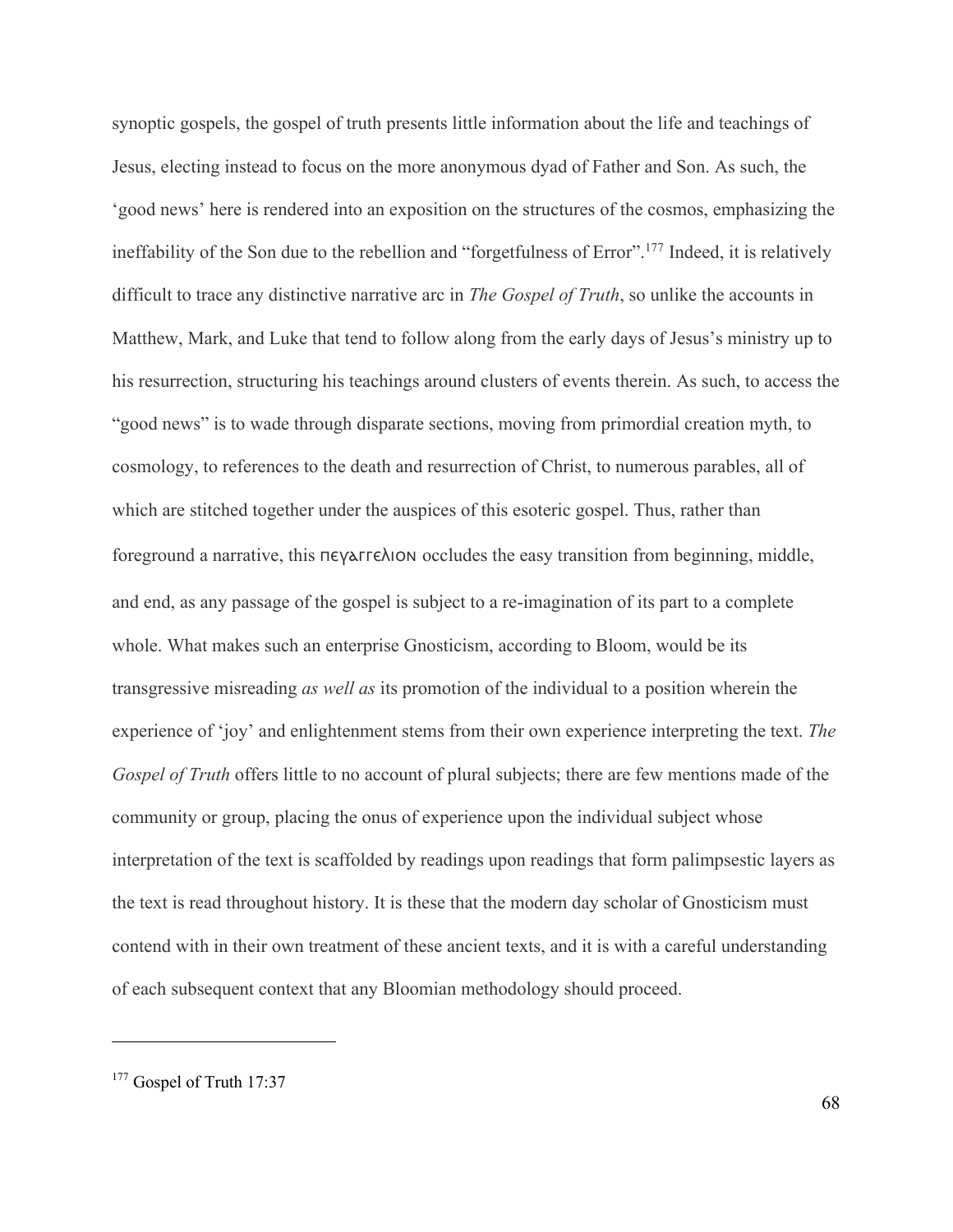Gnosticism as a methodology might best be summarized as a dynamic process of interpretation, informed by a misreading perpetuated and sustained in a text. This is a slippery slope, as one might point out that an interpretation is always already attempting to liberate itself from the confines of the very interpretation that brought it to bear. As such, Bloom's emphasis that there are "no texts, only interpretations" is an uncomfortable reality, as these interpretations are never the stable entities we want them to be. But that, perhaps, is the very nature of the many-headed beast that informs Gnosticism's network of unique and eccentric texts. This, then, is why Gnosticism, as a static object of study only limits where a Gnosticism as methodology opens, enriches, and adapts.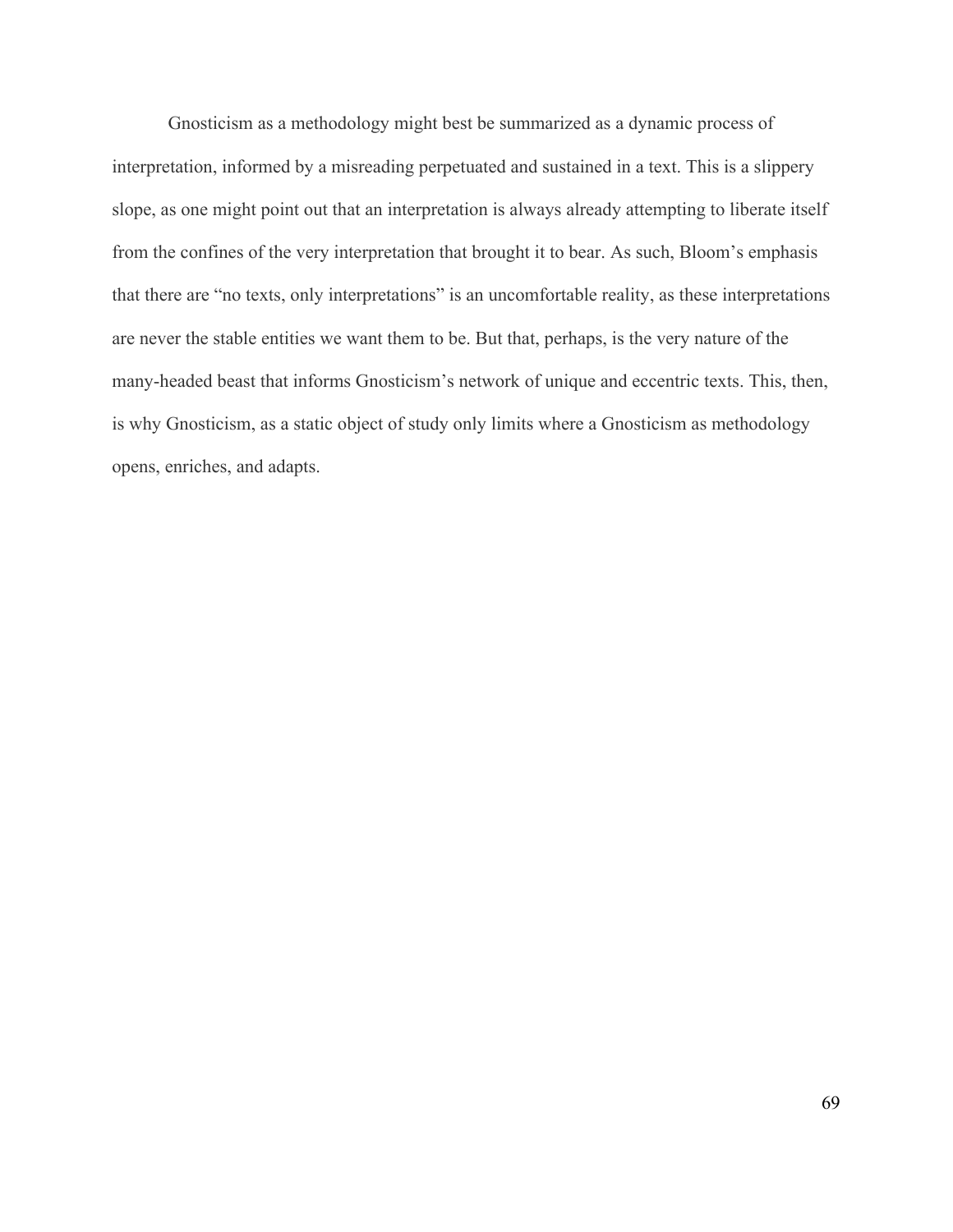## **Chapter 5: Conclusion**

This project has sought to locate Gnosticism in Bloom's work, to identify how that Gnosticism has been received within the subfield of early Christian studies, and, most importantly, to prompt future scholars towards a conception of Gnosticism that moves away from static category and into a procedural, dynamic methodology. As such, in concluding, I want to clearly outline five major points that indicate what this project has set out to do and why Bloomian theory might be important moving forward. In summarizing these five points, it is my hope that the careful reader might use the 'failures' found in this project in order to open up new avenues of inquiry based upon the work laid out herein:

• First, Bloomian literary theory *cannot* be disassociated from Bloom's lifelong preoccupation and conception of Gnosticism. The most cited text in Bloom's corpus, *The Anxiety of Influence* carefully integrates the Gnostic Creation-Fall into its opening pages for a reason, namely to indicate that Bloom falls squarely within his own anxiety of influence. Texts such as *The Flight to Lucifer* and "The Breaking of Form" demonstrate Bloom's own transgressive reading of precursors such as Hans Jonas and the Valentinian *Gospel of Truth*. Bloom's "strong Gnostic tendencies" are thus laid out in his attempt to use Gnosticism as a transgressive mode of interpretation whilst composing his own theories and texts.178 Any study of Bloomian theory, whether located in a department of English literature, Religious Studies, or any other discipline should not neglect a facet of Bloom that, until now, has been strikingly undertheorized.

<sup>178</sup> Bloom, *The American Religion*, 48.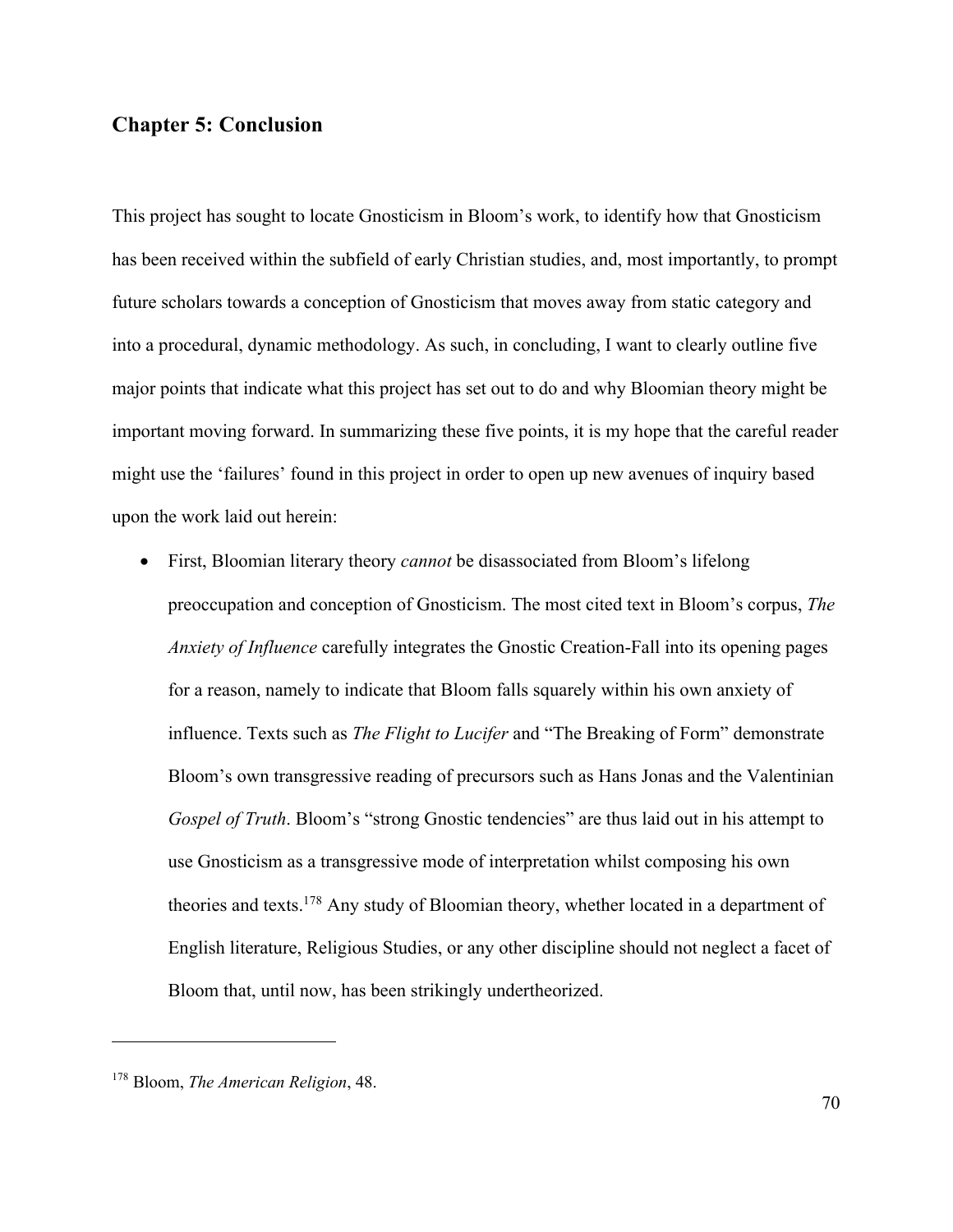- Second, Bloomian theory is by no means limited to the field of literary studies, as is indicated in the brief reception history laid out in Chapter 3. Whether explicit, as in Couliano, or implicit, as in Williams, Bloom offers a unique parallel to the work already being done in the sub-field of Gnostic studies. Couliano and Williams, however, in cherry-picking from Bloom, tend to disregard the strong inter-relationship between Bloom's theory and his Gnosticism, and as such, Bloom, in their work, is simply a means to an end. What has been demonstrated in a close reading of the 'failures' in Williams's and Couliano's use of Bloom, has opened up a parallel track that indicates that Bloom *is*  of use in future Gnostic studies, though in so doing, one must revisit Bloom's own work carefully, and take into account the analysis brought to bear in Chapter 1 and the first point directly above.
- Bloomian Gnosticism is by no means a wholesale or perfect solution to the issues arising from the inadequacy of a term or category of "Gnosticism". In fact, the use of Bloomian theory *requires* that the ancient texts under survey are accompanied by rigorous historical contextualization. Doing so does not erase the help that Bloomian theory might provide, but rather ensures that the anti-historical conjecture, used by Bloom to perpetuate a certain kind of literary critical elitism is circumvented. To do so is not to engage in the same level of cherry-picking as Couliano and Williams, as Bloom himself must *also* be contextualized, as has been my intent in both Chapters 2 and 3.
- Bloom's Gnosticism opens the door for thinking differently about Gnosticism. What Bloom prompts is a consideration of Gnosticism as a system of active procedures, or methodology. Rather than a static object of study, Bloom offers a way forward in thinking about Gnosticism as a system of interpretation, that is necessarily 'heretical',

71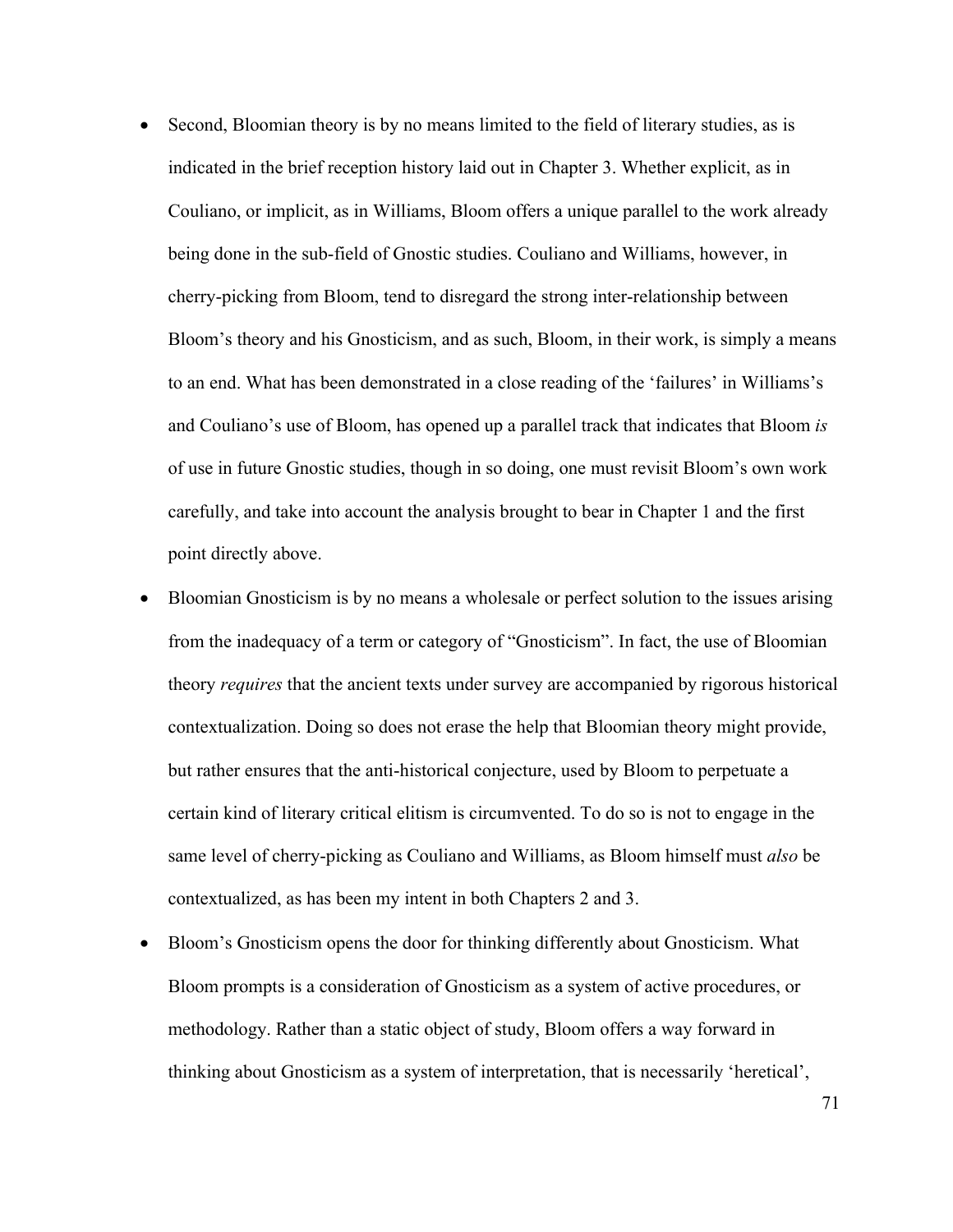claiming its 'heretical' status in part due to its transgressive nature of reading and subverting authoritative traditions. To shift one's perception of Gnosticism in this way leads to the final, and perhaps most significant point of interest.

• That, finally, Gnosticism does not need to follow alongside an either/or trajectory. That there is no need to point one's finger and say that this or that is or is not definitively Gnosticism may seem self-evident. And yet, often the observation that something is not a static either/or tends to open up a vacancy that speaks to the uncomfortable truth that complexity is difficult to pin down – whether in writing or in the classroom. While Bloom's theory is not without its gaps, imperfections, and shortcomings, the Bloomian shift towards reading Gnosticism dynamically offers a potential first step into the void, despite the anxieties lurking within.

## **5.1 Afterward, or Bloom Agonistes: Wrestling with A Fraught Legacy**

To these dark steps is lent a guiding hand.<sup>179</sup> But what happens when the guiding hand tempts one further into the darkness, and away from a clear, candescent light? Harold Bloom is one such guiding hand, whose legacy prompts a careful consideration of the voices silenced in the course of an almost seven-decade long career. As such, this conclusion will take a slight detour from the variables of Gnosticism in order to think about the ethics of using a figure like Bloom, whose legacy is by no means unblemished. Echoing King<sup>180</sup>, thinking about ethics or, the moral

<sup>&</sup>lt;sup>179</sup> Cf. Milton, "Samson Agonistes", line 1.

<sup>180</sup> See the discussion in King, *What is Gnosticism?*, 239-245.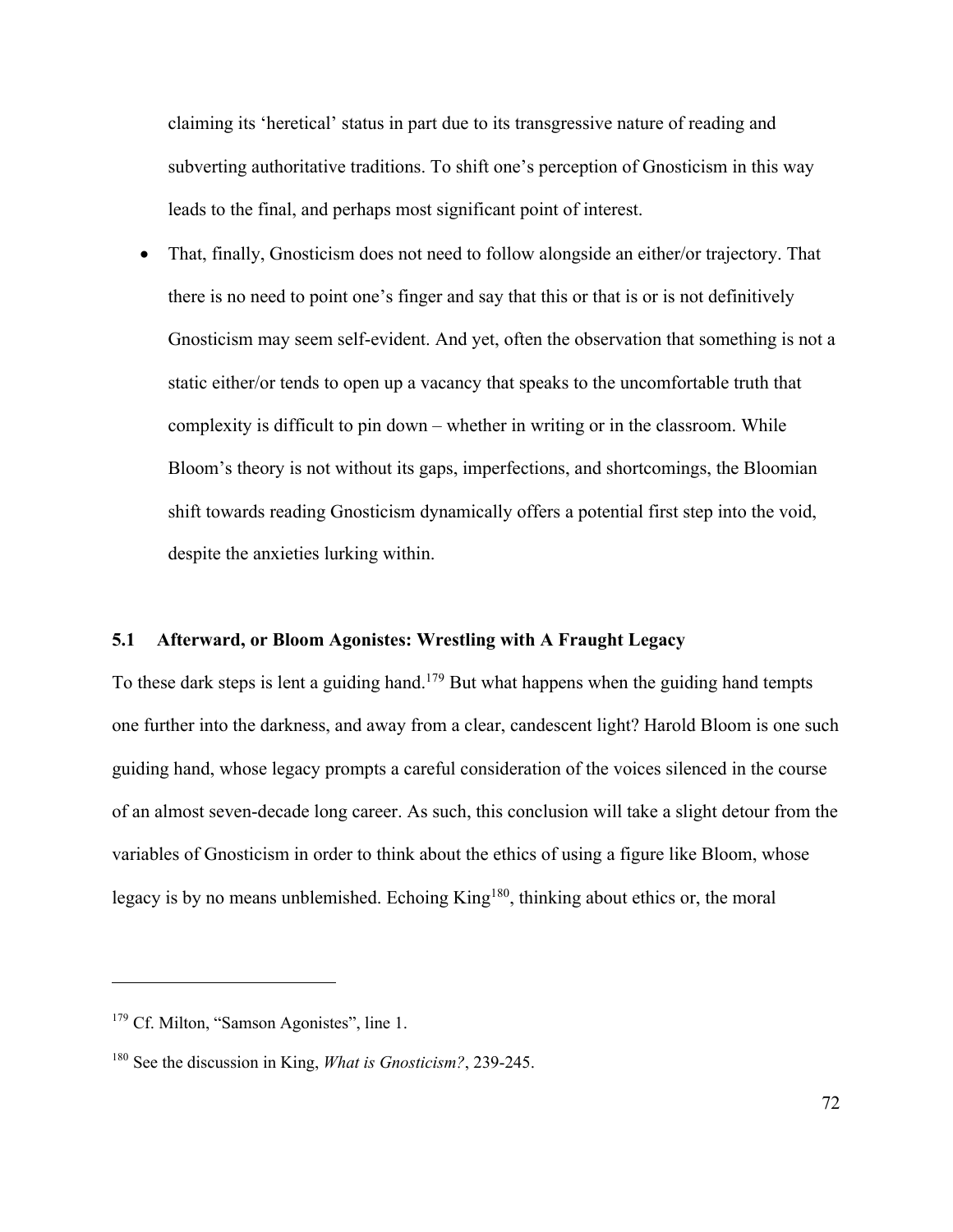preoccupations and assumptions underlying the use of Bloomian theory, will round out a project premised on opening a dialogue regarding the future use of Bloom, the concept of Gnosticism, and the positionality of the interpreter (Bloomian or otherwise).

In a 2004 cover story for *New York Magazine*, author and journalist Naomi Wolf detailed a disturbing account of an evening during which her then professor Harold Bloom made unwanted sexual advances towards her in her own home.181 Subsequent to the article's publication, Wolf was demonized by journalists, Bloom's former students, and even Bloom himself, who only remarked, "I refuse to even use the name of this person. I call her Dracula's Daughter."<sup>182</sup> Beyond the fact that Bloom's comment makes reference to an equally problematic scenario – Bela Lugosi, the actor who played 'Daddy' Dracula was himself no stranger to misconduct in his multiple marriages to younger women – Bloom's comment and the barrage of criticisms against Wolf<sup>183</sup> demonstrates a rhetoric of authority primed to silence the voices of

<sup>181</sup> Naomi Wolf, "The Silent Treatment", *New York Magazine*, February 20, 2004, accessed March 30, 2019, https://nymag.com/nymetro/news/features/n\_9932/.

<sup>&</sup>lt;sup>182</sup> Bloom in an interview with TIME Magazine's Daniel D'Addario. See also the article published by Meghan O'Rourke in *Slate* in 2004, following the publication of Wolf's "The Silent Treatment". O'Rourke's article, entitled "Crying Wolf" rebutted Wolf's claim that institutions like Yale made it difficult, if not impossible to file claims against tenured professors for sexual harassment, writing, "What it seems she really wants from Yale is for its administration to bend over backward for her now that she's come forward, and thus prove that it really, really cares about its students." See also Camille Paglia, whose article in the *New York Observer* seemingly sought to defend Bloom on the basis of his age: "I just feel it's indecent that if Naomi Wolf did not have the courage to pursue the matter at the time, then to bring all of this down on a man who is in his seventies and has health problems, to drag him into a 'he said, she said' scenario so late in the game, to me demonstrates a lack of proportion and a basic sense of fair play."

<sup>&</sup>lt;sup>183</sup>Paglia perhaps went furthest in her attacks against Wolf, blaming the survivor for 'alluring' professors with her appearance: "Naomi Wolf, for her entire life, has been batting her eyes and bobbing her boobs and made a profession out of courting male attention by flirting and offering her sexual allure." See Lloyd Grove and Elisa Lipsky-Karasz, "Howling Over Wolf Exposé," *New York Daily News*, February 19, 2004, accessed March 14 2020, https://www.nydailynews.com/archives/gossip/howling-wolf-exposearticle-1.617891.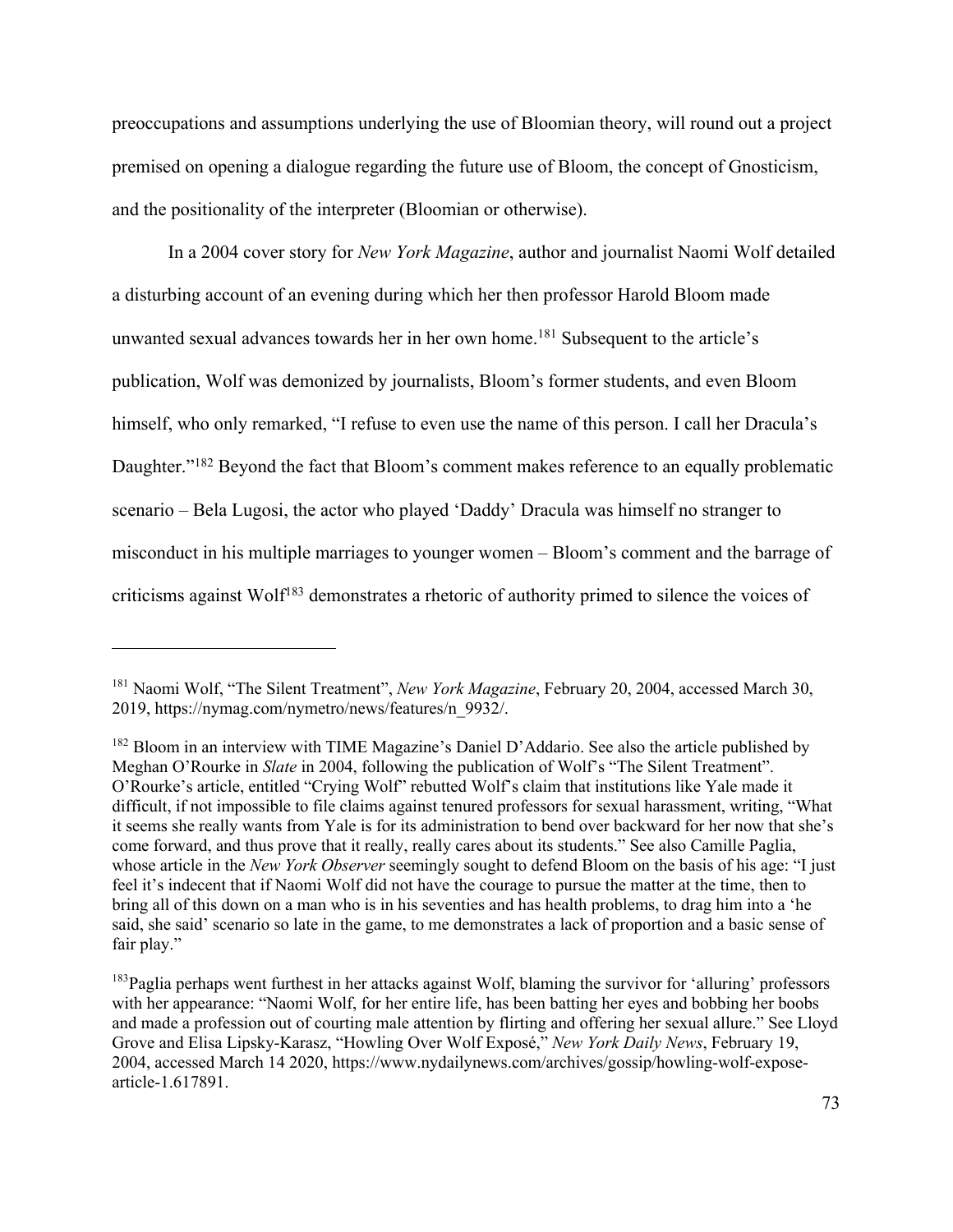women who have survived sexual misconduct, harassment, and assault in a professional setting. It is this rhetoric, however, and the complex issue of reading, analyzing, and critiquing the legacy of a figure like Bloom where I want to end, rather than by ascertaining the validity of whether Bloom did or did not engage in sexual misconduct. The question at play here is whether or not a figure can be separated from his work, and *how* this process can move forward without further perpetuating the censorship and silencing of voices that are already marginalized in an academic setting. In a moment of personal introspection, to read Wolf's story is cause to pause and reflect. Though I am a witness to her words, I have chosen to write an entire thesis on Bloomian theory. Wolf's own fraught legacy, particularly in the wake of her comments against vaccinations, complicates the situation all the more. However, despite the further necessity to question and think critically about Wolf's recent remarks, this is a project based on Bloom, and as such, his position of power merits this moment of reflection upon the ethics of writing about a figure who was indeed accused of misconduct.

This conflict is by no means one I face alone, as the numerous conversations shared with fellow female scholars sees many of us facing a similar plight, with no concrete way forward as of yet. However, in saying so, I want to extend an invitation to *all* of my colleagues to think about how one reconciles the work we do with our own personal convictions, and in so doing, considering the ethical implications of our methodological interventions, however incomplete or uncomfortable they might initially be.

That in a survey of almost 30 obituaries published in the wake of Bloom's death in October 2019, only two have made mention of Wolf's and the allegations against the literary

74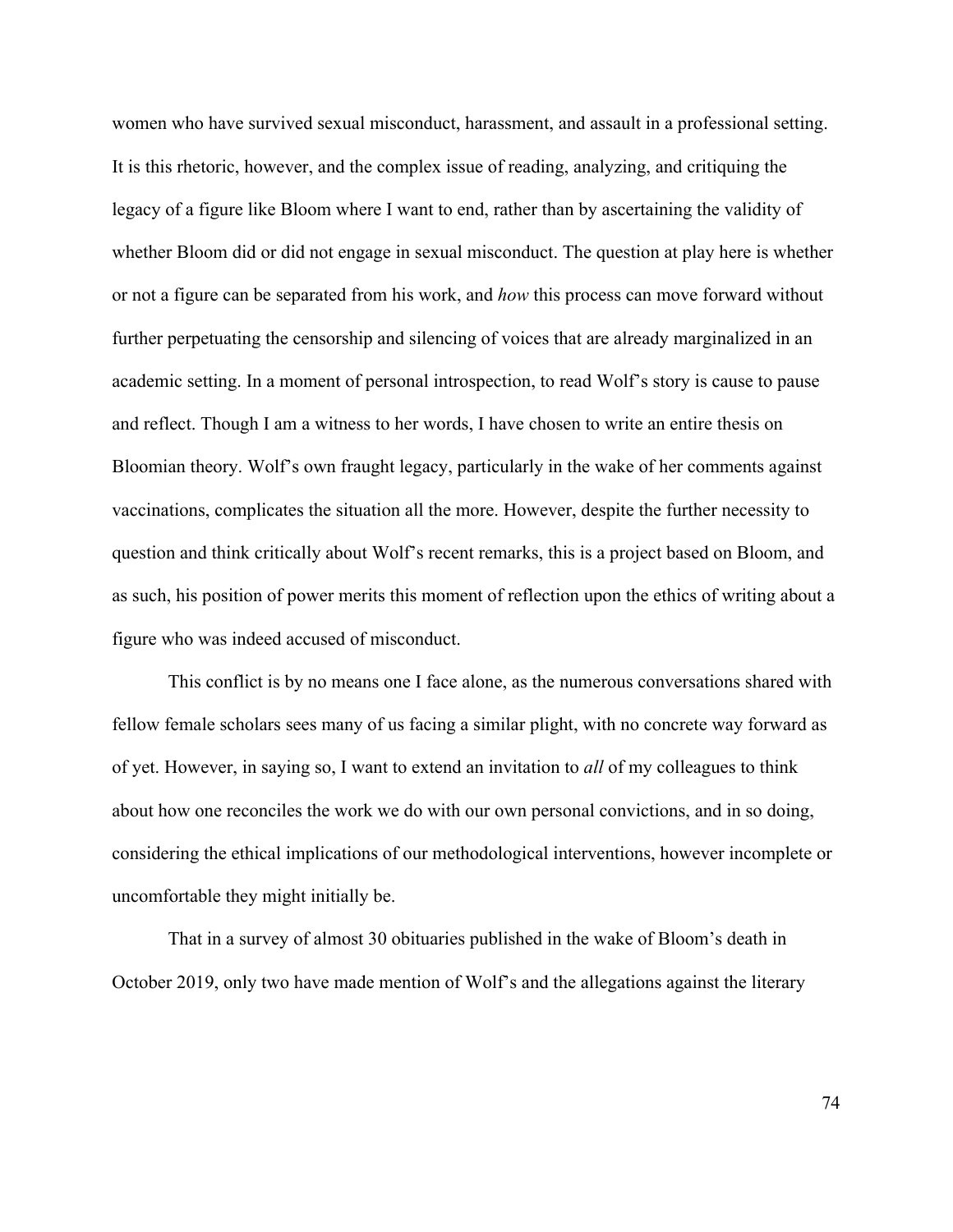critic only exacerbates the frustration felt in thinking critically about Bloom's legacy.184 At the beginning of this project, I stated that the number of obituaries featuring any mention of Bloom's 'Gnostic tendencies' were scarce, and it is perturbing to realize that the small number of postmortem articles featuring any mention of Gnosticism almost outweigh those mentioning Bloom's misconduct allegations.185 I have also mentioned that Bloom's Gnosticism as a methodology is probationary, and in so doing I now lean in to the *probatio* underwriting this term, testing not only the textual scope of this novel conceptual shift, but also its limitations given its fraught history as an artifact buried and recovered from the mind of a controversial figure. Bloomian theory may or may not claim *noli me tangere*, but Bloom himself is no martyr, nor does his legacy forge on, unblemished.

<sup>&</sup>lt;sup>184</sup> The first was a piece published on the 14<sup>th</sup> of October in *Jezebel* by Lauren Evans, "A Look Back at How the Media Demonized Naomi Wolf for Accusing Harold Bloom of Sexual Assault," *Jezebel*, October 14, 2019, accessed May 14, 2020, https://jezebel.com/a-look-back-at-how-the-media-demonizednaomi-wolf-for-a-1839046051.

The second was penned by Julia Yost in December that same year. See Julia Yost, "America's Fat White Knight," *First Things*, December 14, 2019, accessed May 14, 2020,

https://www.firstthings.com/article/2019/12/americas-fat-knight. I do not condone the language that implicitly leans towards body-shaming due to one's weight.

<sup>185</sup> See note 4 above.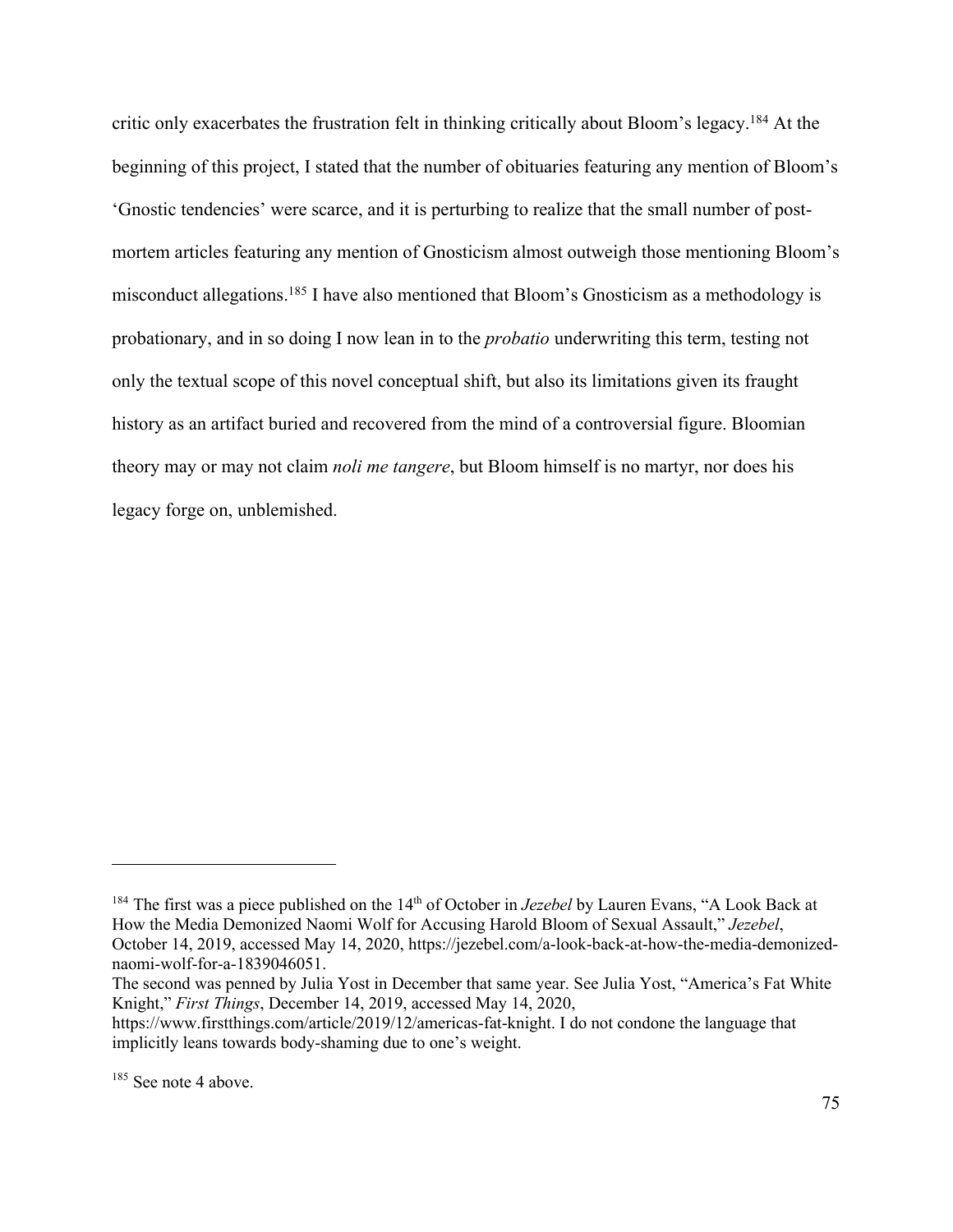## **Bibliography**

- Allen, Graham and Roy Sellars, eds. *The Salt Companion to Harold Bloom*. Cambridge, Salt Publishing, 2007.
- Bell, Catherine. *Ritual Theory, Ritual Practice*. New York: Oxford University Press, 1992.
- Bible and Culture Collective. *The Postmodern Bible.* New Haven: Yale University Press, 1997*.*
- Bloom, Harold. *Agon: Towards a Theory of Revisionism*. New York: Oxford University Press, 1982.
- -------. *The Anxiety of Influence: A Theory of Poetry.* New York: Oxford University Press, 1973.
- -------. *The American Religion: The Emergence of the Post-Christian Nation.* New York: Simon and Schuster, 1992.
- -------. *The Breaking of the Vessels*. Chicago: The University of Chicago Press, 1982.
- -------. *The Flight to Lucifer: A Gnostic Fantasy.* New York: Farrar Straus and Giroux, 1979.
- -------. *Figures of Capable Imagination.* New York: Seabury Press, 1976.
- -------. *Genius: A Mosaic of One Hundred Exemplary Creative Minds*. New York: Warner Books, 2002.
- -------. *How to Read and Why*. New York: Scribner, 2001.
- -------. *Kabbalah and Criticism*. New York: Continuum, 1975.
- -------. *Omens of Millennium: The Gnosis of Angels, Dreams, and Resurrection*. New York: Riverhead Books, 1996.
- -------. *Possessed By Memory: The Inward Light of Criticism.* New York: Alfred A. Knopf, 2019.
- -------. *The Western Canon: The Books and Schools of the Ages*. New York: Riverhead Books, 1995.
- Bloom, Harold (ed.) and David Rosenberg (trans.). *The Book of J.* New York: Grove-Weidenfeld, 1990.
- Bloom, Harold, Paul de Man, Jacques Derrida, Geoffrey Hartman, and J. Hillis Miller. *Deconstruction and Criticism*. New York: Continuum, 1979.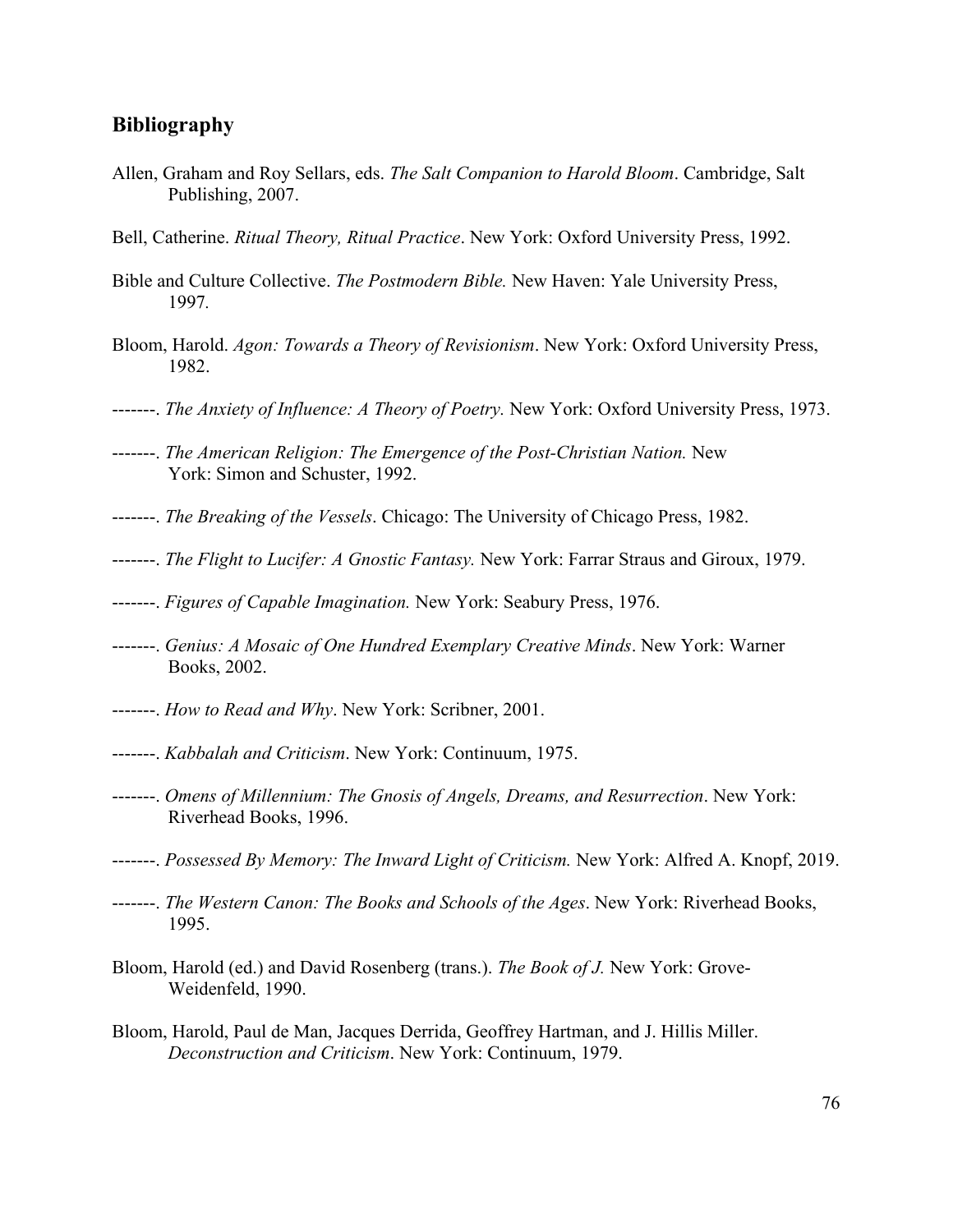- Brakke, David. *The Gnostics: Myth, Ritual, and Diversity in Early Christianity*. Cambridge, MA: Harvard University Press, 2012.
- Brakke, David. "Review of *Rethinking 'Gnosticism: An Argument for Dismantling a Dubious Category.'*" *Church History* 67, no.1 (1998): 120-121. https://doi.org/10.2307/3170779.
- Butler, Marilyn. "Bloom's 'Gnovel'". *London Review of Books*, July 3, 1980. Acessed October 7, 2019. https://www.lrb.co.uk/the-paper/v02/n13/marilyn-butler/bloom-s-gnovel.
- Couliano, Ioan. *The Tree of Gnosis: Gnostic Mythology from Early Christianity to Modern Nihilism.* SanFrancisco: Harper Collins Publishers, 1992.
- D'Addario, Daniel. "10 Questions With Harold Bloom." *Time*, April 30, 2015. Accessed October 7, 2019. https://time.com/3841452/10-questions-with-harold-bloom/.
- DeMan, Paul. "Semiology and Rhetoric." *Diacritics* 3, no.3 (1973): 27-33, https://doi.org/10.2307/464524.
- Eliade, Mircea. *Le Chamanisme et les techniques archaïques de l'extase*. Paris: Payot Publishers, 1951.
- Evans, Lauren. "A Look Back at How the Media Demonized Naomi Wolf for Accusing Harold Bloom of Sexual Assault." *Jezebel*, October 14, 2019. Accessed May 14, 2020. https://jezebel.com/a-look-back-at-how-the-media-demonized-naomi-wolf-for-a-1839046051.
- Fish, Stanley. "Harold Bloom's Warning to the World." *The Atlantic*, October 19, 2019. Accessed October 21, 2019. https://www.theatlantic.com/ideas/archive/2019/10/questionone-should-never-ask-about-work-art/600337/.
- Grove, Lloyd and Elisa Lipsky-Karasz. "Howling Over Wolf Exposé." *New York Daily News*, February 19, 2004. Accessed March 14 2020. https://www.nydailynews.com/archives/gossip/howling-wolf-expose-article-1.617891.
- Hays, Alistair. *The Anatomy of Bloom: Harold Bloom and the Study of Influence and Anxiety*. London: Bloomsbury, 2014.
- Jonas, Hans. *The Gnostic Religion: The Message of the Alien God and the Beginnings of Christianity*. Boston: Beacon Press, 1958.
- King, Karen. *What is Gnosticism?* Cambridge. MA: Harvard University Press, 2003.
- Layton, Bentley. *The Gnostic Scriptures, A New Translation with Annotations and Introductions*. New York: Doubleday, 1987.